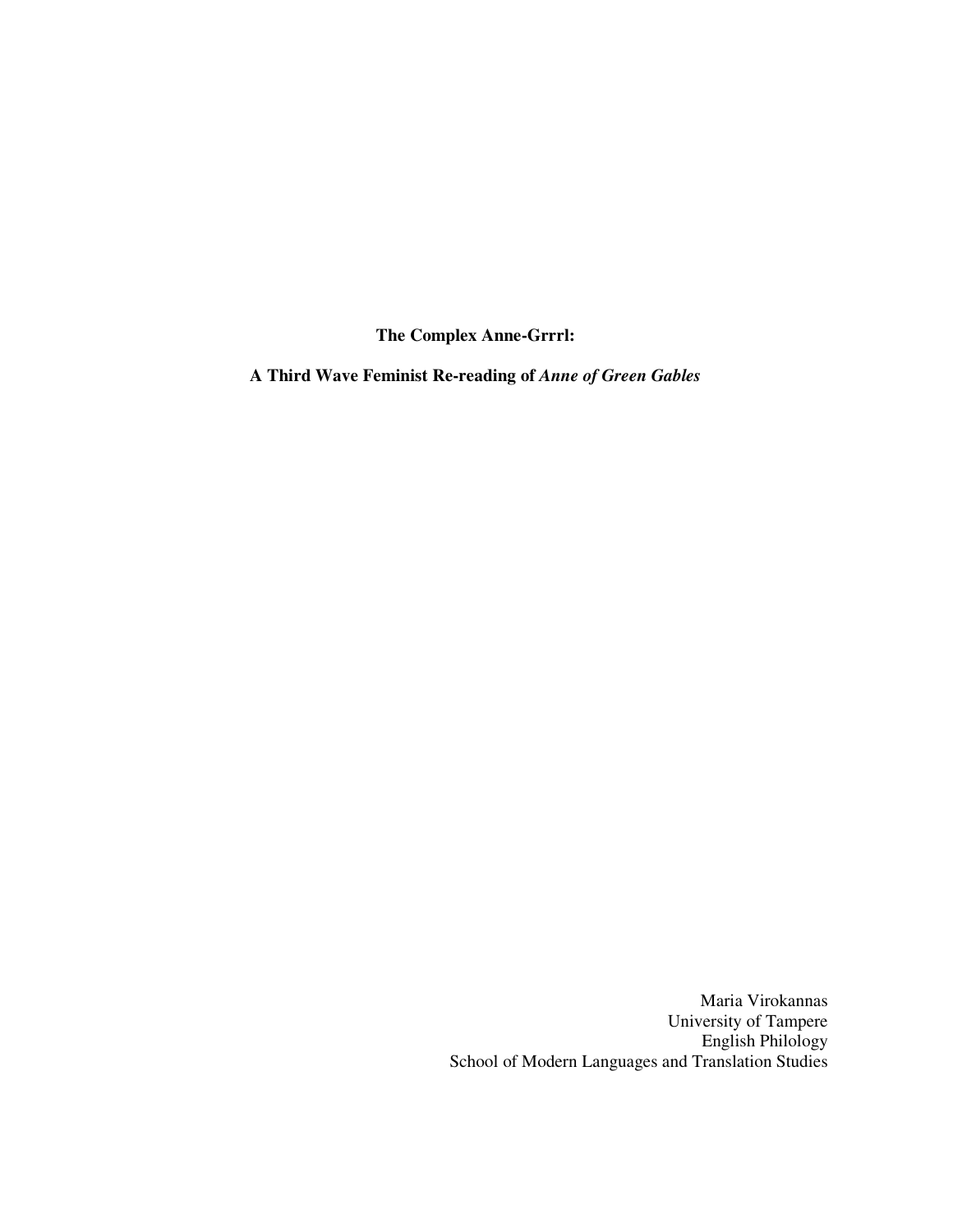Tampereen yliopisto Englantilainen filologia Kieli- ja käännöstieteenlaitos

Virokannas, Maria: The Complex Anne-Grrrl: A Third Wave Feminist Re-reading of *Anne of Green Gables*

Pro gradu -tutkielma, 66 sivua + lähdeluettelo Syksy 2011 ------------------------------------------------------------------------------------------------------------------------

Tämän pro gradu -tutkielman tavoitteena oli selvittää voidaanko Lucy Maud Montgomeryn 1908 ilmestyneestä romaanista *Anne of Green Gables* löytää kolmannen aallon feminismin piirteitä. Erityisesti tutkin löytyykö romaanista piirteitä ristiriitaisuudesta ja sen omaksumisesta ja individualismin ideologiasta, feministisestä ja positiivisesta äitiydestä sekä konventionaalisen naisellisuuden etuoikeuttamisesta.

Tutkielmani teoreettinen kehys muodostuu feministisestä kirjallisuuden tutkimuksesta, painottuen kolmannen aallon feministiseen teoriaan. Erityisesti feminististä äitiyttä tutkittaessa tutkielman kulmakivenä on Adrienne Richin teoria äitiydestä, jota Andrea O'Reilly on kehittänyt. Tämän teorian mukaan äitiys on toisaalta miesten määrittelemä ja kontrolloima, naista alistava instituutio patriarkaalisessa yhteiskunnassa, toisaalta naisten määrittelemä ja naiskeskeinen positiivinen elämys, joka potentiaalisesti voimauttaa naisia. Kolmannen aallon feminismi korostaa eroja naisten välillä ja naisissa itsessään, tästä muotoutuvat teoriat ristiriitaisuuden omaksumisesta ja individualismista. Myös konventionaalisen naisellisuuden etuoikeuttaminen on tärkeää kolmannen aallon feminismissä. Tutkielmassani selvitin miten nämä kolmannen aallon piirteet manifestoituvat *Anne of Green Gables* romaanissa.

Mielestäni tämä tutkielma osoittaa, että *Anne of Green Gables* romaanista voidaan löytää piirteitä kolmannen aallon feminismistä. Marilla Cutbertin äitiyttä määrittelevät feministisen äitiyden tunnusmerkit: hän hoivaa Annea vastoin patriarkaalisen yhteiskunnan äitiyden instituutiota, luottaen ennemmin omiin vaistoihinsa, hän saattaa muitakin osalliseksi Annen kasvatukseen, haastaa valtavirran kasvatustapoja ja ajatuksen, että ainoa tunne mitä äidit tuntevat lastaan kohtaan on rakkaus. Feministisen äitiytensä kautta Marilla voidaan katsoa panevan alulle yhteiskunnallisia muutoksia lastenkasvatuksessa. Matthew Cuthbertin voidaan myös katsoa hoivaavan Annea kuten äiti.

Ristiriitaisuus naisten elämässä ilmenee *Anne of Green Gables* romaanissa monella tavalla ja tasolla. Ensinnäkin kolmannen aallon teoriaa ristiriitaisuudesta ilmentää itse kirjailija Lucy Maud Montgmery kieltäessään oman feminisminsä, mutta heijastaessaan monia aikansa naisasialiikkeen ajatuksia romaaneissaan. Tutkielmassa esitän, että Montgomeryn käytös heijastaa monen modernin naisen ajattelutapaa: "En ole feministi, mutta...". Samalla ristiriitaisuutta ilmentää romaanin päähenkilö, Anne Shirley, joka voidaan nähdä sekä feministisenä hahmona että ihanteellisena viktoriaanisena naisena, joka pitäytyy sukupuoliroolinsa rajoissa.

Avainsanat: third wave feminism, feminist mothering, empowered mothering, Anne of Green Gables, Lucy Maud Montgomery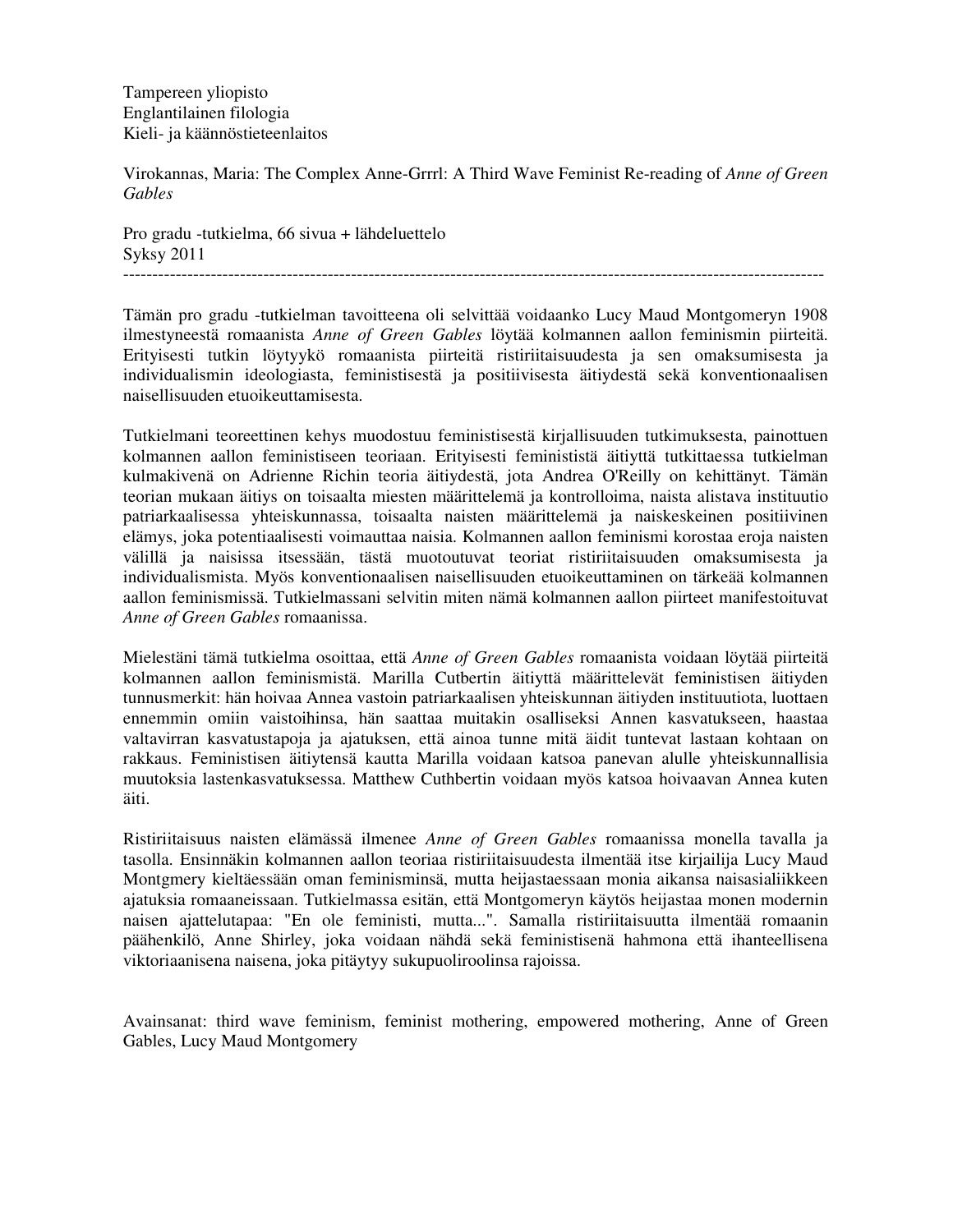## **Table of Contents**

- 1. Introduction: "A New Departure on Flavorings"
- 2. Third Wave Feminism: How We Got There/ Feminism's Waves
	- 2.1. Feminism's Third Wave
	- 2.2. Feminist Third Wave Mothering and Empowered Mothering
	- 2.3. Embracing Contradiction in Feminism's Third Wave and The Third Wave's Ideology of

Individualism

- 2.4. Everything Girlie Is Not Bad for You or Privileging Conventional Femininity
- 3. Aspects of Feminist Mothering and Empowered Mothering in *Anne of Green Gables*
	- 3.1. "Put[ting] an oar in": Images of A Nurturing Male in *Anne of Green Gables*
	- 3.2. The Representation of Patriarchal Motherhood in the Character of Mrs Lynde
- 4. Embracing Contradiction in *Anne of Green Gables* And the Individual Feminism of Anne and

Lucy Maud

5. Privileging the Conventional Femininity of *Anne of Green Gables* or Insisting on Puffed Sleeves

6. Conclusion

Works Cited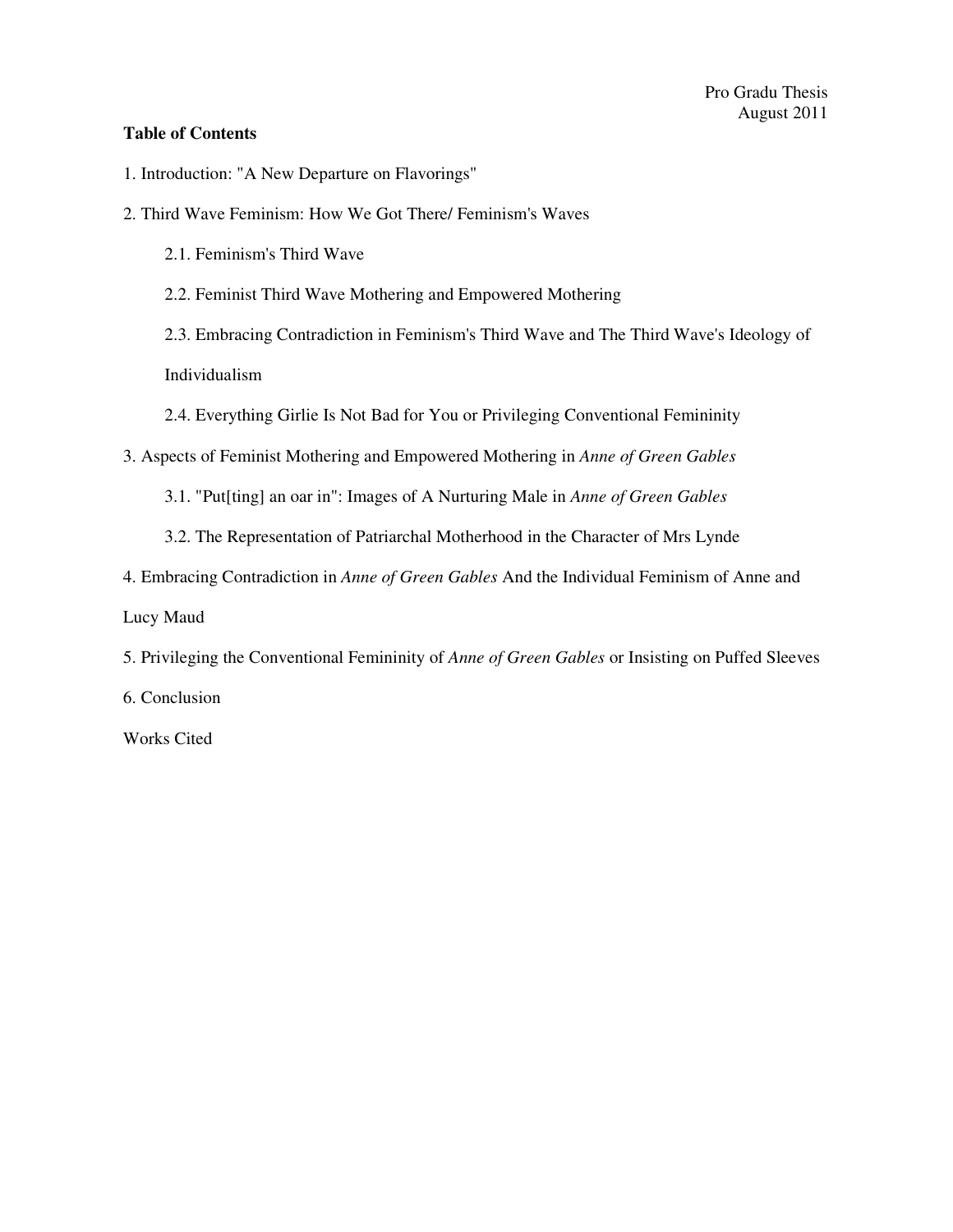1

#### **1. Introduction: A New Departure in Flavorings**

I have always loved the story of the little red-haired orphan from Prince Edward Island. Anne Shirley is the protagonist in a series of eight novels by Lucy Maud Montgomery, a Canadian-born author who published her first novel *Anne of Green Gables* in 1908 having already established a career as a writer of short stories and poems published in various magazines. The series tells Anne's life story from a girl of eleven at the beginning of *Anne of Green Gables* through her years in college, as a teacher, a wife and a mother to the final book of the series *Rilla of Ingleside* (1921) about the lives of her children. I have chosen to study only the aforementioned first novel of the series, since Montgomery, in fact, did not plan to write a series, but was pressured to do so by her publisher.<sup>1</sup> Montgomery intended to leave her protagonist forever looking forward to "the bend in the road" in "her ideal world of dreams".<sup>2</sup> Therefore, *Anne of Green Gables* illustrates best Montgomery's genuine voice as an author, before the pressures of her publisher, the world wide popularity of the Anne-girl and the demands of her audience influenced her writing.

 Åhmansson explains that "for decades it has been possible to dismiss a work like *Anne of*  Green Gables simply because its readership has been to a large extent female".<sup>3</sup> At the beginning of my research I was annoyed by the treatment the novel had received in the hands of several male critics (e.g. Perry Nodelman called *Anne of Green Gables* "one of the most sexist books I know of"<sup>4</sup> ) and, unfortunately, also in the hands of some female critics. For example, in *You're a Brick Angela! A New Look at Girls' Fiction from 1839 to 1975* Mary Cadogan and Patricia Craig wrote Montgomery "off as sentimental and conventional and her creation Anne Shirley as 'banal' and 'nauseating'."<sup>5</sup> Also, Sheila Egoff in *The Republic of Childhood: A Critical Guide to Canadian Children's Literature* dismissed *Anne of Green Gables* with condescending approval as "an

 1 Åhmansson, Gabriella. 1991. *A Life and Its Mirrors: A Feminist Reading of L. M. Montgomery's Fiction. Volume I*. (Uppsala: Textgruppen i Uppsala AB.), 27.

<sup>2</sup> Montgomery, L. M. 1998. *Anne of Green Gables*. (New York: Bantam Books.), 307-8

 $3$  Åhmansson, 55.

<sup>4</sup> Weiss-Townsend, Janet. 2003. "Sexism Down on the Farm? Anne of Green Gables." *Such a Simple Little Tale: Critical Responses to L. M. Montgomery's Anne of Green Gables*, ed. Mavis Reimer. (Lanham: Scarecrow Press.), 109.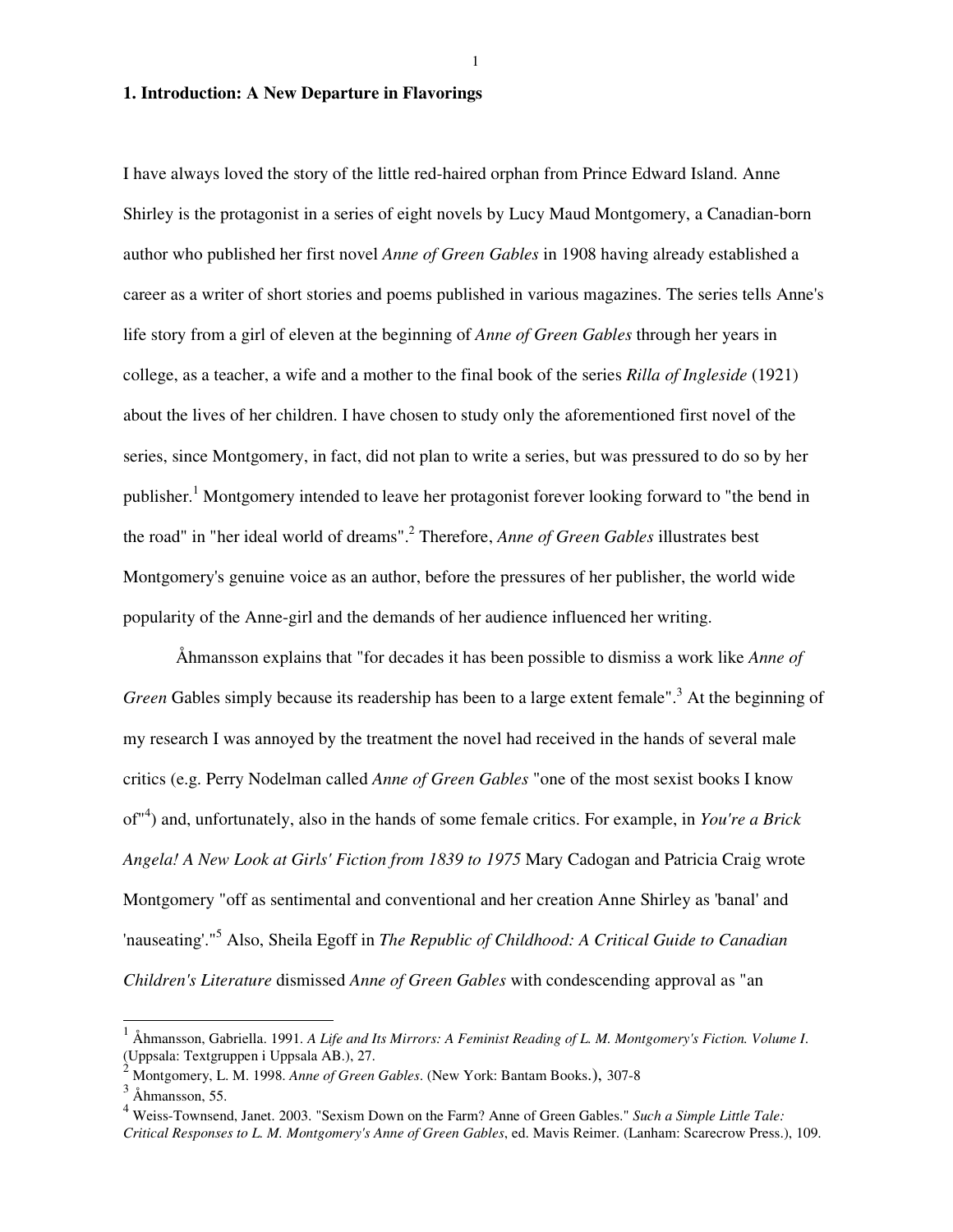improvement on what little was being written for children at the time", but that "the increasing sentimental dishonesty of the succeeding books tends to destroy the first."<sup>6</sup> I consider myself a feminist, so how could I love a story that apparently was the manifestation of patriarchal society? After my initial disappointment in the treatment Montgomery had received, I found "an impressive flourishing of scholarship on Montgomery."<sup>7</sup>

 My research is related to the interdisciplinary academic field of Women's Studies, also known as Feminist Studies. My intention is to look at *Anne of Green Gables* specifically from the point of view of third wave feminism. Numerous articles and books have been published, and a vast amount of research has been made in the more than one hundred years since the novel's publication in 1908. Third wave feminism as a theory, however, is fairly new in itself and in the study of Montgomery's novels and therefore worth examining. Especially, since the novel remains popular even to this day. I intend to look at some characteristics of third wave feminism, namely, feminist mothering, celebrating popular modes of femininity and the importance of embracing contradiction and individual empowerment for women. My goal is to see whether these characteristics of third wave feminism can be found in the novel and how they are manifested. In discussing third wave feminism in *Anne of Green Gables* I do not mean to imply that the novel as a whole is an example of third wave feminism. Rather, I will point out how there are certain characteristics, characters and events in the book that can be seen as examples of feminist mothering, how valuing the girlishness and sentimentality of the novel is important in allowing its readers to privilege their own femininity and how individual empowerment differentiated in the novel enables women. Although Montgomery was not an outspoken advocate of women's rights, she did hold opinions that were decisively against the norms of her contemporary patriarchal society, e.g. women's access to higher education and economic independence.<sup>8</sup> Later, I will argue that Montgomery used her fiction in

<sup>&</sup>lt;sup>5</sup> Cadogan and Graig, quoted in Åhmansson, 16.

<sup>6</sup> Egoff, quoted in Åhmansson, 16-7.

<sup>7</sup> Gammel, Irene. 2005. "Introduction: Life Writing as Masquerade: The Many Faces of L. M. Montgomery." *The Intimate Life of L. M. Montgomery*, ed. Irene Gammel. (Toronto: University of Toronto Press Incorporated.), 8. <sup>8</sup> Gerson, Carole. 1995. "'Fitted to Earn Her Own Living': Figures of The New Woman in the Writing of L. M. Montgomery. *Children's Voices in Atlantic Literature and Culture: Essays on Childhood*, ed. Hilary Thompson.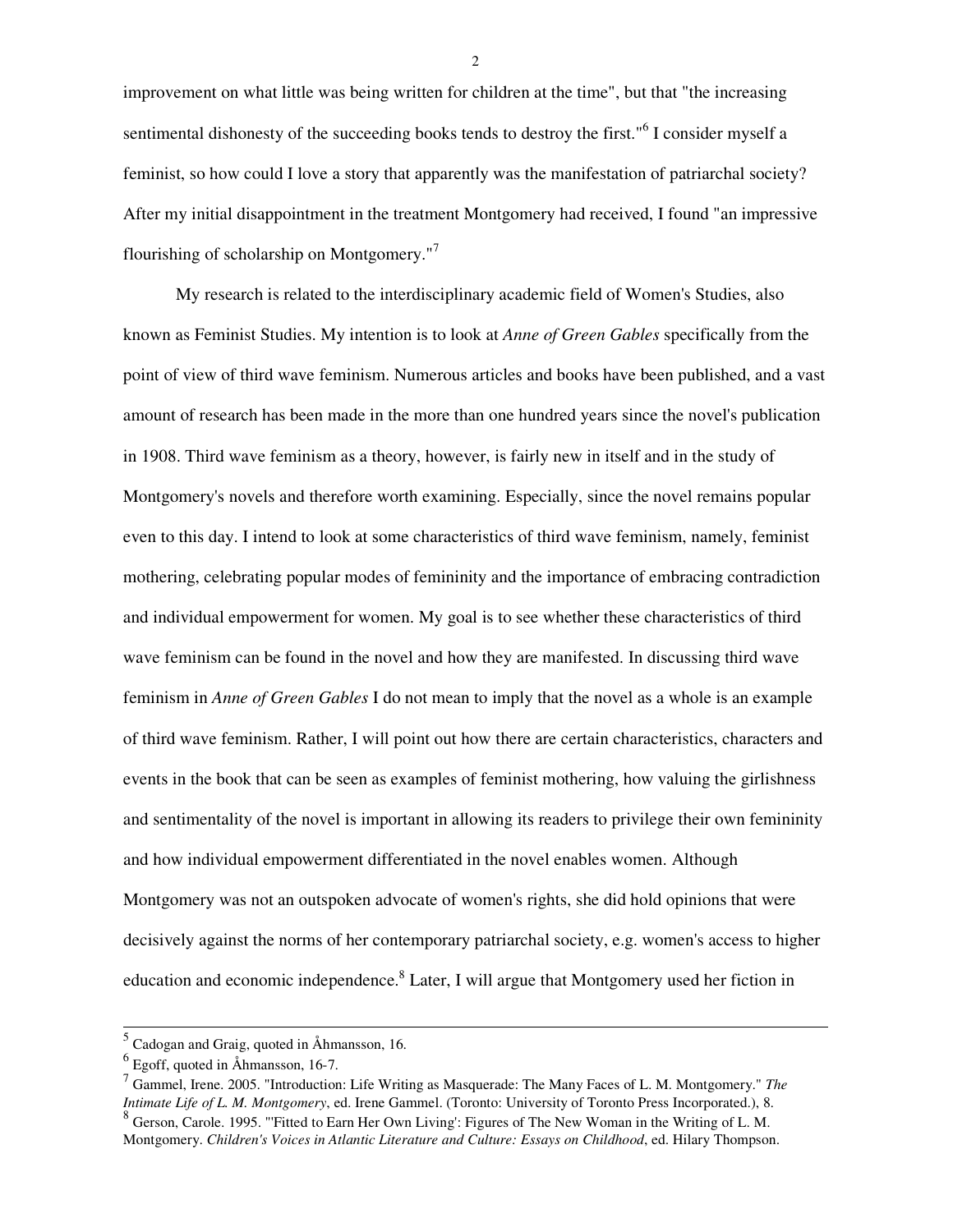*Anne of Green Gables* in subtle way to try and affect social changes, for example in the position of the dependent child. This is achieved in part through the feminist mothering done by both Marilla and Matthew Cuthbert, Anne's adoptive parents.

 This thesis begins from a discussion of the various waves of feminism and taking in a brief look at the general history of feminism. I then move on to discuss third wave feminism in more detail. After that I go on to analyse the novel from the point of view of some of the characteristics of third wave feminism. I think my own feminism has always been as Henry states in *Not My Mother's Sister: Generational Conflict and Third-Wave Feminism* "a given, handed to [me] at birth".<sup>9</sup> However, feminism to me had always felt like a strict mother, expecting me to behave in a certain way, as Rebecca Walker writes in *To Be Real: Telling the Truth and Changing the Face of Feminism*: "For many of us it seems that to be a feminist in the way that we have seen or understood feminism is to conform to an identity and a way of living that doesn't allow for individuality, complexity, or less than perfect personal histories."<sup>10</sup> As a teenager I remember struggling to become "a good feminist" and being confused by my own wants, needs and desires. On the other hand, I was surprised to find so much inequality, misogyny and chauvinism all around me. Ellen Neuborne's essay *Imagine My Surprise* characterises the surprise in store for my generation's women, women who received feminism as a birthright: "I thought the battle had been won. I thought that sexism was a remote experience, like the Depression. Gloria [Steinem] had taken care of all that in the seventies. Imagine my surprise."<sup>11</sup> Many of the autobiographical essays of self-defined third wave feminists I have read in preparation for writing this thesis struck a chord. I felt I was reading about my life. The more I read, the more intrigued I got. After the feminism handed to me at birth and struggling with sexism as a teenager, in feminism's third wave I found my own personal "third wave" of feminism.

l

<sup>(</sup>Guelph: Canadian Children's Press.), 26.

 $\dot{9}$  Henry, Astrid. 2004. *Not My Mother's Sister: Generational Conflict and Third-Wave Feminism*. (Bloomington: Indiana University Press.), 40.

<sup>10</sup> Walker, Rebecca. 1995b. "Being Real: An Introduction." *To Be Real: Telling the Truth and Changing the Face of Feminism.* (Toronto: Anchor Books.), xxxiii.<br><sup>11</sup><sub>N</sub>

<sup>11</sup> Newborne, Ellen. 1995. "Imagine My Surprise." *Listen Up: Voices From the Next Feminist Generation.*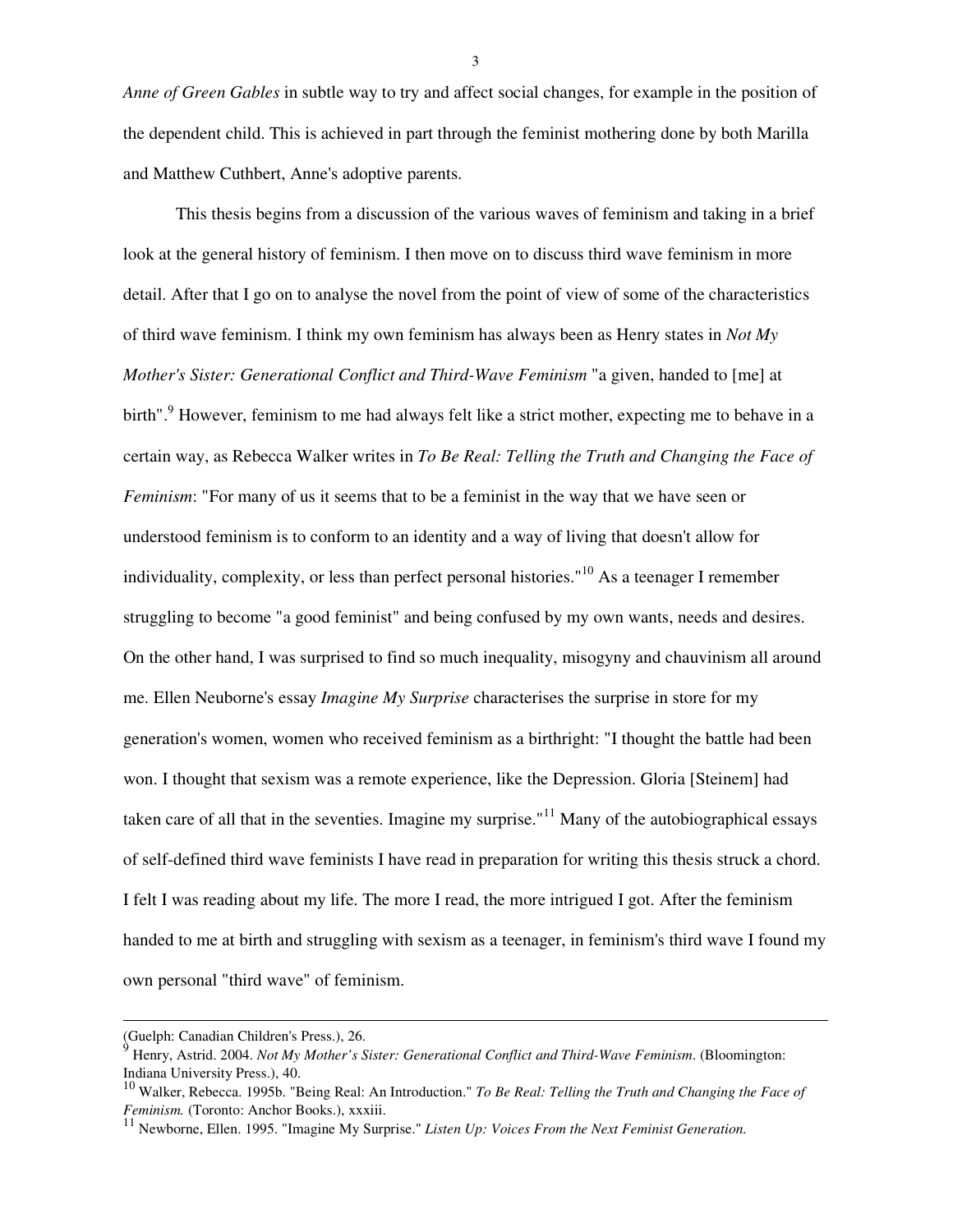As mentioned above, *Anne of Green Gables* as well as its author L. M. Montgomery have been the interests of much scholarly research especially since the mid-1970s to this day. Edited collections of essays have investigated for example the international popular culture surrounding Montgomery's books and their characters such as films, television series, plays, musicals, and various merchandise surrounding the entertainment industry.<sup>12</sup> Montgomery's Canadianness and Anne as a cultural icon of Canada has been studied, and as well as Montgomery's life writing.<sup>13</sup> Montgomery's own journals have been published in five volumes and her autobiographical writing has been delved into, many books deal with critical responses to her novels.<sup>14</sup> Several biographies on L. M. Montgomery have also been published.<sup>15</sup> There are also numerous journal articles written about Montgomery and her work, the L. M. Montgomery Research Group lists 175 articles ranging between the years 1942-2011.<sup>16</sup> *Anne of Green Gables* specifically has been studied from a feminist point of view.<sup>17</sup> Very little of the research on Montgomery studies, however, deals with *Anne of Green Gables* specifically from a third wave feminist point of view. Motherhood in *Anne of Green Gables* has been looked into by literary critics<sup>18</sup> there is, however, no literary criticism of

<sup>(</sup>Washington: Seal Press.), 30-31.

<sup>&</sup>lt;sup>12</sup> Making Avonlea: L. M. Montgomery and Popular Culture, edited by Irene Gammel.

<sup>13</sup> *L. M. Montgomery and Canadian Culture*, edited by Irene Gammel and Elizabeth Epperly, and *The Intimate Life of L. M. Montgomery* edited by Irene Gammel respectively.

<sup>14</sup> *Selected Journals of L. M. Montgomery 1-5,* edited by Mary Henley Rubio; *Harvesting Thistles: The Textual Garden of L. M. Montgomery: Essays on Her Novels and Journal*, edited by Mary Henley Rubio; *Such a Simple Little Tale: Critical Responses to L. M. Montgomery's Anne of Green Gables*, edited by Mavis Reimer; *Fragrance of Sweet-Grass: L. M. Montgomery's Heroines and the Pursuit of Romance*, edited by Elizabeth Epperly and *100 Years of Anne with an 'e': The Centennial Study of Anne of Green Gables* by Holly Balckford, to name a few

<sup>15</sup> *The Wheel of Things: A Bibliography of L. M. Montgomery Author of Anne of Green Gables* by Mollie Gillen, *Kindred Spirit: A Bibliography of L. M. Montgomery, Creator of Anne of Green Gables* by Catherine M. Andronik, *The Intimate Life of L. M. Montgomery* by Irene Gammel, *Lucy Maud Montgomery: The Gift of Wings* by Mary Henley Rubio, and *L. M. Montgomery* by Jane Urquhart.

<sup>&</sup>lt;sup>16</sup> Journal Articles. [Internet] Wordpress. Available from http://lmmresearch.org/bibliography/journal-articles/ [Accessed 18 July 2011]

<sup>17</sup> Essays, articles or book-length studies include titles such as *Sexism Down on the Farm?: Anne of Green Gables* by Jane Weiss-Townsend, *The Female Bildungsroman in Nineteenth-Century America: Parameters of Vision* by Eve Kornfeld and Susan Jackson, *Anne of Green Gables: A Girl's Reading* by Temma F. Berg, *'Kindred Spirits' All: Green Gables Revisited* by Carol Gay and *Journeys of the Mother in the World of Green Gables* by Nancy Huse, "L. M. Montgomery: Anne of Green Gables" in *What Katy Read: Feminist Re-Readings of 'Classic' Stories for Girls* (1995) by Shirley Foster and Judy Simons, "Why Anne Makes Us Dizzy: Reading Anne of Green Gables from a Gender Perspective" by Julia McQuillan and Julie Pfeiffer in *Mosaic: A Journal for the Interdisciplinary Study of Literature*  (2001, 34:2), "'Fitted to Earn Her Own Living': Figures of The New Woman in the Writing of L. M. Montgomery" by Carole Gerson in *Children's Voices in Atlantic Literature and Culture: Essays on Childhood* and *A Life and Its Mirrors: A Feminist Reading of L. M. Montgomery's Fiction* (1991) by Gabriella Åhmansson,

<sup>&</sup>lt;sup>18</sup> Cecily Deveraux's essay "'not one of those dreadful new women': Anne Shirley and the culture of imperial motherhood" in *Windows and Words: A Look at Canadian Children's* and Erika Rothwell's "Knitting Up the World: L.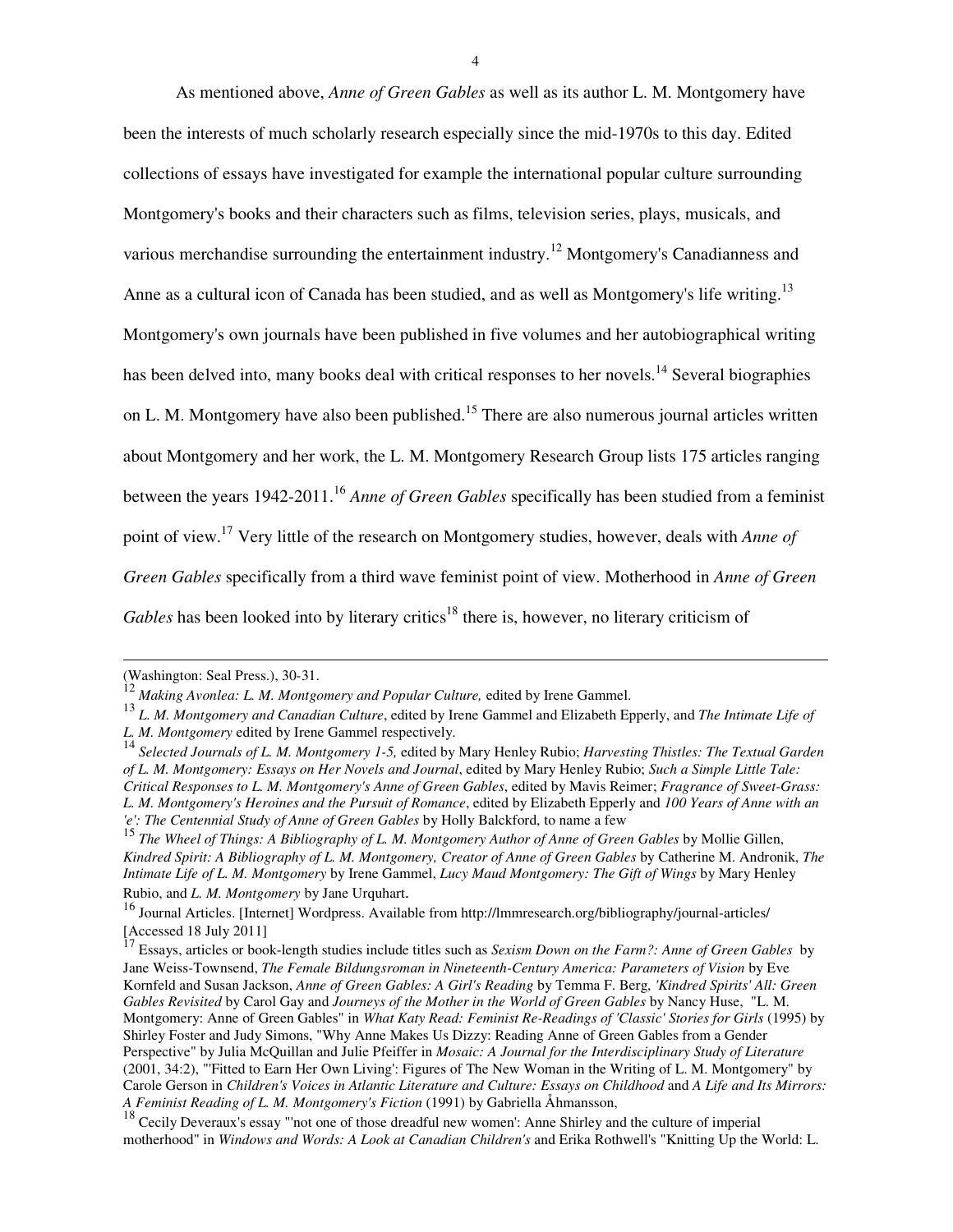empowered motherhood in *Anne of Green Gables*. Furthermore, a more in depth look at privileging conventional femininity is also lacking. I hope to begin to fill this void with this thesis.

M. Montgomery and Maternal Feminism in Canada" in *L. M. Montgomery and Canadian Culture,* "The Sweetness of Saying 'mother': Maternity and Narrativity in L. M. Montgomery's *Anne of Green Gables* by Christa Zeller Thomas.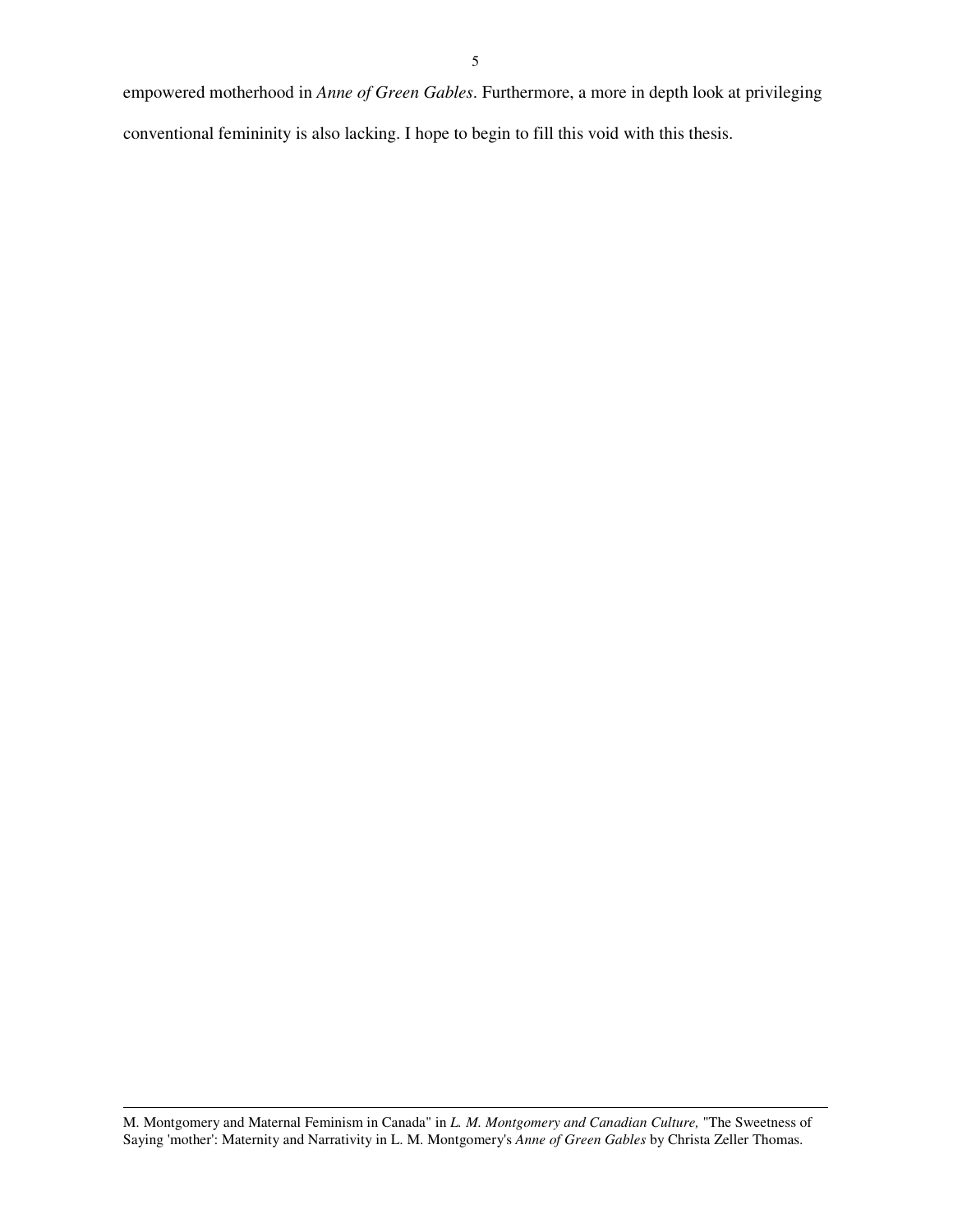6

## **2. Third Wave Feminism: How We Got There/ Feminism's Waves**

It is beyond the scope of this thesis to give a full account of the development of the history of women's movement i.e. feminism's waves. Therefore, in this chapter I do not attempt to give a full report of feminist history. A brief look at the different waves of feminism, however, is appropriate to demonstrate how the third wave of feminism emerged and how some characteristics that represented the beginning of second wave feminism in relation to the first wave of feminism now exist between second and third wave feminism. Nor will I attempt to give a comprehensive overview of the third wave of feminism in subchapter 2.1, but instead concentrate on the characteristics relevant to this thesis. My goal is to introduce the history of the women's movement and third wave feminism sufficiently to give this thesis its theoretical and conceptual framework.

 The wave is often used as a metaphor when describing women's movements from the midnineteenth century to this day. The first wave of feminism began in 1848 in Seneca Falls, New York with the "Declaration of Sentiments".<sup>19</sup> As Jennifer Baumgardner and Amy Richards point out: "At the time,  $[\dots]$  women had fewer rights than a man deemed insane."<sup>20</sup> The objective of the women's movement at the time, therefore, was to gain a legal identity for women. Seventy-two years later, in 1920, women in the United States attained the right to vote with the passage of the Nineteenth Amendment.<sup>21</sup> New Zealand, part of the British Empire, was the "first country in the world to grant women the right to vote" in 1893, women however, "were not given the right to stand for parliament [...] until 1919".<sup>22</sup> "The first European country to introduce women's suffrage was the Grand Principality of Finland", "the predecessor state of modern Finland", in1906.<sup>23</sup> In Britain, women got the vote in 1918, but with severe restrictions: "only women who were over the age of

<sup>19</sup> Dicker, Rory and Alison Piepmeier. 2003b. "Introduction." *Catching a Wave: Reclaiming Feminism for the 21st Century.* (Boston: Northeastern University Press.), 8-9.

<sup>20</sup> Baumgardner, Jennifer and Amy Richards. 2000. *Manifesta: Young Women, Feminism and the Future.* (New York: Farrar, Straus and Giroux.), 69.

<sup>21</sup> Baumgardner and Richards, 71.

<sup>&</sup>lt;sup>22</sup> Wikipedia. [internet] Available from http://en.wikipedia.org/wiki/Women%27s\_suffrage#New\_Zealand [Accessed 14 July 2011]

<sup>&</sup>lt;sup>23</sup> Wikipedia. [internet] Available from http://en.wikipedia.org/wiki/Women%27s\_suffrage#Finland [Accessed 14 July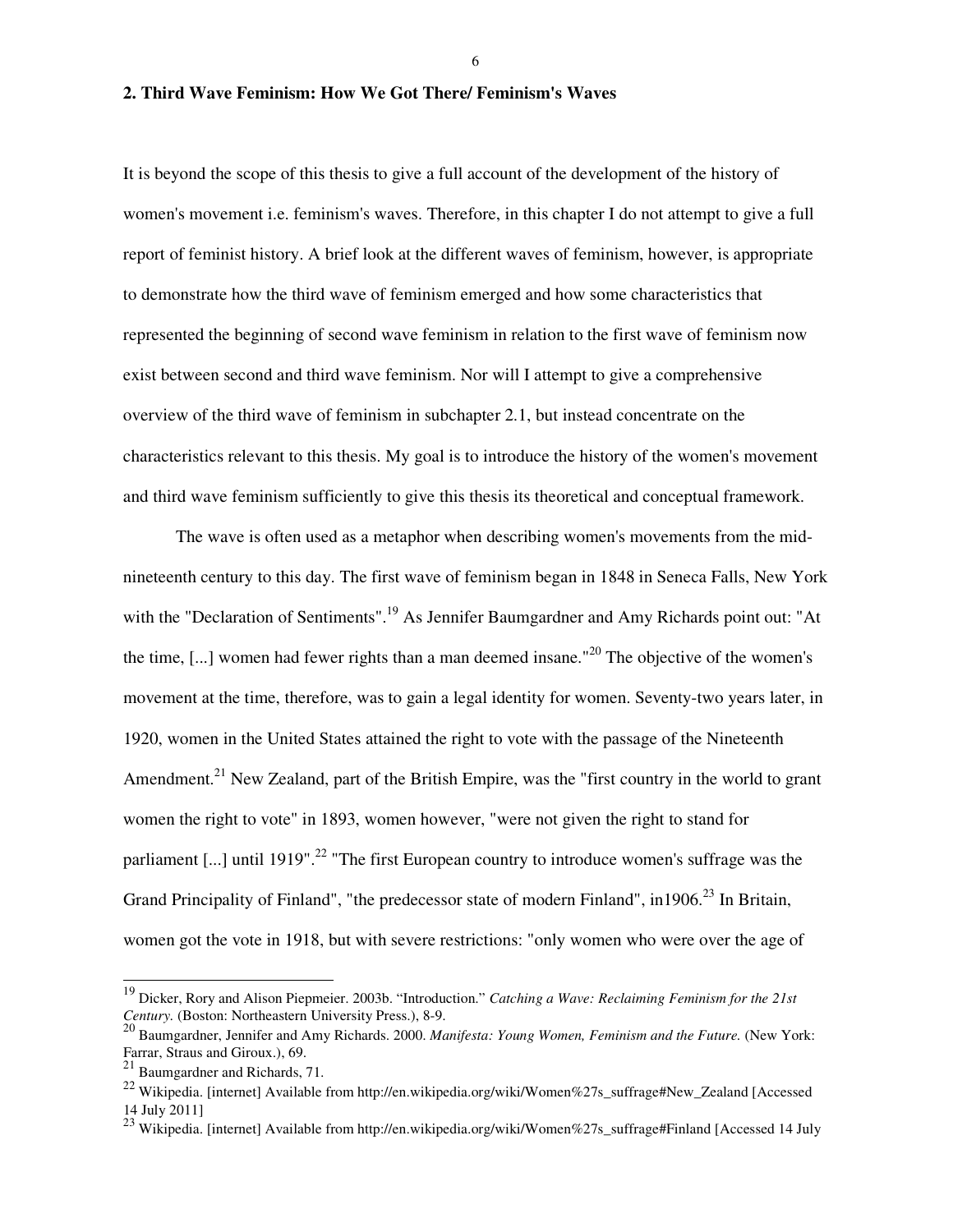30, providing they were householders, married to a householder or if they held a university degree", and "not until 1928 [...] were women granted the right to vote on the same terms as men".<sup>24</sup> In Canada "women were granted the right to vote in municipal elections in Ontario in 1884", the right applied to "widows and unmarried women" only. "[In 1919] the right to vote was extended to all women in the Act to confer the Electoral Franchise upon Women", most provinces passed the act in quick succession, "except for Quebec, which did not do so until  $1940"$ .<sup>25</sup> Women living on Prince Edward Island, where the fictional village of Avonlea of *Anne of Green Gables* is situated, did not get the vote until  $1922^{26}$ 

 The second wave of feminism began in the 1960s with wide spreading activism. Frustrated by the fact that women's issues were given secondary status on the political left and encouraged by the civil rights movement, women began to work together to further their own goals. These activists coined the term "second wave" to signify the continuation of the women's movement from the nineteenth and early twentieth century, an era which became known as the "first wave".<sup>27</sup> The idea was to categorize "the two eras of feminism [...] as two moments in the same movement" and thereby "validate feminism at a time when it was often ridiculed as silly and not politically serious".<sup>28</sup> Second wave feminism's relationship to the previous wave was somewhat contradictory. The first wave was regarded with irreverence and rejected by second wave feminists, but on the other hand it was respected by them.<sup>29</sup> The rejection rose from a need for the second wave feminist to present their feminism as something new and radical, i.e. better. It was argued that first wave feminism's "struggle for the vote had achieved a meaningless victory and vitiated the feminist

l

<sup>26</sup> Jackel, Susan. Women's Suffrage. [internet] The Canadian Encyclopedia. Available from http://www.thecanadianencyclopedia.com/index.cfm?PgNm=TCE&Params=A1ARTA0008687 [Accessed 14 July 2011]

<sup>2011]</sup> 

<sup>24</sup> Wikipedia. [internet] Available from http://en.wikipedia.org/wiki/Women%27s\_suffrage#United\_Kingdom [Accessed 14 July] 2011]

<sup>&</sup>lt;sup>25</sup> Wikipedia. [internet] Available from http://en.wikipedia.org/wiki/Women%27s\_suffrage#Canada [Accessed 14 July 2011]

 $27$  Henry, 2004, 24.

 $28 \frac{125}{12004}$ , 2004, 53.

<sup>29</sup> Henry, 2004, 57.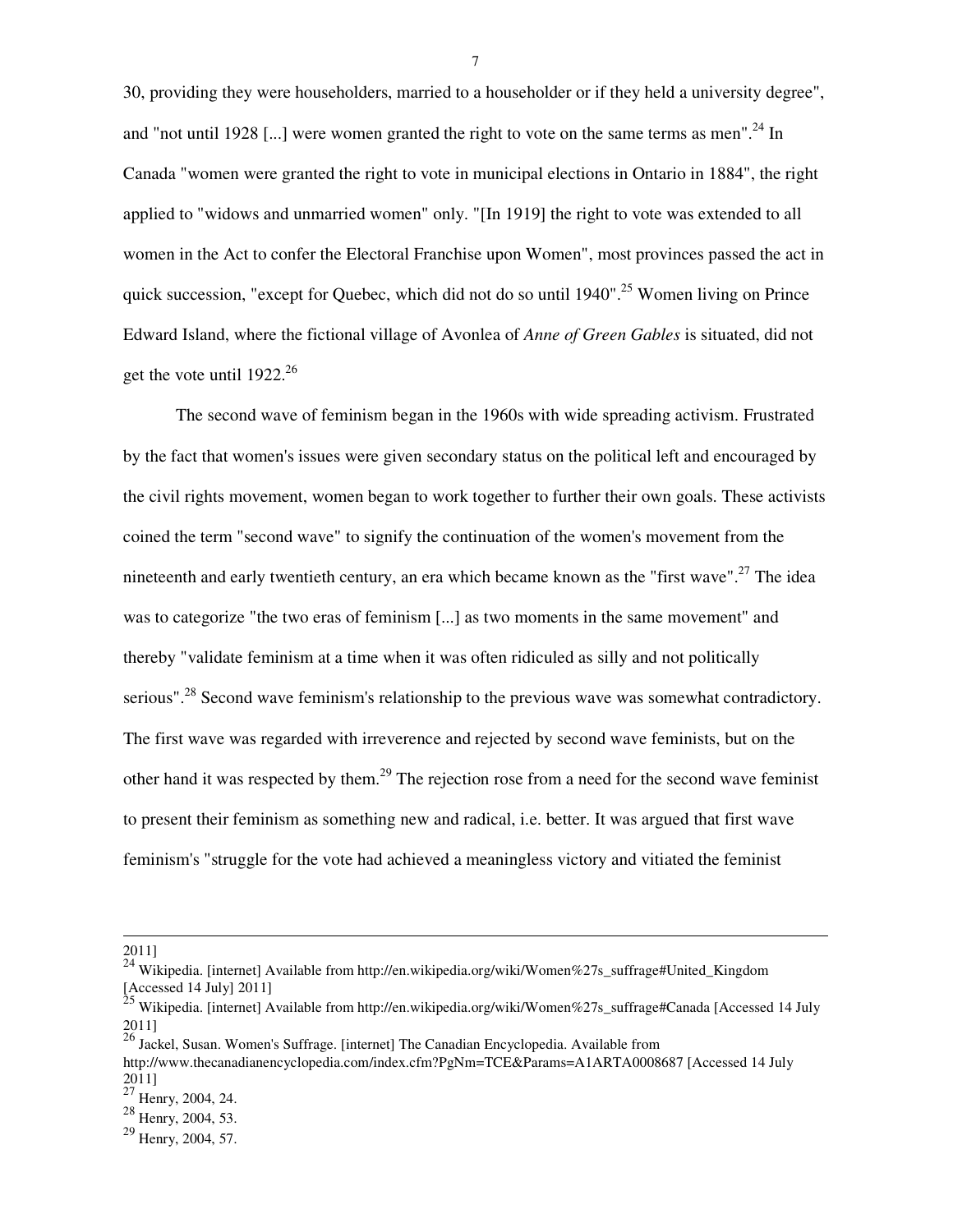movement" and it was time for "a new fight for real emancipation [to] begin".<sup>30</sup> Henry suggests that "It was precisely the productive tension between these two contrasting relationships to the first wave that emboldened the second wave to see itself as a powerful political movement."<sup>31</sup> On the other hand, Henry suggests that "[in] an act honoring the past" some "women's groups [in] the 1960s [...] named themselves after a figure from [first wave feminism's] women's history".<sup>32</sup> Noticeably, third wave feminism has striven to distance itself from second wave feminism in a similar fashion. This will be discussed in further detail in subchapter 2.1.

 The goal of second wave feminism was to gain full human rights for women, including: "equal opportunities in employment and education, access to child care and abortion, the eradication of violence against women, and the passage of the Equal Rights Amendment [in the USA]".<sup>33</sup> Today, most of the central goals remain unachieved in their entirety, but there is no question about the enormous difference that the second wave of feminism brought to the lives of women. Second wave feminists gave women the ability to speak about the inequity in patriarchal society in the important act of naming or renaming i.e. changing and creating language to account for women's experience of the world. Barbara Findlen notes some of these changes in language and therefore in our conceptual system: "things like sexual harassment, date rape, displaced homemakers and domestic violence - that used to be called, as Gloria Steinem pointed out, *just life*."<sup>34</sup> In other words, "for anyone born after the early 1960s, the presence of feminism in our lives is taken for granted. For our generation, feminism is like flouride. We scarcely notice that we have it - it's simply in the water."<sup>35</sup>

 In the 1980s feminism had moved on from the activism of the 1960s and 1970s nearly to non-existence. Henry describes the 1980s as an era in which "younger women weren't interested

l

 $30$  Henry, 2004, 54.

<sup>&</sup>lt;sup>31</sup> Henry, 2004, 57.

<sup>32</sup> Henry, 2004, 56.

<sup>33</sup> Dicker and Piepmeier, 2003b, 9.

<sup>34</sup> Findlen, Barbara. 1995b. "Introduction." *Listen Up: Voices from the Next Feminist Generation*, ed. Barbara Findlen. (Seattle: Seal Press.), xi.

Baumgardner and Richards, 17.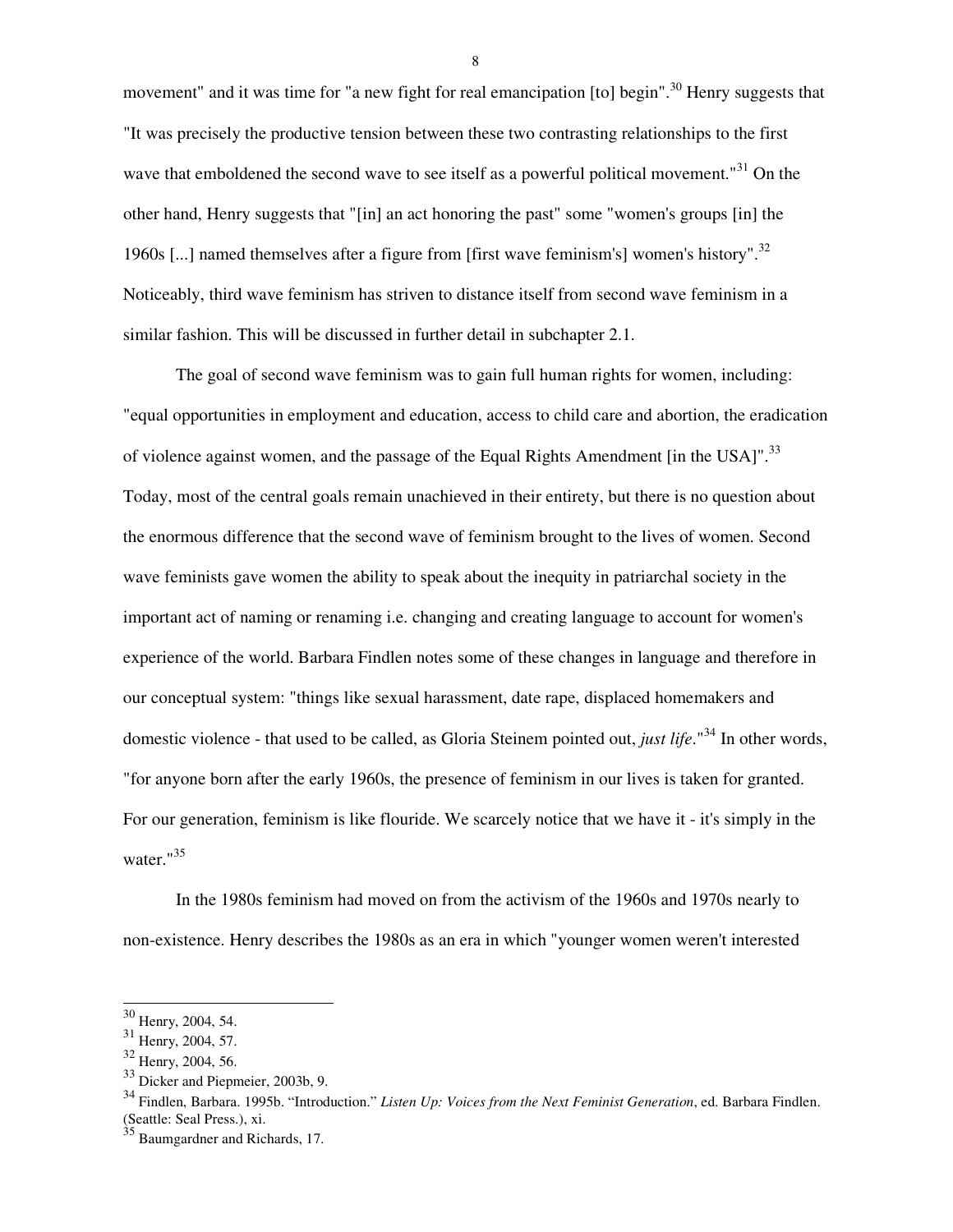and older women were burned out."<sup>36</sup> In the media feminism had been proclaimed dead, 119 times in *Time* magazine alone since 1969.<sup>37</sup> Jennifer Pozner has titled this phenomenon "False Feminist" Death Syndrome".<sup>38</sup> On the other hand, the women's movement was claimed to have entered an era of "post-feminism". The prefix "post" indicating that the women's movement was over and done with, "that the women's movement was over, all the necessary gains having been made, and [...] feminism was no longer necessary".<sup>39</sup> Conservatives claimed that women had achieved equality and feminism was redundant. Paradoxically, the term favoured by feminism's detractors can also be seen as feminism's success: "the prefix 'post' points to a time *after* feminism - in other words, a time when feminism is no longer needed precisely because its goals have been achieved."<sup>40</sup> Many young women, however, were eager to deny the label of a feminist: "I'm not a feminist, but...."<sup>41</sup> In fact, the whole word "feminism" had been abbreviated into "the f-word", as if it were something dirty, not suited for civilized conversation. Although having grown up with all the benefits of second wave feminism, young women were still suggestible to the stereotypes of feminism. Findlen writes: "If something or someone is appealing, fun or popular, it or she can't be feminist. Feminists are still often assumed to be strident, man-hating, unattractive - and lesbian."<sup>42</sup>

 This brings us to the third wave of feminism. The metaphor of a wave warrants glossing here. In her book *Not My Mother's Sister* Astrid Henry writes: "The wave metaphor signals both continuity and discontinuity, both are essential to its rhetorical effectiveness. Continuity is suggested in the very notion of a wave, which is inevitably followed by successive waves [...] The term 'wave' is rarely used to stress the singularity of something but rather emphasizes the inevitability of - and connection to - other such waves. Discontinuity - and often progress and

 $\overline{a}$ 

 $36$  Henry, 2004, 18.

<sup>37</sup> Baumgardner and Richards, 93.

<sup>38</sup> Pozner, Jennifer L. 2003. "The 'Big Lie': False Feminist Death Syndrome, Profit, and the Media." *Catching a Wave. Reclaiming Feminism for the 21st Century.* Eds. Rory Dicker and Alison Piepmeier. (Boston: Northeastern University Press.), 31.

<sup>39</sup> Henry, 2004, 17.

<sup>40</sup> Henry, 2004, 19.

<sup>41</sup> Orr, Catherine M. 1997. "Charting the Currents of the Third Wave." *Hypatia: A Journal of Feminist Philosophy*. 12:3 (29-45), 41.

 $42$  Findlen, 1995b, xiv-xv.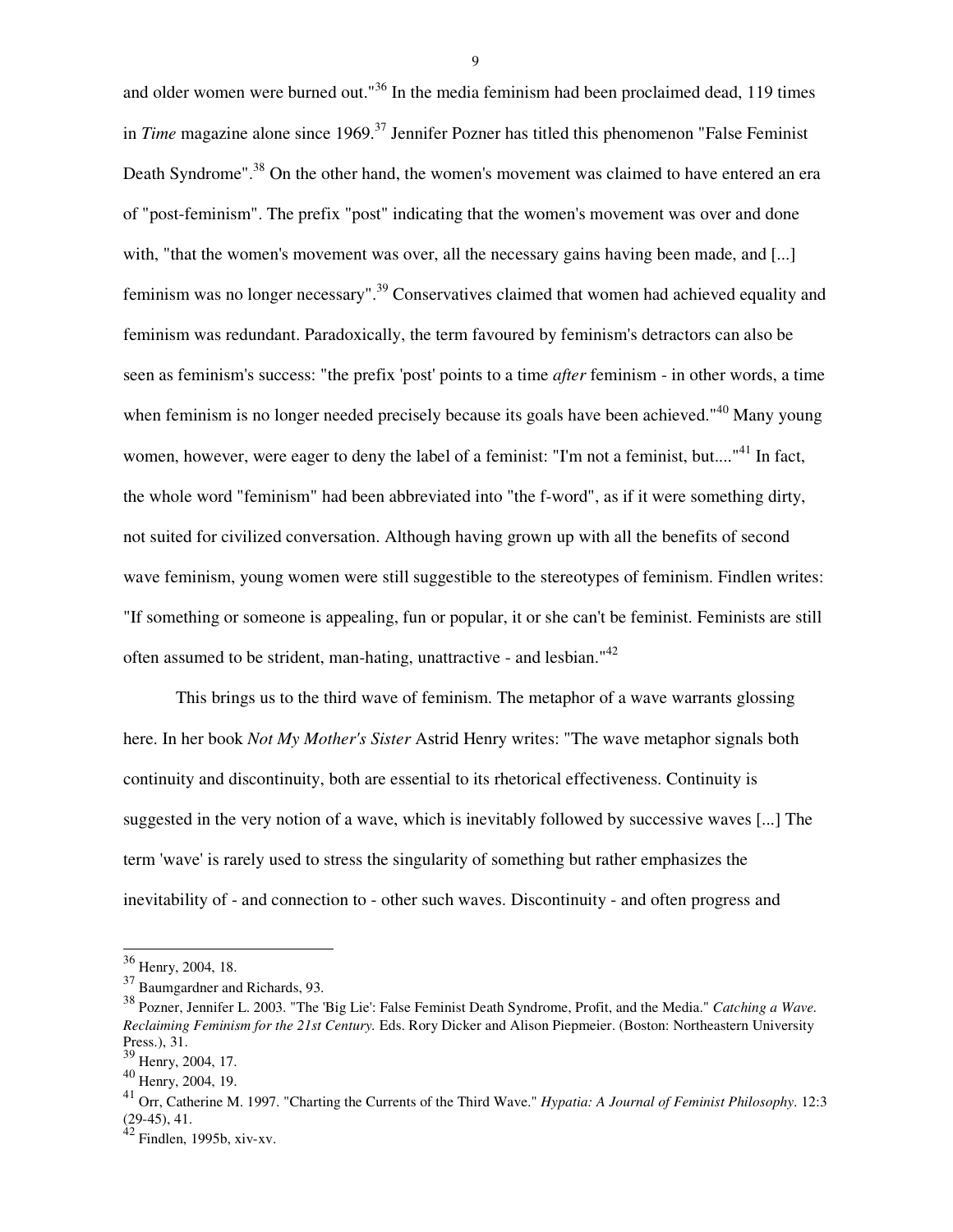improvement - is highlighted by the numerical delineation of a new [...] [third] wave."<sup>43</sup> Consequently, third wave feminism is a natural continuation of the women's movement that began in the mid-nineteenth century and rekindled again in the 1960s. "In fact, the term 'third wave' can only be understood within the context of its two preceding waves", Henry notes.<sup>44</sup> And just as their predecessors during the second wave sought to distance themselves from the politics of the previous (first) wave, similarly third wavers chose to distance themselves from the second wave, while simultaneously venerating their achievements.<sup>45</sup> One of the major differences between the second and the third wave of feminism is the third wavers' rejection of the second wave idea of a shared sisterhood. Henry construes: "Rather than arguing for a feminism based on a shared identity "woman" or on shared political goals, as the rhetorical gesture of sisterhood once suggested, younger feminists today seem to find their collectivity mainly through a *shared generational stance* against second wave feminism."<sup>46</sup> This rejection has led to the usage of "another familial metaphor the mother-daughter trope" for third wave feminists: "to articulate their feminism, [they] speak as 'daughters' rather than 'sisters'."<sup>47</sup> Henry argues that "articulating this new wave primarily in generational stance [...] has hindered the development of third wave feminism as a political movement or as a critical perspective."<sup>48</sup>

 In the following subchapter 2.1. I will go on to introduce the theoretical framework of my thesis, feminism's third wave in more detail. I will then move on to introduce some of the specific characteristics of third wave feminism related to this thesis. In subchapter 2.2. I briefly introduce feminist mothering and empowered mothering. In subchapters 2.3. I concentrate on the ideology of individualism and embracing contradiction in feminism's third wave, and in subchapter 2.4. I discuss how conventional femininity is privileged in feminism's third wave.

l

<sup>&</sup>lt;sup>43</sup> Henry, 2004, 24.

<sup>44</sup> Henry, 2004, 24.

<sup>45</sup> Henry, 2004, 55.

<sup>46</sup> Henry, Astrid. 2005. "Solitary Sisterhood: Individualism Meets Collectivity in Feminism's Third Wave." *Different Wavelengths. Studies in Contemporary Women's Movement*, ed. Jo Reger. (New York: Routledge.), 82.

<sup>47</sup> Henry, 2005, 82.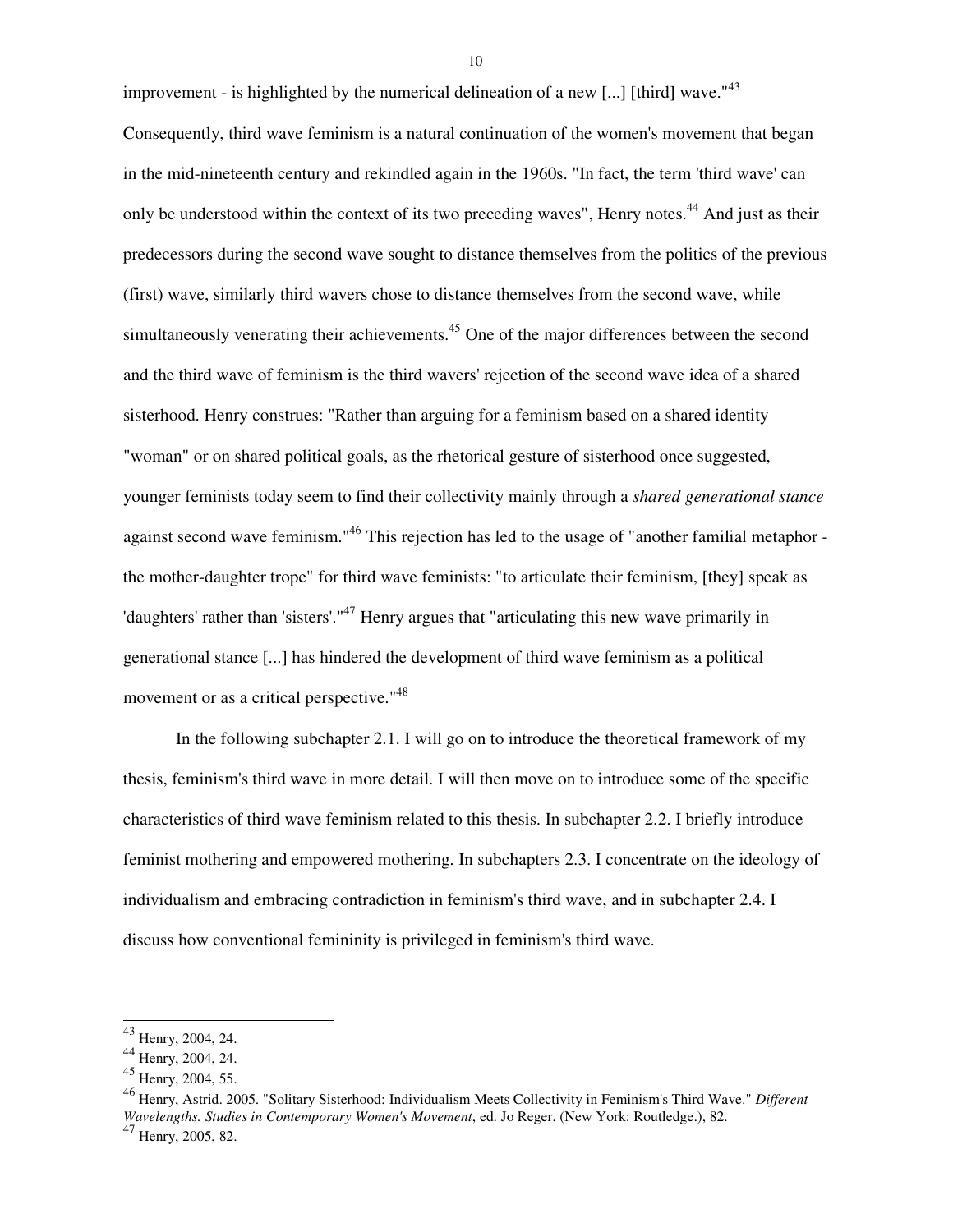**2.1. Feminism's Third Wave** 

In the early nineties young feminist women were beginning to feel left out by the feminist movement founded by their mothers' generation.<sup>49</sup> In 1991, Naomi Wolf wrote a best-selling book *The Beauty Myth*, "call[ing] for a rekindling of feminism".<sup>50</sup> In 1992, in an essay in *Ms*. magazine, written in part in response to the media's claims "that we had entered an age of postfeminism",<sup>51</sup> Rebecca Walker, daughter of second wave feminist Alice Walker, wrote: "I am not a post-feminism feminist. I am the Third Wave."<sup>52</sup> Walker later noted that third wavers "modify the label [feminism] in an attempt to begin to articulate our differences."<sup>53</sup> Third wave feminism stresses the differences between women and contradiction within every woman. Henry writes: "[By the end of the] 1990s the term 'third wave' had become synonymous with younger feminists and with stressing generational differences from the second wave feminists."<sup>54</sup> Younger feminists wanted "their own, distinctive version of feminism", "that addresses their different societal context and the particular set of challenges they face".<sup>55</sup> In *Catching A Wave: Reclaiming Feminism for the 21st Century* Dicker and Piepmeier specify these challenges:

> third wave feminism's political activism on behalf of women's rights is shaped by - and responds to - a world of global capitalism and information technology, postmodernism and postcolonialism, and environmental degradation. We no longer live in the world that feminists of the second wave faced. Third wavers, who came of age in the late twentieth century and after, are therefore concerned not simply with 'women's issues' but with a broad range of interlocking topics [...] ranging from protests of the World Economic Forum and welfare reform to activism on behalf of independent media outlets.<sup>56</sup>

In *Listen Up! Voices from the Next Generation* Barbara Findlen "stresses the historically

unprecedented nature of this relationship to feminism when she notes that it is 'the kind of

experience *only* a woman of this generation could have had. We are the first generation for whom

<sup>&</sup>lt;sup>48</sup> Henry, 2005, 82.

<sup>49</sup> Baumgardner and Richards, 77.

<sup>50</sup> Baumgardner and Richards, 77.

<sup>51</sup> Dicker and Piepmeier, 2003b, 10.

<sup>52</sup> Baumgardner and Richards, 77.

<sup>53</sup> Henry, 2004, 25.

<sup>54</sup> Henry, 2004, 24.

<sup>55</sup> Snyder, R. Claire. 2008. "What is Third-Wave Feminism? A New Directions Essay". *Signs: Journal of Women in Culture & Society.* (Vol. 34, 1: 175-196.), 178.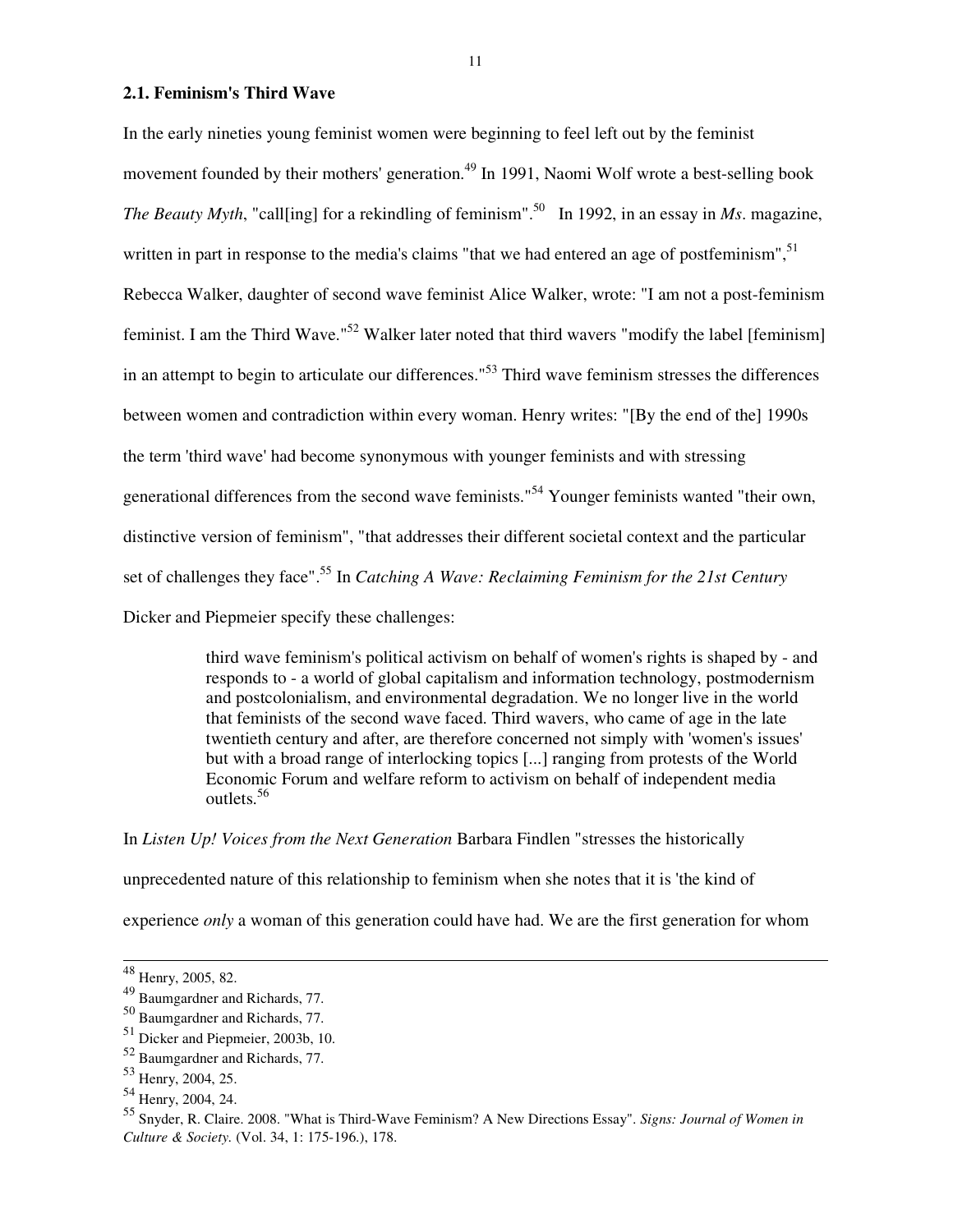feminism has been entwined in the fabric of our lives."<sup>57</sup> Therefore, it is important to continue feminism's work of re-reading and re-evaluating works of literature such as *Anne of Green Gables* through the lens of third wave feminism.

 From the early nineties onwards, several books were being published which declared the existence of a third wave of feminism.<sup>58</sup> Several of these central works of third wave feminism consist of autobiographical essays which became third wave feminism's way of highlighting the importance of individualism. Henry notes that: "Such essays can be seen as the first step in the consciousness-raising process developed from the earlier women's liberation movement."<sup>59</sup> This is certainly true, as the autobiographical essays in the books mentioned above are written by a wide variety of women, as Barbara Findlen demonstrates by listing how the authors in *Listen Up! Voices from the Next Feminist Generation* label themselves:

> articulate, white, middle-class college kid; wild and unruly; single mother; Asian bisexual; punk; politically astute, active woman; middle-class black woman; young mother; slacker; member of the Moscogee (Cree) Nation; well-adjusted; student; teacher; writer; an individual; a young lady; a person with visible disability; androgynous; lapsed Jew; child of professional feminists; lesbian daughter; activist; zine writer; a Libra; and an educated, married, monogamous, feminist, Christian, African American mother. These identities all coexist (to varying degrees of comfort) with feminism.

These texts work as consciousness-raising in telling women they are not alone with the controversies within themselves or in their life experiences and they can be feminists in varying ways, there is no one right way to do feminism. However, this lack of "a particular feminist agenda" can be taken too far and "feminism [can become] so devoid of politics that anyone - no matter how homophobic, antichoice, or racist - can claim it for herself".<sup>60</sup>

<sup>56</sup> Dicker and Piepmeier, 2003b, 10.

<sup>57</sup> Findlen, quoted in Henry, 2005, 81.

<sup>58</sup> Titles such as: Susan Faludi's *Backlash: The Undeclared War Against American Women* (1991), Barbara Findlen's *Listen Up! Voices from the Next Feminist Generation* (1995), Rebecca Walker's *To Be Real, Telling the Truth and Changing the Face of Feminism* (1995), *Third Wave Agenda: Being Feminist, Doing Feminism* (1997) by Leslie Heywood and Jennifer Drake, *The BUST Guide to the New Girl Order* (1999) by Marcelle Karp and Debbie Stroller, *Manifesta: Young Women, Feminism, and the Future* (2000) by Jennifer Baumgardner and Amy Richards and *Colonize This! Young Women of Color on Today's Feminism* (2002) by Daisy Hernández and Bushra Rehman. <sup>59</sup> Henry 2005, 83.

<sup>60</sup> Henry 2005, 84.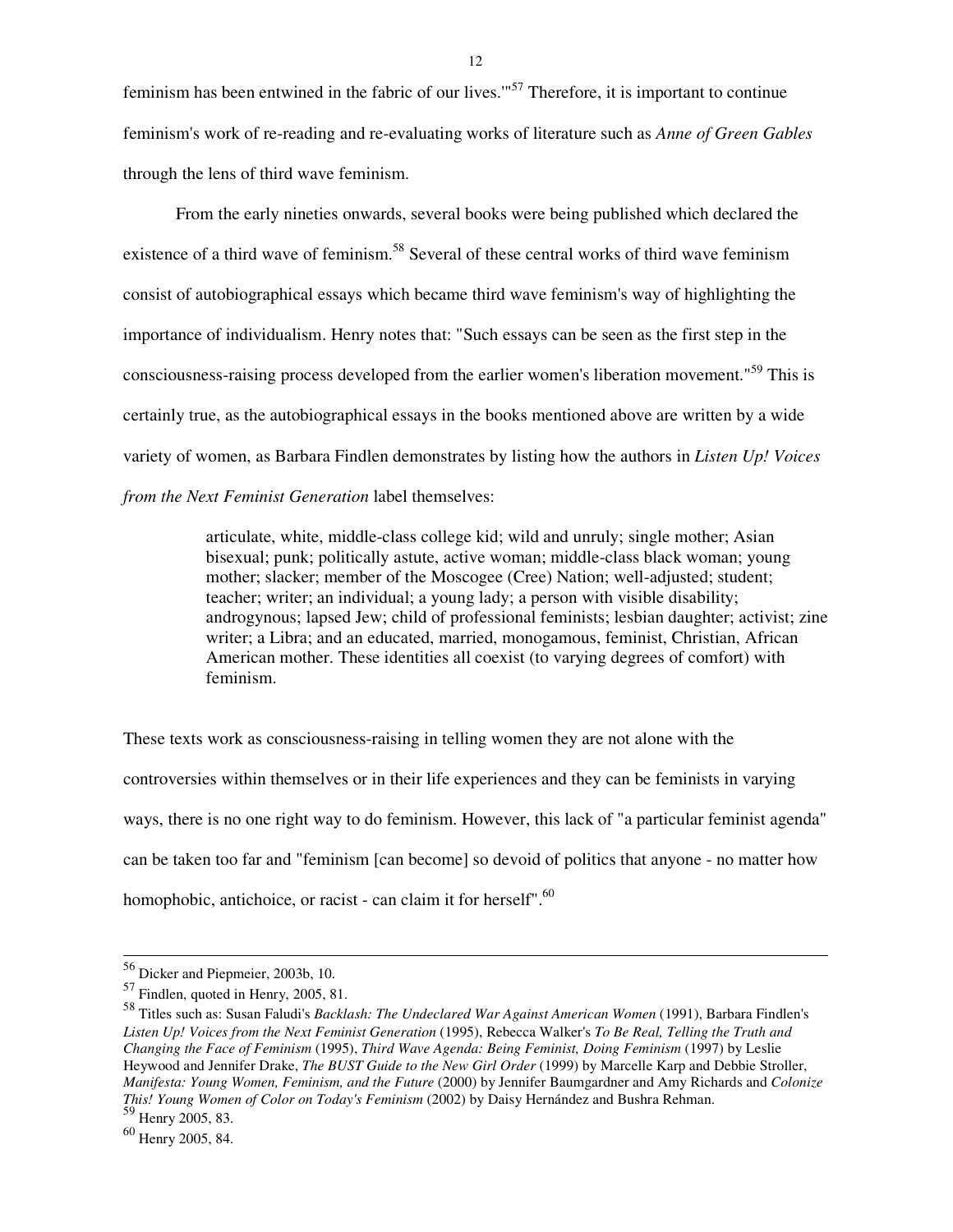In her article *What is Third-Wave Feminism? A New Directions Essay* Claire Snyder argues that third wave feminism, according to its literature, can be seen to differ from second wave feminism in four ways.<sup>61</sup> Firstly, the above mentioned need for a generation's feminism of their own.<sup>62</sup> Secondly, the argument that their mother's generation of feminists are "antimale, antisex, antifemininity, and antifun".<sup>63</sup> Thirdly, third wave feminism is portrayed as "more inclusive and racially diverse".<sup>64</sup> And finally, the fact that the third wave depicts itself as "hav[ing] a broader vision of politics  $[...]$  no 'party line'" and a "focus on more than just women issues".<sup>65</sup> Snyder points out that some of these differences (e.g. portraying second wave feminism as antisex and third wave feminism as prosex) are not as black and white as some third wavers would have it and I agree. However, Snyder assents that "second-wave feminists can [...] be overly defensive or dismissive of the younger women's perspectives", whereas "third-wave feminist often argue against a [...] caricature of second-wave feminist that papers over the differences and nuances that existed within the movement".<sup>66</sup> However, "third wave feminist are not simply daughters rebelling for rebellion's sake."<sup>67</sup>

 Third wave feminism has been met with a lot of controversy. Many second wave feminist have been eager to disclaim third wave feminism as a movement lacking "juridical power"<sup>68</sup> or "historical knowledge [of the second wave]".<sup>69</sup> Third wave feminism has been called by E. Ann Kaplan "an ideology without movement".<sup>70</sup> Moreover, Ednie Kaeh Garrison has argued that "In the Third Wave, feminist collective consciousness may not necessarily manifest itself in a nationalized and highly mobilized social movement unified around a single goal or identity. At the moment, this

l

 $61$  Snyder, 177.

<sup>62</sup> Snyder, 177.

<sup>63</sup> Snyder, 179.

<sup>64</sup> Snyder, 180.

<sup>65</sup> Snyder, 181.

<sup>66</sup> Snyder, 182.

<sup>67</sup> Heywood and Drake, 2007, 118.

<sup>68</sup> Fixmer, Natalie and Julia T. Wood. 2005. "The Personal is *Still* Political: Embodied Politics in Third Wave Feminism." *Women's Studies in Communication*. (28, 2: 235-57), 253.

<sup>69</sup> Gillis, Stacy, Gillian Howie and Rebecca Munford, eds. 2007b. "Introduction." *Third Wave Feminism: A Critical Exploration.* (New York: Palgrave Macmillan.), xxxin1.

 $^{\prime}$  Henry, 2004, 35.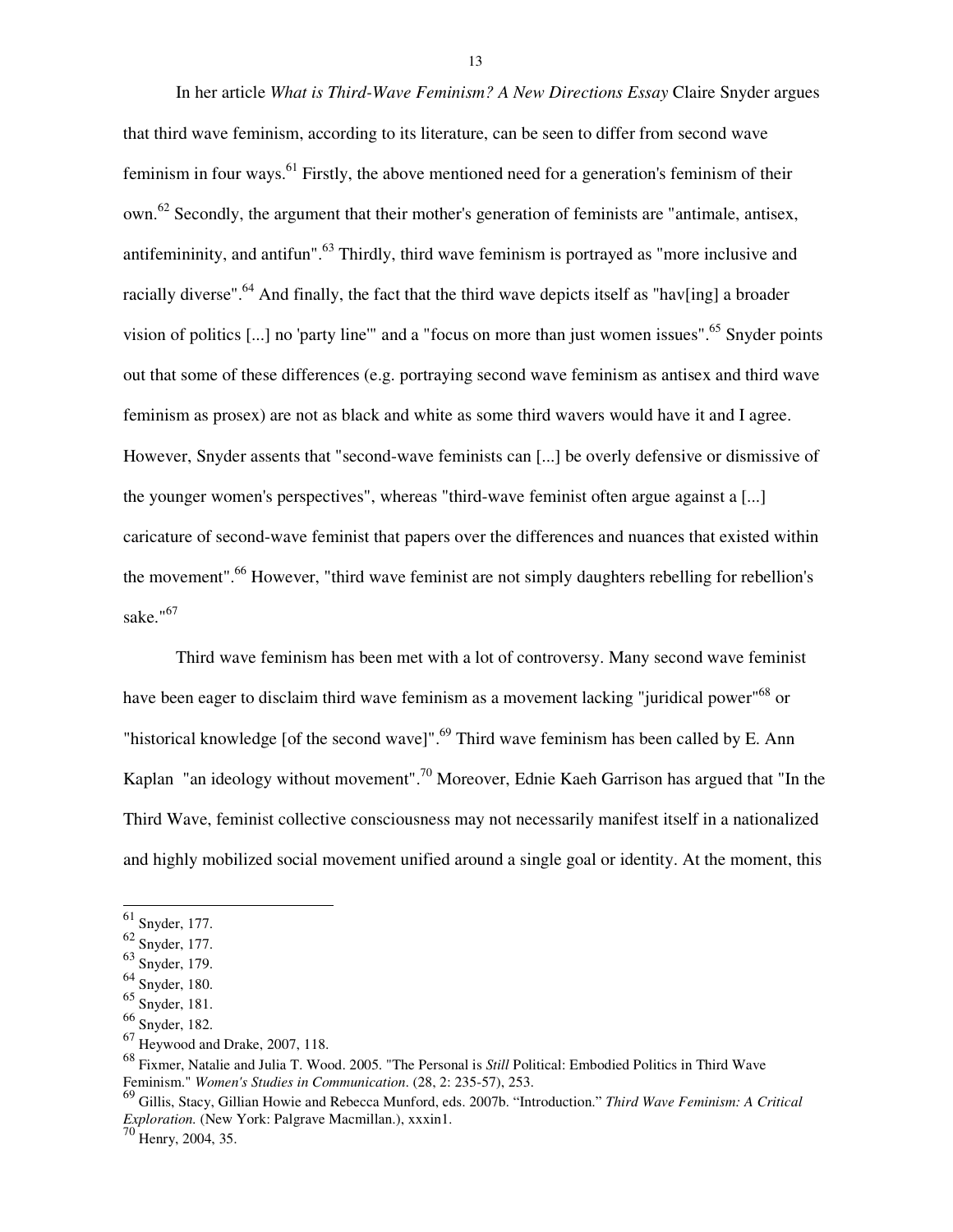hardly seems imaginable."<sup>71</sup> Henry notes, that feminism's third wave "is more about textual and cultural production, local forms of activism, and a particular form of feminist consciousness."<sup>72</sup> Gillis, Howie and Munford point out that third wave feminism has been excluded from contemporary histories of feminism: as an example, they mention Estelle B Freedman's *No Turning Back: The History of Feminism and the Future of Women* (2002), in which the Third Wave Foundation is mentioned only in passing.<sup>73</sup> Baumgardner and Richards discuss the patronizing attitude of second wavers towards third wave feminists, the complaint that "young women are apathetic and 'just don't get it".<sup>74</sup> Furthermore, the "well-established Second Wave feminist", author of the second wave classic *Women and Madness*, Phyllis Chesler, wrote a book *Letters to a Young Feminist* (1997) "addressing her frustration with young women for abandoning, rather than preserving, the rights and movement her generation had worked to secure".<sup>75</sup> Henry points out that "the [...] focus in recent feminist discourse on generational differences between women has ensured that much energy has gone into internal conflicts within feminism rather than external battles against sexism, racism, and homophobia."<sup>76</sup> It cannot be denied, however, that "the term [third wave] is doing its job as a focus for widespread debate, forging new connections within and without academia, and fostering a recovering sense of feminist urgency."<sup>77</sup>

 In the following subchapters I aim to discuss some of the characteristics of third wave feminism that are relevant to this thesis. These include the ideology of individualism and contradiction in feminism's third wave, privileging conventional femininity and looking at feminist mothering.

#### **2.2. Feminist Third Wave Mothering and Empowered Mothering**

l

 $71$  Henry, 2004, 35.

 $72$  Henry, 2004, 35-6.

<sup>73</sup> Gillis, Howie and Munford, 2007b, xxxin1.

<sup>74</sup> Baumgardner and Richards, 85.

<sup>75</sup> Baumgardner and Richards, 85-6.

<sup>76</sup> Henry, 2004, 183.

<sup>77</sup> Spencer, Jane. 2007. "Afterword: Feminist Waves." *Third Wave Feminism: A Critical Exploration*, eds. Stacy Gillis, Gillian Howie and Rebecca Munford. (New York: Palgrave Macmillan), 302.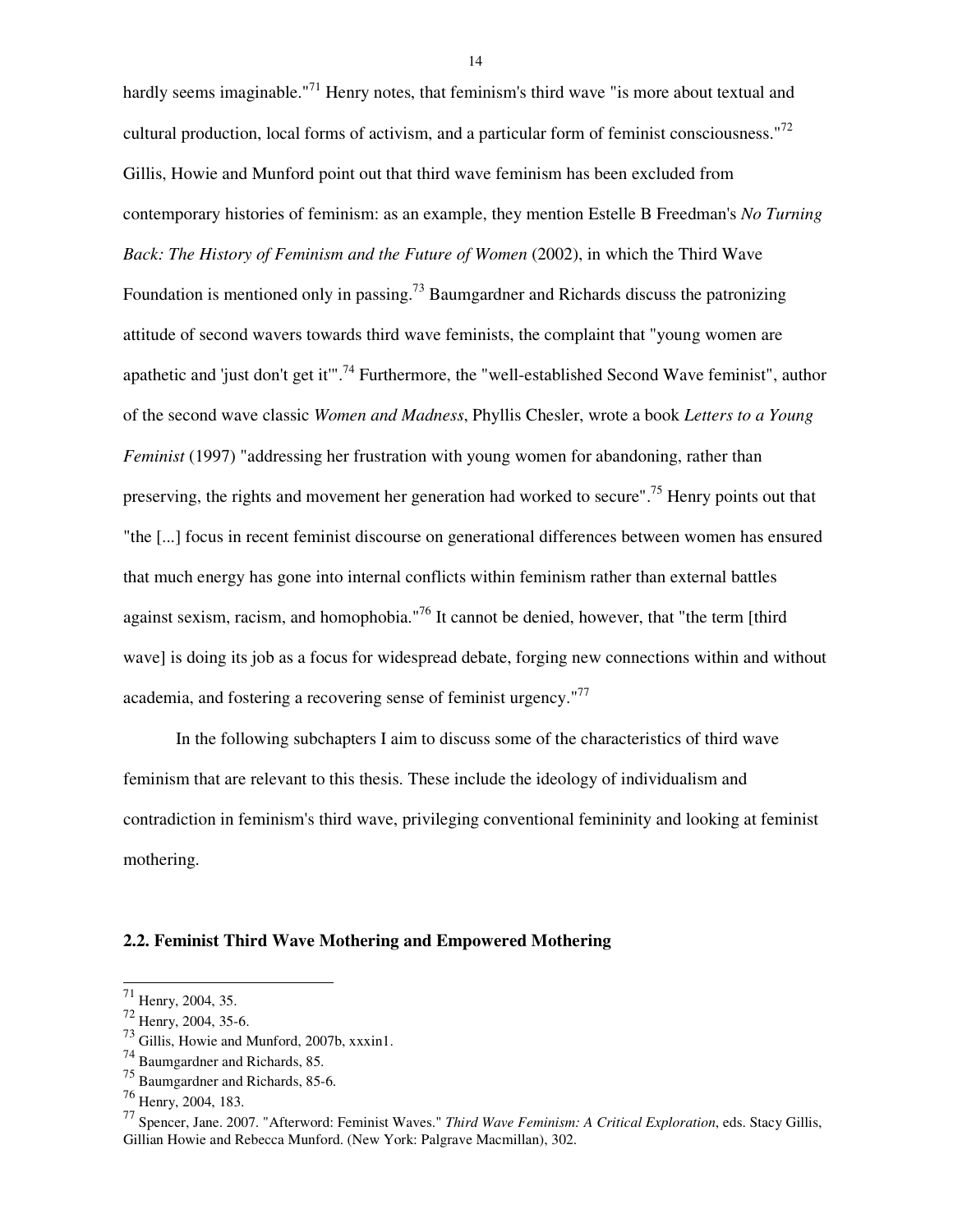Andrea O'Reilly explains in the introduction to her book *Feminist Mothering*:

Any discussion on feminist mothering must begin with the distinction Adrienne Rich made in *Of Woman Born* (1976) between two meanings of motherhood, one superimposed on the other: "the *potential* relationship of any woman to her powers of reproduction and to children" and "the *institution* - which aims at ensuring that that potential - and all women - shall remain under male control" --. The term *motherhood*  refers to the patriarchal institution of motherhood that is male-defined and controlled and is deeply oppressive to women, while the word *mothering* refers to women's experiences of mothering that are female-defined and centered and potentially empowering to women.<sup>78</sup>

In this thesis I shall discuss maternal practices using these terms. O'Reilly continues: "In other words, while motherhood as an institution, is a male-defined site of oppression, women's own experiences of mothering can nonetheless be a source of power."<sup>79</sup> Later in this thesis I intend to show that (feminist) mothering is indeed "a source of power" and empowering to both Marilla and Matthew Cuthbert in *Anne of Green Gables*.

 O'Reilly states that "Feminist mothering may refer to any practice of mothering that seeks to challenge and change various aspects of patriarchal motherhood that cause mothering to be limiting or oppressive to women."<sup>80</sup> Women who practice feminist mothering may or may not see themselves as feminist.<sup>81</sup> I will show in my analysis in chapter 3, that the mothering done by Marilla and Matthew Cuthbert in *Anne Of Green Gables* shows some characteristics of feminist mothering in that it challenges traditional motherhood practices.

# **2.3. Embracing Contradiction in Feminism's Third Wave and The Third Wave's Ideology of Individualism**

"While linked through common concerns, notions of sisterhood seldom appeal to women of my generation", Rene Denfield wrote in *The New Victorians*. <sup>82</sup> Henry explains further: "Third wave feminist rarely articulate unified political goals, nor do they often represent the third wave as sharing a critical perspective of the world. Rather, third wave texts are replete with individual

<sup>78</sup> O'Reilly, Andrea. 2008b. "Introduction". *Feminist Mothering,* ed. Andrea O'Reilly. (Albany: State University of New York Press.), 3.

 $79$  O'Reilly, 2008b, 3.

<sup>80</sup> O'Reilly, 2008b, 4.

<sup>81</sup> O'Reilly, 2008b, 6.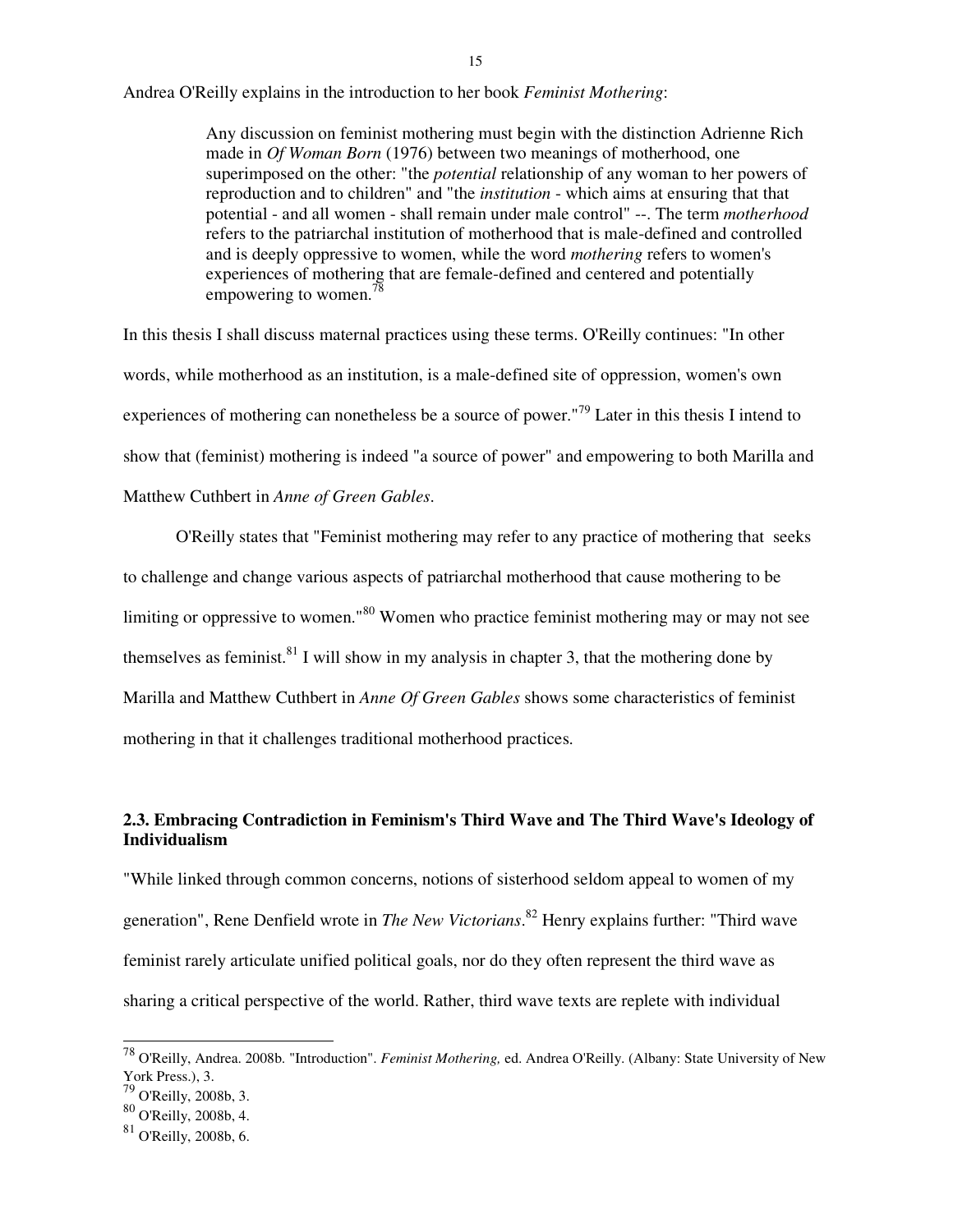definitions of feminism and individualistic narratives of coming to feminist consciousness.<sup>83</sup> Dicker and Piepmeier argue that this "insistence on women's diversity, [is] new"<sup>84</sup> and I agree. It is impossible for a middle-class, lesbian, western woman to identify with the struggles of a Afghan woman denied education, freedom and oppressed in the name of religion. It is not necessary to go to such lengths to find diversity however. It is similarly difficult for two western, white women to identify with similar struggles, when one is an unemployed single-parent on welfare and another a well-to-do married woman without children. Regardless of a woman's position in life, everyone can be a feminist. "The third wave's 'ideology of individualism', to quote Leslie Haywood and Jennifer Drake, has found its ideal form in the autobiographical essay, the preferred writing genre of third wavers and one that shares little with the group manifestos of a previous generation."<sup>85</sup> In fact, the famous words of Rebecca Walker "'I am not a postfeminist feminist. I *am* the Third Wave'"<sup>86</sup> already mapped out the ideology of individualism for the third wave of feminism, "in calling for a new wave, Walker does not speak in a collective voice [...] she writes about her own individual [...] feminism."<sup>87</sup> Therefore, Montgomery's subtle attempt to affect social change, her ideas about women's education and economic independence already mentioned in the Introduction of this thesis and her criticism of the Victorian marriage can be seen as her "own individual feminism". These will be discussed in further detail in chapters 3 and 4.

 The ideology of individualism in feminism's third wave leads inevitably to its embrace of contradiction. If "there is no one right way to be: no role, no model", there needs to be "[an] emphasis on making room for contradictions."<sup>88</sup> Heywood and Drake argue in their "Introduction" to *Third Wave Agenda: Being Feminist, Doing Feminism* that "because [third wave feminists'] lives have been shaped by struggles between various feminisms as well as by cultural backlash against

l

 $82$  Quoted in Henry, 2004, 43.

<sup>83</sup> Henry, 2005, 82-83.

<sup>84</sup> Dicker and Piepmeier, 2003b, 10.

<sup>85</sup> Henry, 2005, 83.

<sup>86</sup> Quoted in Henry, 2004, 25.

<sup>87</sup> Henry, 2005, 83.

<sup>88</sup> Reed, Jennifer. 1997. "Roseanne: 'A Killer Bitch' For Generation X." *Third Wave Agenda: Being Feminist, Doing Feminism*. (Minneapolis: University of Minnesota Press.), 124.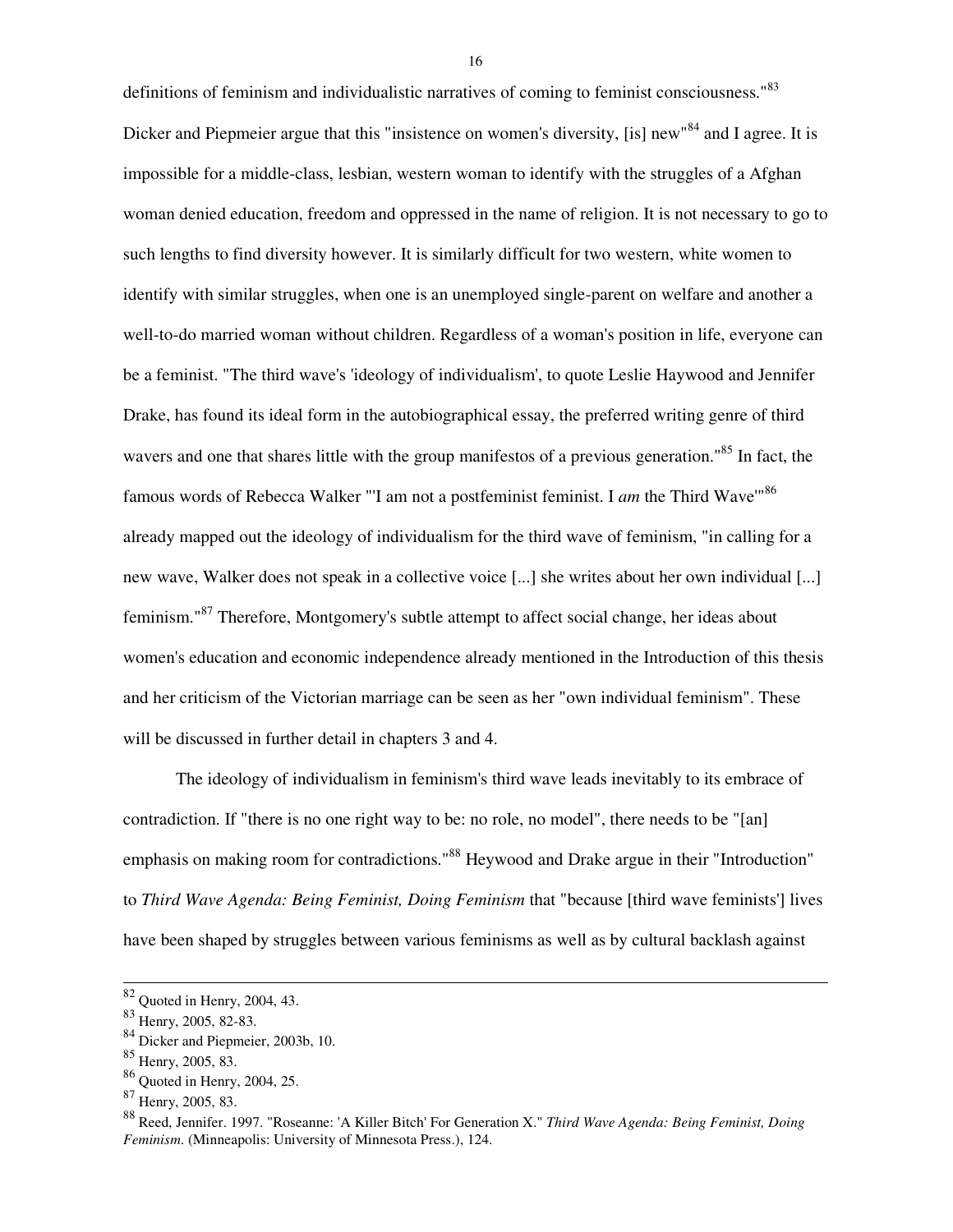feminism and activism, we argue that contradiction [...] marks the desires and strategies of third wave feminists."<sup>89</sup> Moreover, they point out that:

> The lived messiness characteristic of the third wave is what defines it: girls who want to be boys, boys who want to be girls, boys and girls who insist they are both, whites who want to be black, black who want to or refuse to be white, people who are white and black, gay and straight, masculine and feminine, or who are finding ways to be and name none of the above; successful individuals longing for community and coalition, communities and coalitions longing for success; tensions between striving for individual success and subordinating the individual to the cause; identities formed within a relentlessly consumer-oriented culture but informed by a politics that has problems with consumption. $90$

"[Third wave feminism] struggles to accommodate the differences and conflicts *between* people as well as *within* them."<sup>91</sup> This applies to contradictions in gender roles as well. Reed points out that "Negotiating the possibilities and limitations of gender roles has been a particularly accessible strategy for the third wave, and is a luxury provided by the groundwork done by second wave feminists."<sup>92</sup>

 In the introduction to *To Be Real: Telling the Truth and Changing the Face of Feminism*  Rebecca Walker describes how she wanted to find "'[...] essays that explored contradiction and ambiguity' in living feminist lives [...] and [...] that she is interested in 'using the contradictions in our lives' as the basis for feminist theory."<sup>93</sup> In this thesis I will argue that *Anne of Green Gables* contains contradiction that echoes the way third wave feminism portrays contradictions. This will be discussed in more detail in chapter 4.

## **2.4. Everything Girlie Is Not Bad for You or Privileging Conventional Femininity**

Leigh Shoemaker writes in her essay *Part Animal Part Machine: Self-Definition, Rollins Style*: "Feminists of my generation learned at a young age that we were girls and that we could do anything the boys could do (thanks to second wave feminism), but also that to achieve that goal, we

 $89$  Heywood and Drake, 1999b, 2.

<sup>90</sup> Heywood and Drake, 1999b, 8.

 $91$  Reed, 124.

<sup>92</sup> Reed, 132.

<sup>93</sup> Henry, 2004, 150.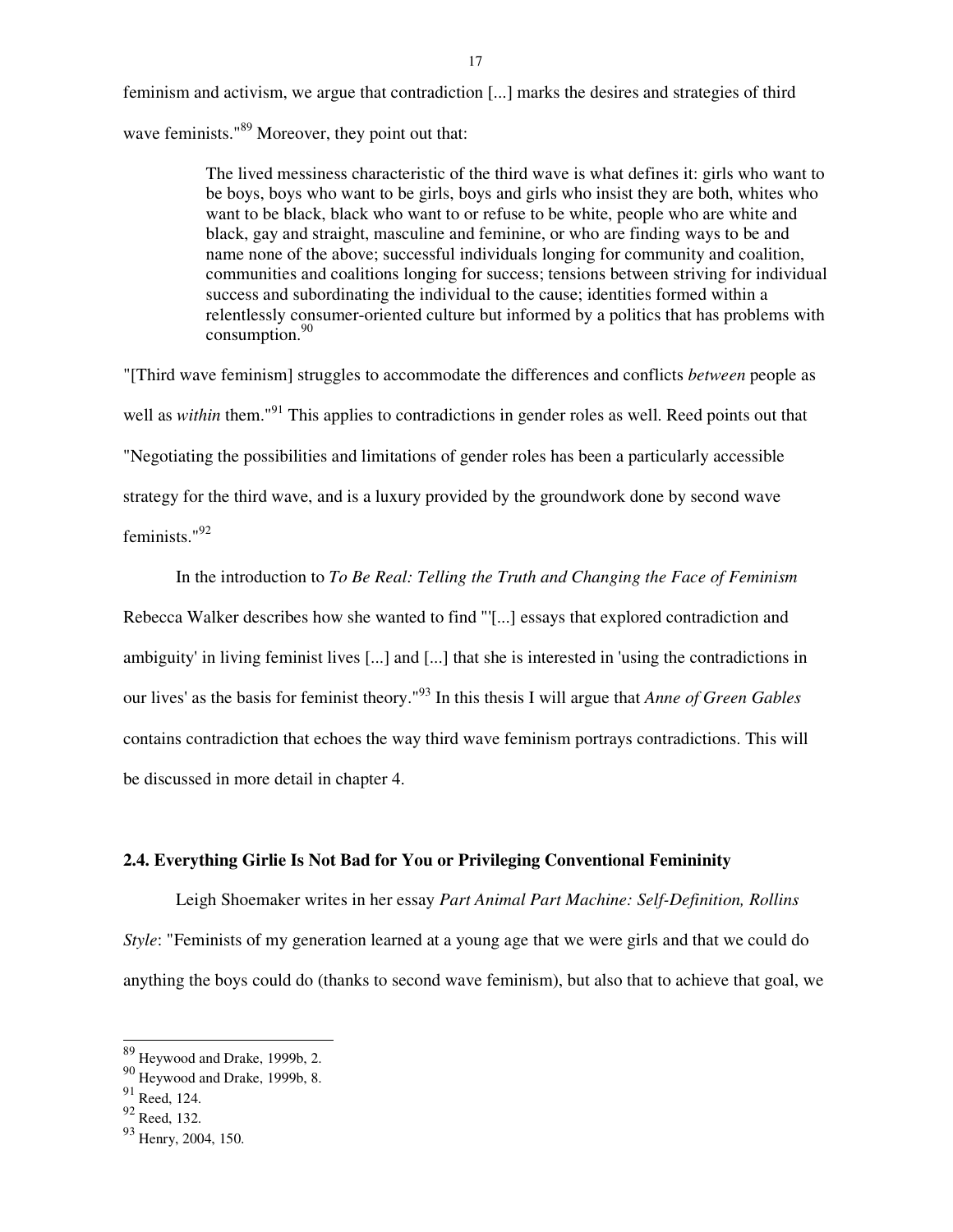could no longer be *girls* (thanks to 1980s conservatism). We could not admit to feminine qualities to compete, we had to disavow "girly" emotions, responses, appearances. We had to be just as hard as the boys."<sup>94</sup> She explains further: "One thing that the backlash did do for me and other female members of my generation, was to encourage rejection of all things feminine, as I learned to associate the feminine with women and with things that I did not want to become or associate with weakness, lack, obsessive behaviour."<sup>95</sup> In her essay *Femmenism*, Jeannine Delombard writes about her "out-of-sync girlhood": growing up in the 1970s with feminist parents, Delombard was frowned upon for her excessive femininity.<sup>96</sup> She received "politically correct dolls" and all she wanted was "Barbies, a nurse kit, and Tinker Bell play makeup".<sup>97</sup> She wanted "pouffy [sic] pastel party dresses", but was bought "corduroys and hiking boots".<sup>98</sup> Anne's feminine obsession for the fashionable puffed sleeves will be discussed in chapter 5. Growing up "in a home where gender roles were anything but strict, and breaking out of them was strictly encouraged", Delombard realized that "avoiding gender roles can be every bit as frustrating, limiting and ridiculous as adhering to them."<sup>99</sup> Baumgardner and Richards call "[the] intersection of culture and feminism 'Girlie'".<sup>100</sup> They explain further: "Girlie says we're not broken, and our desires aren't simply booby traps set by the patriarchy. Girlie encompasses the tabooed symbols of feminine enculturation - Barbie dolls, makeup, fashion magazines, high heels - and says using them isn't shorthand for 'we've been duped'."<sup>101</sup> Furthermore, "barbie, it needs to be said, is not at the root of the girls' self-esteem problem, to the extent that there is a problem. When adults talk about Barbie, they aren't talking about the classic doll with sun-kissed flesh that many of us gripped as eight-year-olds; they're talking about 'gender roles' and 'white supremacy' and 'body image' and 'beauty myths' - none of

 $\overline{a}$ 

<sup>94</sup> Shoemaker, Leigh. 1997. "Part Animal, Part Machine: Self-Definition, Rollins Style." *Third Wave Agenda. Being Feminist, Doing Feminism*, eds. Leslie Heywood & Jennifer Drake. (Minneapolis: University of Minnesota Press.), 105.  $\frac{95}{95}$  Shoemaker, 115.

<sup>96</sup> Delombard, Jeannine. 1995. "Femmenism." In *To Be Real: Telling the Truth and Changing the Face of Feminism*, ed. Rebecca Walker. (New York: Anchor Books.), 22.

<sup>97</sup> Delombard, 23.

<sup>98</sup> Delombard, 23.

<sup>99</sup> Delombard, 23-4.

<sup>100</sup> Baumgardner and Richards, 136.

<sup>101</sup> Baumgardner and Richards, 136.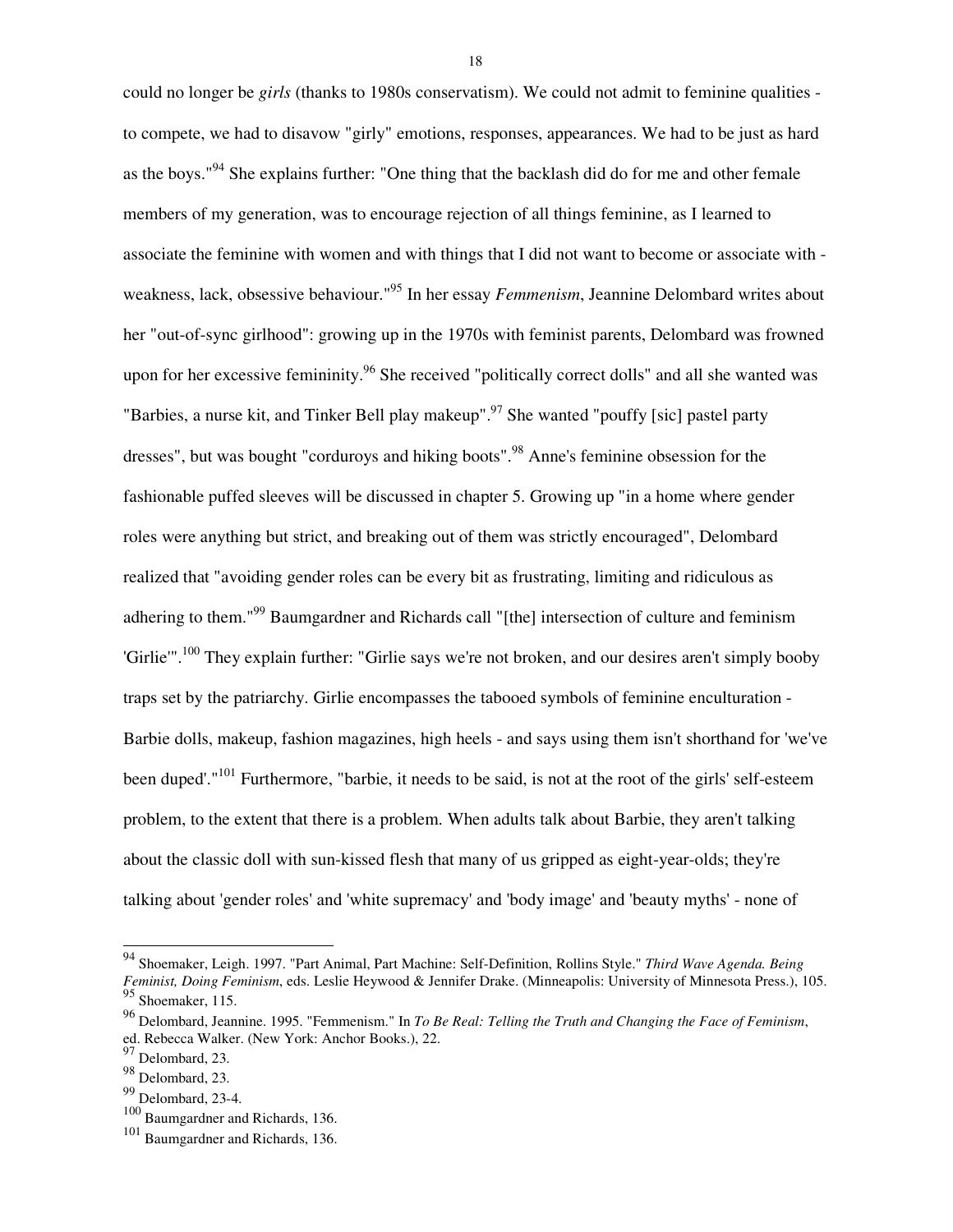which are acutely or perniciously symbolized by a little child's [30€] beloved doll."<sup>102</sup> Baumgardner and Richards go on to reminisce about their childhood and how they played with their Barbies. They come to the conclusion that "Barbie didn't so much influence us as that she was a blank screen on which to project what was happening in our heads" and "that most girls don't want to *be* Barbie; they want to use Barbie to explore what they can be<sup> $103$ </sup> (italics in original). Furthermore, "while it's true that embracing the pink things of stereotypical girlhood isn't a radical gesture meant to overturn the way society is structured, it can be a confident gesture."<sup>104</sup> Embracing things that one finds interesting and gets pleasure from - be it "pink things" or the above mentioned hiking boots empowers women. Baumgardner and Richards further construe that "establishing a girl culture addresses what Gloria Steinem was trying to identify when she wrote *Revolution from Within* - the huge hole that grows in a woman who is trying to be equal but has internalized society's low estimation of women."<sup>105</sup>

 "The value of third wave feminism is that it 'contains elements of second-wave critique of beauty culture, sexual abuse and power structures' while [...] celebrating [...] femininity."<sup>106</sup> This can mean "reclaiming feminine culture from a misogynist society: valuing knitting, cooking, and dressing up."<sup>107</sup> And also, valuing a sentimental female Bildungsroman written over a hundred years ago that remains important to a lot of readers to this day.

l

<sup>&</sup>lt;sup>102</sup> Baumgardner and Richards, 195.

<sup>103</sup> Baumgardner and Richards, 198-9.

<sup>104</sup> Baumgardner and Richards, 136.

<sup>105</sup> Baumgardner and Richards, 135.

<sup>106</sup> Stacia, Christina Lucia. 2007. "'My Guns Are in the Fendi!' The Postfeminist Female Action Hero." *Third Wave Feminism. A Critical Exploration*, eds. Stacy Gillis, Gillian Howie and Rebecca Munford. (London: Palgrave Macmillan.), 239.

Baumgardner and Richards, 216.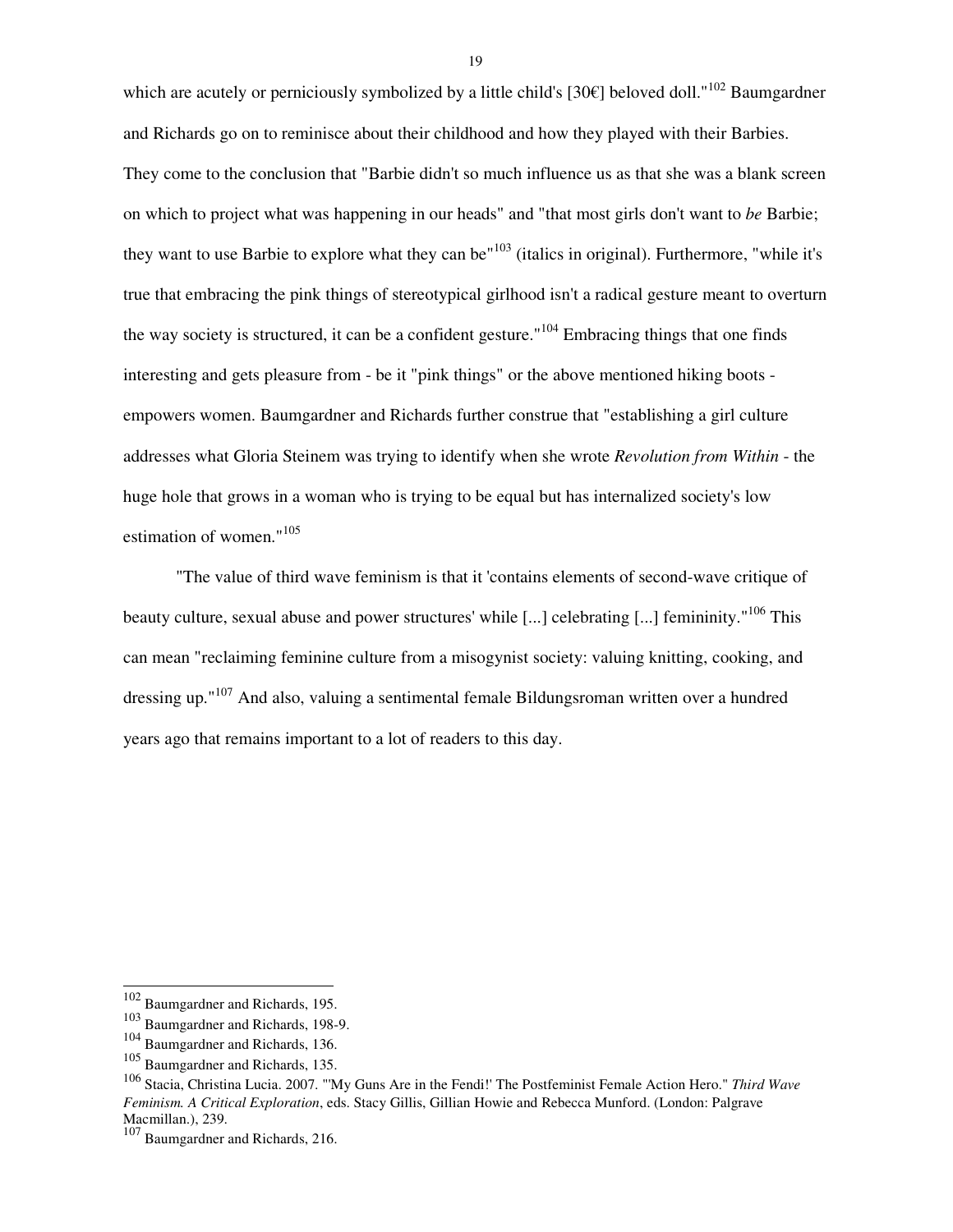## **3. Echoes of Feminist Mothering and Empowered Mothering in** *Anne of Green Gables*

In this chapter I will begin to analyse *Anne of Green Gables* from third wave feminist point of view. First, I intend to study whether feminist mothering and empowered mothering can be found in *Anne of Green Gables* and how these concepts are manifested in the novel. I aim to look at how Marilla and also Matthew mother their adopted daughter and whether this mothering has any bearing on third wave feminism's ideas of feminist mothering. In subchapter 3.1 I concentrate specifically on Matthew Cuthbert's character as a nurturing male figure in *Anne of Green Gables* and in subchapter 3.2. I discuss Mrs Rachel Lynde's character as representing patriarchal motherhood in contrast to Marilla's feminist mothering.

 It has been argued that "Montgomery's books contain implicit criticisms of the Victorian institution of marriage."<sup>108</sup> Carole Gerson points out in her essay *"Fitted to Earn Her Own Living": Figures of the New Woman in the Writing of L. M. Montgomery* that "the New Woman of the 1890s [...] resisted male domination by resisting marriage."<sup>109</sup> It is interesting that Montgomery has chosen to portray a brother and a sister as the central characters of *Anne of Green Gables* instead of a married couple as in "the faded entry" which she reported in her diary as the origins of the idea for the book: "Elderly couple apply to orphan asylum for a boy. By mistake a girl was sent them."<sup>110</sup> In their essay *Feminist Family Values: Parenting in Third Wave Feminism and Empowering All Family Members* Colleen Mack-Canty and Sue Marie Wright argue that "the husband-wife relationship [is] male-dominated" and that "the organization of work and the male provider role pushed women to both need and want their husbands to be superior."<sup>111</sup> Marilla and Matthew's relationship as siblings makes them in some ways more equal than a married couple. Michele Stairs

 $\overline{a}$ 

 $108$  Gerson, 25.

<sup>109</sup> Gerson, 29.

<sup>110</sup> Blackford, Holly. 2009b. "Introduction, Anne with an "e": The Enduring Value of *Anne of Green Gables.*" *<sup>100</sup> Years of Anne with an 'e'. The Centennial Study of Anne of Green Gables*, ed. Holly Blackford. (Calgary: University of Calgary Press.), xi.

<sup>111</sup> Mack-Canty Colleen and Wright Sue Marie. 2008. "Feminist Family Values. Parenting in Third Wave Feminism and Empowering All Family Members." *Feminist Mothering*, ed. Andrea O'Reilly. (Albany: State University of New York Press.), 144.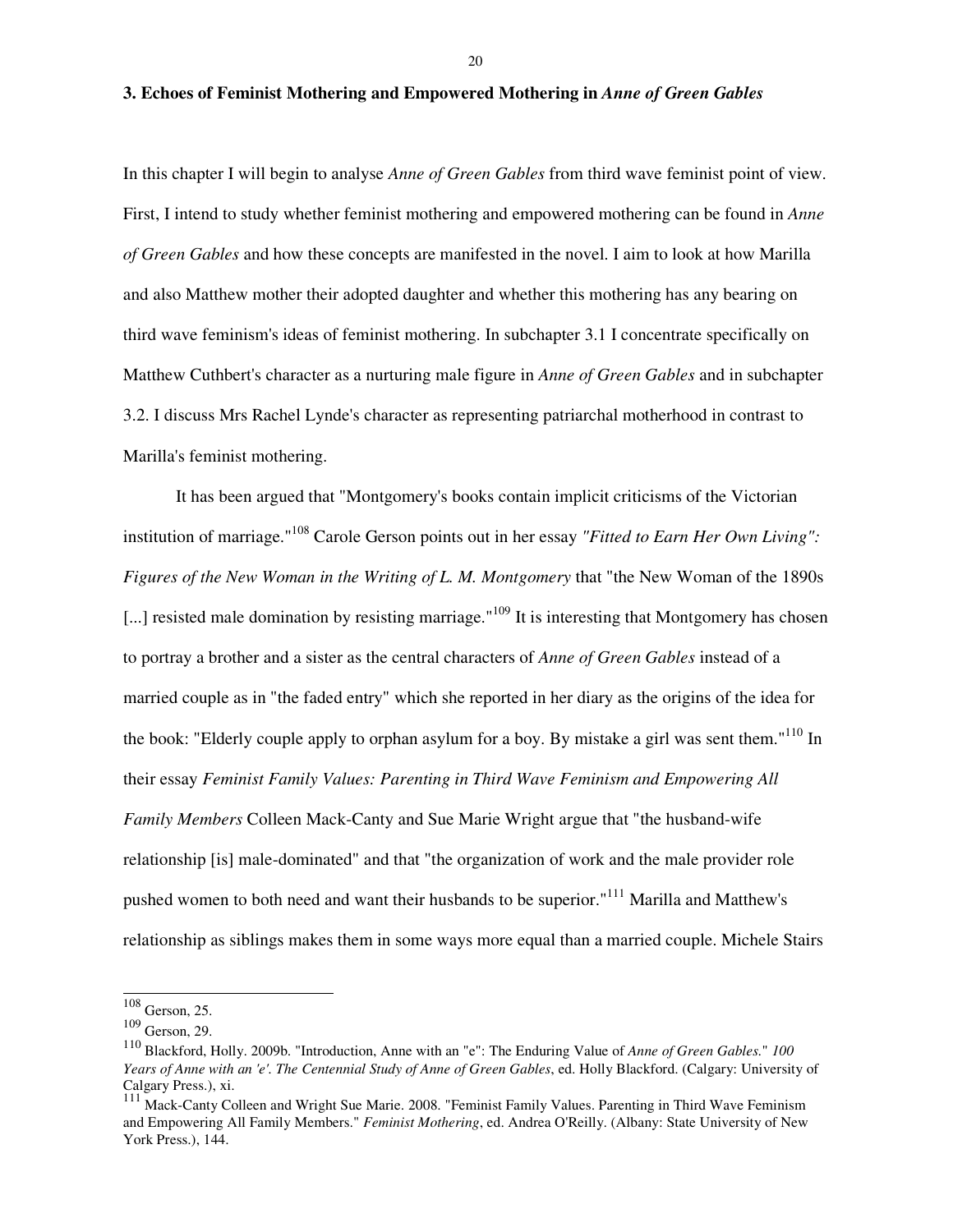discusses the reasons behind Marilla and Matthew's singleness in *Matthews and Marillas Bachelors and Spinsters in Prince Edward Island in 1881*: "Montgomery implies rather than states the reason behind the Cuthberts' unmarried state. Matthew appears far too shy to court a woman, and his sister capably runs the farm household, successfully *eliminating the need to marry for survival*" (italics mine).<sup>112</sup> Indeed, Montgomery writes that " Matthew Cuthbert had never been known to volunteer information in his whole life" and he is described as "the shyest man alive [who] hated to go among strangers or to any place where he might have to talk."<sup>113</sup> Furthermore, in discussing the real life spinsters on Prince Edward Island in her essay Stairs points out that "it was not unusual for a spinster daughter to receive all or a significant portion of the family estate".<sup>114</sup> Marilla, therefore, can be seen as economically independent, not dependent on her brother's charity or in need of a husband. Moreover, being a capable woman with a strong will she can easily be seen as the dominating figure in the Green Gables household instead of the shy, quiet, withdrawn Matthew. In fact, Matthew is described in the novel on several occasions as being relieved that Marilla "was at hand to cope with [difficult] situation[s]<sup>115</sup>, e.g. telling Anne her arrival to Green Gables has been a mistake<sup>116</sup> or dealing with the unpleasant task of punishing Anne.<sup>117</sup> The strength and stubbornness of Marilla's character and the probable cause of her unmarried state become clear to the reader at the very end of the book, when Marilla confesses to Anne that she had had a "beau" in her youth, Gilbert Blythe's father John, but the relationship ended: "We had a quarrel. I wouldn't forgive him when he asked me to. I meant to, after awhile - but I was sulky and angry and wanted to punish him first. He never came back."<sup>118</sup> Also the rural setting emphasizes the equality of Matthew and Marilla's status in their efforts to provide for themselves and their family. Both of them are necessary for the maintaining and running of their farm. Mack-Canty and Wright argue that "The

l

<sup>&</sup>lt;sup>112</sup> Stairs, Michele. 2004. "Matthews and Marillas. Bachelors and Spinsters in Prince Edwards Island in 1881." *Mapping the Margins. The Family and Social Discipline in Canada, 1700-1975,* eds. Nancy Christie and Michael Gauvreau. (Montreal: McGill-Queen's University Press.), 256.

<sup>113</sup> Montgomery, 1998, 2-3.

<sup>114</sup> Stairs, 260.

<sup>115</sup> Montgomery, 1998, 10.

<sup>116</sup> Montgomery, 1998, 21.

<sup>&</sup>lt;sup>117</sup> Montgomery, 1998, 98.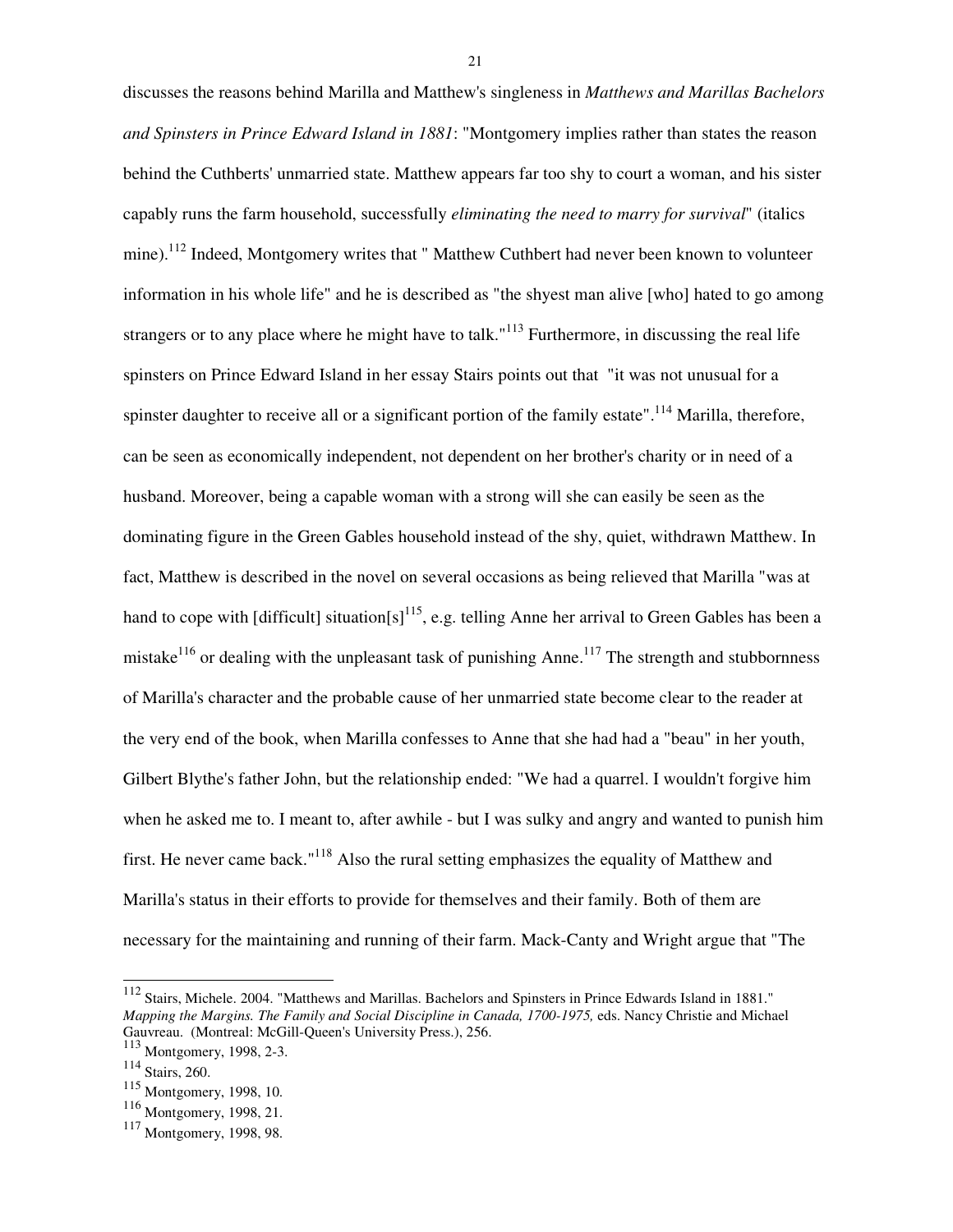traditional family [...] reflect[s] the dualist values of hierarchy and coercive authoritarian control and [...] these hierarchal relationships are exemplified in both parent-child relationship and husband-wife relationship."<sup>119</sup> Furthermore, "the authoritarian family [...] [has] strictly ascribed gender roles [...] where the husband is the 'head of the household'."<sup>120</sup> The Cuthberts' family structure, made up of siblings as adoptive parents, not husband and wife and the adopted child, lacks "the dualistic values of hierarchy and coercive authoritarian control" and is resistant to the patriarchal "essential family form" i.e. the heterosexual, two-parent family, which is "in conflict with feminist values".<sup>121</sup> Moreover, Marilla's independence as an unmarried woman gives her leeway to mother Anne against the patriarchal society's norms.

 As quoted in *Feminist Mothering*, Erica Horwitz contends that there are several themes that characterize empowered mothering which all contest patriarchal motherhood.<sup>122</sup> These are as follows: "the importance of mothers meeting their own needs; being a mother doesn't fulfil all of women's needs; involving others in their children's upbringing; actively questioning the expectations that are placed on mothers by society; challenging mainstream parenting practices; not believing that mothers are solely responsible for how children turn out; and challenging the idea that the only emotion mothers ever feel towards their children is love."<sup>123</sup> In involving others in the raising of their children, empowered mothers "look to friends, family, and their partners to assist with childcare and often raise their children with an involved community of what may be termed *co-mothers* and *othermothers*."<sup>124</sup>

 Marilla's mothering is characterised by several of the above mentioned themes. She happily includes several "othermothers" in Anne's raising, namely her neighbour Mrs Rachel Lynde (whose advice, on the other hand, she also at times rejects), Anne's teacher Miss Muriel Stacy and the

l

<sup>&</sup>lt;sup>118</sup> Montgomery, 1998, 299.

<sup>119</sup> Mack-Canty and Wright, 146.

<sup>120</sup> Mack-Canty and Wright, 146.

<sup>121</sup> Mack-Canty and Wright, 146.

<sup>122</sup> O'Reilly, 2008b, 6.

<sup>123</sup> O'Reilly, 2008b, 6.

<sup>124</sup> O'Reilly, 2008b, 7.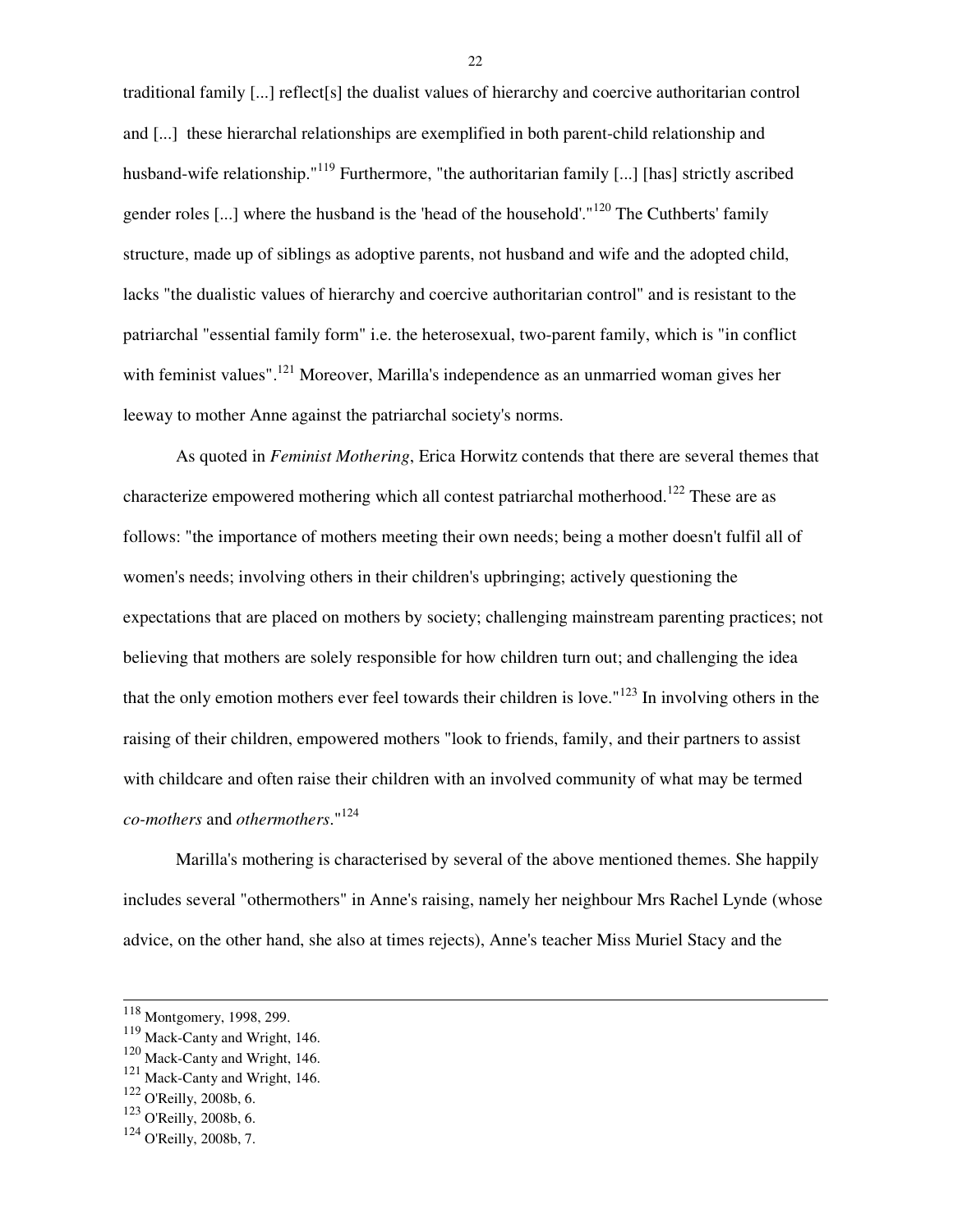minister's wife Mrs Allen. "Communal mothering also mirrors feminist values, configuring mothering as a verb and recognizing mothering as a chosen practice rather than a biological destiny and, further, by demonstrating that the patriarchal institution of traditional motherhood is an isolating and limiting expression of maternal practice."<sup>125</sup> In a sense, the philosophy of "it takes a village" to raise a child is operating here. Anne's adoptive father Matthew, Marilla's brother also participates in Anne's upbringing. Matthew's role in Anne's raising will be discussed further in the

following chapter.

Marilla challenges mainstream parenting practices in refusing Mrs Lynde's advice to whip

Anne as a punishment after Anne has been rude to Mrs Lynde:

"Well, I see that I'll have to be very careful what I say after this, Marilla, since the fine feelings of orphans, brought from goodness knows where, have to be considered before anything else. Oh, no, I'm not vexed - don't you worry yourself. I'm too sorry for you to leave any room for anger in my mind. You'll have your own troubles with that child. But if you'll take my advice - which I suppose you won't do, although I've brought up ten children and buried two - you'll do that 'talking to' you mention with a fair-sized birch switch. I should think *that* would be the most effective language for that kind of a child. Her temper matches her hair I guess. Well, good evening, Marilla. I hope you'll come down to see me often as usual. But you can't expect me to visit here again in a hurry, if I'm liable to be flown at and insulted in such a fashion. It's something new in *my* experience."

 Whereat Mrs. Rachel swept out and away - if a fat woman who always waddled could be said to sweep away - and Marilla with a very solemn face betook herself to the east gable.

 On the way upstairs she pondered uneasily as to what she ought to do. She felt no little dismay over the scene that had just been enacted. How unfortunate that Anne should have displayed such temper before Mrs. Rachel Lynde, of all people! Then Marilla suddenly became aware of an uncomfortable and rebuking consciousness that she felt more humiliation over this than sorrow over the discovery of such a serious defect in Anne's disposition. And how was she to punish her? The amiable suggestion of the birch switch - to the efficiency of which all of Mrs. Rachel's own children could have borne smarting testimony - did not appeal to Marilla. She did not believe she could whip a child. $126$ 

The passage warrants quoting in full as it demonstrates several things. First, Mrs Lynde is made to appear melodramatic and ridiculous (both mentally and physically) rendering her advice to use a birch switch and her expertise on childrearing ridiculous too. Second, Mrs Lynde's character is

 $\overline{a}$ 

<sup>125</sup> Berger, Aimee E. 2008. "The Voice of the Maternal in Louise Eldrich's Fiction and Memoirs." *Feminist Mothering*, ed. Andrea O'Reilly. (Albany: State University of New York Press.), 92.

<sup>126</sup> Montgomery, 1998, 66.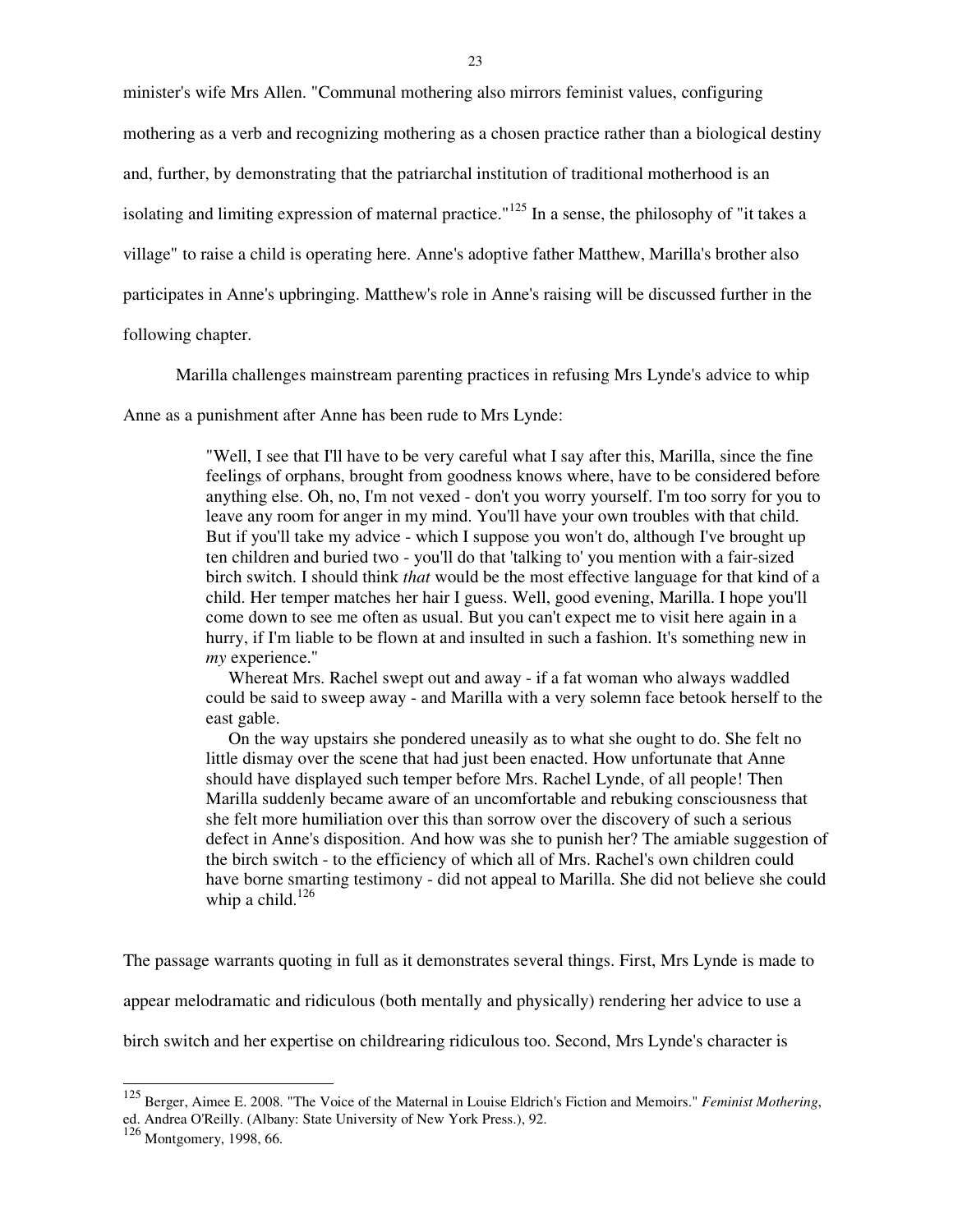made questionable, she shows no Christian charity, understanding or forgiveness to an orphan "brought from goodness knows where".<sup>127</sup> Furthermore, her ability to use "the birch switch" in childrearing contrasted with Marilla's hesitation portrays her as a somewhat cruel woman. Admittedly, corporal punishment was viewed as the norm in the society at the turn of the century. Indeed, "The old idea that the child was a repository of original sin, possessed of an 'old Adam' to be beaten out of it, had a persistent hold."<sup>128</sup> Mrs Lynde clearly believes in the phrase "Spare the rod, spoil the child". In fact, Mrs Lynde tells Anne that she is "full of original sin."<sup>129</sup> Notwithstanding, the fact that Montgomery juxtaposes Mrs Lynde's willingness to whip her own children to Marilla's unwillingness to whip even a dependent child forces the reader, both early 20th century and early 21st century reader, to reconsider the tradition of corporal punishment.

 Thirdly, this passage above is one of many in the book where Marilla is shown to reflect her own thoughts about raising a child, her own mothering and the contradiction of her emotions when Anne misbehaves, gets into scrapes or acts against social norms. In fact, Marilla struggles with and also reflects on her mothering quite a lot throughout the novel. Soon after Anne has settled to Green Gables Marilla begins to have problems "striving to overcome that unholy tendency to laughter which she was dismayed to find growing upon her."<sup>130</sup> Anne's trials and tribulations and her melodramatic speech awaken Marilla's sense of humour. At the beginning of the novel Marilla is described as follows: "there was a saving something about her mouth which, if it had been ever so slightly developed, might have been considered indicative of a sense of humor."<sup>131</sup> Anne certainly "develops" Marilla's "glimmerings of a sense of humor"<sup>132</sup> and in chapter XV *A Tempest in the School Teapot* Marilla cannot any longer help herself when she finds Anne "sobb[ing] luxuriously" at the possibility of one day in the future losing her dearest friend Diana to matrimony:

l

 $127$  Montgomery, 1998, 66.

<sup>128</sup> Doody Jones, Mary E. 1997. "The Exceptional Orphan Anne. Child care, Orphan Asylums, Farming Out, Indenturing, and Adoption." *The Annotated Anne of Green Gables*, eds. Wendy E. Barry, Margaret Anne Doody, Mary E Doody Jones. (Oxford: Oxford University Press, Inc.), 426.

<sup>129&</sup>lt;br>Montgomery, 1998, 180.

<sup>130</sup> Montgomery, 1998, 130.

<sup>131</sup> Montgomery, 1998, 5.

<sup>132</sup> Montgomery, 1998, 51.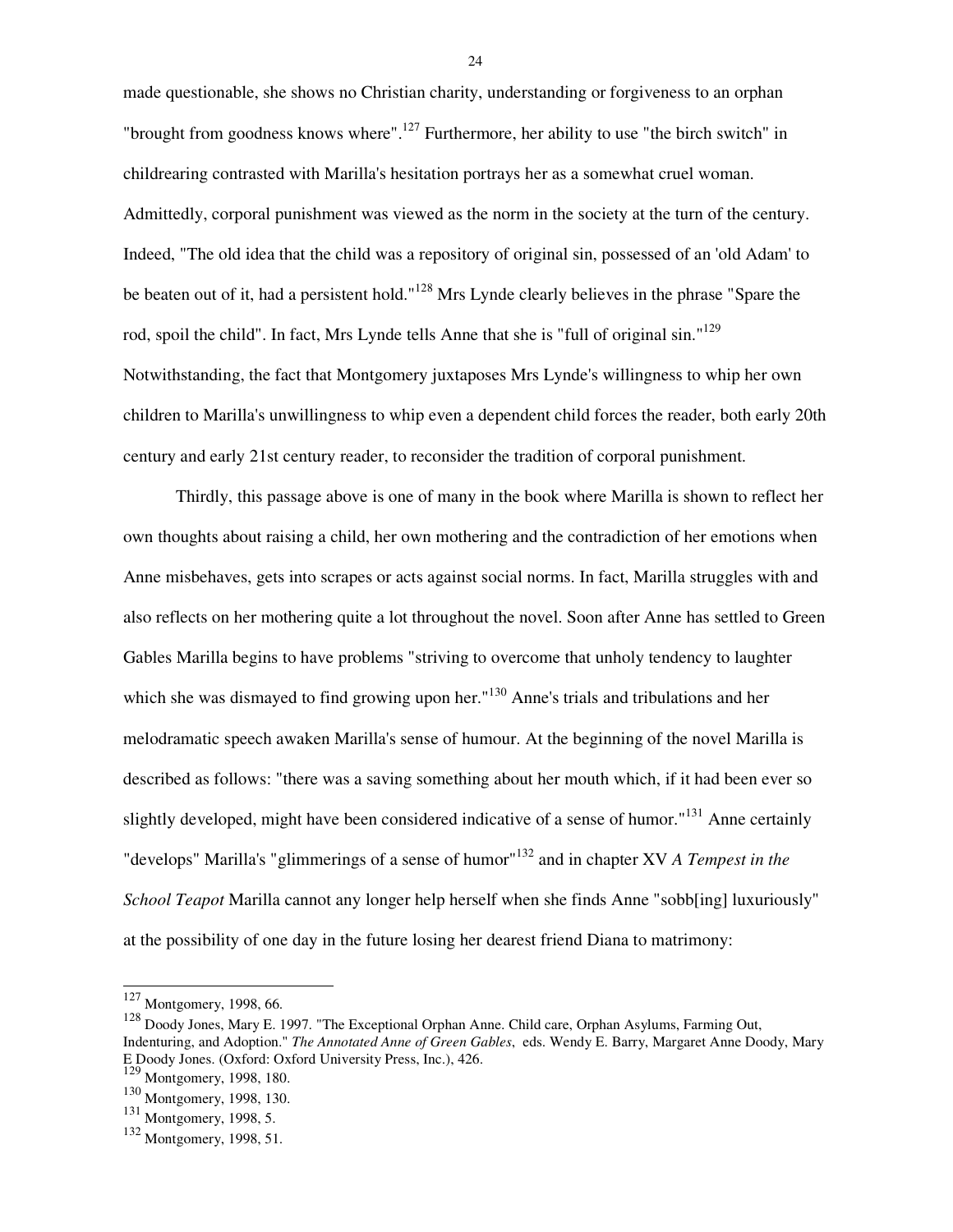Marilla turned quickly away to hide her twitching face, but it was no use; she collapsed on the nearest chair and burst into such a hearty and unusual peal of laughter that Matthew, crossing the yard outside, halted in amazement. When had he heard Marilla laugh like that before? $133$ 

Marilla's relief, when Anne decides to apologize to Rachel, her "helpless[ness]"<sup>134</sup> when she cannot decide whether Anne should be scolded or not for incisive, but by conventional standards improper assessment of the superintendent's prayers, the minister's sermons<sup>135</sup> or the influence of Mrs Lynde's advice which makes Anne "want to go and do the very thing she tells me I oughtn't to do" that Marilla agrees with<sup>136</sup> are all examples of Marilla struggling with her mothering. When she believes Anne has lost her brooch Marilla is shown channelling her emotions into "work[ing] fiercely and scrubb[ing] the porch floor and the dairy shelves when she could find nothing else to do. Neither the shelves nor the porch needed it - but Marilla did." $137$  These examples from the novel show that Marilla "questions the expectations that are placed on mothers by society." In a sense, in the passage from the novel above, where Mrs Lynde "sweeps away" after being insulted, Mrs Lynde can be seen to represent the patriarchal institution of motherhood, whereas Marilla represents feminist mothering. This will be discussed further in subchapter 3.2.

 Marilla also challenges mainstream parenting practices in her strong belief that Anne be educated: "'When Matthew and I took you to bring up we resolved we would do the best we could for you and give you a good education. I believe in a girl being fitted to earn her own living whether she ever has to or not."<sup>138</sup> From the very beginning of the novel Marilla is shown to advocate education, as she also meant to educate the boy they initially wanted to adopt, even though his main purpose would have been to help on the farm: "old enough to be of some use in doing chores right off and young enough to be trained up proper. We mean to give him a good home and

 $\overline{a}$ 

<sup>&</sup>lt;sup>133</sup> Montgomery, 1998, 119.

<sup>134</sup> Montgomery, 1998, 83.

<sup>135</sup> Montgomery, 1998, 81-2.

<sup>136</sup> Montgomery, 1998, 251.

<sup>137</sup> Montgomery, 1998, 101.

<sup>138</sup> Montgomery, 1998, 242.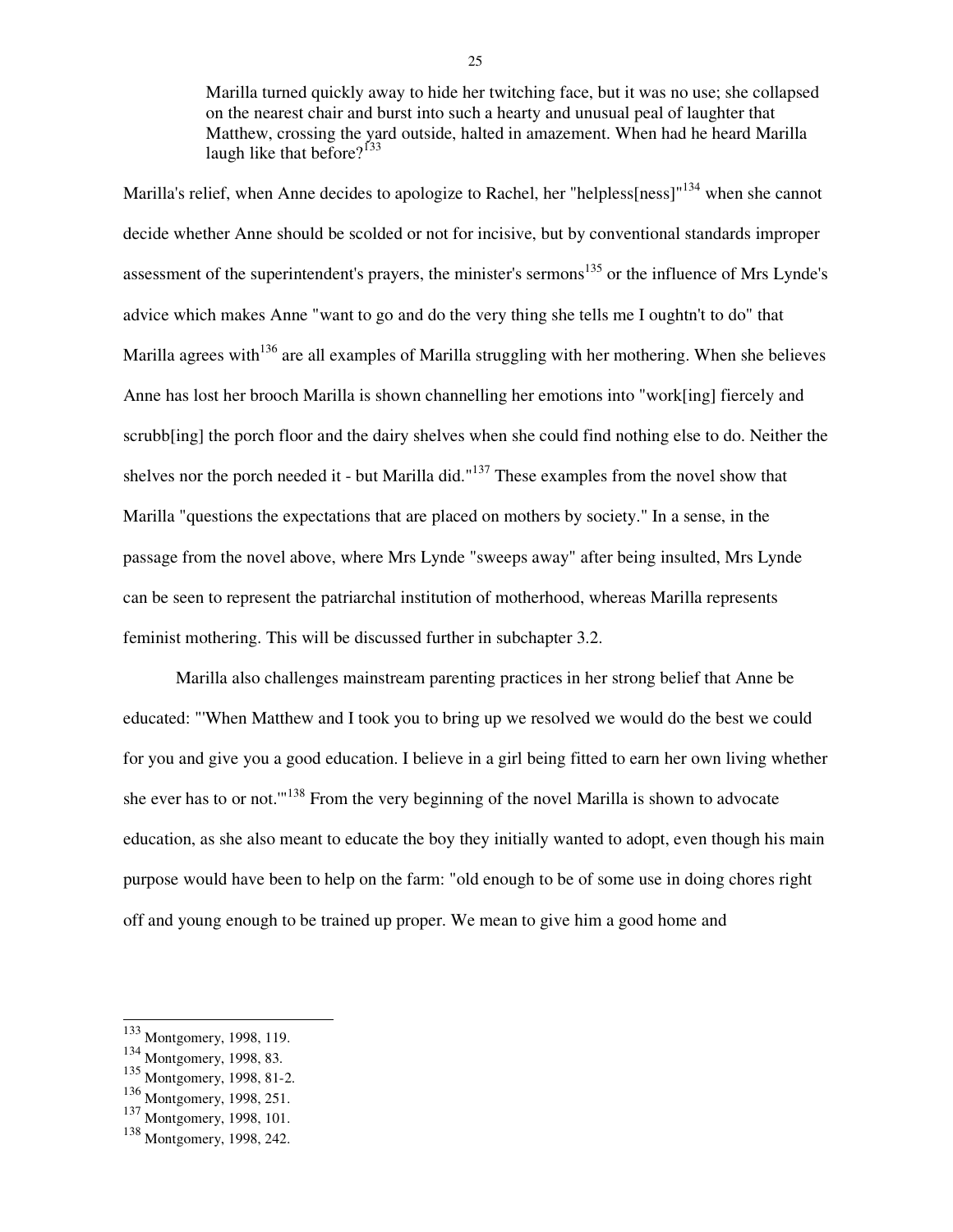schooling." $139$  Doody points out that an "orphan's education was limited", both in the orphanages and in adoptive families.<sup>140</sup> Therefore, in her decision to educate Anne, Marilla is challenging patriarchal society's practices at large as well as the practices of the Avonlea community, and especially the beliefs of that community's power figure, Mrs Lynde. Mrs. Lynde's opinions about women's education are made clear in *Anne of Green Gables* when Anne says: "'Mrs. Lynde says pride goes before a fall and she doesn't believe in the higher education of women at all; she says it unfits them for women's true sphere."<sup>141</sup> Women's true sphere being the "sacred mission" of homemaking; cooking, cleaning, attracting their husband's attention away from any vices: essentially being "the Angel in the House".<sup>142</sup> Furthermore, even Anne's good friend Diana is denied higher education. Against these matriarchs, women who have biological children, uphold the community, speak with the authority of married women, Marilla the spinster adoptive mother holds her own.

 Clearly Marilla, who has lived most of her adult life childless, is apt to meet her own needs even after adopting Anne. She has her meetings of the Aid Society,<sup>143</sup> she goes to see the Canadian Premier on a political tour leaving Matthew and Anne to fend for themselves,<sup>144</sup> and retreats to solitude to cure her headaches<sup>145</sup>. Nor does being Anne's adoptive mother fulfill all of Marilla's needs, but it certainly enriches her life. In fact, "for the older woman, the choice to mother involves an extension of the self rather than its contraction [...] they [...] mother [...] from a position of privilege: one of power rather than of dependency."<sup>146</sup> Love may be said to be one of the last feelings Marilla feels, let alone admits to feeling for Anne, partly because "her harsh and rigid

 $\overline{a}$ 

<sup>139</sup> Montgomery, 1998, 6.

<sup>140</sup> Doody, 427.

<sup>141</sup> Montgomery, 1998, 291.

<sup>142</sup> Salah, Christina R. 2009. "A Ministry of Plum Puffs: Cooking as a Path to Spiritual Maturity in L. M. Montgomery's *Anne* Books." *100 Years of Anne with an 'e': The Centennial Study of Anne of Green Gables*, ed. Holly Blackford. (Calgary: University of Calgary Press. ), 193.

<sup>143</sup> Montgomery, 1998, 120.

<sup>144</sup> Montgomery, 1998, 138.

<sup>&</sup>lt;sup>145</sup> Montgomery, 1998, 79.

<sup>146</sup> O'Reilly, 2008b, 12.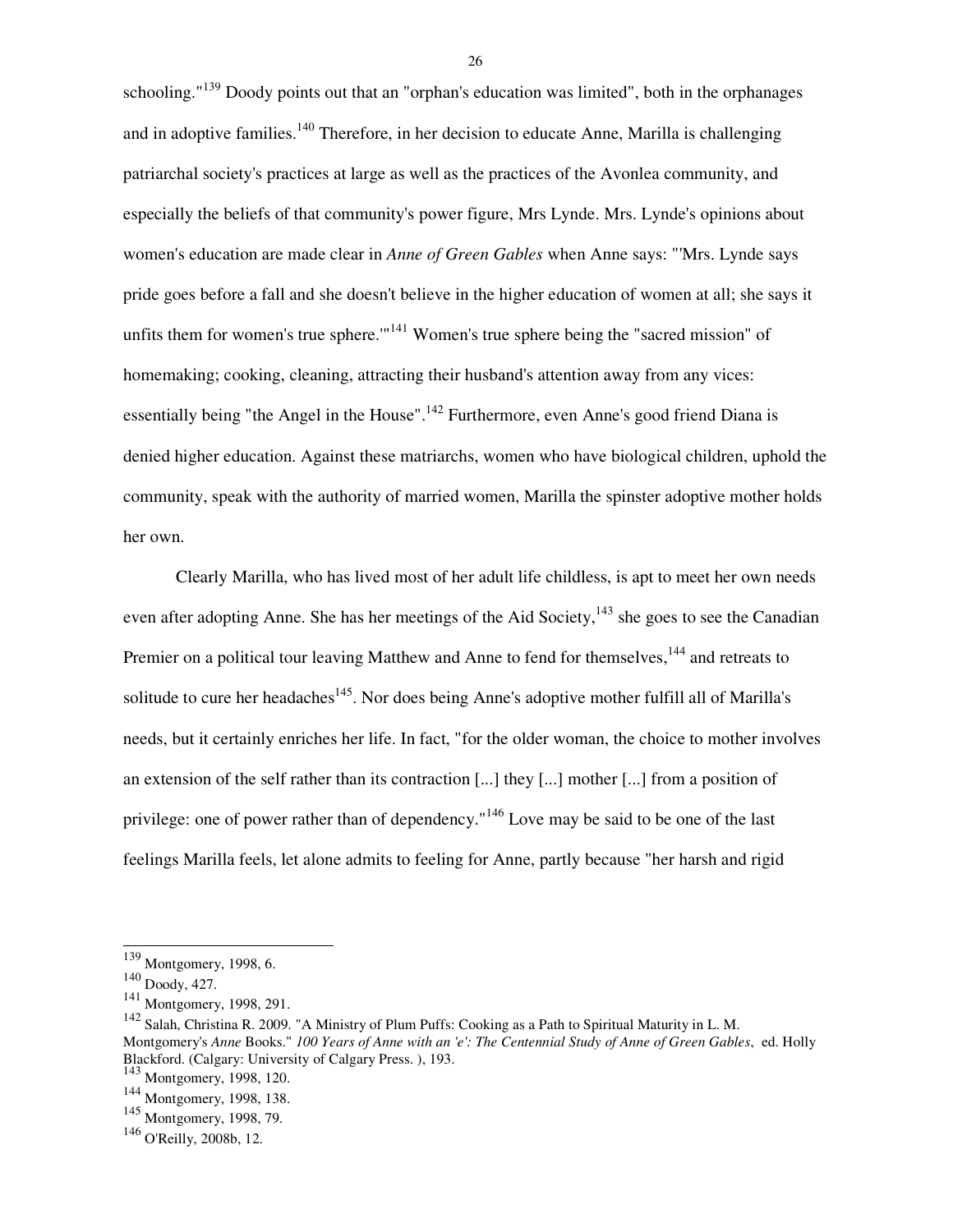upbringing prevents her from expressing her feelings,  $147$  partly because of contemporary ideas of showing a child affection. As Mary Rubio points out, "children's feelings were simply not considered important" as they are today, at the time the novel was written.<sup>148</sup> However, it could be argued that in *Anne of Green Gables* Montgomery was also trying subtly to influence this lack of consideration for a child's feelings in society. Rubio points out in her essay *The Architect of Adolescence* that the emotional coldness and strict discipline of Montgomery's grandparents who raised her "made her feel abandoned and unwanted" and that she "grew up without [...] psychological support".<sup>149</sup> Her own experiences made her sympathetic to the wants and needs of the dependent child. In fact, the reader is not reassured of Marilla's "natural" motherly love for Anne until at the end of the novel, when Marilla confesses her love for Anne after the death of Matthew:

> We've got each other Anne. I don't know what I'd do if you weren't here - if you'd never come. Oh, Anne, I know I've been kind of strict and harsh with you maybe - but you mustn't think I didn't love you as well as Matthew did, for all that. I want to tell you now when I can. It's never been easy for me to say things out of my heart, but at times like this it's easier. I love you as dear as if you were my own flesh and blood and you've been my joy and comfort ever since you came to Green Gables.<sup>150</sup>

Marilla is also portrayed having negative emotions towards Anne. When Anne makes up her false confession about losing Marilla's beloved amethyst brooch "Marilla felt hot anger surge up into her heart again. This child had taken and lost her treasured amethyst brooch and now sat there calmly reciting the details thereof without apparent compunction or repentance."<sup>151</sup> In her essay *Performing Motherhood: L. M. Montgomery's Display of Maternal Dissonance* Margaret Steffler argues that "Even before she be[came] a mother, Montgomery establishe[d] a pattern in her journals with respect to motherhood when she repeatedly notes an absence or shortcoming of maternal love followed by a profusion of excess of such feelings."<sup>152</sup> It could be argued that a similar pattern is

 $\overline{a}$ 

<sup>147</sup> Pearce, Sharyn. 2009. "Constructing a "New Girl": Gender and National Identity in *Anne of Green Gables* and *Seven Little Australians*." *100 Years of Anne with an 'e': the Centennial Study of Anne Green Gables*, ed. Holly Blackford. (Calgary: University of Calgary Press.), 240.

<sup>148</sup> Rubio, Mary. 2003. "Anne of Green Gables. The Architect of Adolescence." *Such a Simple Little Tale. Critical Responses to L. M. Montgomery's Anne of Green Gables,* ed. Mavis Reimer. (Lanham: Scarecrow Press inc.), 72.  $149$  Rubio, 2003, 72.

<sup>150</sup> Montgomery, 1998, 296.

<sup>151</sup> Montgomery, 1998, 100.

<sup>152</sup> Steffler, Margaret. 2008. "Performing Motherhood: L. M. Montgomery's Displays of Maternal Dissonance." *Storm*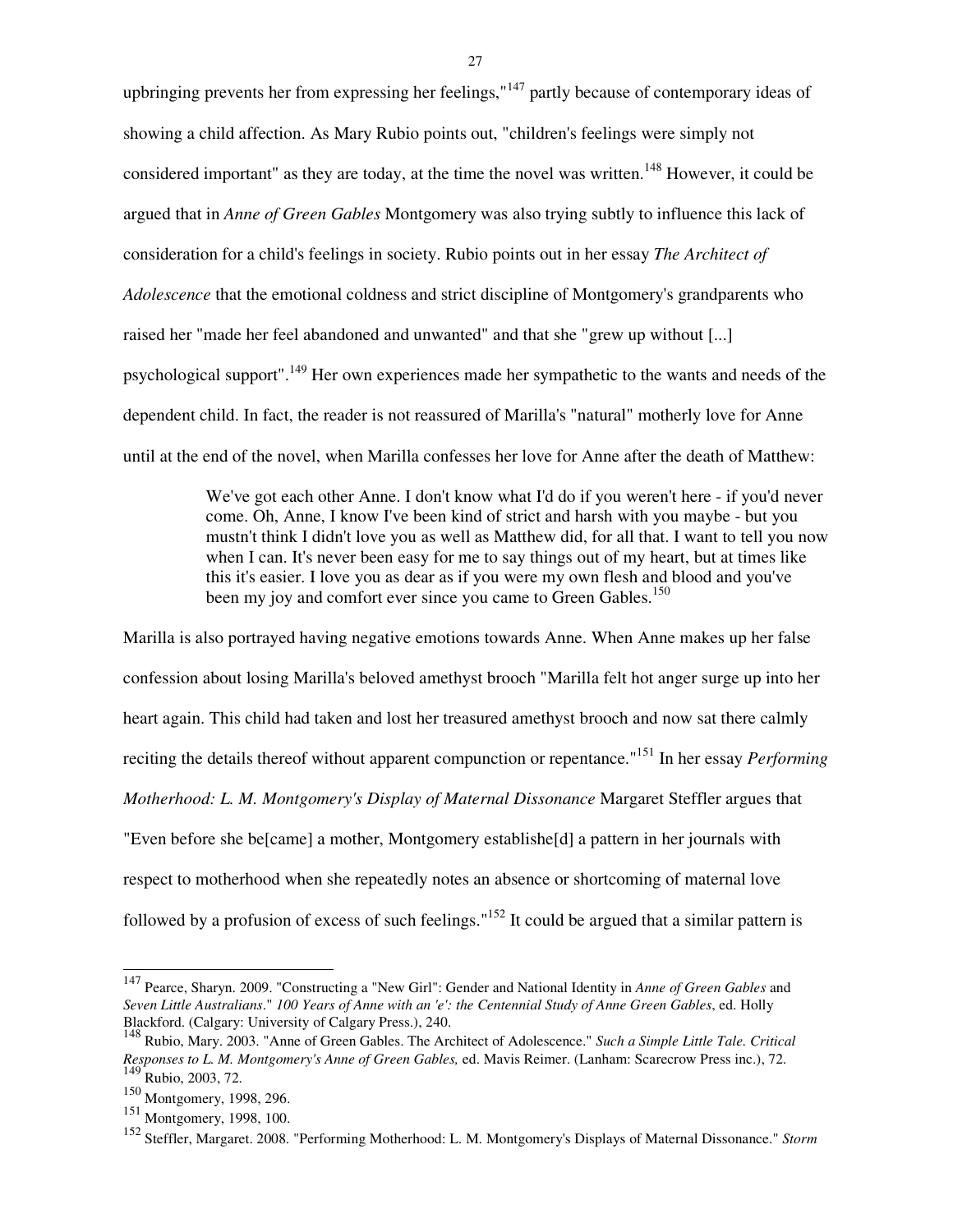used in *Anne of Green Gables*. Marilla's lack of nurturing, motherly feelings is highlighted, her unconventional emotions are emphasised, like "that unholy tendency to laughter which she was dismayed to find growing upon her."<sup>153</sup> Furthermore, Marilla's lack of innate motherly feelings is juxtaposed with Matthew's feelings which seem to be maternal in their depth and gentleness. A "pattern of declaring deficiency in order to claim excess" and that "the shocking admission of the lack of the very feeling [of a mother's love for a child] expected and demanded by the [patriarchal] institution of motherhood imbues the presence of that feeling, when it finally does arrive, with a powerful agency that comes within [Marilla] herself in that she has not faked the feeling in order to satisfy herself or society."<sup>154</sup> Steffler notes that in her journals Montgomery "[went] so far as to point out that the supposedly innate maternal feelings demanded and expected by the [patriarchal] institution of motherhood do not automatically exist and are possibly fraudulent."<sup>155</sup> Through her fiction she subtly portrayed these ideas. Marilla, like Montgomery in her journals "assertively takes ownership and agency for her feelings by having them appear in their own time and then, when they do appear, having them exceed in their overwhelming power and passion the comfortable and nurturing propriety of 'sweet' and simple maternal love."<sup>156</sup> This "opens up space for the negative as well as the positive [...] and in a way that challenges and subverts the limitations and boundaries of society's positive and essentialist expectations of the mother and motherhood."<sup>157</sup> Marilla's feeling when she finally voices them to Anne at the end of the novel, as quoted above, are indeed overwhelming and passionate, and further enhanced by Marilla's sorrow over Matthew's death: "Marilla's impassioned grief, breaking all the bounds of natural reserve and lifelong habit in its stormy rush."<sup>158</sup> Thus, Marilla clearly challenges the idea that the only emotion a mother ever feels towards her child is love. Also, Marilla does not credit herself for how Anne turns out, nor does she take it upon herself to feel the responsibility of how Anne turns out. Again part of the reason for this

l

*and Dissonance: L. M. Montgomery and Conflict*, ed. Jean Mitchell. (Newcastle: Cambridge Scholars Publishing.), 184. <sup>153</sup> Montgomery, 1998, 130.

 $154$  Steffler, 184-5.

<sup>155</sup> Steffler, 185.

<sup>156</sup> Steffler, 186.

<sup>157</sup> Steffler, 186.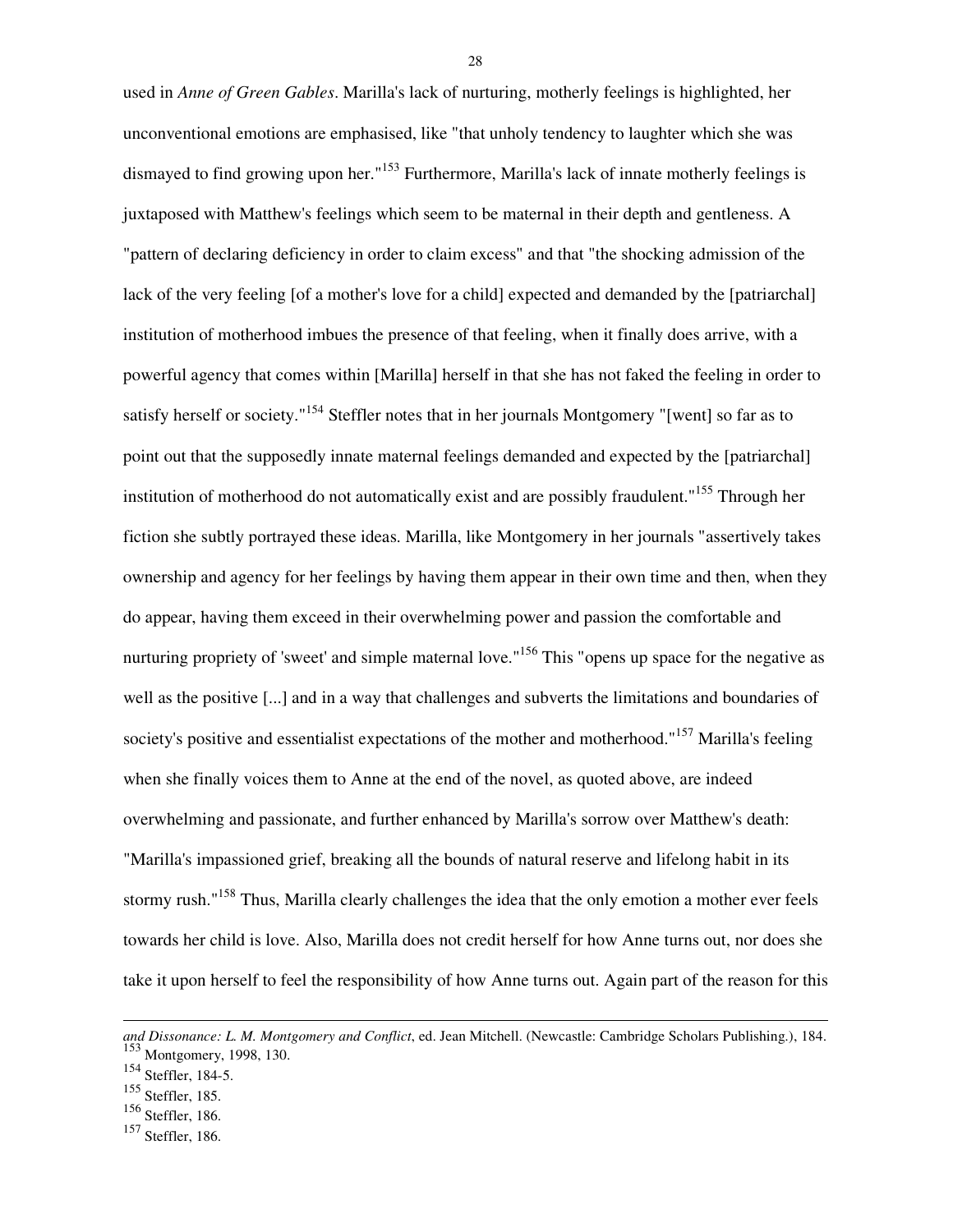is contemporary attitudes toward children and orphans.

 "In the context of children, feminist mothering means dismantling traditional gender socialization practices that privilege boys as preferable and superior to girls," O'Reilly writes in *Feminist Mothering.*<sup>159</sup> I will admit that for the most part Anne is being socialized to be a proper Victorian ideal of girl/woman. However, it has been argued that "nineteenth-century [...] women used the novel as [...] a forum from which to question prevailing gender relations."<sup>160</sup> There are several instances in the book where gender socialization is called into question and examples of feminist mothering emerge. Indeed, Cecily Devereux has argued that "[Anne's] gender, far from being represented as a handicap [...], is foregrounded and insistently valorized."<sup>161</sup> Most obviously, for example, when Matthew answers to Anne's regret that she is not a boy and able to help him more: "'Well now, I'd rather have you than a dozen boys, Anne,' said Matthew patting her hand. 'Just mind you that - rather than a dozen boys. Well now, I guess it wasn't a boy that took the Avery scholarship, was it? It was a girl - my girl - my girl that I'm proud of."<sup>162</sup> Thereby, Matthew attests that Anne is equal to "a dozen boys" and has competed and won on a male platform of education as an equal. Moreover, Montgomery's treatment of Gilbert and Anne as equal rivals in education from the very start of their acquaintanceship is another example. Patricia Kelly Santelmann notes that "her determination to excel contrasts with what has been written about the contemporaneous American sensibility" and quotes a poem called *In School Days* by John Greenleaf Whittier where a girl apologizes for doing better in a spelling competition than her male classmate.<sup>163</sup> Anne does no such thing, she is aggressively determined to beat Gilbert and stays up all night to learn her lessons

<sup>158</sup> Mongomery, 1998, 295.

<sup>159</sup> O'Reilly, 2008b, 9.

<sup>160</sup> Kornfeld, Eve, and Jackson, Susan. 2003. "The Female *Bildungsroman* in Nineteenth-Century America. Parameters of Vision. *Such a Simple Little Tale. Critical Responses to L. M. Montgomery's* Anne of Green Gables*,* ed. Mavis Reimer. (Lanham: Scarecrow Press, Inc.), 140.

<sup>&</sup>lt;sup>161</sup> Devereux, Cecily. 2003. "'not one of those dreadful new women': Anne Shirley and the culture of imperial motherhood." *Windows and Words: A Look at Canadian Children's Literature in English*, eds. Aïda Hudson and Susan-Ann Cooper. (Ottawa, University of Ottawa Press.), 128.

<sup>162</sup> Montgomery, 1998, 292.

<sup>163</sup> Santelmann, Patricia Kelly. 1994. "Written as Woman Write: *Anne of Green Gables* within the Female Literary Tradition. *Harvesting Thistles: The Textual Garden of L. M. Montgomery: Essays on Her Novels and Journals,* ed. Mary Henley Rubio. (Guelph: Canadian Children's Press.), 69.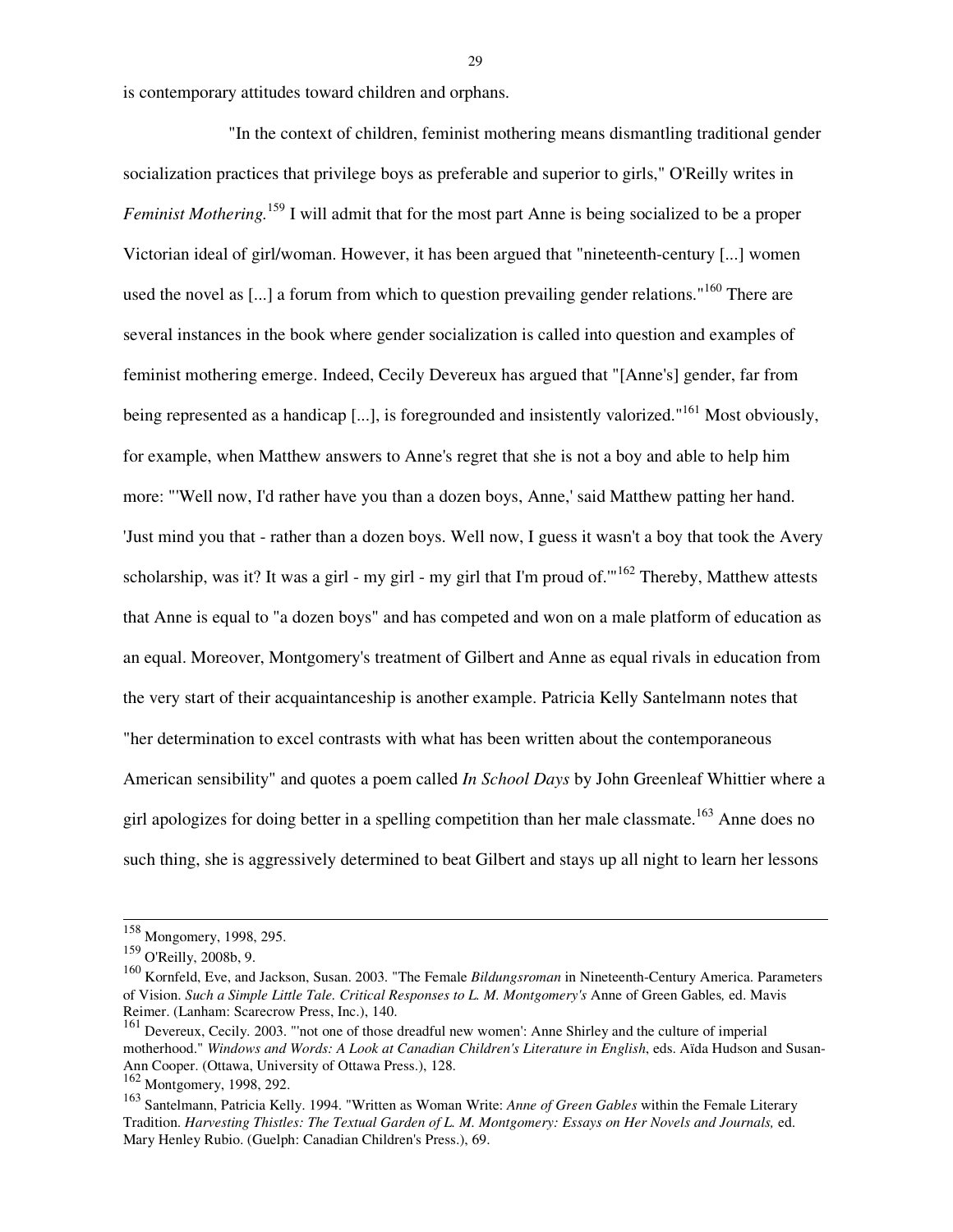if necessary. Anne holds her own in the male world of education, despite being discouraged and ridiculed by her teacher Mr Phillips. For example Mr Phillips tells Anne that she is "the worst dunce he ever saw at [geometry]<sup>"164</sup> and shows the whole class how "disgraceful" Anne's spelling is.<sup>165</sup> Anne persists, even though education is not seen as part of "a girls true sphere" in the community she is desperately trying to be admitted into, even when her best friend Diana is denied education and some of her fellow female students appear to be more interested in securing husbands than a career and economic independence: "'Ruby says she will only teach for two years after she gets through, and then she intends to be married."<sup>166</sup>. Noticeably, one of Anne's fellow students has no intention to marry: "'Jane says she will devote her whole life to teaching, and never, never marry, because you are paid a salary for teaching, but a husband won't pay you anything."<sup>167</sup> Moreover, Marilla and Matthew's decision to educate Anne empowers her, and thereby they "perform antisexist childrearing practices."<sup>168</sup> Anne's empowerment means that she is free to decide between marrying and teaching and/or studying further. Should she choose it, economic independence is within Anne's grasp.

 Montgomery "dismantles traditional gender socialization practices" further in portraying Anne as the near opposite of what a Victorian girl should be. Sharyn Pearce describes "the imperial girl" in her essay, which examines gender roles in the imperial novel, as:

> a colourless, two-dimentional figure, hovering only in the margins of that other staple of the colonial literature diet, the family story. [She is] denied access to the boys' lifethreatening but sinew-enhancing dramas, and ha[s] a very low profile generally. [She] is no quester, and there is no thorny path to womanhood commensurate with the boys' journey to manly self-definition. She remains indoors in almost purdah-like confinement, kept there by her male kin, who are fearful of her defilement by her racial inferiors [...] for the most part imperial girls stay within the confines of the domestic world, patiently sewing, reading useful works, and being virtuous. [...] Her role is a traditional "waiting" one [...] In a nutshell, she reveals only too clearly that to be born female is to be born into a world that demands submission, and dependency - a world, in fact, where girls customarily get the short straw.<sup>169</sup>

 $\overline{a}$ 

<sup>&</sup>lt;sup>164</sup> Montgomery, 1998, 137.

<sup>165</sup> Montgomery, 1998, 108.

<sup>166</sup> Montgomery, 1998, 244.

<sup>167</sup> Montgomery, 1998, 244.

<sup>168</sup> O'Reilly, 2008b, 11.

<sup>169</sup> Pearce, 235-236.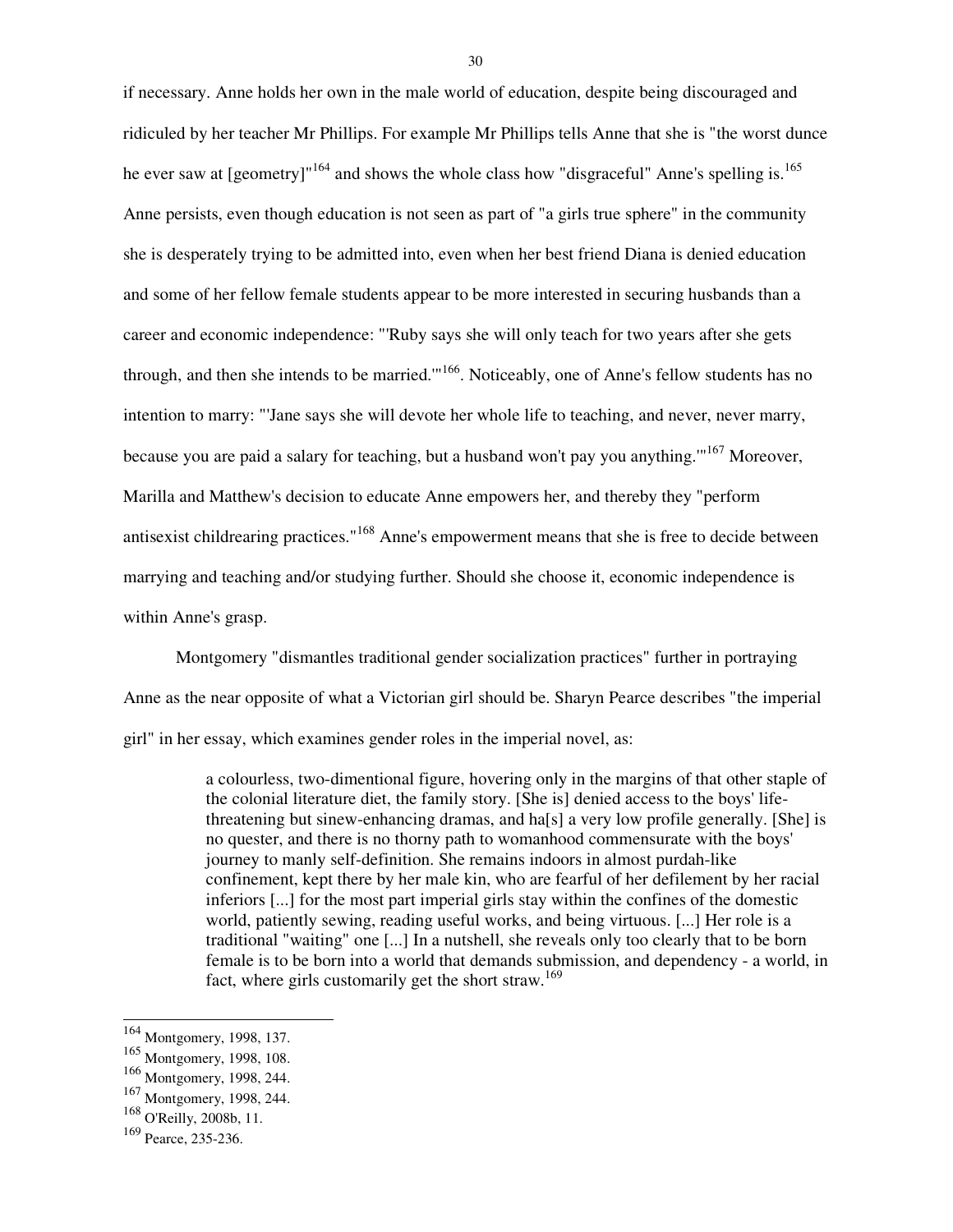By comparison, the boys were "courageous", honest, practical, and self-reliant, and proved to be brave and gallant in the face of pressure", they had "physical prowess and moral integrity" and partook in life-threatening adventures, all the while behaving like gentlemen and protecting the weaker sex.<sup>170</sup> Anne waits for no-one, she defies these descriptions of traditional gender biased spheres and characteristics, she is loudly outspoken, not domestic, disobedient, intelligent, imaginative, resourceful and "next door to a perfect heathen"<sup>171</sup>. In fact, when Montgomery introduces Anne in the novel, she notes that "no commonplace soul inhabited the body of this stray woman-child"<sup>172</sup>, thereby establishing that Anne is different. She is indeed "a quester", a girl actively searching for a home, for her place in the world. She is "passionate, [...] feisty, yet sensitive; [she is] candid, impetuous, and [...] unconventionally high-spirited."<sup>173</sup> Furthermore, Anne has agency alien to the passive image of the Victorian ideal of a girl. When disaster strikes, Anne keeps her wits about her and does not succumb to panic or hysterics. Anne handles Minnie May Barry's croup with calm and poise, when Diana is described "nervous [...] [and] sobb[ing]" and the "young [...] French girl" left to stay with the Barry girls while their parents were away "was helpless and bewildered, quite incapable of thinking what to do, or doing it if she thought of it".<sup>174</sup> It takes an outsider to the Avonlea community to first recognise Anne's value. The doctor, who finally arrives tells Mr and Mrs Barry that

> 'That little redheaded girl they have over at Cuthbert's is as smart as they make 'em. I tell you she saved that baby's life, for it would have been too late by the time I got there. She seems to have a skill and presence of mind perfectly wonderful in a child of her age. I never saw anything like the eyes of her when she was explaining the case out to  $me.^{175}$

Also, in the incident of the "unfortunate lily maid" Anne shows the calmness of her character and her ability to act in a crisis. While acting out a scene from Tennyson's *Idylls of the King* Anne,

 $\overline{a}$ 

<sup>&</sup>lt;sup>170</sup> Pearce, 235.

<sup>171</sup> Montgomery, 1998, 52.

<sup>172</sup> Montgomery, 1998, 11.

<sup>173</sup> Pearce, 238.

<sup>174</sup> Montgomery, 1998, 141-2.

<sup>175</sup> Montgomery, 1998, 143.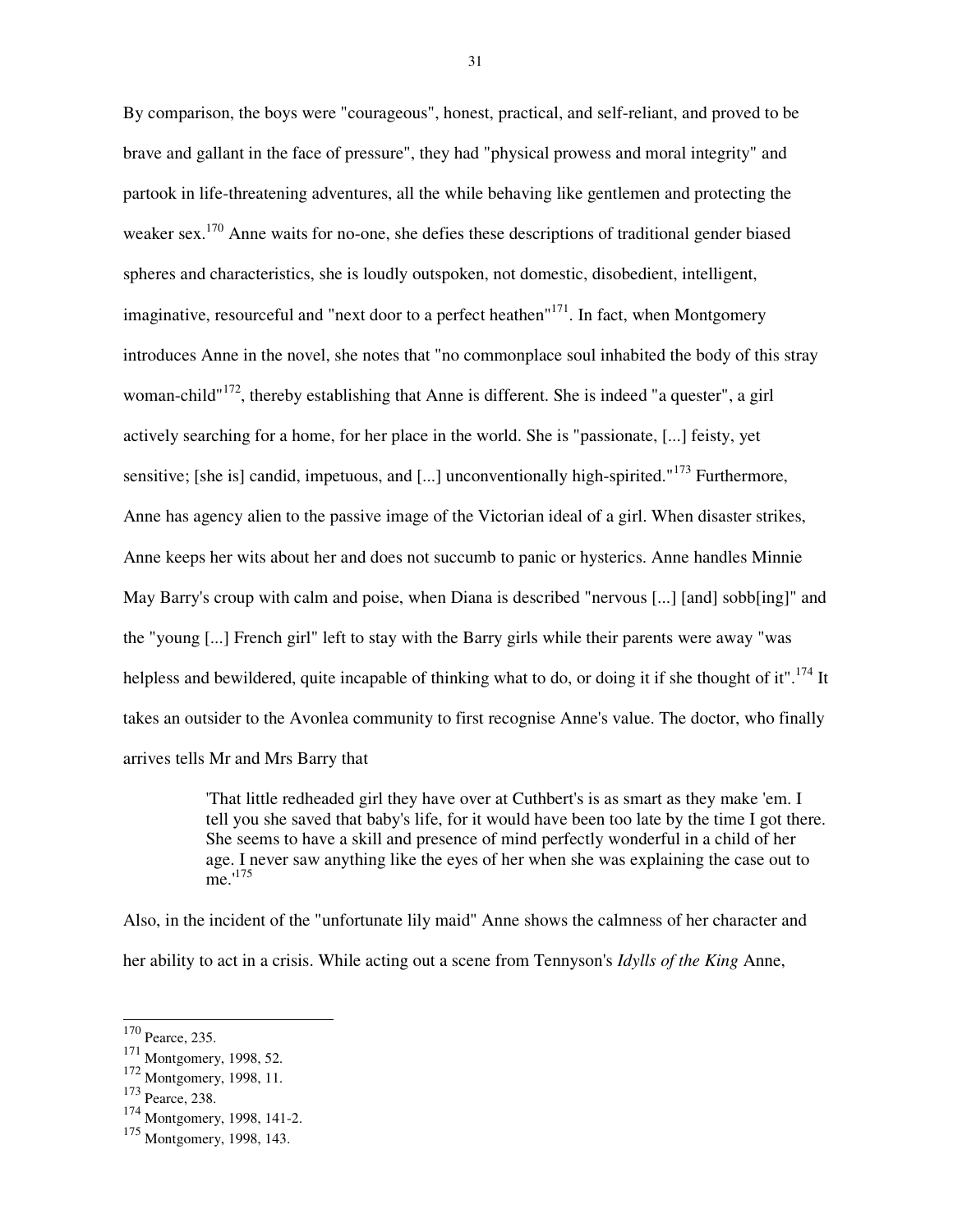playing Elaine, finds herself in the middle of a river in a fast sinking rowboat, without oars: "Anne gave one gasping little scream which nobody ever heard; she was white to the lips, *but she did not lose her self-possession*."<sup>176</sup> Anne remains composed and saves herself by climbing to a pile of a bridge and is rescued by Gilbert who happens to row past. Anne's agency is again juxtaposed by the panic of the other girls partaking in the scene. They see Anne's rowboat sink and panic. Ruby Gillis "succumbed to hysterics and [had to be] left to recover", Diana and Jane are "in a state narrowly removed from positive frenzy" and upon finding Anne unharmed, the former "falls on [Anne's] neck [...] weeping with relief".<sup>177</sup> By contrast, Anne only "*thought* it would be a relief to sit down and have a good cry."<sup>178</sup>

 Moreover, in *Anne of Green Gables* "Montgomery [...] stress[es] the healthy outdoor environments, where [her] protagonist [is] completely at home, and in doing so presents Canadian [...] girls as vigorous, wholesome, happy, and close to nature, enjoying idyllic childhoods spent largely outdoors."<sup>179</sup> Anne even manages to have a life-threatening adventure when she "comes to grief in an affair of honor", i.e. is dared to "walk the ridgepole of a roof" and falls down and breaks her ankle.<sup>180</sup> Had she fallen off the roof on the other side of the house the consequences might have been more serious.<sup>181</sup> All in all then, Anne is not at all "the Avonlea type of well-bred little girl"<sup>182</sup>, who though presenting "a Canadian girl", is nonetheless far closer to "the insipid imperial norm"<sup>183</sup> of which Anne is a striking contrast. *Anne of Green Gables* can indeed be seen as the protagonist's "thorny path to womanhood" and to *womanly* "self-definition". Montgomery, however uses humour to depict Anne's "thorny path". Moreover, instead of writing "[a] cautionary tale of harm done by girls who strayed from the righteous path by neglecting their chores, for example, or

l

<sup>&</sup>lt;sup>176</sup> Montgomery, 1998, 223.

<sup>177</sup> Montgomery, 1998, 226.

<sup>178</sup> Montgomery, 1998, 226.

<sup>179</sup> Pearce, 237-238.

<sup>180</sup> Montgomery, 1998, 181-187.

<sup>181</sup> Montgomery, 1998, 185.

<sup>182</sup> Montgomery, 1998, 15.

<sup>183</sup> Pearce, 238.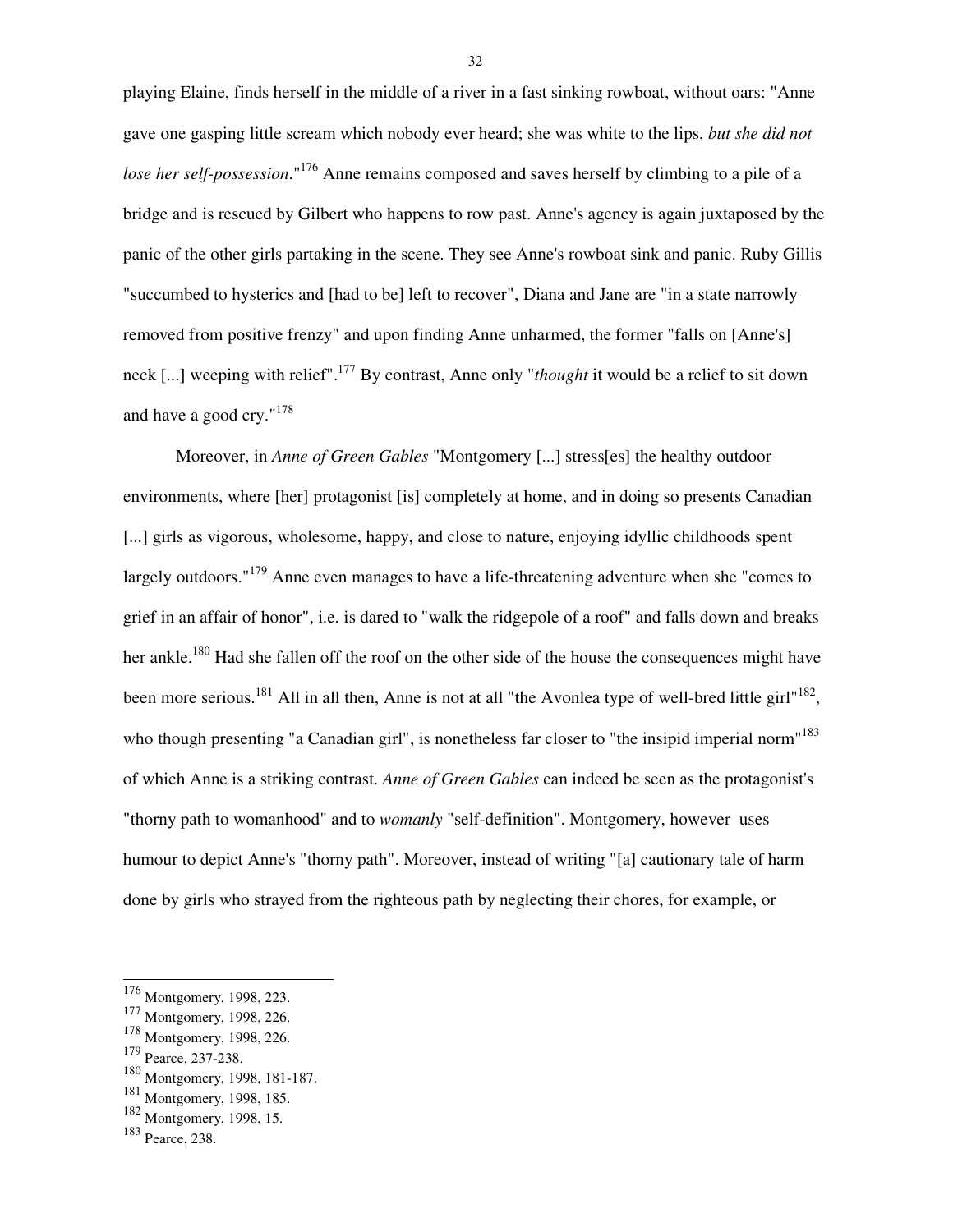refusing to sacrifice their own pleasures to gratify their families"<sup>184</sup>, Montgomery "reward[s] Anne's domestic and social failures instead of punishing them"<sup>185</sup>. For example, when Anne dyes her hair unintentionally green and has to have her hair cut "as closely as possible".<sup>186</sup> After the incident Anne chatters endlessly about the reception her hair has in school and instead of reprimanding her Marilla remarks that she has gotten "so used to [Anne's chattering]".<sup>187</sup> The author then remarks that "[this] was Marilla's way of saying that she liked to hear it."<sup>188</sup> Moreover, Anne's friend Diana comforts her by saying: "your hair is ever so much darker than it used to be before you cut it."<sup>189</sup> So, it seems that Anne is rewarded for her wicked deed of dying her hair by the very outcome that she hoped to achieve - her hair is darker. When Diana and Anne behave most unladylike by running and jumping into the spare-room bed in the middle of the night and "frighten poor old Miss Barry to death<sup>"190</sup>, instead of being punished, Anne finds in Miss Barry another "kindred spirit".<sup>191</sup> In fact, the narrator notes that "little mistakes, such as absentmindedly emptying a pan of skim milk into a basket of yarn balls in the pantry instead of into the pigs' bucket, and walking clean over the edge of the log bridge into the brook while wrapped in imaginative reverie, [are] not really worth counting."<sup>192</sup> Thereby, Montgomery could be seen to be hinting that lack of domestic skills is not really very important and that it is acceptable to be "wrapped in imaginative reverie". Salah notes that "Montgomery does not subvert the didactic form to reject the values with which she was raised, but as a critique of the insular and inflexible mindset that presumes those values to be the only valid ones."<sup>193</sup> Therefore, it can be said that *Anne of Green Gables* dismantles traditional gender socialization practices of the literature of its time. The novel has shown girls growing up in the last hundred years, even girls maturing in the 21st century that energetic, active behaviour,

 $\overline{a}$ 

<sup>184</sup> Salah, 194.

<sup>185</sup> Salah, 195.

<sup>186</sup> Montgomery, 1998, 218.

<sup>187</sup> Montgomery, 1998, 219.

<sup>188</sup> Montgomery, 1998, 219.

<sup>189</sup> Montgomery, 1998, 220.

<sup>190</sup> Montgomery, 1998, 155.

<sup>191</sup> Montgomery, 1998, 159.

<sup>192</sup> Montgomery, 1998, 183.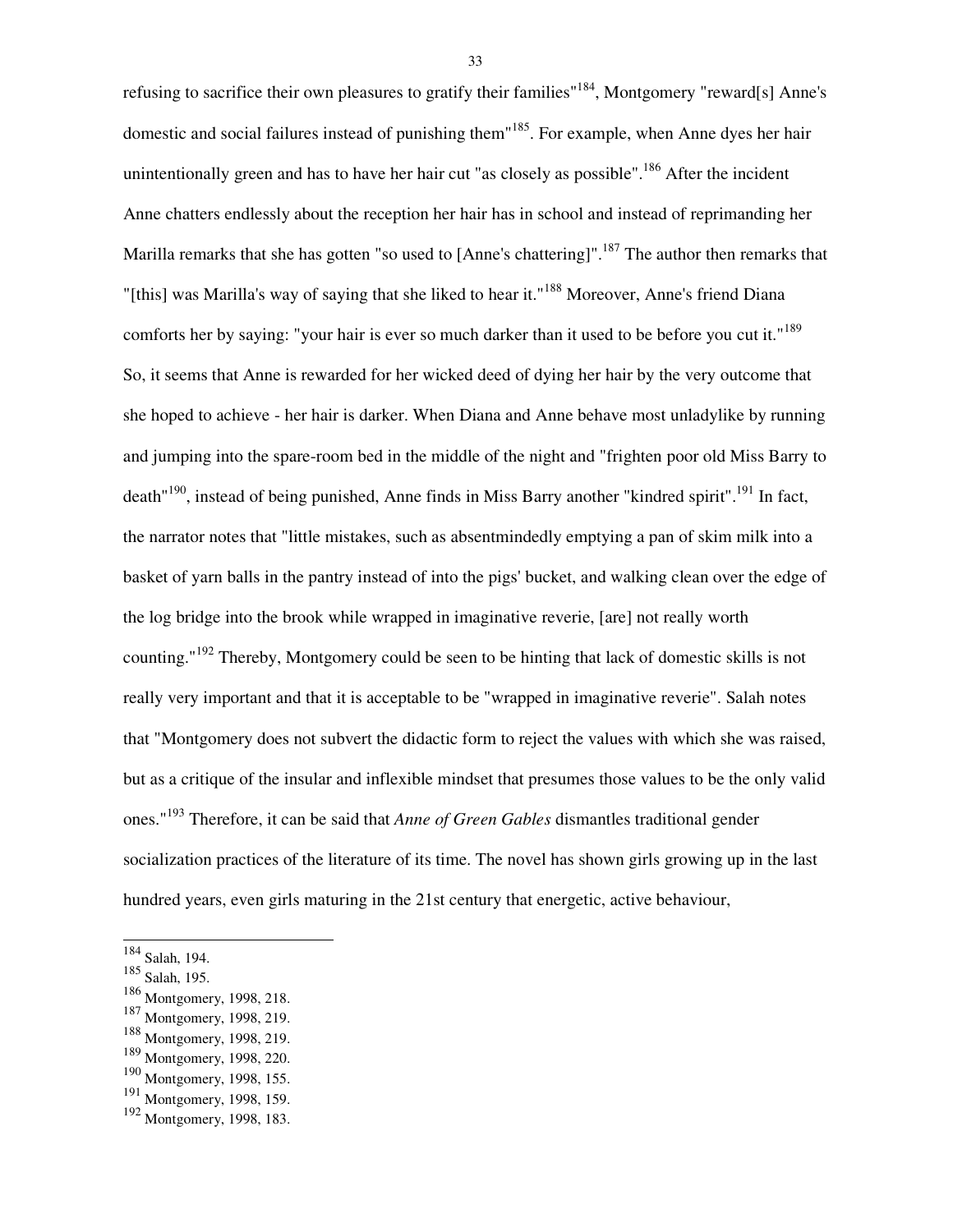outspokenness and intelligence can be positive female characteristics which should be embraced.

 In *Anne of Green Gables* Montgomery attempts through her fiction to "affect social change through the socialization" of the orphan Anne, thereby she can be seen "defining motherhood as a political site wherein mothers can affect change".<sup>194</sup> Montgomery's intention was to "change the attitudes towards the vulnerable young, as valuable simply for themselves".<sup>195</sup> In the late nineteenth century and the early twentieth century orphans and poor children were still mostly considered cheap labour.<sup>196</sup> Indeed, "animal welfare came earlier than concern for children's welfare."<sup>197</sup> In fact, towards the end of the 19th century an animal rescue organization, the Nova Scotia Royal Society for Prevention of Cruelty to Animals (SPCA) began to rescue abused children too.<sup>198</sup> Montgomery can be seen to subtly criticise or draw attention to this comparative value of animals and children in her decision not to name Matthew's sorrel mare in the first chapter of *Anne of Green Gables*, in Matthew's comment "'I wouldn't give a dog I liked to that Blewett woman'" and the noticeable, curious, absence of animals in the Green Gables farm in general.<sup>199</sup> Anne "goes around naming plants, trees, and places, but no animals."<sup>200</sup>

 Towards the end of the 19th century and the beginning of the 20th century, a change was taking place, advocated by child reformers, "who spread the doctrine that childrearing and nurturing were to be associated with love and pleasure".<sup>201</sup> In the course of *Anne of Green Gables* Anne transforms from a potential labourer to a cherished daughter and thereby Montgomery throws light on the "shifting attitudes towards the usefulness of children".<sup>202</sup> Blackford argues: "[Montgomery] self-consciously enters a debate about the role of children in the world, one that we should not

l

- <sup>196</sup> Doody, 422.
- <sup>197</sup> Doody, 423.
- <sup>198</sup> Doody, 423.

<sup>200</sup> Doody, 424.

<sup>193</sup> Salah, 196.

<sup>194</sup> O'Reilly, 2008b, 7.

<sup>195</sup> Doody, 422.

<sup>199</sup> Doody, 424.

<sup>201</sup> Blackford, 2009b, xix.

<sup>202</sup> Blackford, 2009b, xx.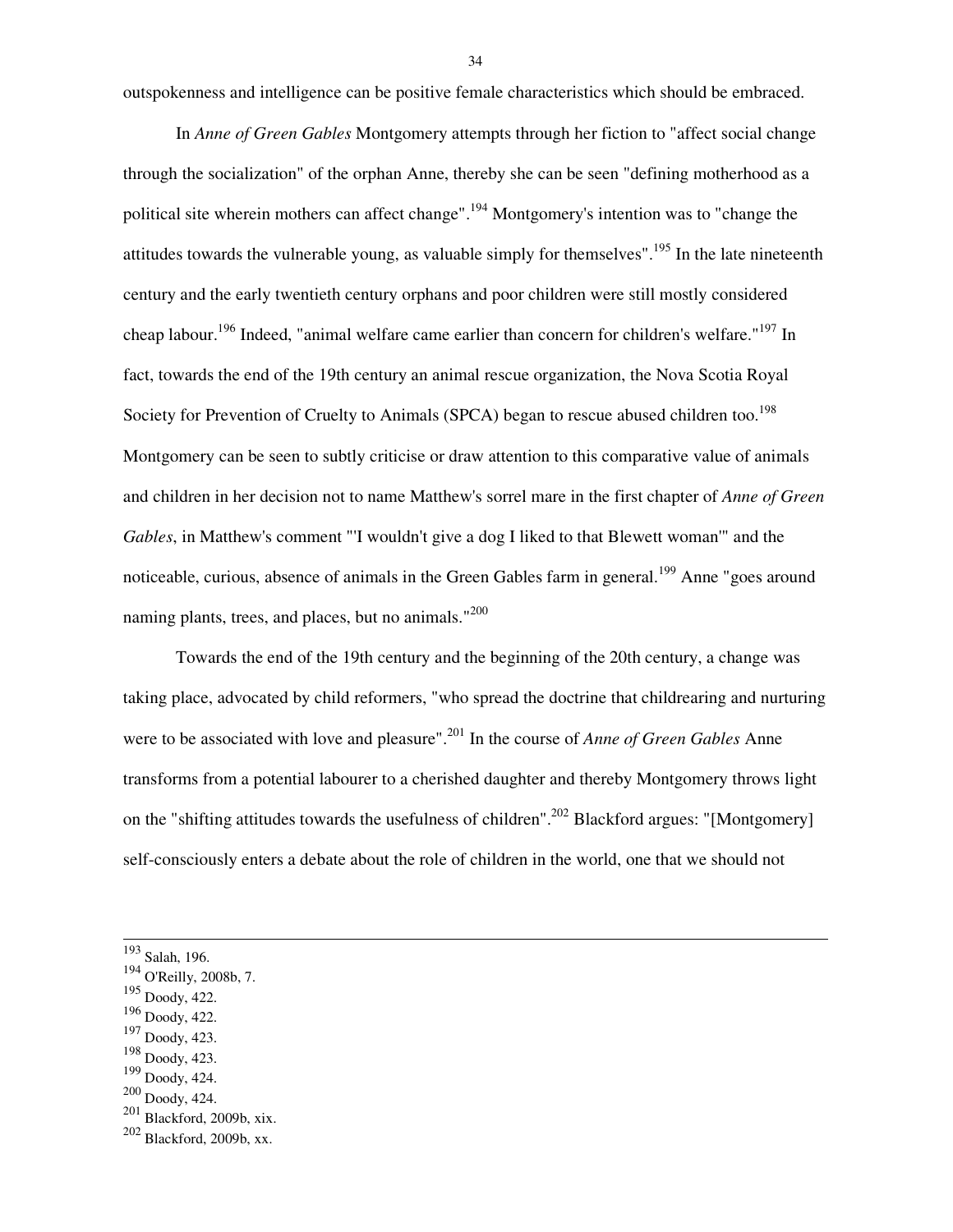receive uncritically; she challenges some aspects of childhood and naturalizes others."<sup>203</sup> For example, Montgomery can be said to challenge the sensibleness of corporal punishment, as already discussed earlier in this chapter and naturalize the value of considering (dependent) children's feelings or the normalcy of tom-boyish little girls. The change in attitudes and the "removal [...] of the child from the labour force was one of the most profound alterations of [...] ideologies about childhood."<sup>204</sup> Blackford argues that this change in attitudes can be seen in the novel in Marilla and Matthew's initial attitudes towards Anne and the debate they have over whether to keep her or not. Marilla assents that Anne could be useful, but Matthew in an uncharacteristic outspoken way announces that "[they] might be some good to Anne".<sup>205</sup> Therefore, once Marilla gives in and begins mothering Anne she will be changed, relinquishing the idea that a child should be useful and she will affect change on her community, leading by example.

#### **3.1. "Put[ting] an oar in". Images of a Nurturing Male in** *Anne of Green Gables*

The aim of this subchapter is to discuss Matthew Cuthbert's role in the upbringing of his adoptive daughter Anne. I intend to analyse whether Matthew can be seen as mothering Anne according to feminist mothering or empowered mothering.

 Matthew Cuthbert participates in Anne's upbringing from the very beginning of the novel, though not with consent from Marilla: "'And mind, Matthew, you're not to go interfering with my methods. Perhaps an old maid doesn't know much about bringing up a child, but I guess she knows more than an old bachelor. So you just leave me to manage her. When I fail it'll be time enough to put your oar in.'"<sup>206</sup> Matthew does "put [his] oar in" when Marilla's methods fail, but usually without her knowledge, for example when he persuades Anne to apologise to Mrs Lynde.<sup>207</sup> Anne's upbringing becomes a balancing act between Marilla's often unfairly strict methods and Matthew's

l

 $203$  Blackford, 2009b, xx.

<sup>204</sup> Blackford, 2009b, xx.

<sup>205</sup> Blackford, 2009b, xxi.

<sup>206</sup> Montgomery, 1998, 47-48

<sup>207</sup> Montgomery, 1998, 71-72.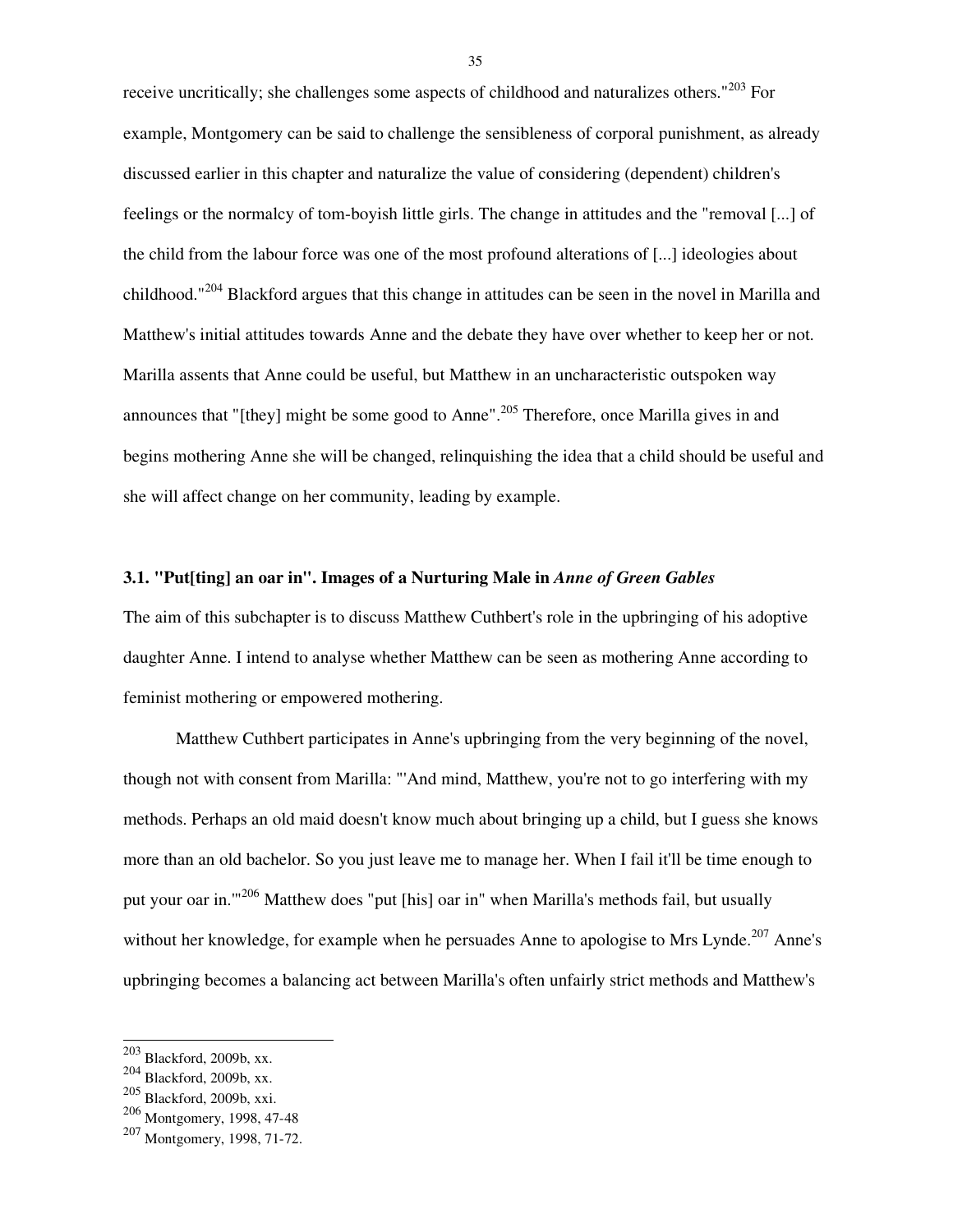softer touch, leaning rather towards overindulgence. Indeed, Montgomery reinforces this interpretation of Marilla and Matthew's roles when she writes:

> Those two [Anne and Matthew] were the best of friends and Matthew thanked his stars many a time and oft that he had nothing to do with bringing [Anne] up. That was Marilla's exclusive duty; if it had been his he would have been worried over frequent conflicts between inclination and said duty. As it was, he was free to "spoil Anne" - Marilla's phrasing - as much as he liked. But it was not such a bad arrangement after all; a little "appreciation" sometimes does quite as much good as all the conscientious "bringing up" in the world.<sup>208</sup>

In the quotation above, Matthew is underrating his role in Anne's parenting and at the same time the

author subtly questions contemporary methods of bringing up children without any "appreciation"

for their needs or feelings.

Monika Hilder argues in her essay *The Ethos of Nurture: Revisiting Domesticity in L. M.* 

*Montgomery's Anne of Green Gables* that "Matthew's central role as a nurturer problematizes a

feminist reading of *Anne of Green Gables*."<sup>209</sup> On the contrary, Matthew's role as a male

othermother could be said to be one of the key aspects of a third wave feminist reading of *Anne of* 

*Green Gables*. Katharine Slater also hesitates to place Matthew "within the mother-category" in her

essay "'The Other Was Whole': Anne of Green Gables, Trauma and Mirroring":

A catalog of *Green Gables*'s mother-figures, certainly, should not leave out Matthew Cuthbert, whose nurturance might be considered a type of maternalism; I hesitate, however, to include him unequivocally within the mother-category. Matthew does possess qualities - kindness, shyness, patience - that have been traditionally associated with the feminine, but to suggest that Matthew is, without qualification, a mother-figure, implicitly aligns him entirely with Anne's other mothers, with whom he shares no characteristics besides his care for Anne. Montgomery's text sets aside Matthew from the women in Anne's life by emphasizing his inability to participate productively in social interaction with them (Anne and Marilla, of course, are exceptions).<sup>210</sup>

Matthew does not need to "share characteristics" with Anne's other co-mothers in order to be qualified as Anne's othermother. Slater seems to hint that in order to be qualified as Anne's othermother Matthew should possess not only feminine qualities, but also female qualities.

 $208$  Montgomery, 1998, 194.

<sup>209</sup> Hilder, Monika. 2009. "The Ethos of Nurture: Revisiting Domesticity in L. M. Montgomery's *Anne of Green Gables*. *100 Years of Anne with an 'e': the Centennial Study of Anne of Green Gables.* (Calgary: University of Calgary Press.), 214.

<sup>210</sup> Slater, Katharine. 2010. "The Other Was Whole": Anne of Green Gables, Trauma and Mirroring." *The Lion and the Unicorn.* 34, 2: (167-187), 173.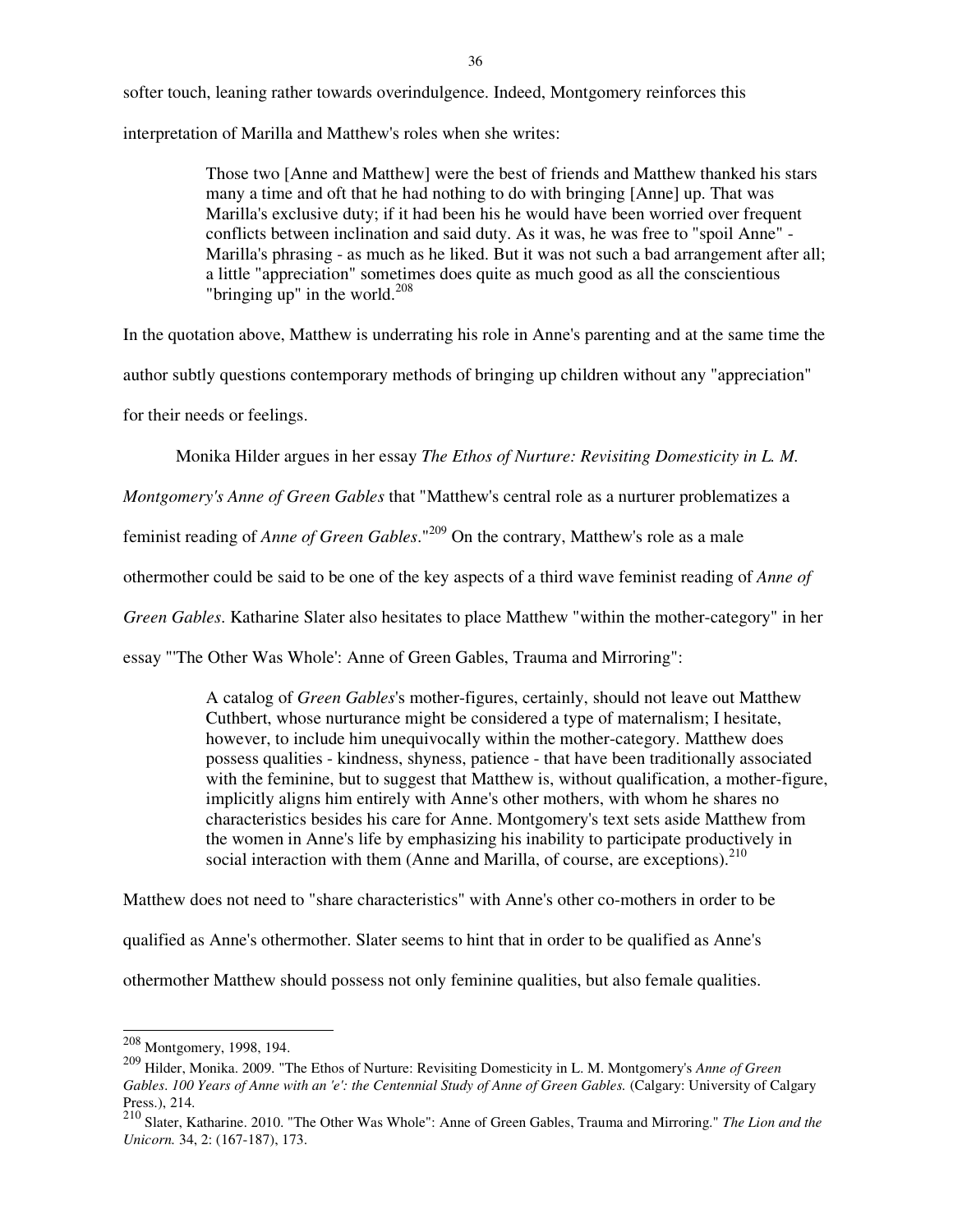Matthew's role as Anne's othermother is undeniable, as he is the first person to realize Anne's need for a home, stubbornly insisting that he and Marilla adopt the girl. Matthew and Anne form a strong bond from the very first moment they meet:

> Matthew, however, was spared the ordeal of speaking first, for as soon as she concluded that he was coming to her she stood up, grasping with one thin brown hand the handle of a shabby, old-fashioned carpet-bag; the other she held out to him. 'I suppose you are Mr. Matthew Cuthbert of Green Gables?' she said in a peculiar clear, sweet voice. $^{211}$

Being unlike "the Avonlea type of well-bred girl", Matthew soon finds out "much to his own surprise [that he] [i]s enjoying himself" in Anne's company.<sup>212</sup> And he in his turn wins Anne over by being an untiring listener, he tells Anne: "'Oh, you can talk as much as you like. I don't mind.'"<sup>213</sup> Matthew's intuition also leads him to realize that instead of Anne being useful to him and Marilla "we might be some good to her", according to Rubio "one of the most important lines in the book."<sup>214</sup> This line alludes to relinquishment of Victorian ideas of a dependent child's usefulness to the adoptive family and to the emergence of the idea of a child as emotionally "priceless", as discussed in more detail in the previous chapter.<sup>215</sup> Matthew's love for Anne is unconditional, whereas it could be said that the love of Marilla and the other co-mothers has at least at times conditions. For example, while still contemplating whether to keep Anne or give her to the unpleasant Mrs Blewett, Marilla tells Anne to: "'Go back and sit down quietly and hold your tongue and behave as a good girl should."<sup>216</sup> Anne responds: "T'll try to do and be anything you want me, if you'll only keep me."<sup>217</sup> On another occasion Marilla reprimands Anne for putting flowers on her hat when she went to church. When Anne bursts into tears Marilla tells her: "All I want is that you should behave like other little girls and not make yourself ridiculous."<sup>218</sup> Furthermore, Matthew's mothering can also be seen to challenge mainstream parenting practices. Instead of believing that

 $^{211}$  Mongomery, 1998, 11.

<sup>212</sup> Montgomery, 1998, 15.

<sup>213</sup> Montgomery, 1998, 15.

<sup>214</sup> Rubio, 2003, 71.

<sup>215</sup> Blackford, 2009b, xx.

<sup>216</sup> Montgomery, 1998, 47.

<sup>217</sup> Montgomery, 1998, 47

<sup>218</sup> Montgomery, 1998, 85.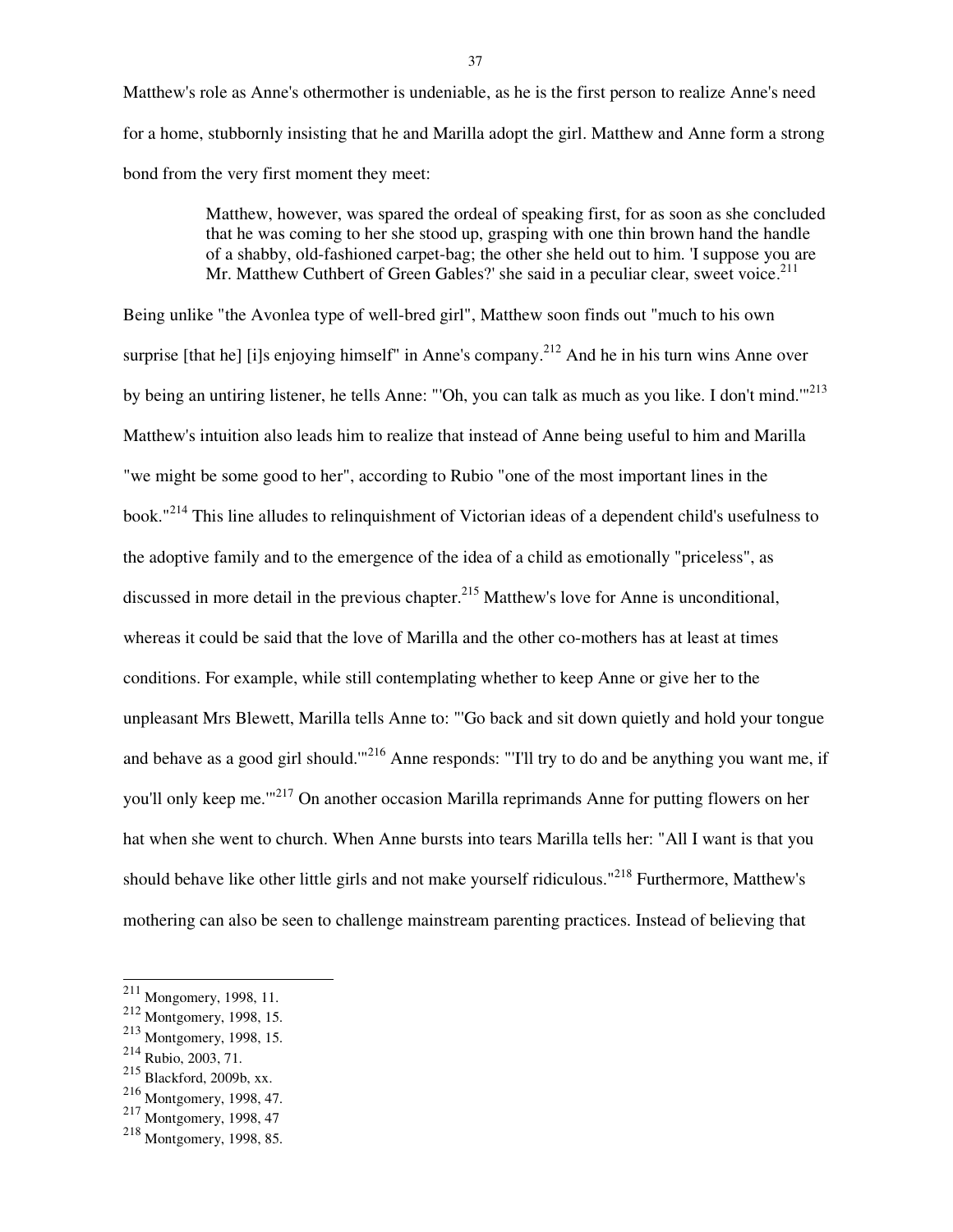"pride goes before a fall", Matthew freely praises Anne in front of her, whereas Marilla will only admit her positive emotion behind Anne's back:

> "Well, now, I guess our Anne did as well as any of them," said Matthew proudly. "Yes, she did," admitted Marilla. "She's a bright child, Matthew. And she looked real nice, too. [...] Anyhow, I was proud of Anne tonight, although I'm not going to tell her so." "Well now, I was proud of her and I did tell her so 'fore she went upstairs," said Matthew.<sup>219</sup>

 O'Reilly explains in her *Introduction* to *Feminist Mothering* that she begins her women's studies course on "Mothering-Motherhood" by asking her students to "define a 'good' mother".<sup>220</sup> She lists some of the answers: "the students commented that good mothers, as portrayed in the media or popular culture more generally, are white, heterosexual, middle-class, able-bodied, married, thirty-something, in a nuclear family with usually one or two children, and ideally are fulltime mothers. Words such as *altruistic, patient, loving, selfless, devoted, nurturing, cheerful* were frequently mentioned to describe the personality of this ideal patriarchal mother" (italics in the original).<sup>221</sup> O'Reilly points out that "the dominant ideology also reserves the definition of good motherhood to a select group of *women*." (italics mine).<sup>222</sup> Even in the 21st century the media does not often portray men doing mothering. Nor is the group of women deemed suitable to mother very inclusive. Matthew may fare badly on the first list that characterises a "good mother", but noticeably, the adjectives used to describe the personality of a "good mother" in the second list above, might easily be a list describing Matthew's personality. Therefore, Matthew has several characteristics of an ideal, "good" patriarchal mother, but his age, status as a unmarried man and above all his gender render him a "bad" mother. Noticeably, Marilla fares even worse on both of the lists above.

 Further it could be argued that by Anne's influence Matthew awakes. When we first meet Matthew in the novel, he is described as shy, inattentive, and "have ling such a mortal dread of little

 $\overline{a}$ 

 $^{219}$  Montgomery, 1998, 204.

<sup>220</sup> O'Reilly, 2008b, 10.

 $^{221}$  O'Reilly, 2008b, 10.

<sup>222</sup> O'Reilly, 2008b, 10.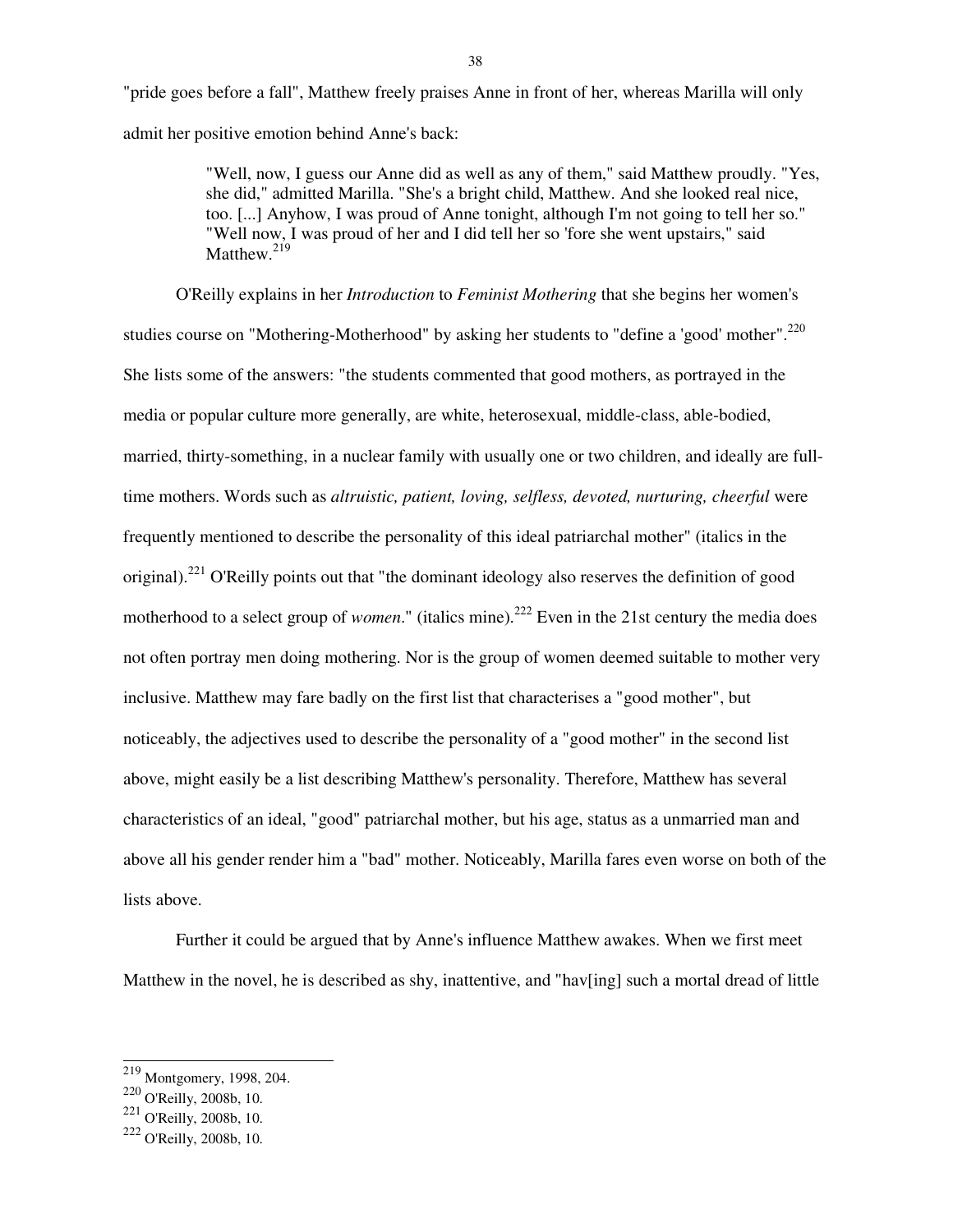girls".<sup>223</sup> However, when it comes to Anne, Matthew remembers her smallest wishes, for example Anne mentions chocolate caramels on her the first night in Green Gables, and Matthew promptly brings her some on his very next visit to town.<sup>224</sup> After Matthew asks Mrs Lynde to help him "pick" out a dress [...] to give to Anne" Mrs Lynde comments to herself: "'That man is waking up after being asleep for over sixty years."<sup>225</sup> O'Reilly points out that "a theory of feminist mothering begins with the recognition that mothers [...] benefit when [they] live [their own] lives, and practice mothering, from a position of agency, authority, authenticity, and autonomy."<sup>226</sup> Anne awakens Matthew and he begins to "live" his life and mother his adopted daughter, gaining "agency, authority, authenticity and autonomy". He crosses invisible boundaries, visits the second floor of his house for the first time in four years,  $227$  ventures to foreign territory by shopping in an unfamiliar store to buy Anne material for a new dress and ends up being served by a lady clerk which in the past, before Anne's influence, before his newfound agency, would have had him running out of the store.<sup>228</sup> His overwhelming devotion to Anne makes him even question his political stance. When the list of those who passed the entrance examination to university is late in being published in the newspaper Mrs Lynde blames the "Tory superintendent of education".<sup>229</sup> For Matthew "to vote Conservative was part of [his] religion".<sup>230</sup> Therefore, when "Matthew, not[ed] Anne's paleness and indifference and the lagging steps that bore her home from the post office every afternoon, [he] began seriously to wonder if he hadn't better vote Grit at the next election."<sup>231</sup> Though the narrator may intend this to be read as irony, to Matthew all things concerning Anne are serious. Furthermore, "Matthew begins to rebel against Marilla" by, for example, "smoking in the house",

l

 $223$  Montgomery, 1998, 48.

<sup>224</sup> Montgomery, 1998, 26 and 89.

<sup>225</sup> Montgomery, 1998, 200.

<sup>226</sup> O'Reilly, 2008b, 11.

<sup>227</sup> Montgomery, 1998, 71.

<sup>228</sup> Montgomery, 1998, 197.

<sup>229</sup> Montgomery, 1998, 262.

<sup>230</sup> Montgomery, 1998, 140.

<sup>231</sup> Montgomery, 1998, 262.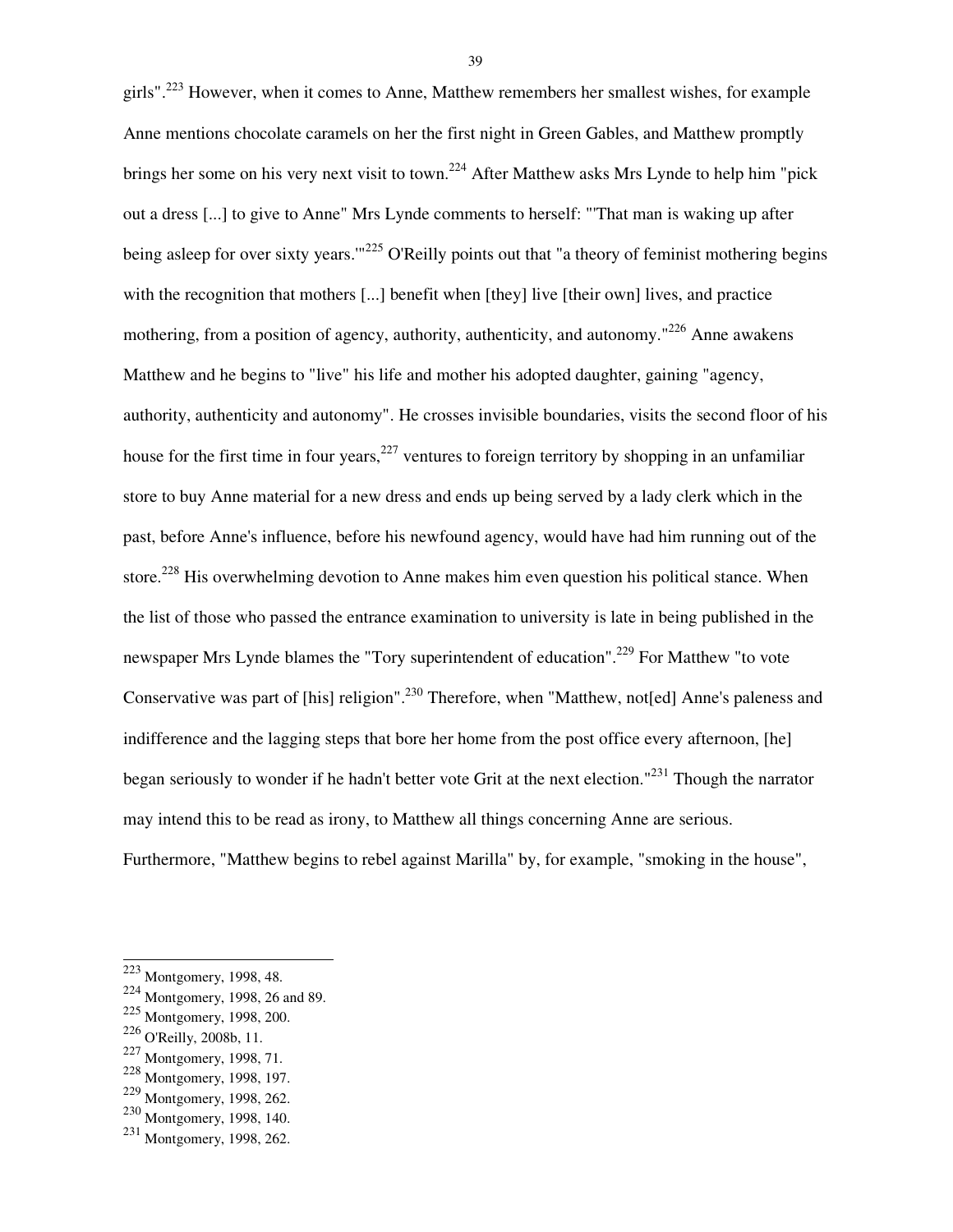thereby gaining autonomy.<sup>232</sup> Matthew is empowered by his mothering. The unobservant, shy and nervous Matthew sees Anne most clearly, noticing her needs intuitively. Matthew "is a kindred to Anne's sentiments because he values aesthetics and imagination.<sup>"233</sup>

 As mentioned above in chapter 3, empowered mothers "do not regard childcare as the sole responsibility of the [...] mother [...]. They look to friends, family, and their partners to assist with childcare and often raise their children with an involved community of what may be termed [...] *othermothers*."<sup>234</sup> Furthermore, "patriarchal motherhood limits family to a patriarchal nuclear structure wherein [...] the mother is the nurturer and the father is the provider, [whereas] the formation of feminist families are many and varied."<sup>235</sup> Feminist mothering and empowered mothering can be seen in *Anne of Green Gables* in Matthew's mothering of Anne. Matthew can be seen as one of the "othermothers" participating in Anne's raising, even though Marilla initially forbids Matthew's meddling. Matthew is clearly the more nurturing of the siblings, and "does not represent an intrusion of the values of a patriarchal culture."<sup>236</sup> Carol Gay describes Matthew as "gentle, forgiving and soft" in her essay *"Kindred Spirits" All Green Gables Revisited.*<sup>237</sup> She further notes that Matthew's "humanity has survived because of the 'feminine values' that predominate in his makeup."<sup>238</sup> Hilder calls Matthew "a meek patriarch, [...] who disconnects notions of aggression and colonization from patriarchy, replacing them with gentleness and emotional responsiveness."<sup>239</sup> Eve Kornfeld and Susan Jackson analyse in their essay *The Female Bildungsroman in Nineteenth-Century America Parameters of Vision* "[the] curious role assigned to men" in *Anne of Green Gables* which they label a "matriarchal utopia": "traditional gender boundaries are crossed frequently by 'feminized' [Matthew] [...] and there seems to be no

l

<sup>232</sup> Blackford, 2009b, xiv.

<sup>233</sup> Hilder, 220.

<sup>234</sup> O'Reilly, 2008b, 7.

<sup>235</sup> O'Reilly, 2008b, 11.

<sup>236</sup> Gay, Carol. 2003. "'Kindred Spirits' All. Green Gables Revisited." *Such a Simple Little Tale. Critical Responses to L. M. Montgomery's* Anne of Green Gables*.* (Lanham: Scarecrow Press, Inc.), 105.

 $237$  Gay, 105.

 $^{238}$  Gay, 105.

<sup>239</sup> Hilder, 220.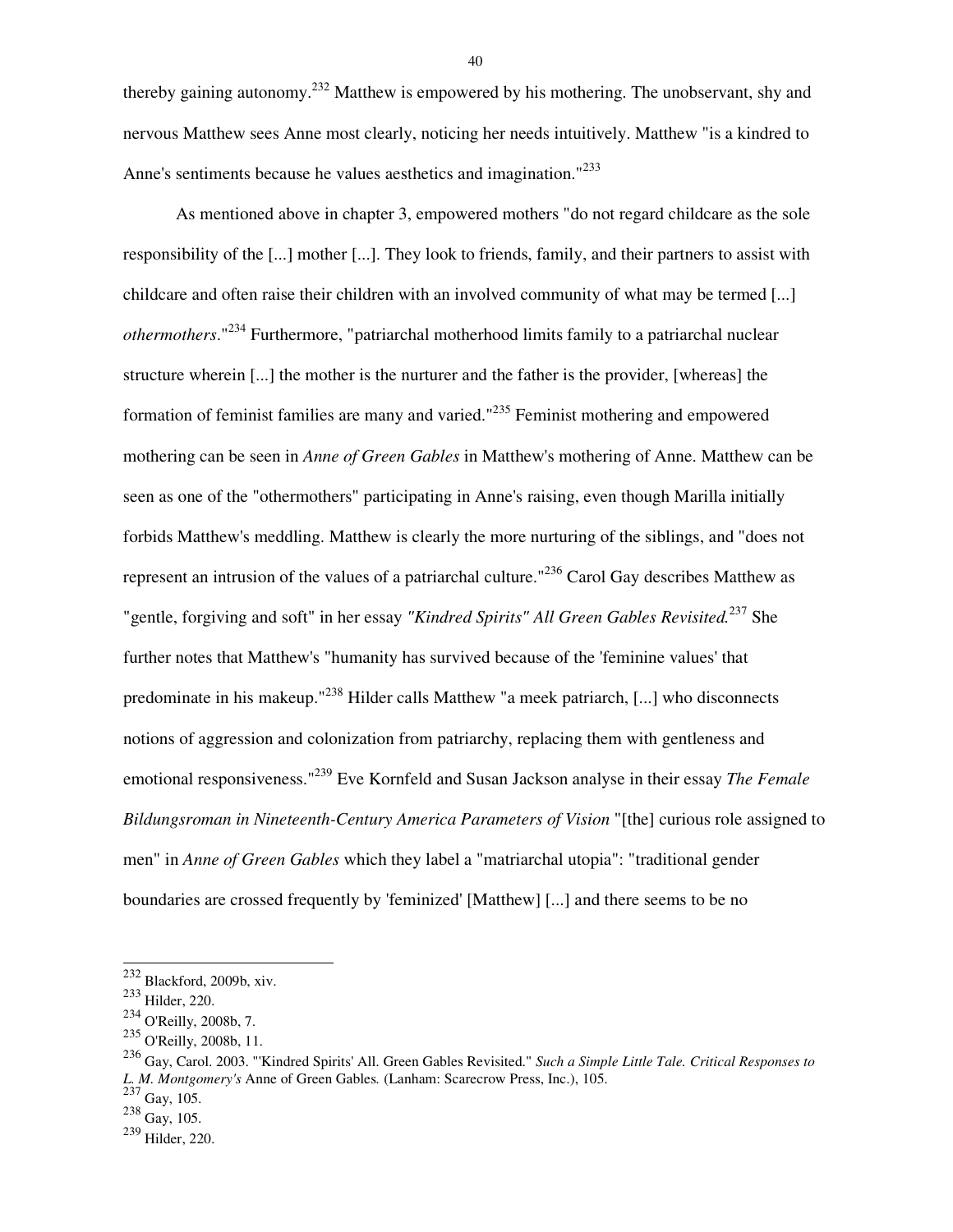appreciation for traditional 'masculine' qualities."<sup>240</sup>

 By the end of the novel, we find Matthew reflecting on his own involvement in Anne's upbringing: "'Well now, I guess she ain't been much spoiled,' he muttered, proudly. 'I guess my putting in my oar occasional never did much harm after all. She's smart and pretty, and loving, too, which is better than all the rest." $241$ 

## **3.2. The Representation of Patriarchal Motherhood in the Character of Mrs Lynde**

In this subchapter I will analyse the character of Mrs Lynde in *Anne of Green Gables* in more detail to examine whether she can be seen as representing patriarchal motherhood in the novel. I aim also to see whether Mrs Lynde can be seen to change in the course of the novel.

In her essay *The Architect of Adolescense* Mary Rubio describes Mrs. Lynde:

the inestimable Mrs. Rachel Lynde, whose house overlooks the road that all must pass who enter or leave Avonlea. Mrs. Lynde is the watchdog and the conscience of Avonlea, [...] even the natural landscape succumbs to order around Mrs. Lynde. [...] Even the names of the vegetables around her house suggest her overriding influence on the environment [...] Her all-seeing eye refracts the entire small Scots-Presbyterian community; religion, order, and the decorum prevail in all aspects of the residents' lives, and they all resist change.<sup>242</sup>

Mrs Lynde is the Cuthberts' neighbour, a central figure in the village of Avonlea, "she [runs] the Sewing Circle<sup>"243</sup>, she is "'a notable housewife' who 'helped run the Sunday School, and was the strongest prop of the Church Aid Society and Foreign Missions Auxiliary<sup>11244</sup> all the while "knitting" 'cotton warp' quilts  $[...]$  sixteen of them".<sup>245</sup> Mrs Lynde is one of Anne's othermothers, as already mentioned in chapter 3. Throughout the novel we hear Mrs Lynde's voice in all matters big and small, when Anne recounts on several occasions what "'Mrs Lynde says..."'.<sup>246</sup> "Montgomery [...] makes it clear that as a demonstrative Christian and a superior housekeeper, [Mrs Lynde] is

 $240$  Kornfeld and Jackson, 150.

<sup>241</sup> Montgomery, 1998, 277.

<sup>242</sup> Rubio, 2003, 69-70.

<sup>243</sup> Montgomery, 1998, 1.

<sup>244</sup> Montgomery quoted in Salah, 197-8.

<sup>245</sup> Montgomery, 1998, 2.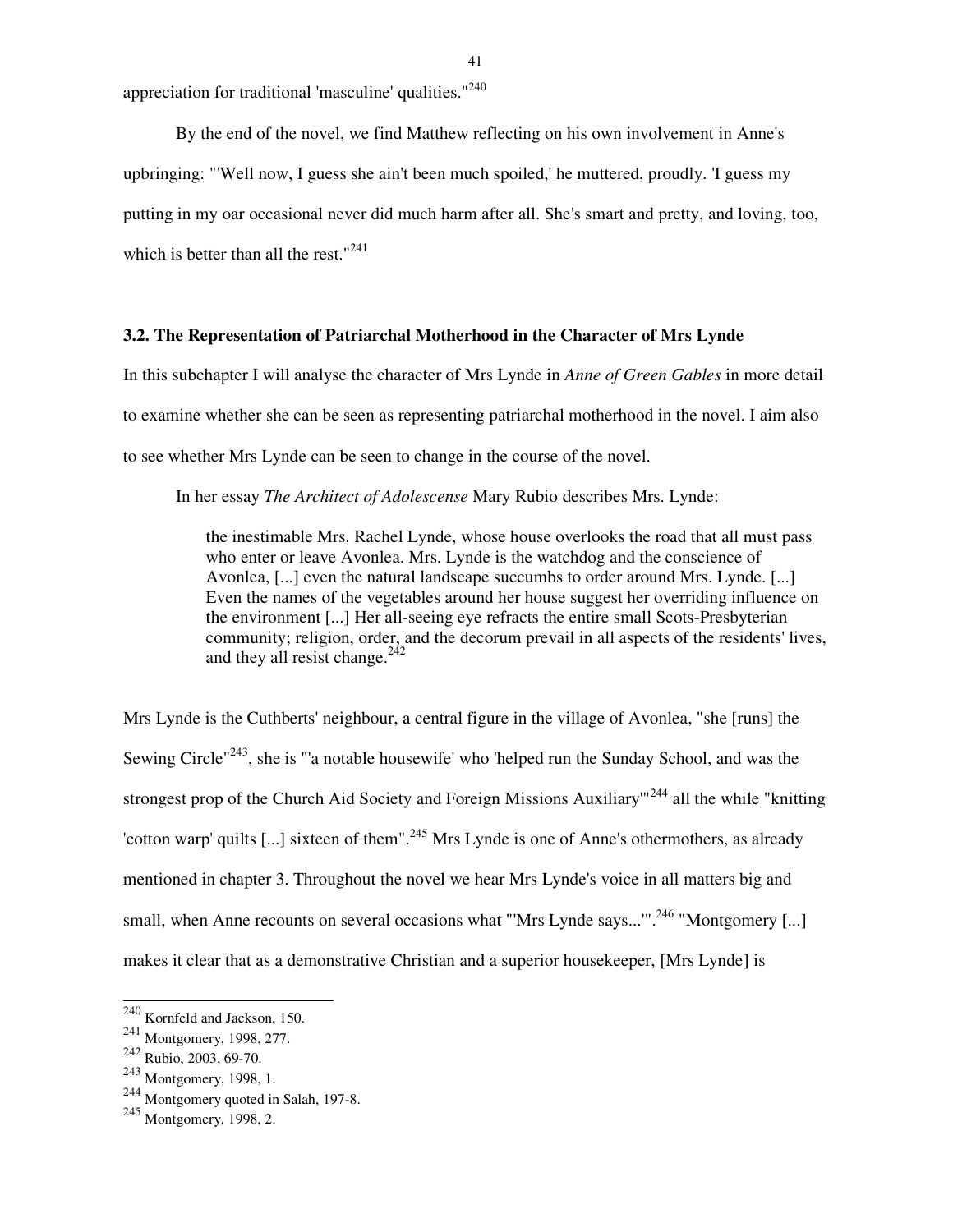guaranteed the respect of her community."<sup>247</sup> Mrs Lynde is the matriarch who polices all aspects of life in Avonlea. Instead of challenging mainstream parenting practices as I have argued Marilla does, she upholds the patriarchal values of the society in her resistance of women's higher education, in her ideas of "women's true sphere", in upholding the stagnant status quo of the community and protecting it from "the entrance of alien force[s]"<sup>248</sup> such as foreign orphans. At the beginning of the novel, Mrs Lynde warns Marilla "that taking orphans is both foolish and dangerous."<sup>249</sup> Thus, Mrs Lynde can be seen resisting the change in society toward the dependent child which Montgomery tried to achieve and Marilla is portrayed doing in her feminist mothering of Anne. In resisting change in the prevailing society, Mrs Lynde is performing her mothering within the patriarchal institution of motherhood. Mrs Lynde also resists change in society in her resistance towards women as teachers, as Anne recounts to Marilla: "'Mrs Lynde says they've never had a female teacher in Avonlea before and she thinks it is a dangerous innovation'."<sup>250</sup> When the young and dynamic Miss Stacy comes to teach in Avonlea, her innovative methods raise concern:

> Much of this was due to Miss Stacy's tactful, careful, broad-minded guidance. She led her class to think and explore and discover for themselves and encouraged straying from the old beaten paths to a degree that quite shocked Mrs. Lynde and the school trustees, who viewed all innovations on established methods rather dubiously.  $251$

Mrs Lynde does not only oppose innovative female teacher and women's education, but thereby also women's economic independence. Furthermore, Mrs Lynde thinks female ministers "would be a scandalous thing."<sup>252</sup> And she thinks ministers' wives should not "dress so fashionably."<sup>253</sup> Anne tells Marilla that "Mrs Lynde says that sound doctrine in the man and good housekeeping in the woman make an ideal combination for a minister's family."<sup>254</sup> Thereby, Mrs Lynde announces that she is a firm believer in the Victorian society's prevailing ideas of separate spheres for men and

l

<sup>&</sup>lt;sup>246</sup> Montgomery, 1998, 168, 170, 181, 182, 222.

<sup>247</sup> Salah, 193.

<sup>248</sup> Rubio, 2003, 68-9.

<sup>249</sup> Rubio, 2003, 70.

<sup>250</sup> Montgomery, 1998, 182.

<sup>251</sup> Montgomery, 1998, 253.

<sup>252</sup> Montgomery, 1998, 251.

<sup>253</sup> Montgomery, 1998, 168.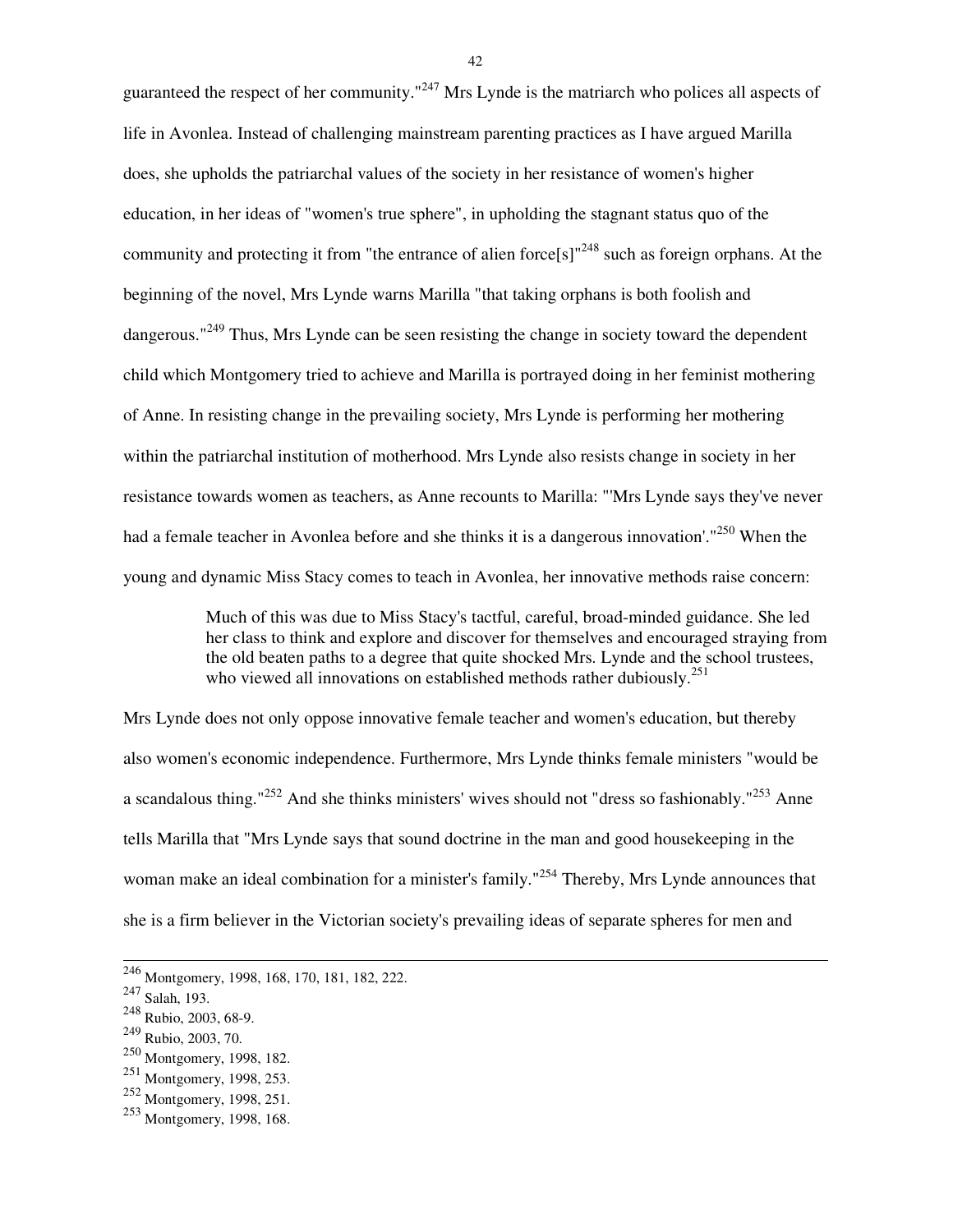women. Erika Rothwell argues in her essay *Knitting Up the World: L. M. Montgomery and Maternal Feminism in Canada* that "through what [she] say[s] Rachel [Lynde] perpetuate[s] traditional restrictions placed on women" and that "[her] role always remains secondary and domestic".<sup>255</sup>

 In *From Motherhood to Mothering: The Legacy of Adrienne Rich's Of Woman Born* Andrea O'Reilly points out that "most women mother in the patriarchal institution of motherhood" and "women's mothering, in other words, is defined and controlled by the larger patriarchal society in which they live."<sup>256</sup> As "the watchdog and conscience of Avonlea" Mrs Lynde most certainly mothers her children "in the patriarchal institution of motherhood". O'Reilly points out that "mothers do not make the rules [...] they simply enforce them" and that "[in patriarchal motherhood] a mother raises her children in accordance with the values and expectations of the dominant culture".<sup>257</sup> Mrs Lynde with her love for "decency and decorum" and as demonstrated by her respected status in the society of Avonlea "enforces" the rules of the surrounding patriarchal society. Furthermore, "mothers are policed by what Sara Ruddick calls 'the gaze of others' [and] under the gaze of others mothers 'relinquish authority to others [and] lose confidence in their own values"'.<sup>258</sup>

 Mrs Lynde tries to enforce 'the gaze of others' upon Marilla in her advice to whip Anne as a punishment for her bad behaviour, which has already been discussed in chapter 3. Marilla, however, will not relinquish her maternal authority by accepting Mrs Lynde's advice and this can be seen as drawing the reader's attention to the fact that Mrs Lynde mothers her children from the patriarchal institution of motherhood, instead of the feminist mothering practices by Marilla. In fact, Mrs Lynde's is unable to break away from the patriarchal institution of motherhood to find her own

l

 $257$  O'Reilly, 2004b, 6.

 $254$  Montgomery, 1998, 170.

<sup>255</sup> Rothwell, Erika. 1999. "Knitting Up the World: L. M. Montgomery and Maternal Feminism in Canada." *L. M. Montgomery and Canadian Culture*, eds. Irene Gammel and Elizabeth Epperly. (Toronto: University of Toronto Press Incorporated.), 138.

<sup>256</sup> O'Reilly, Andrea. 2004b. "Introduction." *From Motherhood to Mothering: The Legacy of Adrienne Rich's Of Woman Born*, ed. Andrea O'Reilly. (Albany: State University of New York Press.), 6.

<sup>258</sup> O'Reilly, 2004b, 6.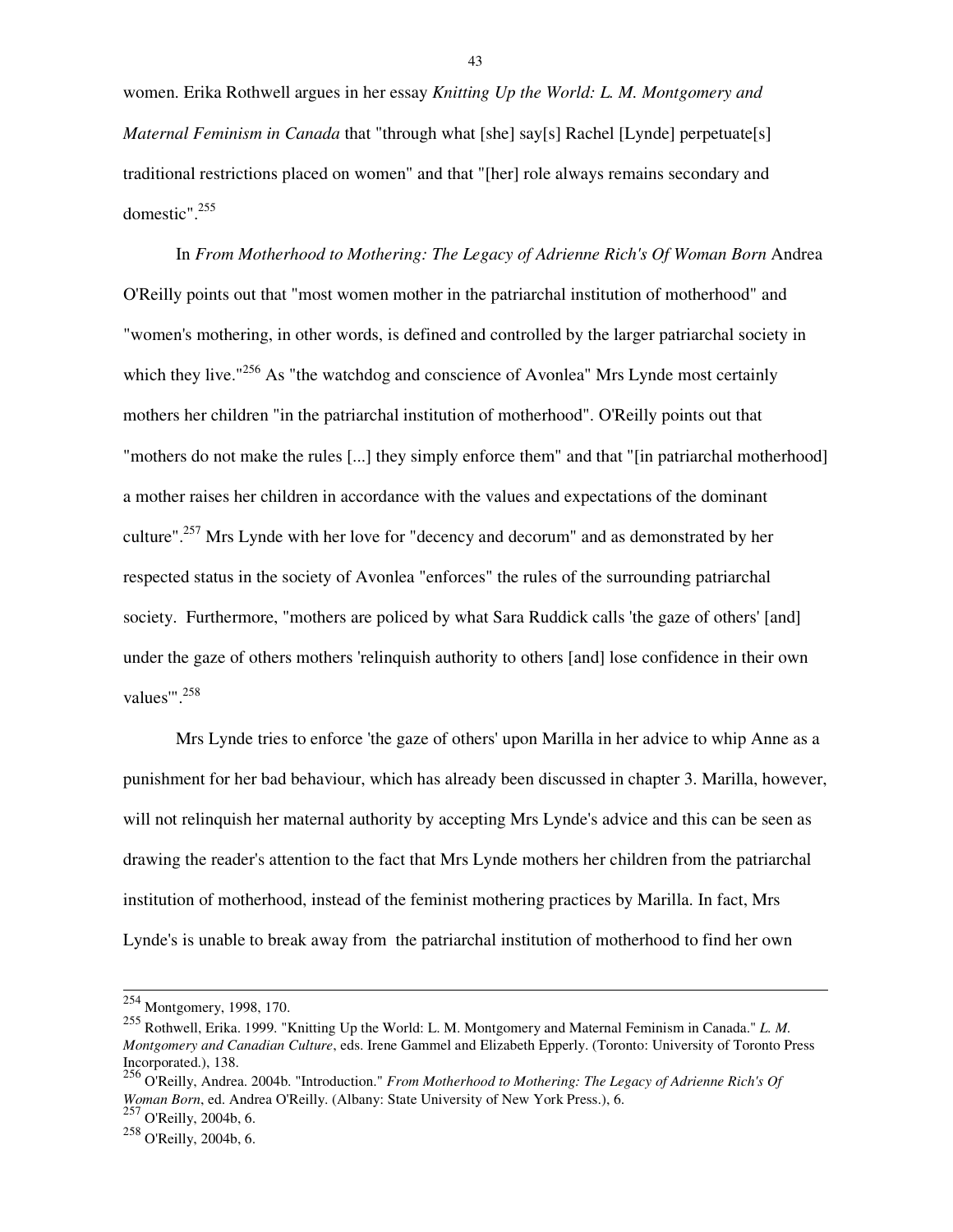agency and empowerment in feminist mothering.

 Mrs Lynde, is in for several surprises as the title of the first chapter of *Anne of Green Gables* attests: "Mrs. Rachel Lynde Is Surprised". First by the decision of her neighbours the Cuthberts to adopt a child, to import "an alien force" into the community, then by that child's improper behaviour and finally by her friend Marilla's decision to employ (feminist) mothering, instead of patriarchal motherhood.

 By the end of the novel we see a somewhat changed Mrs Lynde. Indeed, Rubio argues that "Mrs Lynde becomes Anne's advocate once she is won over."<sup>259</sup> Mrs Lynde admits to Marilla that she was mistaken about Anne towards the end of the novel:

> 'I must say Anne has turned out a real smart girl,' admitted Mrs. Rachel [...] 'She must be a great help to you.' [...] 'I never would have thought she'd have turned out so well that first day I was here three years ago.' [...] When I went home that night I says to Thomas [Lynde], says I, 'Mark my words, Thomas, Marilla Cuthbert'll live to rue the step she took.' 'But I was mistaken and I'm real glad of it. [...] I did make a mistake in judging Anne, but it weren't no wonder, for an odder, unexpecteder witch of a child there never was in this world, that's what.<sup>260</sup>

Anne wins Mrs Lynde's approval even though Mrs Lynde does not in the course of *Anne of Green Gables* appear to change her ideas about women's education. At the end of the novel Mrs Lynde tells Anne: "'You've got as much education now as a woman can be comfortable with $"^{261}$ , vet she congratulates Anne on her academic achievements with untypical praise: "I just guess she has done well, and far be it from me to be backward in saying it. You're a credit to your friends, Anne, that's what, and we're all proud of you."<sup>262</sup> Consequently, Mrs Lynde can be seen as representing a contrasting figure, a woman who mothers in the partiarchal institution of motherhood, to Marilla's feminist mothering.

 $\overline{a}$ 

<sup>&</sup>lt;sup>259</sup> Rubio, 2003, 70.

<sup>260</sup> Montgomery, 1998, 248-9.

<sup>261</sup> Montgomery, 1998, 304.

<sup>262</sup> Montgomery, 1998, 264.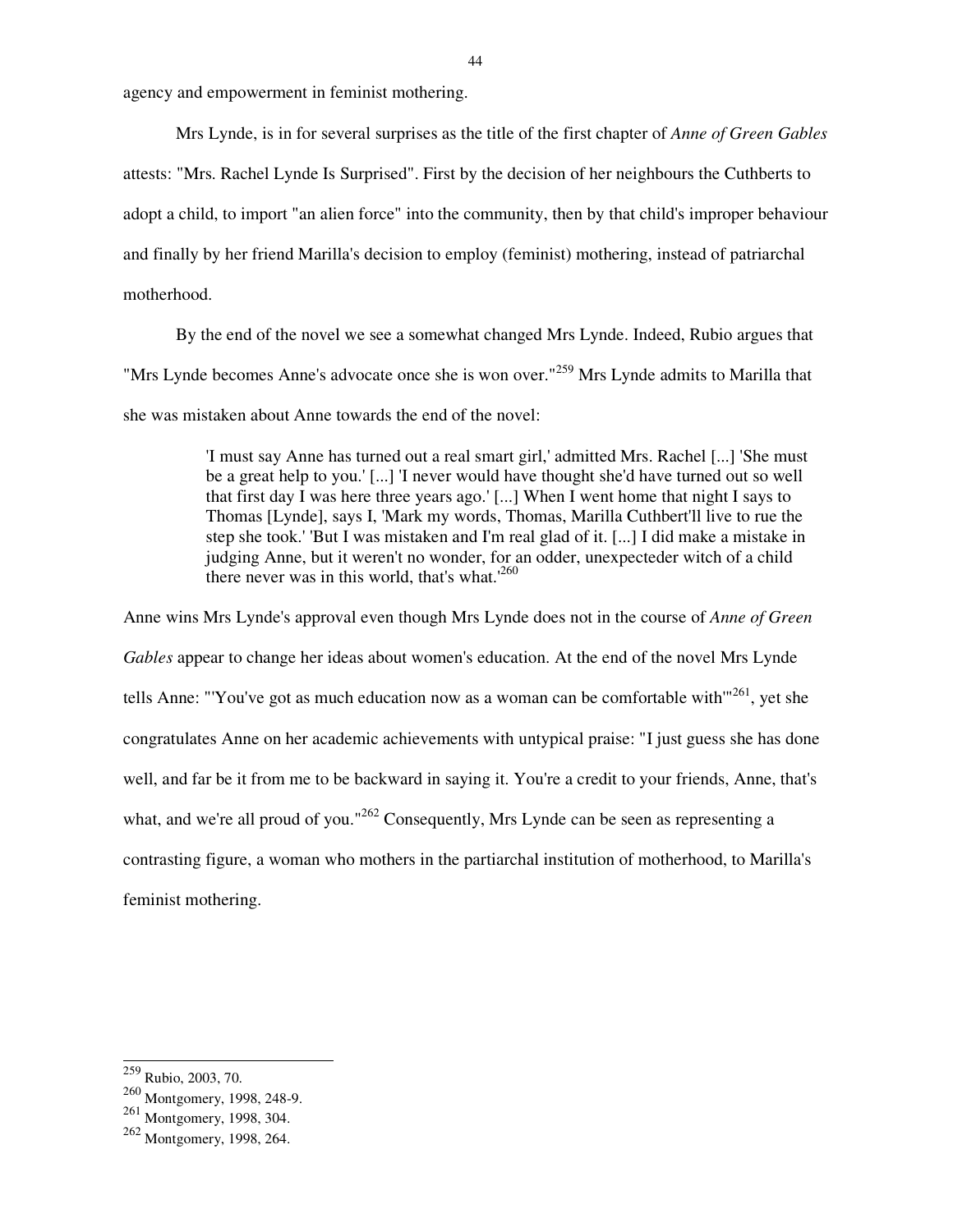# **4. Embracing Contradiction in** *Anne of Green Gables* **and the Individual Feminism of Anne**

**and Lucy Maud** 

In this chapter I intend to discuss contradiction in *Anne of Green Gables* which echoes the ideas of embracing contradiction in feminism's third wave and the individual feminisms of Anne and her creator Lucy Maud Montgomery.

In their article *Why Anne Makes Us Dizzy: Rereading Anne of Green Gables from a Gender* 

*Perspective* Julia McQuillan and Julie Pfeiffer argue that

Anne's own recognition that an individual is a complex of selves, that our actions are not necessarily consistent, combined with her struggle to be feminine, make gender as a structure visible in a way that opens up the possibility of social change. Gender is most insidious when we don't see it. Anne tells Diana: "There's such a lot of different Annes in me. I sometimes think that is why I'm such a troublesome person. If I was just the one Anne it would be ever so much more comfortable, but then it wouldn't be half so interesting. $263$ 

This quotation from *Anne of Green Gables* highlights the fact that "[Anne's] character is multiple, complex and not easy to reconcile."<sup>264</sup> Anne embodies contradiction. "Some critics, like T. D. MacLulish, Elizabeth Epperly, and E. Holly Pike, focus on Anne's ultimate conformity [...], other critics, like Temma Berg and Janet Weiss-Town [...] grant more weight to Anne's subversions and rebellions, suggest [ing] that she is a feminist figure."<sup>265</sup> Robinson further argues in her essay *"Pruned Down and Branched Out": Embracing Contradiction in Anne of Green Gables* that "*Anne of Green Gables* represents conflicting ideological movements - one stressing conformity for the heroine and one allowing agency - without resolving or reconciling them."<sup>266</sup> However, Anne finds a way to "negotiate the two forces of agency and conformity."<sup>267</sup> Robinson explains that "this negotiation is a powerful position for feminists to recognize and explore as it shows a capacity to

 $^{263}$  McQuillan, Julia and Julie Pfeiffer. 2001. "Why Anne Makes Us Dizzy: Rereading Anne of Green Gables from a Gender Perspective." *Mosaic: A Journal for the Interdisciplinary Study of Literature*. (34:2, 17-32.), 29.

<sup>264</sup> Robinson, Laura M. 1995. "'Pruned Down and Branched Out': Embracing Contradiction in *Anne of Green Gables.*" *Children's Voices in Atlantic Literature and Culture: Essays on Childhood*, ed. Hilary Thompson. (Guelph: Canadian Children's Press.), 35.

 $\frac{265}{265}$  Robinson, 35.

 $266$  Robinson, 35.

<sup>267</sup> Robinson, 35.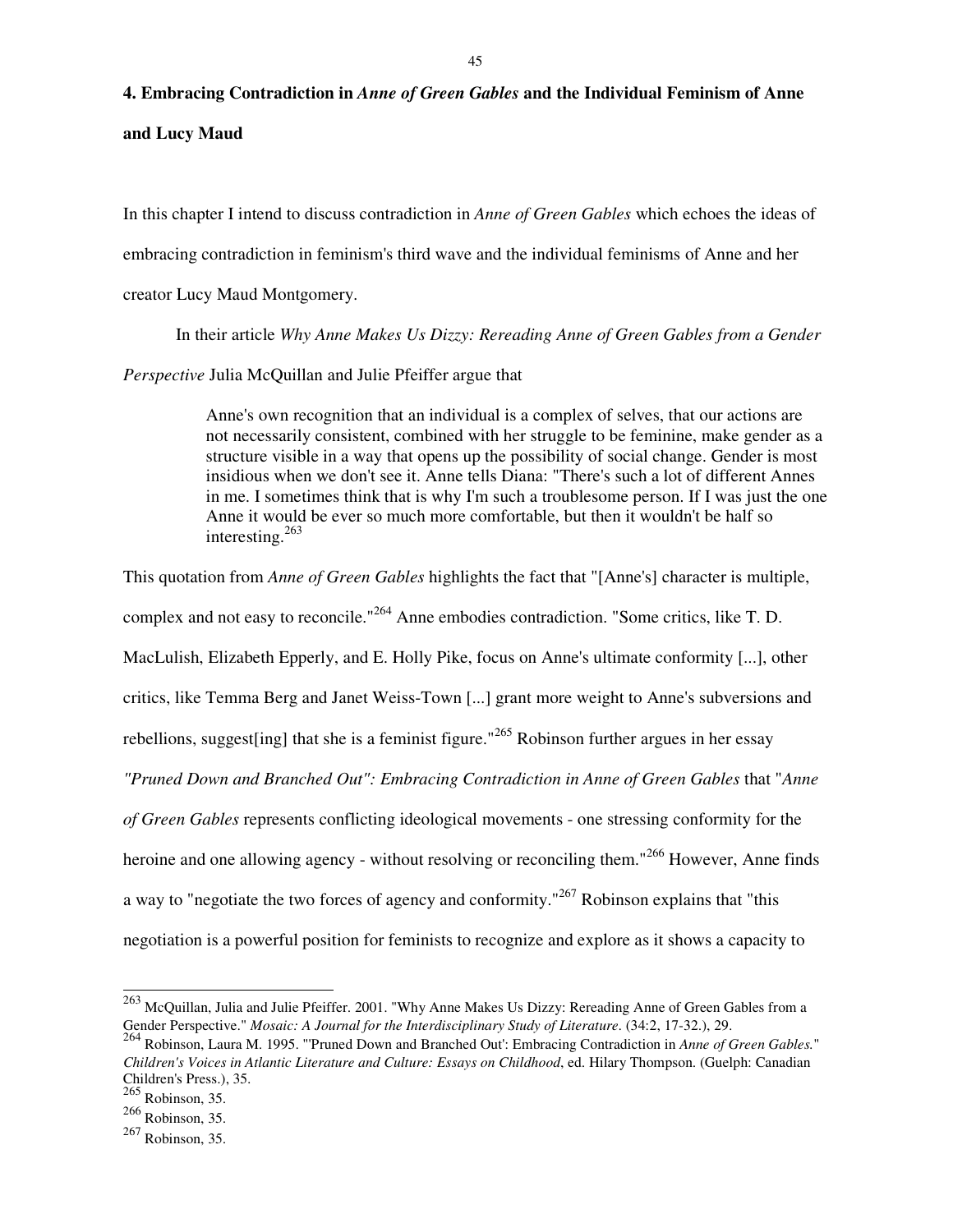embrace contradiction without trying to reconcile it [...] with synthesis, or without giving in."<sup>268</sup> Though Robinson does not mention third wave feminism in her essay, third wave feminism embraces just such contradictions in the lives of women. Nor does Robinson discuss the various contradictions Anne faces throughout the novel, but rather concentrates on negotiation of "the contradictory ideological pressures of conformity and agency.<sup>"269</sup> The purpose of this thesis, on the other hand, is to look at *Anne of Green Gables* from the point of view of third wave feminism and embracing contradiction is one of the characteristics of feminism's third wave. Furthermore, this thesis aims to take a more in depth look at the contradiction's the author of *Anne of Green Gables* faced.

 "Embracing contradiction is central to the new vision of feminism put forward in [Rebecca Walker's] introduction [to *To Be Real: Telling the Truth and Changing the Face of Feminism*] - a feminism founded on the notion of being real."<sup>270</sup> As noted in the autobiographical essays of third wave feminists (e.g. *Imagine My Surprise* by Ellen Neuborne and *Femmenism* by Jeannine DeLombard), women and girls must constantly negotiate with the mixed messages society sends us and therefore we need to be able to embrace contradiction. In *Anne of Green* Gables the protagonist is shown negotiating such mixed messages society sends her on several occasions. For an example of such mixed messages, Anne cannot understand why it is wicked to say that the orphan asylum "is worse than anything".<sup>271</sup> Also, Anne's way of mitigating her loneliness with imaginative friends is deemed inappropriate, Marilla tells her: "'I don't approve of such going-on [...] Mrs Barry [wi]ll think you tell stories."<sup>272</sup> Anne also questions the proverb "children should be seen not heard", when she asks Marilla: "How are you going to find out about things if you don't ask questions?"<sup>273</sup> Furthermore, in the chapter titled *Anne's Confession* such mixed messages prompt Anne to make a false confession about taking Marilla's amethyst brooch (which Marilla has misplaced herself as the

l

 $268$  Robinson, 36.

<sup>269</sup> Robinson, 39.

<sup>&</sup>lt;sup>270</sup> Henry, 2004, 150.

 $^{271}$  Montgomery, 1998, 12.

<sup>&</sup>lt;sup>272</sup> Montgomery, 1998, 59.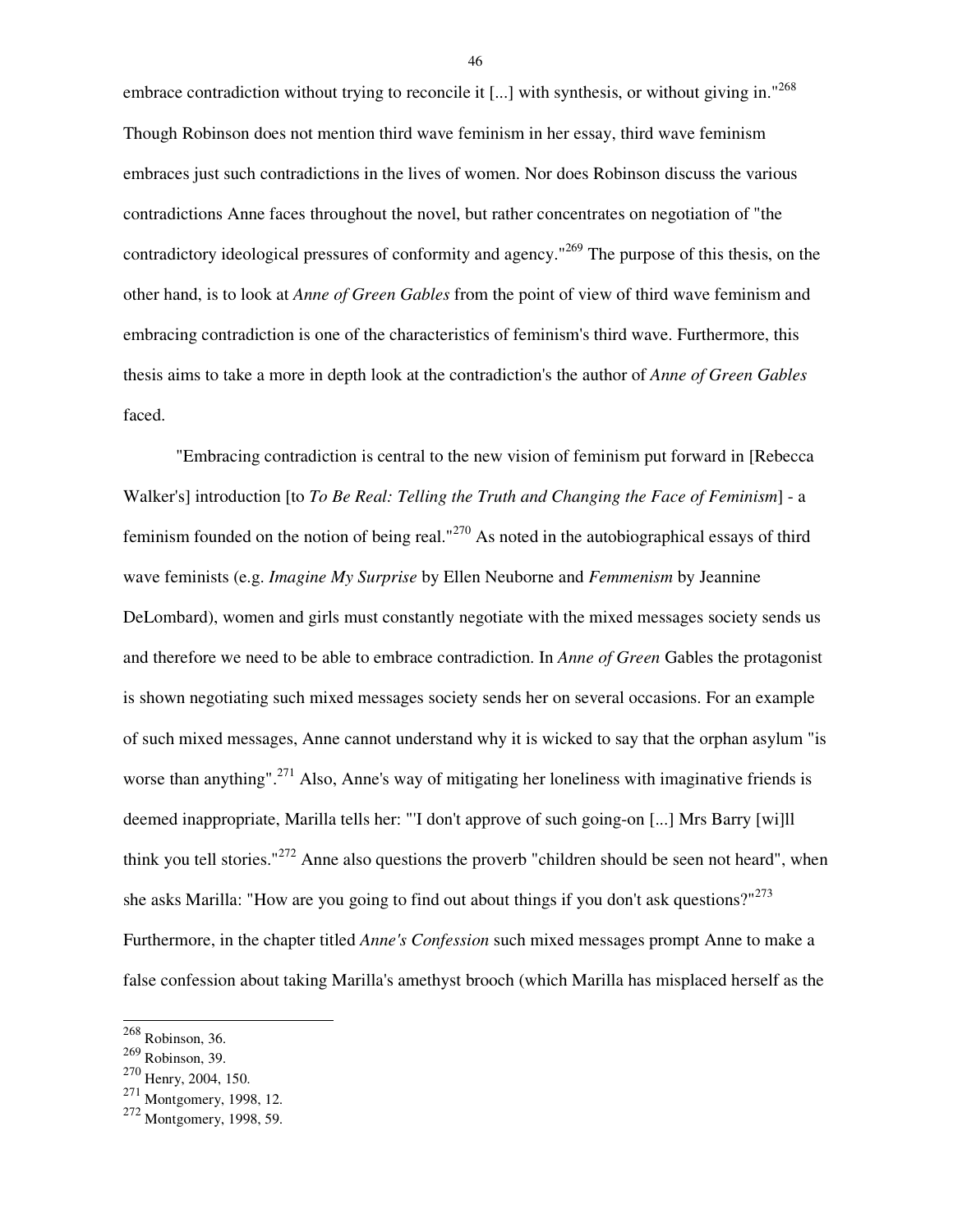reader later learns). Anne has been told that she will be kept in her room until she confesses. Intent on going to the very first picnic of her life, the innocent Anne comes up with the most elaborate confession. Nevertheless, Marilla forbids her going to the picnic. What is more, when the brooch is recovered, Marilla reproaches Anne for telling a falsehood. She, however, does admit her own guilt in forcing Anne to confess. Anne also receives mixed messages from her teacher Mr Phillips, who does not heed rules himself, nor do his job properly, demonstrated by Mrs Lynde's remark to Marilla: "'Mr Phillips isn't any good at all as a teacher. The order he keeps is scandalous, that's what, and he neglects the young fry and puts all his time on those big scholars he's getting ready for Queens.'" Mr Phillips, however, expects the pupils to respect his rules which he rarely bothers to enforce and when they do not, he punishes them wantonly. Anne is "singled for punishment from among a dozen equally guilty ones $n^{274}$  when the pupils arrive late for class.

 Anne also questions bigger social contradictions in the novel. Especially the hypocrisy of religious procedures comes up on several occasions, for example Anne asks Marilla: "Why can't women be ministers?"<sup>275</sup> Anne wonders at the joyless seriousness of religion and criticizes a painting titled "Christ Blessing Little Children": "I wish the artist hadn't painted [Christ] so sorrowful looking. All His pictures are like that, if you've noticed. But I don't believe He could really have looked so sad or the children would have been afraid of Him."<sup>276</sup> She also comments on the way the superintendent prays "[like it] was a disagreeable duty"<sup>277</sup> and the length of the minister's chosen Bible texts and sermons, Anne tells Marilla: "If I was a minister I'd pick the short, snappy ones. The sermon was awfully long, too. [...] I didn't think he was a bit interesting." $278$  To her surprise, Marilla finds herself agreeing with a lot of the things Anne says, though she feels that the child should be scolded. Therefore, Marilla is also faced with the contradictions in society and her own thoughts which are in contrast with society's ideas:

l

 $273$  Montgomery, 1998, 14.

<sup>274</sup> Montgomery, 1998, 115.

<sup>275</sup> Montgomery, 1998, 251

<sup>276</sup> Montgomery, 1998, 56.

<sup>&</sup>lt;sup>277</sup> Montgomery, 1998, 57.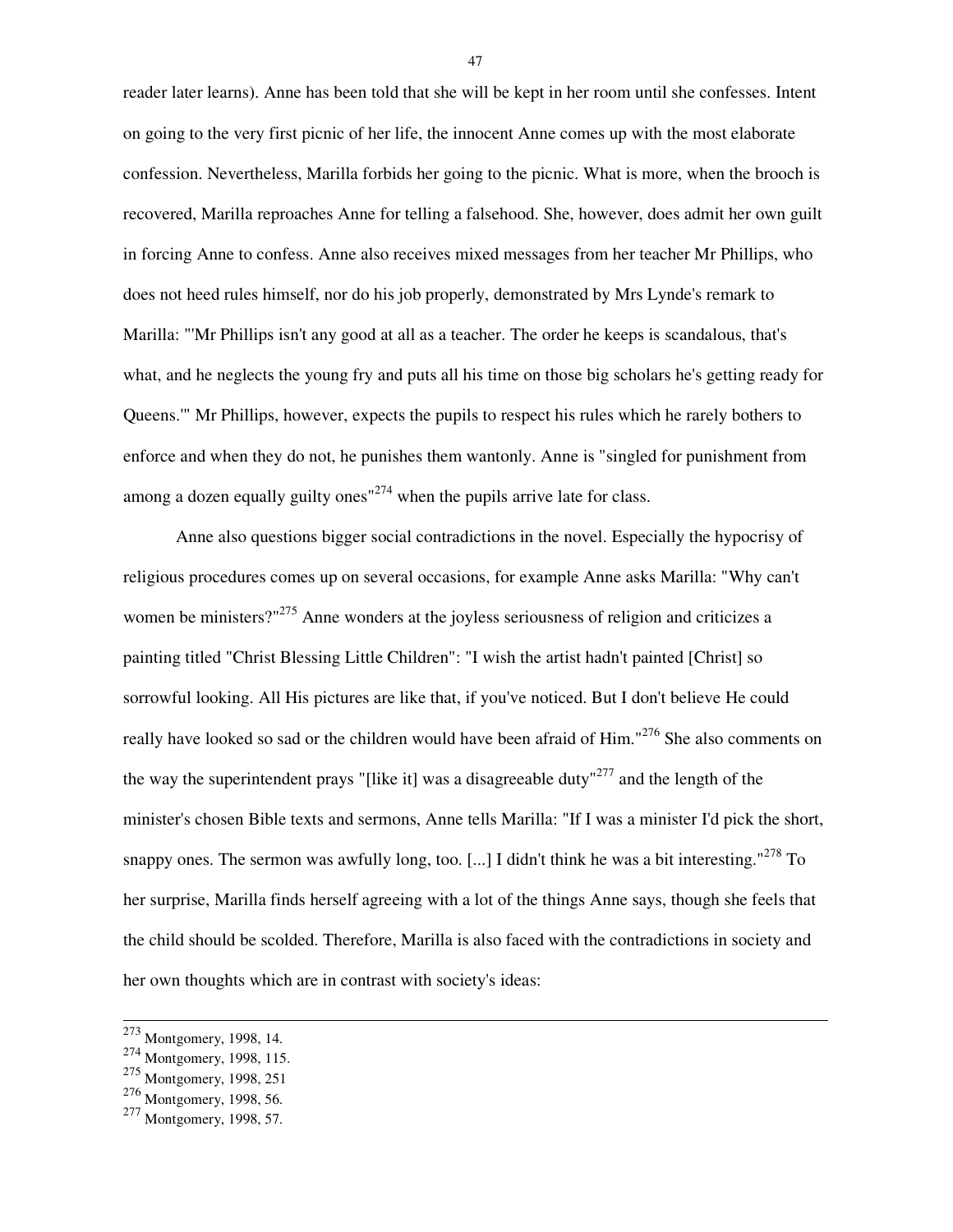Marilla felt helplessly that all this should be sternly reproved, but she was hampered by the undeniable fact that some of the things Anne had said, especially about the minister's sermons and Mr. Bell's prayers, were what she herself had really thought deep down in her heart for years, but had never given expression to. It almost seemed to her that those secret, unuttered, critical thoughts had suddenly taken visible and accusing shape and form in the person of [Anne].

 In her article *Grrrls at War* Kim France writes that "[third wave feminism's] unifying principle is that being female is inherently confusing and contradictory and women have to find a way to be sexy, angry and powerful at the same time."<sup>279</sup> Anne may not need to "find a way to be sexy", but she certainly needs to find a way to be powerful and intellectual in a society not keen on women's higher education, to incorporate her intellect and agency into "woman's true sphere", to conform her appreciation of all things beautiful to the Puritan dread of vanity, to control her aggressive behaviour, to tame her wild imagination, her never-ceasing tongue and her out-spoken ways in order to fit into the society she longs to find a home in. "When a woman wants to achieve an amount of autonomy, yet her society or community perceives that autonomy as potentially threatening, she can only negotiate: give in a bit here, to get a bit there."<sup>280</sup> Anne's ultimate negotiation between society's planned role for her and her own desires to educate herself comes at the end of the novel: Anne stays at home to take care of Marilla instead of going to university to continue her studies. However, "where Anne appears to have made a sacrifice in giving up school, she does not, in fact, give up her schooling. She plans to take Redmond courses by correspondence 'right here at Green Gables'".<sup>281</sup> When Marilla voices concern about Anne sacrificing her scholarship, Anne answers her: "I'm just as ambitious as ever. [...] Besides, I mean to study at home here and take a little college course all by myself. Oh, I've a dozens of plans, Marilla."<sup>282</sup> In *Anne of Green Gables* Montgomery leaves her protagonist looking forward to the "bend on the road" and the ending of the novel can be seen as open-ended. Anne may continue her studies and realize her

 $\overline{a}$ 

 $278$  Montgomery, 1998, 82.

<sup>&</sup>lt;sup>279</sup> France, quoted in Heywood Leslie and Jennifer Drake. 1997c. "Introduction to Part Four: Third Wave Activism and Youth Music Culture." *Third Wave Agenda: Being Feminist, Doing Feminism*. (Minneapolis: University of Minnesota Press.), 204.

 $280$  Robinson, 36.

 $281$  Robinson, 39.

<sup>282</sup> Montgomery, 1998, 303.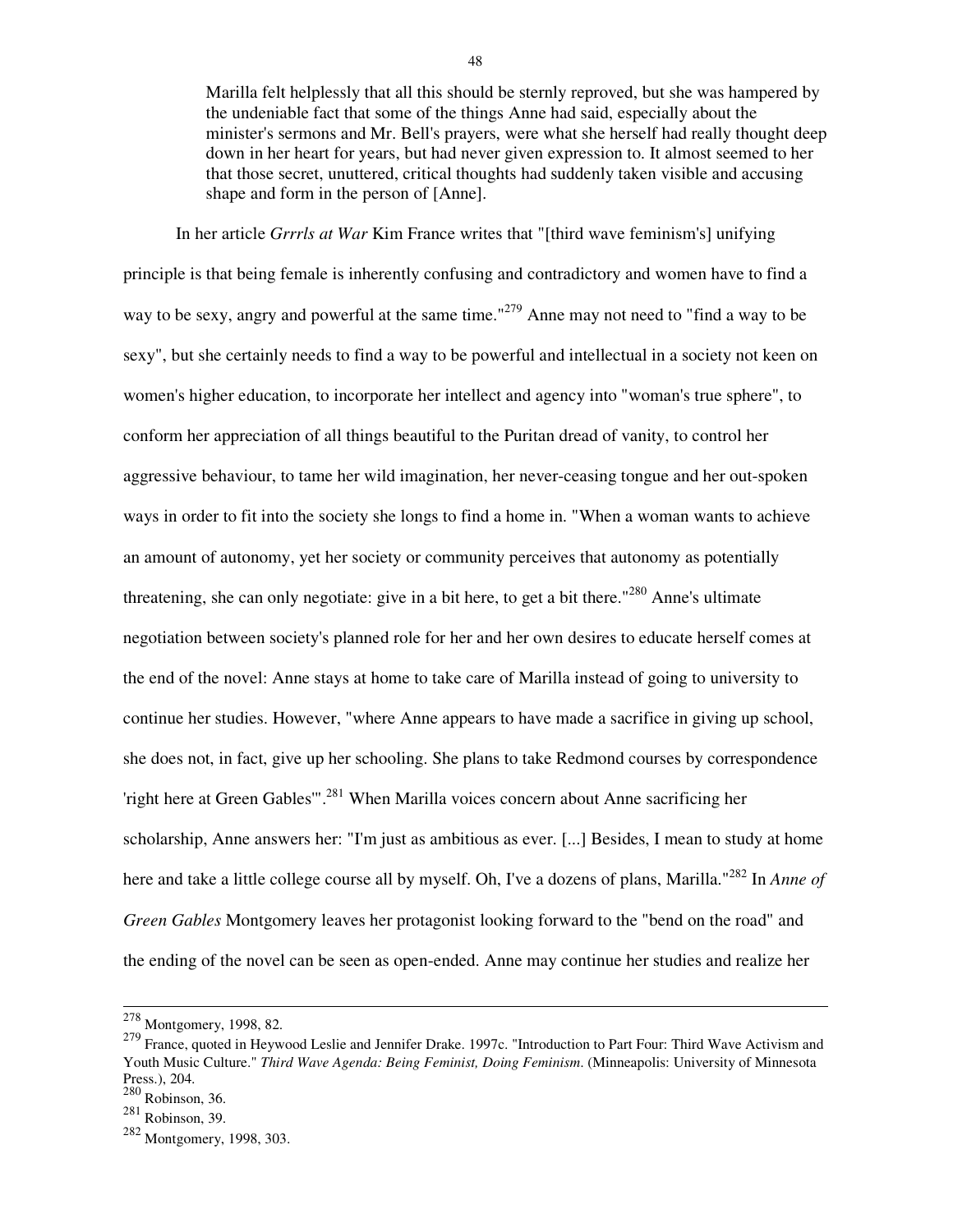dream of becoming a writer or her newfound friendship with Gilbert may develop further.

 Robinson points out the important symbolism of "the brook that runs close to Green Gables and through Avonlea" in that the brook "mirrors the [...] development of Anne".<sup>283</sup> "By the end of the novel, Anne is like the brook [...] has conformed to Avonlea standards of propriety:<sup>"284</sup>

> a brook that had its source away back in the woods of the old Cuthbert place; it was reputed to be an intricate, headlong brook in its earlier course through those woods, with dark secrets of pool and cascade; but by the time it reached Lynde's Hollow it was a quiet, well-conducted little stream.<sup>285</sup>

However, Robinson points out that "Anne, like the brook, learns to be quiet and well-conducted, [but] she also learns what she can get away with."<sup>286</sup> Anne learns to negotiate how to be a woman with the contradictory expectations of the patriarchal society around her and her unconventional character, her "own feminism".

 Robinson also notes that there is another interpretation of the brook. She quotes Anne's comment "on her first morning in Green Gables: 'I can hear the brook laughing all the way up here. Have you noticed what cheerful things brooks are? They're always laughing. Even in the wintertime I've heard them under the ice.'"<sup>287</sup> Robinson argues further: "The brook, like Anne is always laughing, even when its environment - either wintertime or Avonlea propriety - causes it to grow a superficial layer to mask this laughter. That the brook's and Anne's expression is laughter rather than murmuring or babbling, words also associated with brooks, indicates the response Montgomery looks for in the reader: we as readers are not to take Anne's conformity too seriously."<sup>288</sup> Consequently, "Anne's negotiation lies in her apparent conformity which conceals but does not erase her 'improper' thoughts and desires."<sup>289</sup> Anne learns to hide her agency, empowerment, her imagination, all the qualities that make her an unsuitable Victorian woman. In a sense, she learns to hide what is her "own individual feminism".

 $283$  Robinson, 37.

 $284$  Robinson, 37.

<sup>285</sup> Montgomery, 1998, 1.

<sup>286</sup> Robinson, 37.

 $287$  Robinson, 37.

<sup>288</sup> Robinson, 37.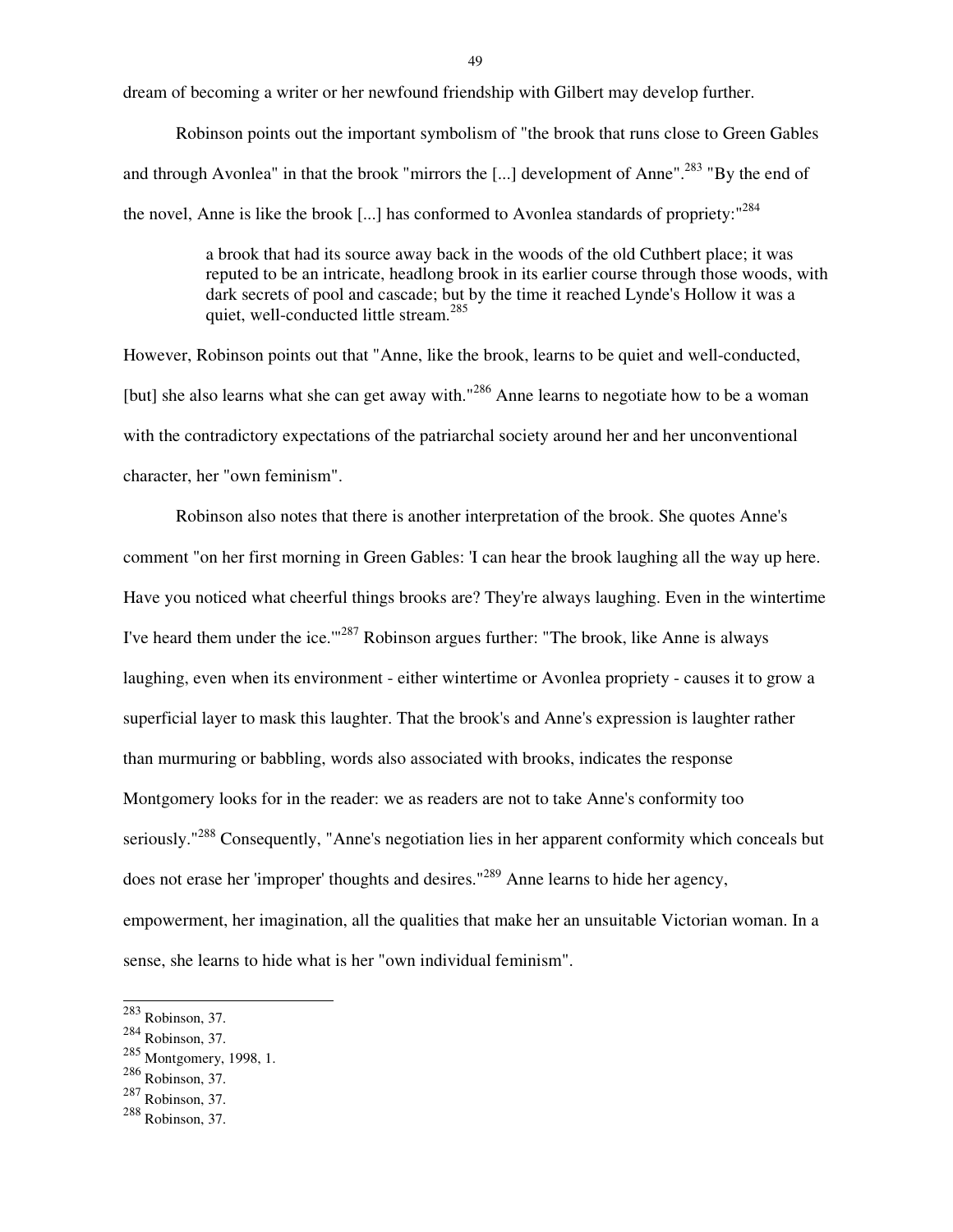Outside the text Anne's creator, L. M. Montgomery, had to balance contradictions if she wanted to get published and earn her living. Holly E. Pike quotes her journal:

> I write a lot of juvenile yarns. I like doing these but would like it better if I didn't have to lug a moral into most of them. They won't sell without it. The kind of juvenile story I like to write - and read, too for the matter of that - is a rattling good jolly one - "art for art's sake" - or rather "fun for fun's sake" - with no insidious moral hidden away in it like a spoonful of jam. But the editors who cater to the "young" person take themselves too seriously for that and so in the moral must go, broad or narrow, as suits the fibre of the particular journal in view. $290$

Pike quotes another passage from Montgomery's journal: "she wrote [...] that she was completing 'a very sensational yarn, written to suit the tastes of the journal that ordered it and I don't care much for writing such but they give good price for it'" and explains that "these passages reflect Montgomery's sense of the market and need to meet the requirements of a genre and editor rather than write to suit herself. To some extent she saw her job more as supplying a commodity than as expressing herself."<sup>291</sup> The fact that *Anne of Green Gables* has no such didactic morals as the stories described in the passages above and that therefore Montgomery had difficulties in getting the book published could be seen to explain the novel's long-lasting popularity, its value as something not written to suit the editor's taste, but the author's own taste and a way of expressing herself. In fact, in *Anne of Green Gables* Montgomery could be said to ironize the contemporary requirement of "lugging in a moral". When Anne and her school mates form a story club to practise writing stories and to "cultivate [their] imagination", Anne tells the disapproving Marilla that "'we're so careful to put a moral into them all, Marilla,' [...]. 'I insist upon that. All the good people are rewarded and all the bad ones are suitably punished. I'm sure that must have a wholesome effect. The moral is the great thing.<sup>"292</sup> Furthermore, Montgomery writes that "Marilla was as fond of morals as the Duchess in Wonderland, and was firmly convinced that one should be tacked on to every remark made to a child who was being brought up." $^{293}$  In juxtaposing Marilla and the Duchess on

 $289$  Robinson, 38.

<sup>290</sup> Pike, E. Holly. 2009. "L. M. Montgomery and Literary Professionalism." *100 Years of Anne with an 'e': The Centennial Study of Anne of Green* Gables, ed. Holly Blackford. (Calgary: University of Calgary Press.), 31.  $^{291}$  Pike, 31.

<sup>292</sup> Montgomery, 1998, 210-1.

<sup>293</sup> Montgomery, 1998, 58.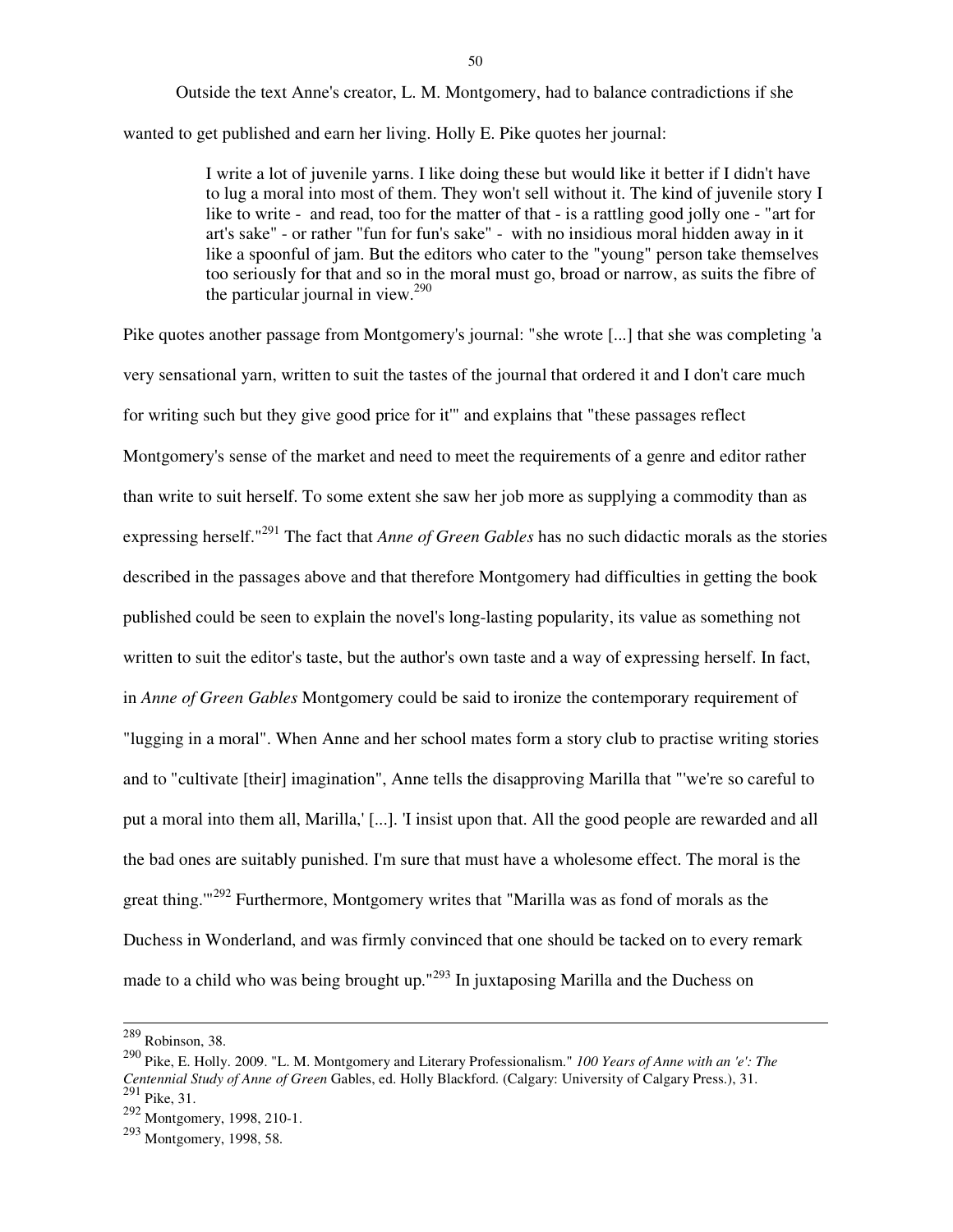Wonderland Montgomery is again using irony to draw the reader's attention to contemporary childrearing practices. In *Alice's Adventures in Wonderland* when Alice first meets the Duchess, she is nursing her "sneezing and howling" baby in her kitchen where the air is filled with pepper.<sup>294</sup> As she nurses the baby the Duchess is "singing a sort of lullaby [...] giving [the baby] a violent shake at the end of every line: 'Speak roughly to your little boy, And beat him when he sneezes: He only does it to annoy, Because he knows it teases. $1295$ 

 Montgomery had to embrace contradiction, for as Barbara White argues: "Female novelists who wanted to be successful did have to consider the tastes of the male editors and publishers who controlled the literary market".<sup>296</sup> However, as already mentioned in chapter 3, "nineteenth-century" [...] women used the novel as an extension of the self, and as a forum from which to question prevailing gender relations."<sup>297</sup> This questioning, however, had to be done discreetly.

 What about Montgomery's "own individual feminism"? She reportedly had "no favour for woman suffrage<sup>"298</sup>. Montgomery, however, "had views about independence of choice for women and a right to speak for herself" and she wrote to her friend Ephraim Weber "'I do believe that a woman with property of her own should have a voice in making the laws. Am I not as intelligent and capable of voting for my country's good as the Frenchman who chops my wood for me, and who may be able to tell his right hand from his left, but cannot read or write?" $299$  Furthermore, Montgomery held other views that were clearly feminist, as mentioned in chapter 3, "Montgomery's books contain implicit criticisms of the Victorian institution of marriage"<sup>300</sup>. In *Anne of Green Gables* the protagonist remarks several times reproachingly how her friend Ruby Gillis "thinks of nothing but young men<sup>"301</sup> and "says [that] when she grows up she's going to have ever so many beaus on the string and have them all crazy about her; but I think that would be too exciting. I'd

l

<sup>294</sup> Carroll, Lewis, 1994. *Alice's Adventures in Wonderland*. (London: Penguin Books.), 69.

 $295$  Carroll, 72.

<sup>296</sup> White, quoted in Åhmansson, 70.

<sup>297</sup> Kornfeld and Jackson, 140.

<sup>298</sup> Gillen, Mollie. 1975. *The Wheel of Things: A Biography of L. M. Montgomery Author of Anne of Green Gables.* (Don Mills: Fitzhenry & Whiteside Limited.), 85.

 $299$  Gillen, 86.

<sup>300</sup> Gerson, 25.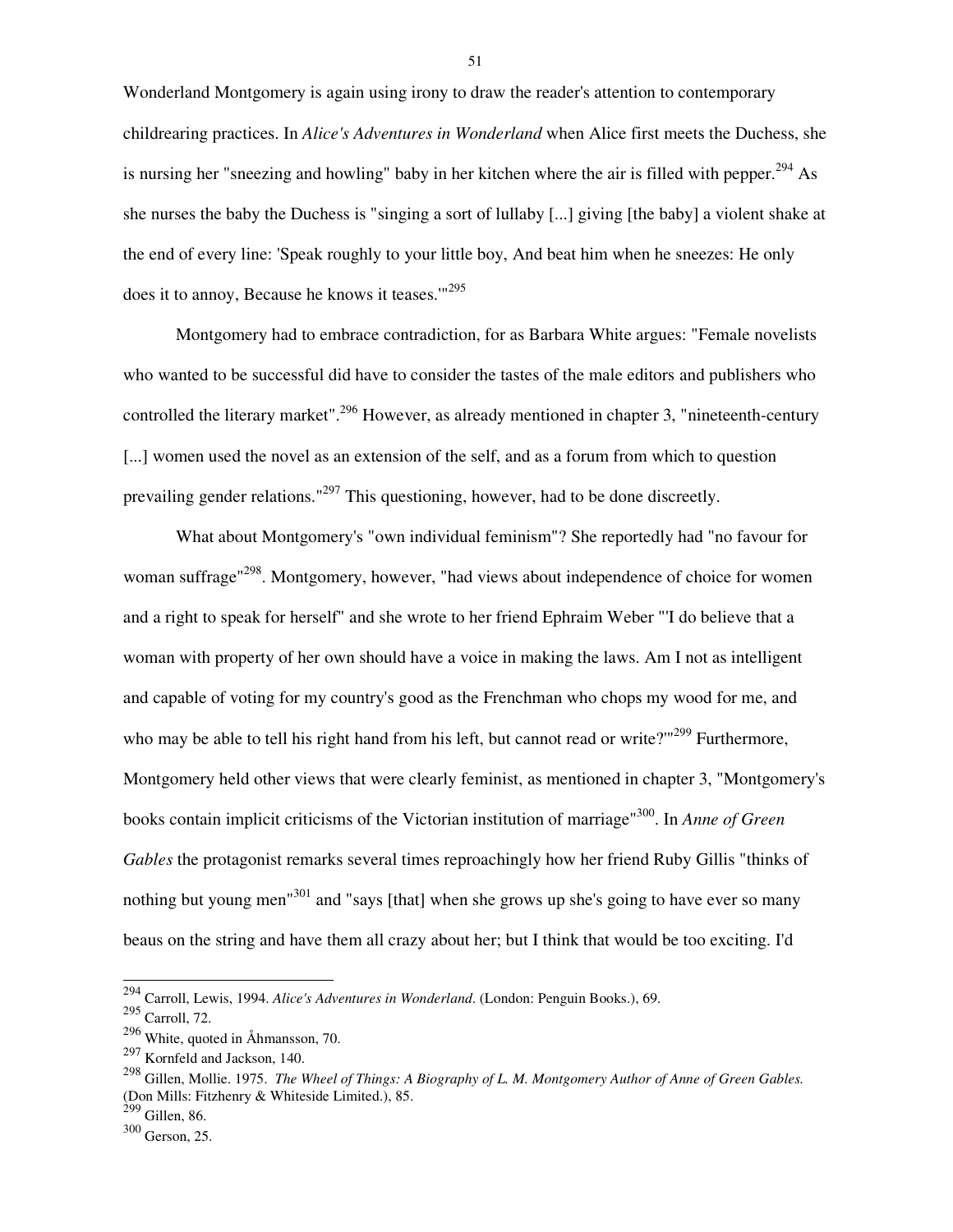rather have just one in his right mind."<sup>302</sup> Anne's own views are quite different: "'Young men are all very well in their place, but it doesn't do to drag them into everything, does it? Diana and I are thinking seriously of promising each other that we will never marry but be nice old maids and live together forever.'"<sup>303</sup> Contrary to the other little girls in Avonlea school, Anne does not want her name written with a boy's name on the school porch wall with "a big 'Take Notice' over them".<sup>304</sup> Anne's ideas of marriage and young men are childish, yet they represent reserved views which are opposed to the Victorian norm of marriage being the height of a woman's aspiration. Montgomery could be said to underline Anne's lack of interest in the opposite sex. In chapter XXXV, *The Winter at Queens*, Montgomery writes: "There was no silly sentiment in Anne's ideas concerning Gilbert. Boys were to her, when she thought about them at all, merely possible good comrades. If she and Gilbert had been friends she would not have cared how many other friends he had or with whom he walked."<sup>305</sup> It begins to dawn on Anne that she might be missing something in not being friends with her intellectual rival, a boy with whom she seems to have much in common.

 Moreover, when it comes to Montgomery's "own feminism", apart from her criticism of the Victorian marriage, in her novels "more explicitly articulated are the issues emanating directly from her own life [...]: the desire for higher education for women, women's need for economic selfsufficiency, and the cultural valorization of women writers and women's writing."<sup>306</sup> The phrase "I'm not a feminist, but..." comes to mind. Maybe Montgomery's denial of the early women's movement was simply lack of knowledge about the movement, a lack of consciousness raising?

 According to Cecily Devereux in her essay *"not one of those dreadful new women": Anne Shirley and the culture of imperial motherhood* "we can locate the 'feminism' of the Anne books" in "the series' idea of progress - imperial progress [...] - staged in what is, through the whole eight

 $\overline{a}$ 

 $301$  Montgomery, 1998, 239.

<sup>302</sup> Montgomery, 1998, 140.

<sup>303</sup> Montgomery, 1998, 239.

<sup>304</sup> Montgomery, 1998, 109.

<sup>305</sup> Montgomery, 1998, 283.

<sup>306</sup> Gerson, 25.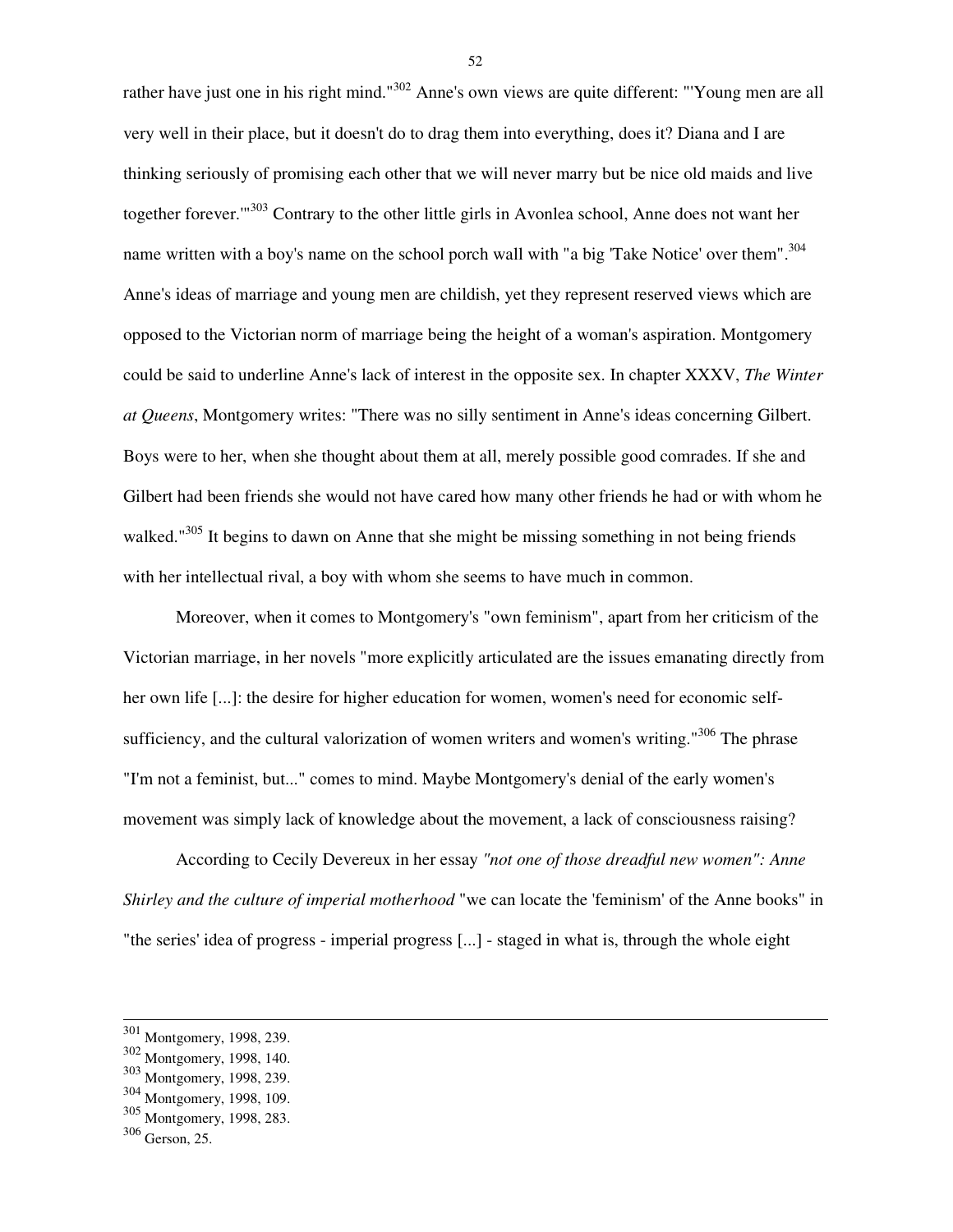parts, a maternal narrative."<sup>307</sup> She contends that "[when] Montgomery [...] aims her heroine towards maternity [she] is not capitulating to 'limited' late nineteenth-century ideas of womanhood, but, rather, is effectively engaging with first-wave feminism's discourse of imperial motherhood."<sup>308</sup> As Devereux goes on to explain, "'first-wave' feminism is characterized in English Canada not necessarily by suffragism, and, after the 1890s, not by the 'new woman,' but by the idea of a woman as imperial 'mother of the race'."<sup>309</sup> The fear of the "fall" of the British Empire due to the "new woman's" reluctance to perform her "reproductive duty", the "decline in the British birth rate" , "the spread of what came to be called 'racial diseases' [...] which affect[ed] reproduction and deplet[ed] population" ("tuberculosis, [...] venereal disease and alcohol") "were affecting the quality of the imperial race, [and] continued to be seen as a threat to future generations of Britons".<sup>310</sup> "These dreadful new women' - and, by extension, all feminists - were easy targets for blame."<sup>311</sup> Due to these accusations "Anglo-imperial feminist discourse struggled to distance itself from most of the ideas associated with what middle-class British women had appeared to want."<sup>312</sup> Consequently, "the new woman [...] was displaced by a figure who was profoundly maternal."<sup>313</sup> According to Lucy Bland

> [t]he idea of "Woman as Mother" was mobilized by many feminists. It both empowered women, giving them a vantage point of superiority from which to speak, while simultaneously locating that vantage point within a discourse of racial superiority. For women were superior not as mothers in general, but as mothers of "the nation" and of "the race." Such constructions were inevitably placed within an Imperialist framework of which the vast majority of feminists were blithely uncritical.<sup>314</sup>

Admittedly, "the promotion of motherhood for the purposes of populating the Empire had not always been concerned with the advancement of women," but nevertheless "feminism when it 'appropriated' [...] the idea of woman as 'mother of the race' effectively undermined the position

<sup>&</sup>lt;sup>307</sup> Devereux, 128.

<sup>308</sup> Devereux, 128.

<sup>309</sup> Devereux, 125.

<sup>310</sup> Devereux, 126.

<sup>311</sup> Devereux, 126.

<sup>312</sup> Devereux, 126.

<sup>313</sup> Devereux, 127.

<sup>314</sup> Bland, quoted in Devereux, 127.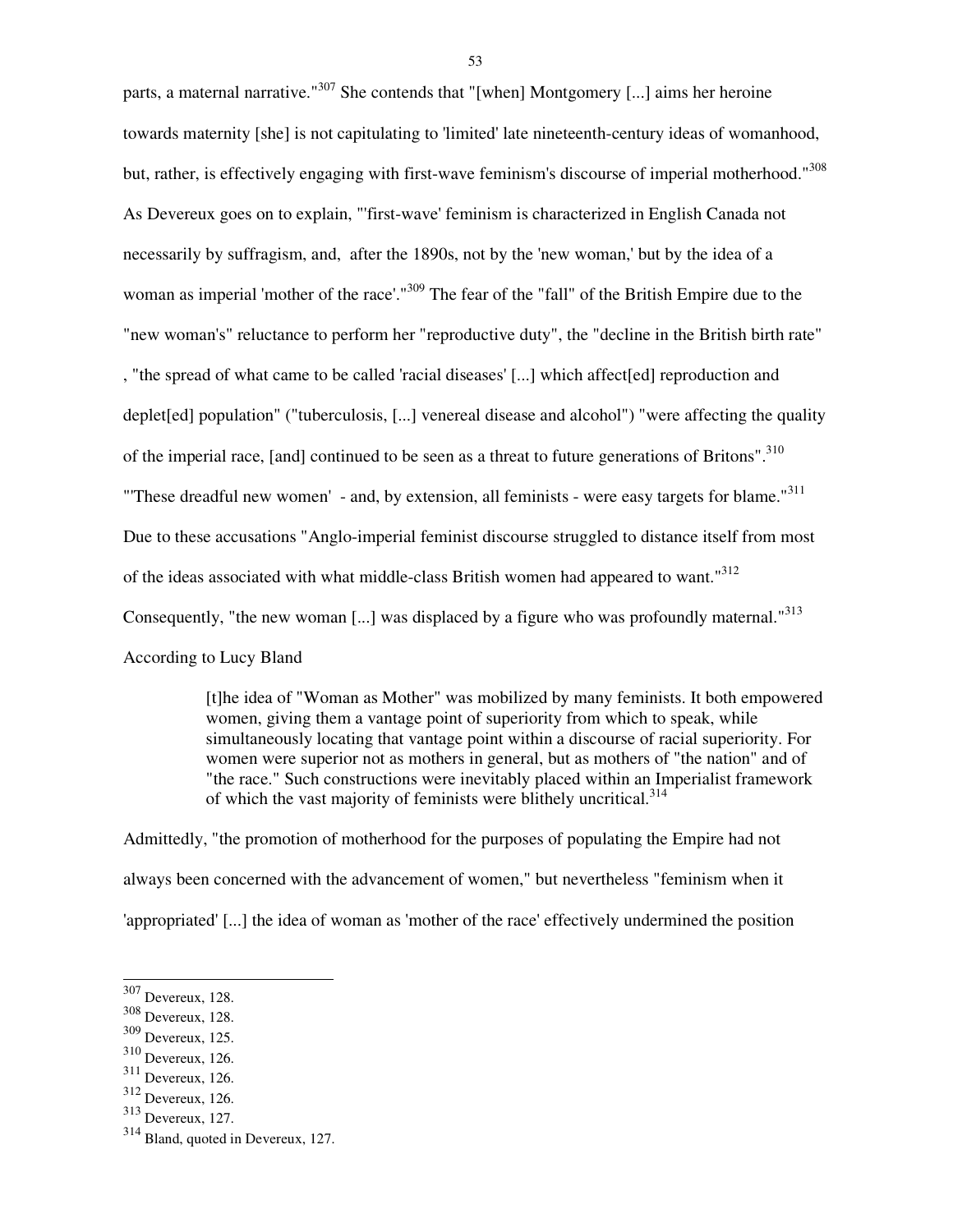taken by [its'] opponents [...], by affirming that the 'advancement' of women and the race - and, of course the Empire - were necessarily linked."<sup>315</sup> Thus, "suffrage was to be one 'advance', but it was arguably less important to most women than the empowerment, social validation, and professionalization of maternal work that is the hallmark of 'first-wave' feminism in imperial English Canada."<sup>316</sup> This would suggest that Montgomery did indeed have her "own individual feminism" and that she was aware of the aims of first wave feminism and supported those ideas. Furthermore, the empowered motherhood we find in *Anne of Green Gables* echoes both ideas of first wave feminism in imperial English Canada and third wave feminism. Indeed, Devereux concludes that "Montgomery's fiction [...] reproduces early twentieth-century feminist ideology."<sup>317</sup>

 Devereux notes that "From the beginning, Anne is configured as a child whose salient characteristic is not only her motherlessness, but her motherliness."<sup>318</sup> In the chapter titled "Anne's History" Anne tells Marilla about her life before she came to Green Gables: "[My mother] died of fever when I was just three months old. I do wish she'd lived long enough for me to remember calling her mother. I think it would be so sweet to say 'mother', don't you? And father died four days afterwards."<sup>319</sup> In this quotation Anne establishes herself as a motherless orphan, desperate for a mother and at the same time Montgomery brings forth the theme of maternal narrative in the novel. Anne continues to tell Marilla about her earlier life, she was placed in the care of a Mrs Thomas and her alcoholic husband where "'I helped look after the Thomas children - there were four of them younger than me - and I can tell you they took a lot of looking after".<sup>320</sup> After the death of Mrs Thomas's husband Anne is again without a home, but her ability to take care of small children, her motherliness, is what secures her a new home, regrettably as an unpaid child maid: "Then Mrs Hammond [...] said she'd take me, seeing I was handy with children [...] Mrs Hammond had eight

 $\overline{a}$ 

 $315$  Devereux, 127.

<sup>316</sup> Devereux, 127.

<sup>317</sup> Devereux, 128-9.

<sup>318</sup> Devereux, 124.

<sup>319</sup> Montgomery, 1998, 39.

<sup>320</sup> Montgomery, 1998, 39-40.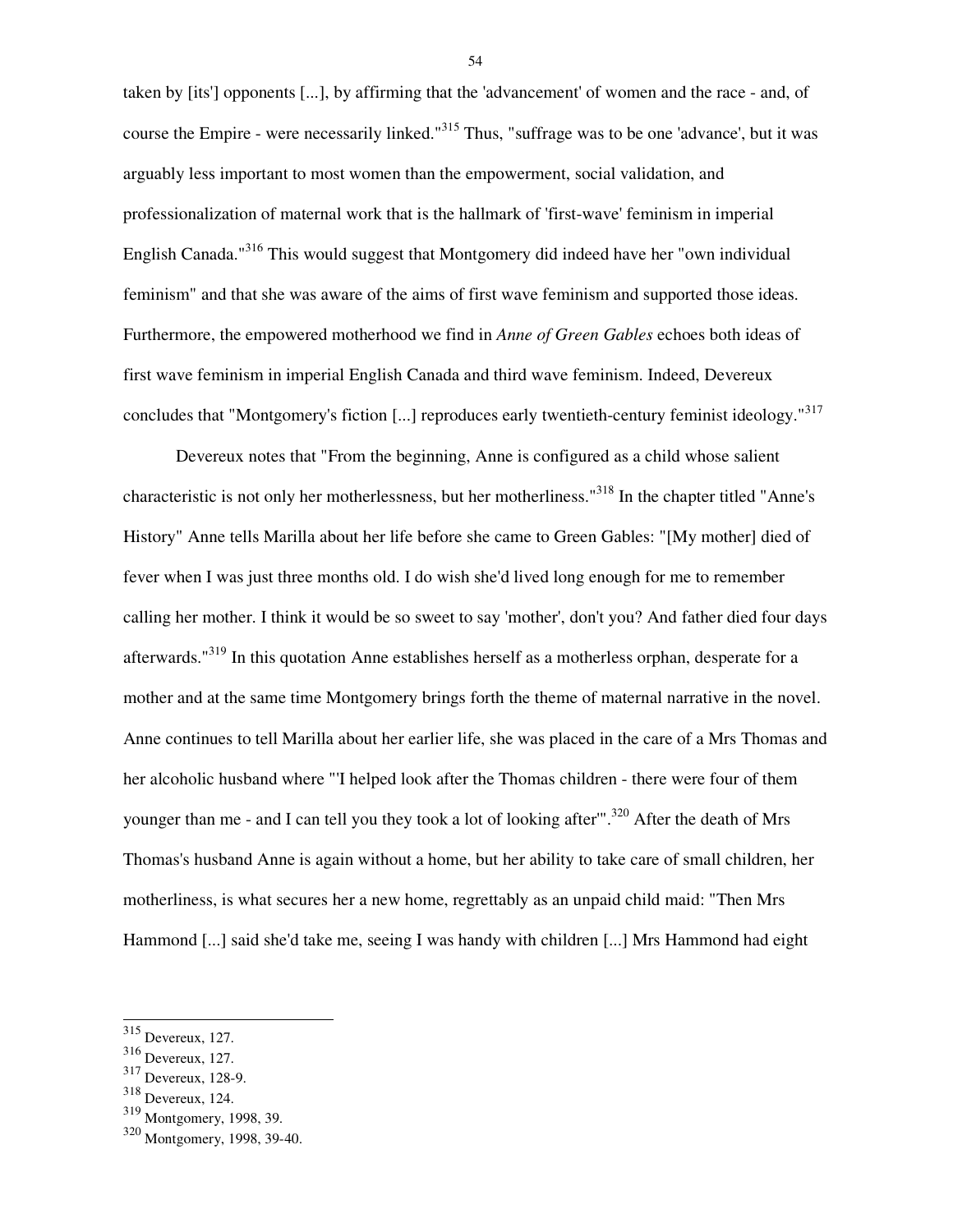children. She had twins three times [...] I used to get so dreadfully tired carrying them about."<sup>321</sup>

Anne was clearly performing a motherly role in her two foster homes, she was an othermother.

After Mr Hammond also dies, Anne is sent to an orphan asylum. Anne's life history demonstrates both the fate of a dependent child in society which Montgomery hoped to change for the better as discussed in chapter 3 and her apparent natural motherliness which establishes her as "a mother of the race" according to the 'first-wave' feminism of imperial English Canada. Devereux points out that "[Anne's] 'natural' ability with children is dramatically foregrounded in the narrative when she saves Minnie May Barrie from an attack of croup [...] Anne [...] is represented as [...] maternal."<sup>322</sup>

In her essay *Knitting Up the World: L. M. Montgomery and Maternal Feminism in Canada*

Erika Rothwell also notes that

Montgomery was an astute social historian and maternal feminist who kept her finger upon the pulse of Canadian women's experiences. She powerfully knit into her fiction events, circumstances, beliefs, experiences, and realizations that were of moment in the living history of Canadian women. Montgomery knits up her portrayal of the changing status of the mother, recreating the tapestry of maternal feminism in Canada. $323$ 

She further argues that in *Anne of Green Gables* "Montgomery depicts the maternal as a strong,

positive force rooted in tradition."<sup>324</sup> However,

this influence is then used by rising generations, who gain power, demand change and reform, and finally attain suffrage. Eventually, however, the maternal becomes subject to challenge and inquiry and alters, losing much of its power to nurture and effect good, while pointing towards the need for remaking feminine identity and power. $325$ 

In *Anne of Green Gables* domesticity is privileged, the women knit their "cotton wraps", do their patchwork, there is a "community value of good housekeeping"<sup>326</sup>, even the yard at Green Gables is so neat that "one could have eaten a meal off the ground without overbrimming the proverbial peck of dirt."<sup>327</sup> Hilder argues that in *Anne of Green Gables*, Montgomery "celebrat[es] [...] domesticity" which she labels "an ethos of personal nurture for others" and that this domesticity "is, in some

 $321$  Montgomery, 1998, 40.

 $322$  Devereux, 124.

<sup>323</sup> Rothwell, 142.

<sup>324</sup> Rothwell, 133-4.

<sup>325</sup> Rothwell, 134.

<sup>326</sup> Santelmann, quoted in Hilder, 211.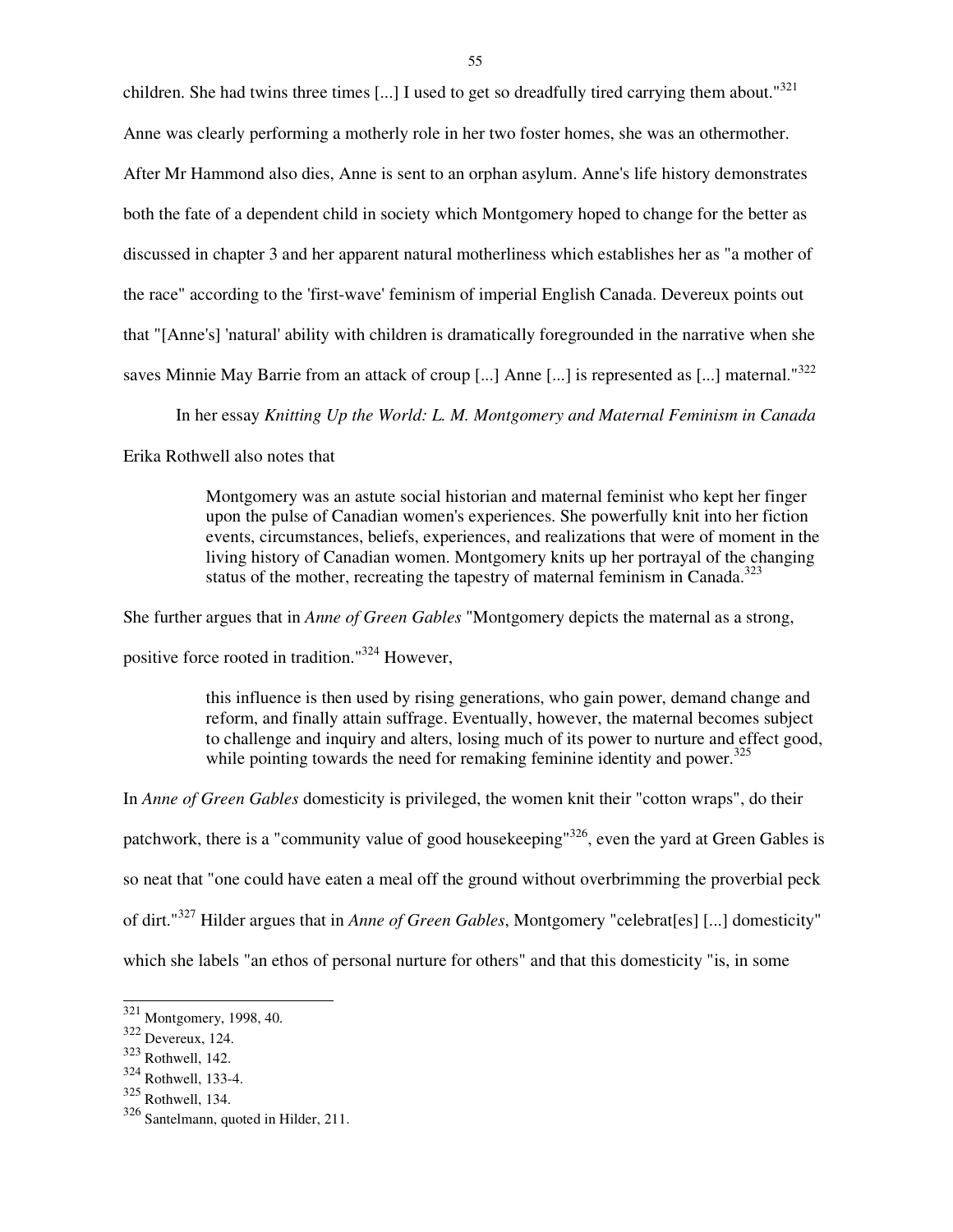important ways, essentially non-gendered".<sup>328</sup> Anne's world is "a predominantly maternal world: strong women knit up the substance of Anne's domestic, educational, political, and religious experiences. Marilla oversees Anne's domestic education; [...] Miss Muriel Stacy reigns over Anne's intellectual development; and Miss Josephine Barry is a cultural mentor."<sup>329</sup> Also, Mrs Allen takes care of Anne's religious education. Rothwell points out, however, that "Montgomery's vision of maternal feminism is steeped in realism".<sup>330</sup> *Anne of Green Gables* has plenty of examples of less than perfect mother figures: "Mrs Hammond and Mrs Thomas use Anne as a maid-of-all-work, and Mrs Peter Blewett, who has quarrelsome children, consistently wears out successive serving maids."<sup>331</sup> Furthermore, Montgomery describes Mrs Barry as "a woman of strong prejudices and dislikes, and her anger was of the cold, sullen sort which is always hardest to overcome."<sup>332</sup> Mrs Barry refuses to believe neither Anne or Marilla, when her daughter Diana is accidentally served currant wine instead of raspberry cordial and becomes intoxicated as a result of the unhappy mistake. After the unfortunate incident she will not allow Diana to associate with Anne, until the latter saves the life of Diana's little sister Minnie May.

 In their essay "'Matthew Insists on Puffed Sleeves': Ambivalence towards Fashion in *Anne of Green Gables*" Alison Matthews David and Kimberly Wahl write that "Fashion is inherently contradictory".<sup>333</sup> Fashion and its significance in *Anne of Green Gables* will be discussed in the next chapter of this thesis.

l

 $327$  Montgomery, 1998, 4.

<sup>328</sup> Hilder, 213-4.

<sup>329</sup> Rothwell, 134.

<sup>330</sup> Rothwell, 135.

 $331$  Rothwell, 135.

<sup>332</sup> Montgomery, 1998, 129.

<sup>333</sup> David, Alison Matthews and Kimberly Wahl. 2010. "'Matthew Insists on Puffed Sleeves': Ambivalence towards Fashion in *Anne of Green Gables*." *Anne's World: A New Century of Anne of Green Gables*, eds. Irene Gammel and Benjamin Lefebvre. (Toronto: University of Toronto Press Incorporated.), 39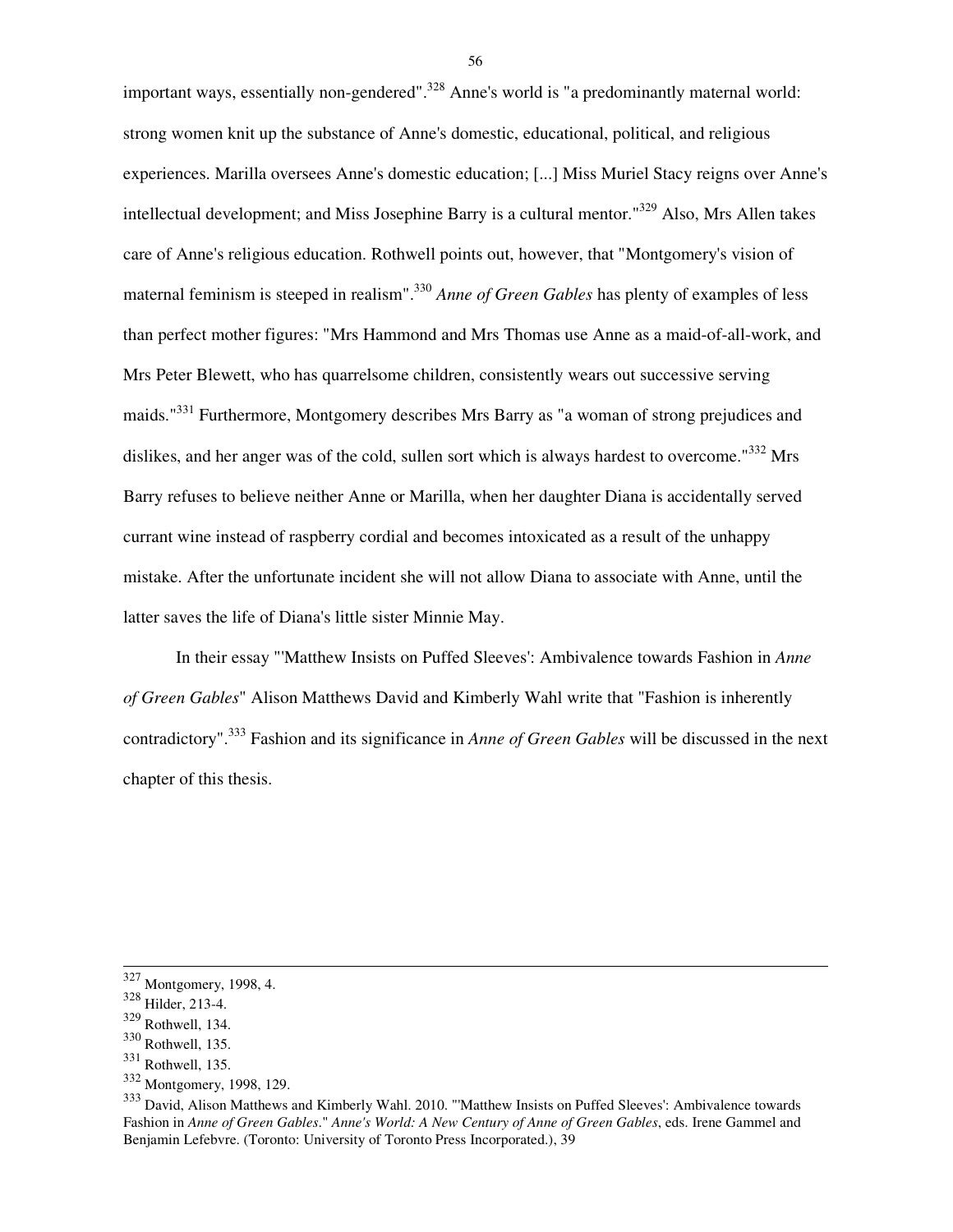# **5. Privileging the Conventional Femininity of** *Anne of Green Gables* **or Insisting on Puffed Sleeves**

In this chapter I will discuss the importance of privileging conventional femininity in *Anne of Green Gables*, the importance and significance of fashion and more specifically the importance of puffed sleeves.

 Early criticism of *Anne of Green Gables* as overly sensitive, and conventional, as mentioned in the introduction of this thesis, can be seen as encouragement to reject "all things feminine" as Leigh Shoemaker wrote in her essay, discussed in subchapter 2.4. Furthermore, we are believing the patriarchal standards set by a male canon of critics if we condemn *Anne of Green Gables* for being "too girly". Lerner writes in *The Majority Finds Its Past: Placing Women in History* that "women's culture is not and should not be seen as a subculture".<sup>334</sup> Baumgardner and Richards state that "if feminism aims to create a world where our standard of measurement doesn't start with a white-male heterosexual nucleus, then believing that feminine things are weak means that we're believing our own bad press."<sup>335</sup> Moreover, we "don't have to make the feminine powerful by making it masculine or 'natural'; it is a feminist statement to proudly claim things that are feminine, and the alternative can mean to deny what we are."<sup>336</sup>

 David and Wahl have pointed out that "as an emblem of modernity, femininity, and empowerment, fashion is a structuring narrative device [...] in *Anne of Green Gables*."<sup>337</sup> They "propose that a key aspect of the novel is the presence of fashion itself as a structuring element and narrative tool that is largely disavowed but which remains central to Anne's acceptance into the community of Avonlea."<sup>338</sup> Anne appears in Avonlea at the beginning of the novel "garbed in a

l

 $334$  Lerner, quoted in Gay, 103.

<sup>335</sup> Baumgardner and Richards, 134-5.

<sup>336</sup> Baumgardner and Richards, 135.

 $337$  David and Wahl, 47.

<sup>338</sup> David and Wahl, 36.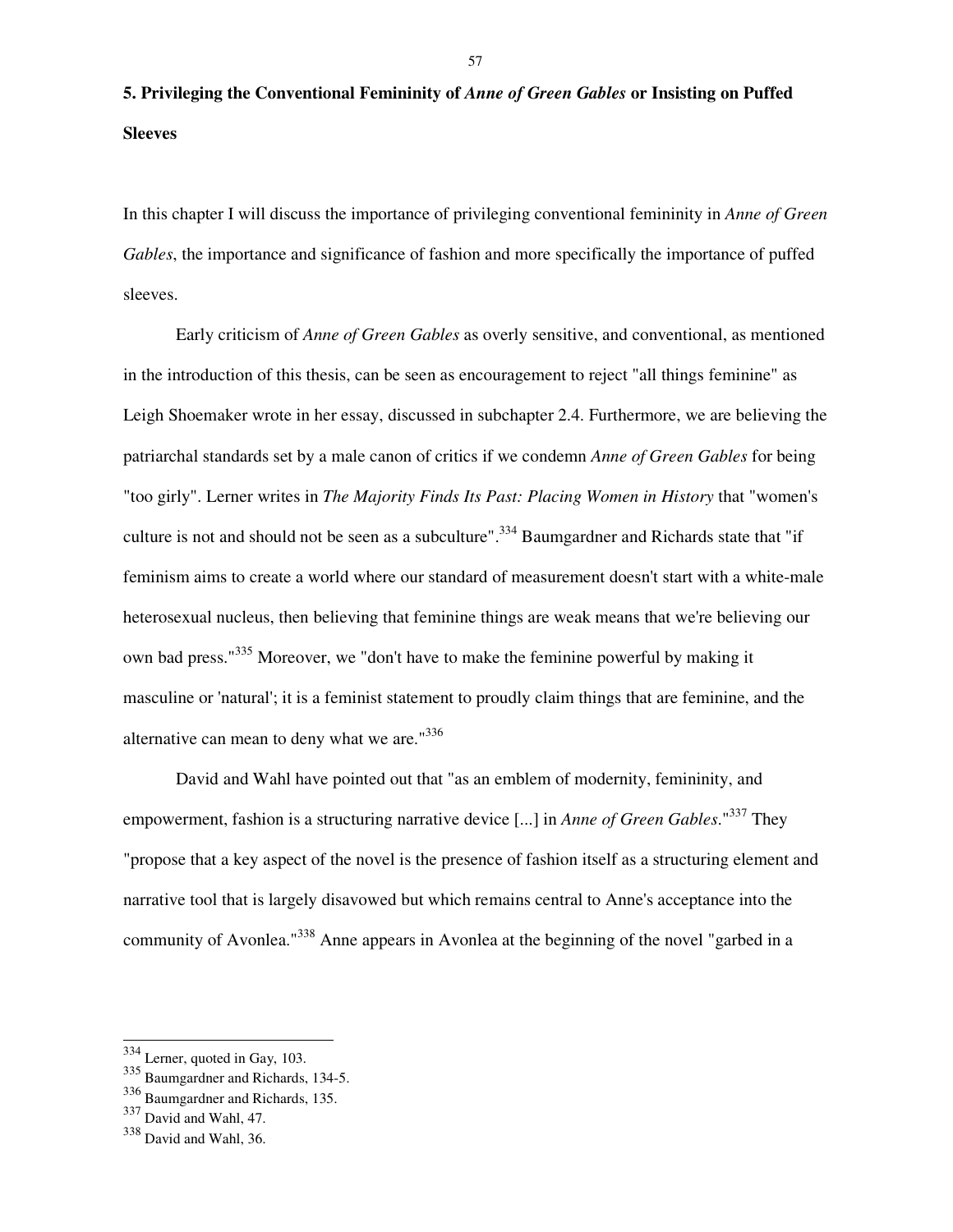very short, very tight, very ugly dress of yellowish grey wincey<sup>1339</sup> and by the end of the novel, Anne has a choice of at least two party dresses when she is to recite at the White Sands Hotel. Anne is persuaded by Diana "[who] was beginning to have a reputation for notable taste in dressing"<sup>340</sup> to wear her "white organdy [which] suit[s] [her because] it's so soft and frilly and clinging [and] seems as if it grew on [her].<sup>341</sup> Fashion, in other words, has "[an] ambivalent status [...] in *Anne of Green Gables*."<sup>342</sup> David and Wahl explain:

> At the turn of the twentieth century, modern life itself was viewed with a sense of ambivalence, with fears and anxieties centreing on the development of mass-produced goods, increasing mechanization, urban crowding, and, most crucially, a growing level of commercial materialism. In response to this supposed decay of culture, many artists and intellectuals felt the necessary antidote was a self-conscious adherence to lost human values and a renewed attention to the way in which daily life was undertaken and lived.<sup>343</sup>

This created a rise of anti-modernism which was considered "a retreat from an industrialized present that was perceived as over-civilizing and ultimately capable of spiritual and moral corruption."<sup>344</sup> Moreover, "the dress reform movement, along with artistic and Aesthetic forms of dress, were an important expression of anti-modernism."<sup>345</sup> "Design reformers [...] wrote extensively on the quaint and becoming nature of dress inspired by folk costume, and rural and pastoral settings"<sup>346</sup> and "smocking and puffed sleeves were two distinct and important features that characterized folk dress and other forms of 'pastoral' clothing."<sup>347</sup> "The pastoral setting of *Anne of Green Gables* can easily be situated within this trend in the visual and literary arts of this era."<sup>348</sup> The value of the pastoral setting over the urban setting is emphasized in the novel, for instance, when Anne visits Miss Barry in town. Anne tells Marilla that Miss Barry's beautiful home with its "velvet carpet[s] [...] and silk curtains" makes her feel uncomfortable, as "there is no scope for

 $\overline{a}$ 

<sup>&</sup>lt;sup>339</sup> Montgomery, 1998, 11.

<sup>340</sup> Montgomery, 1998, 267.

<sup>341</sup> Montgomery, 1998, 265-6.

 $342$  David and Wahl, 37.

<sup>343</sup> David and Wahl, 37

<sup>&</sup>lt;sup>344</sup> David and Wahl, 37.

<sup>345</sup> David and Wahl, 37.

 $346$  David and Wahl, 37.

 $347$  David and Wahl, 38.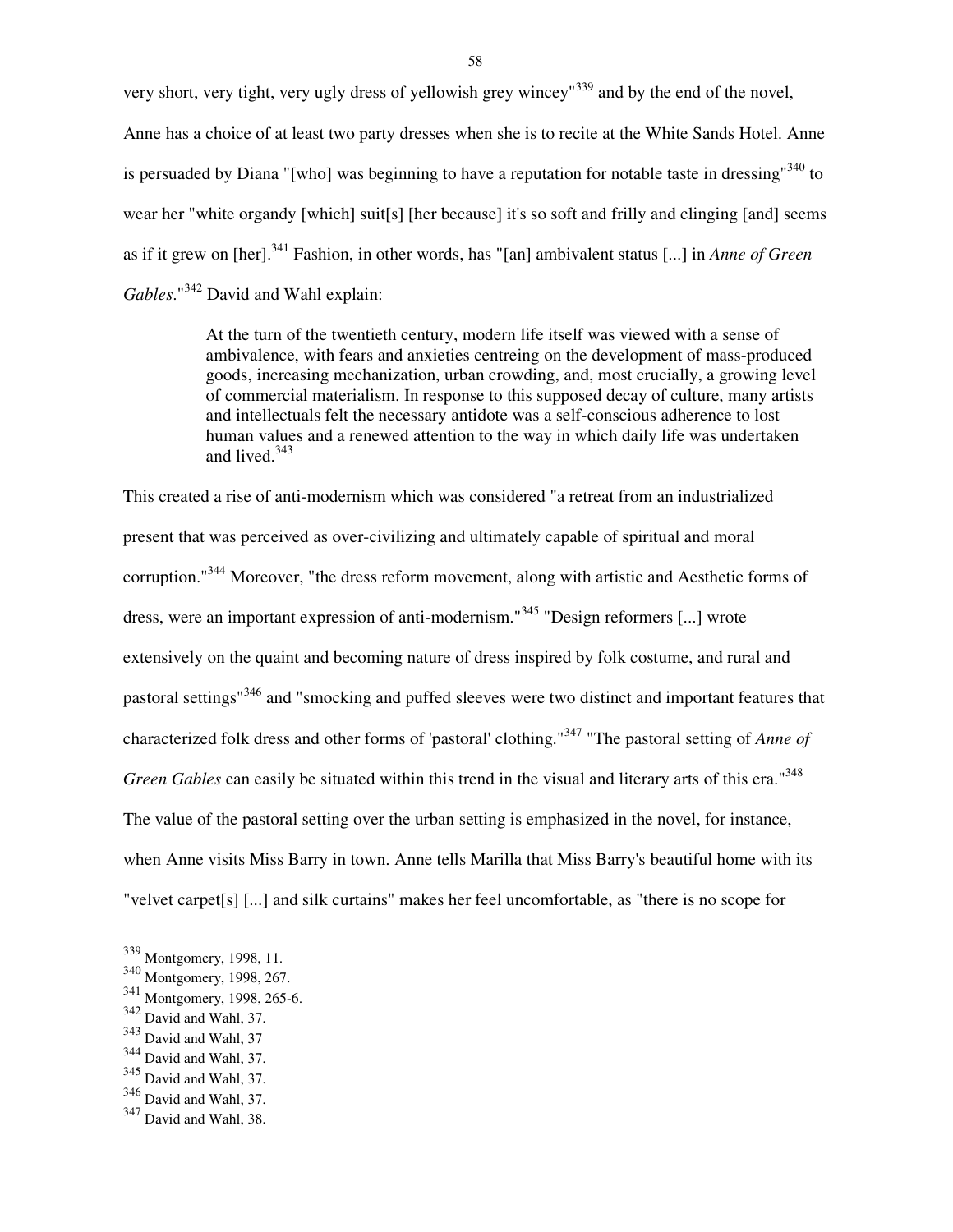imagination" and that the crowds at the Exhibition grounds made her feel "dreadfully insignificant" and she "c[omes] to the conclusion [...] that [she] [i]sn't born for city life [...] and [...] [i]s glad of it."<sup>349</sup> Though Anne feels the visit "'marks an epoch in [her] life'", nevertheless, "'the best of all was the coming home.'"<sup>350</sup>

 As already mentioned in the previous chapter, David and Wahl note that "fashion is inherently contradictory: at the same time that it allows a woman (or a man) the express her (or his) personality, it is also a force that is driven by mass culture, both economically and in terms of shared or communal preferences."<sup>351</sup> "Anne's characterization in the novel embodies the inherent contradiction between individual distinctiveness and mass-produced fashionability."<sup>352</sup> Furthermore, "her relationship with public life and the era's 'modern' world is always mediated through the safety of community values and practices as well as her own individual preferences and distinctive personality."<sup>353</sup> For instance, the above mentioned recitation at the White Sands Hotel. In "the performers' dressing room [...] Anne felt suddenly shy and frightened and countrified. Her dress, which, in the east gable, had seemed so dainty and pretty, now seemed simple and plain [...] among all the silks and laces that glistened and rustled around her. What were her pearl beads compared to [...] diamonds  $\left[... \right]$ ?<sup>"354</sup> Anne hears the other performers sarcastically talk of "'country" bumpkins'" and "'rustic belles'" and does not realize that she is not thought to be one herself.<sup>355</sup> She is consumed by stage fright which she barely overcomes. On the way home, after the concert and Anne's triumphant recitation, the other girls express their desire to be like the rich Americans at the hotel "'to spend [their] summers at a hotel and wear jewels and low-necked dresses and have ice cream and chicken salad every blessed day.'"<sup>356</sup> Anne answers them:

l

 $348$  David and Wahl, 39.

<sup>349</sup> Montgomery, 1998, 233-5.

<sup>350</sup> Montgomery, 1998, 237.

<sup>351</sup> David and Wahl, 39.

<sup>352</sup> David and Wahl, 39.

<sup>353</sup> David and Wahl, 39.

<sup>354</sup> Montgomery, 1998, 269-70.

<sup>355</sup> Montgomery, 1998, 270-1.

<sup>356</sup> Montgomery, 1998, 273.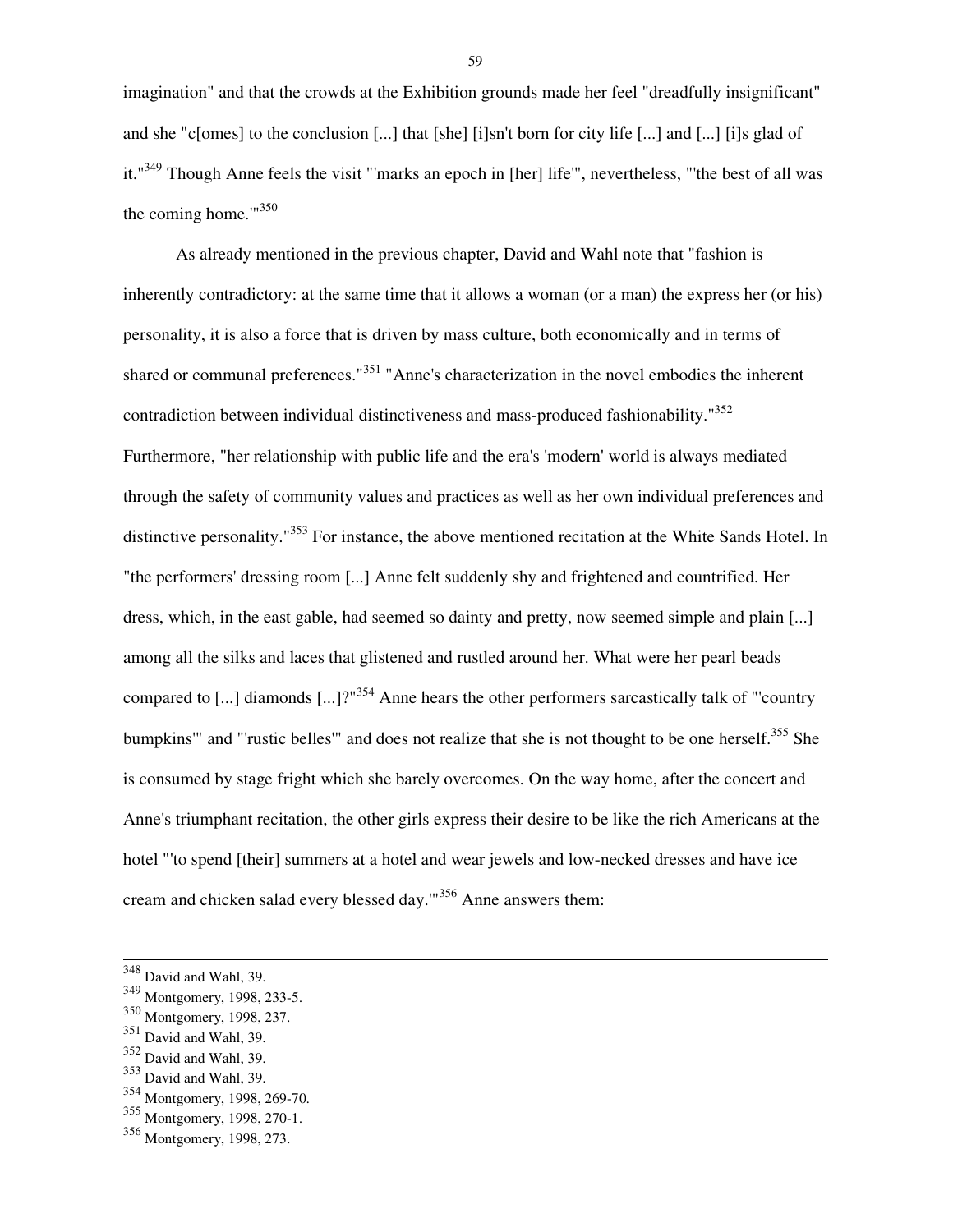'We *are* rich,' said Anne staunchly. 'Why, we have sixteen years to our credit, and we're happy as queens, and we've all got imaginations, more or less. Look at the sea, girls - all silver and shadow and vision of things not seen. We couldn't enjoy its loveliness any more if we had millions of dollars and ropes of diamonds. You wouldn't change into any of those women if you could. Would you want to be that white lace girl and wear a sour look all your life, as if you'd been born turning up your nose at the world?' [...] 'Well, I don't want to be any one but myself, even if I go uncomforted by diamonds all my life,' declared Anne. 'I'm quite content to be Anne of Green Gables, with my string of pearl beads.'<sup>357</sup>

Thereby, Anne confirms she venerates above all the Avonlea community and its values and appreciates her own distinctive personality and the author places her protagonist at a safe distance from "the more disturbing elements of the New Woman"<sup>358</sup>, situating her firmly to the pastoral idyll of Avonlea, clothed in the anti-modern artistic form of dress. Gammel has pointed out that "the conflict between Anne's desire for a unique sense of individuality and her urge to belong to a larger community is nowhere more apparent than in her interest in fashion, and more particularly, in puffed sleeves."<sup>359</sup> The imagery of the puffed sleeves proceeds throughout the novel. For example, Miss Stacy, Anne's teacher, is described as having "sleeve puffs [...] bigger than anybody else's in Avonlea."<sup>360</sup> Anne also desires the ultimate feminine puffed sleeves on her dresses, but the Calvinist Marilla does not yield. As Marilyn Stolt points out in her essay *The Uses of Setting in Anne of Green Gables* "Marilla considers it 'sinful' to even think of [pretty clothes]".<sup>361</sup> In Marilla's opinion clothes need to be "'neat, and clean and serviceable"<sup>362</sup> It is shy Matthew who notices that "there was something about [Anne] different from her mates"<sup>363</sup> and after thinking it over he realizes that Marilla has made Anne's clothes too plain in her fear not to encourage vanity. And so "Matthew insists on puffed sleeves".<sup>364</sup>

 Anne first expresses her desire for puffed sleeves when she is presented with the three plain dresses made for her by Marilla. Marilla, not "believ[ing] in pampering vanity," has made the

<sup>&</sup>lt;sup>357</sup> Montgomery, 1998, 273-4.

 $358$  David and Wahl, 47.

<sup>359</sup> David and Wahl, 39.

<sup>360</sup> Montgomery, 1998, 189.

<sup>361</sup> Stolt, Marilyn. 2003. "The Uses of Setting in *Anne of Green Gables*." *Such a Simple Little Tale: Critical Responses to L. M. Montgomery's Anne of Green Gables*, ed. Mavis Reimer. (Lanham: Scarecrow Press, Inc.), 61.  $362$  Stolt, 61.

<sup>363</sup> Montgomery, 1998, 195.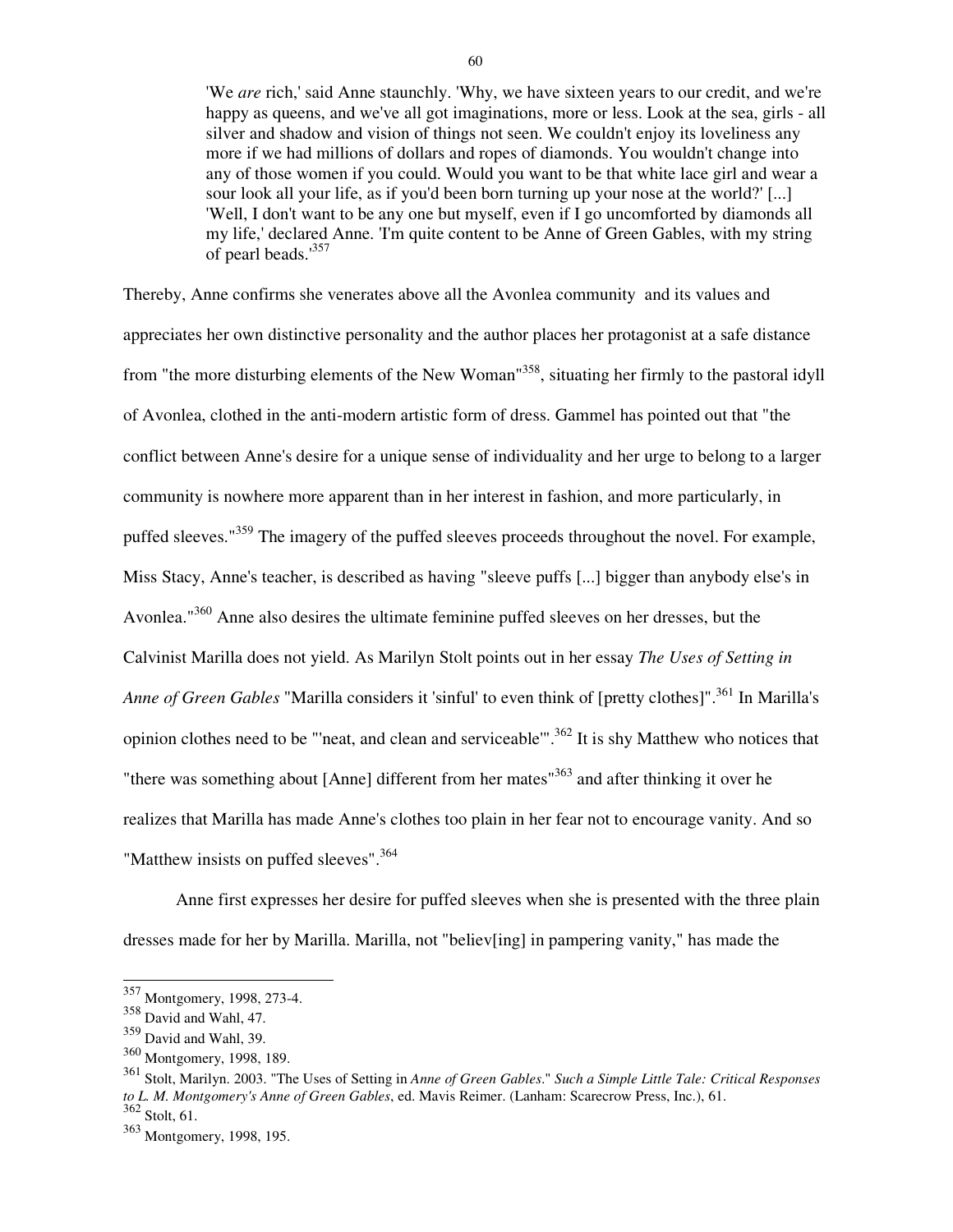dresses "without any frills or furbelows", i.e. exceedingly plain.<sup>365</sup> Anne would have wanted "'just one of them with puffed sleeves. Puffed sleeves are so fashionable now. It would give me such a thrill [...] to wear a dress with puffed sleeves."<sup>366</sup> Marilla replies: "I hadn't any material to waste on puffed sleeves. I think they are ridiculous-looking things anyhow. I prefer the plain, sensible ones."<sup>367</sup> Anne, however, maintains that "Td rather look ridiculous when everybody else does than plain and sensible all by myself."<sup>368</sup> David and Wahl argue that "this quotation encapsulates [...] Anne's [...] ambivalent attitude towards fashion, capturing its emotional appeal and 'thrilling' qualities while simultaneously maintaining an intellectual distance by satirizing and rationalizing fashion's completely arbitrary rules."<sup>369</sup> David and Wahl also note that "[the] puffed sleeves were not simply a frivolous luxury or a waste of fabric, but a necessary part of conforming to Victorian social codes, even if, as Anne puts it, these codes meant looking as 'ridiculous' as everyone else."<sup>370</sup> Later, Anne receives a dress with puffed sleeves as a Christmas present from Matthew and consequently Marilla understands the importance of belonging and starts making Anne's clothes more fashionably. "Fashion theorists have often pointed out the conflicted yet central role of fashion in the construction of identity."<sup>371</sup> Furthermore, it "has been argued that fashion allows for individual expression of identity while simultaneously providing access to wider community codes and conventions that are shared."<sup>372</sup> By gaining the puffed sleeves, Anne becomes part of the Avonlea community and shares important feminine attributes with the women and girls in the community. David and Wahl point out that "the iconic presence of puffed sleeves in the text presented both Montgomery and her readers with a rare opportunity to collapse seemingly contradictory categories of beauty in fashionable dress, since at the time of the novel's completion,

l

<sup>370</sup> David and Wahl, 41.

<sup>&</sup>lt;sup>364</sup> Montgomery, 1998, 195.

<sup>365</sup> Montgomery, 1998, 78.

<sup>366</sup> Montgomery, 1998, 79.

<sup>367</sup> Montgomery, 1998, 79.

<sup>368</sup> Montgomery, 1998,79.

<sup>369</sup> David and Wahl, 41.

<sup>371</sup> David and Wahl, 39.

<sup>372</sup> David and Wahl, 39.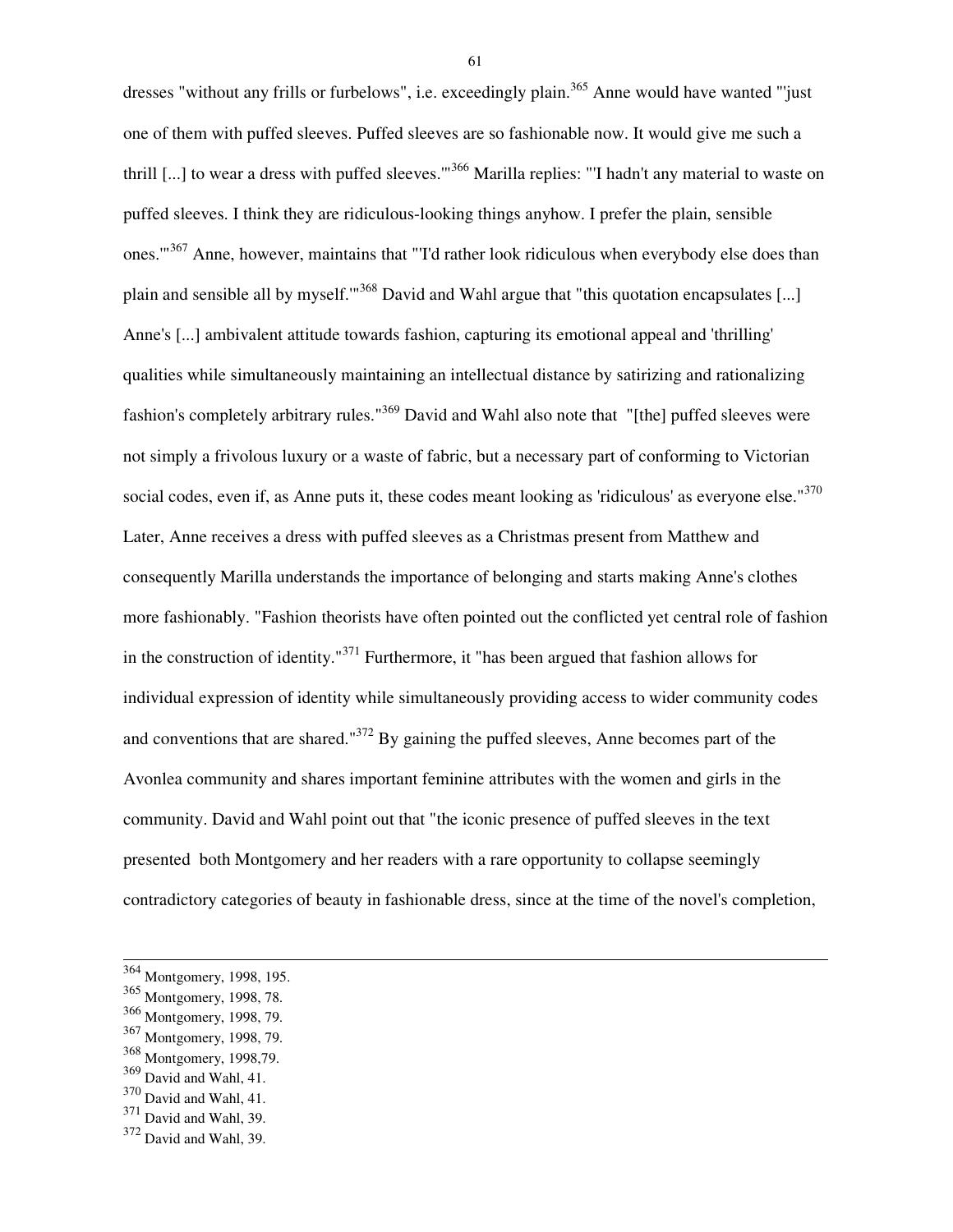such sleeves were associated with mainstream modishness as well as artistic dressing."<sup>373</sup>

When striving to privilege conventional femininity, however, one needs to be careful not to

slip from third wave Girlie feminism into postfeminist ideas of girl power. Baumgardner and

# Richards explain:

A Girlie-girl can be a stereotypically feminine one - into manicures and hairstyles and cooking and indoorsy activities. Girlie is also a feminist philosophy put forth most assertively by the folks at *Bust* [a zine]. Girlies are adult women, usually in their midtwenties to late thirties, whose feminist principles are based on a reclaiming of girl culture (or feminine accoutrements that were tossed out with sexism during the Second Wave), be it Barbie, housekeeping, or girl talk.  $374$ 

## Postfeminist, on the other hand is

a movement [which argues that all] women's movements are, for whatever reasons, no longer moving, no longer vital, no longer relevant; the term suggests that the gains forged by previous generations of women have so completely pervaded all tiers of our social existence that those still 'harping' about women's victim status are embarrassingly out of touch.<sup>375</sup>

"Both third wave feminism and postfeminism privilege conventional femininity [...]; however, in translation of Girlie to girl power, what gives is both a complete dismissal of past feminisms and any sense of the need for gender equality: we are always already equal, it is just a matter of exercising one's girl power."<sup>376</sup> As Jennifer Poltzner, quoted by Baumgardner and Richards, notes: "It's probably a fair assumption to say 'zigazig-ha' [the lyrics of the chorus of the song Wannabe] is not Spice [Girls] shorthand for 'subvert the dominant paradigm'".<sup>377</sup> While agitating for girl power the Spice Girls, like many self-acclaimed advocates of girl power in the 1990s, were actually only giving lip service to the women's movement. In other words, "as much as Girlies see femininity as a powerful site of personal power, they do not advocate girlieness instead of political agitation."<sup>378</sup> However, "Girlie can be a trap for conformity, just with a new style."<sup>379</sup> In *Anne of Green Gables*  the protagonist does not fall into this "trap for conformity", but rather learns to negotiate between

 $373$  David and Wahl, 39-40.

<sup>374</sup> Baumgardner and Richards, 400.

<sup>375</sup> Gillis, Howie and Munford, 2007b, xxi.

<sup>376</sup> Stacia, 240.

<sup>377</sup> Baumgardner and Richards, 128.

<sup>378</sup> Stacia, 240.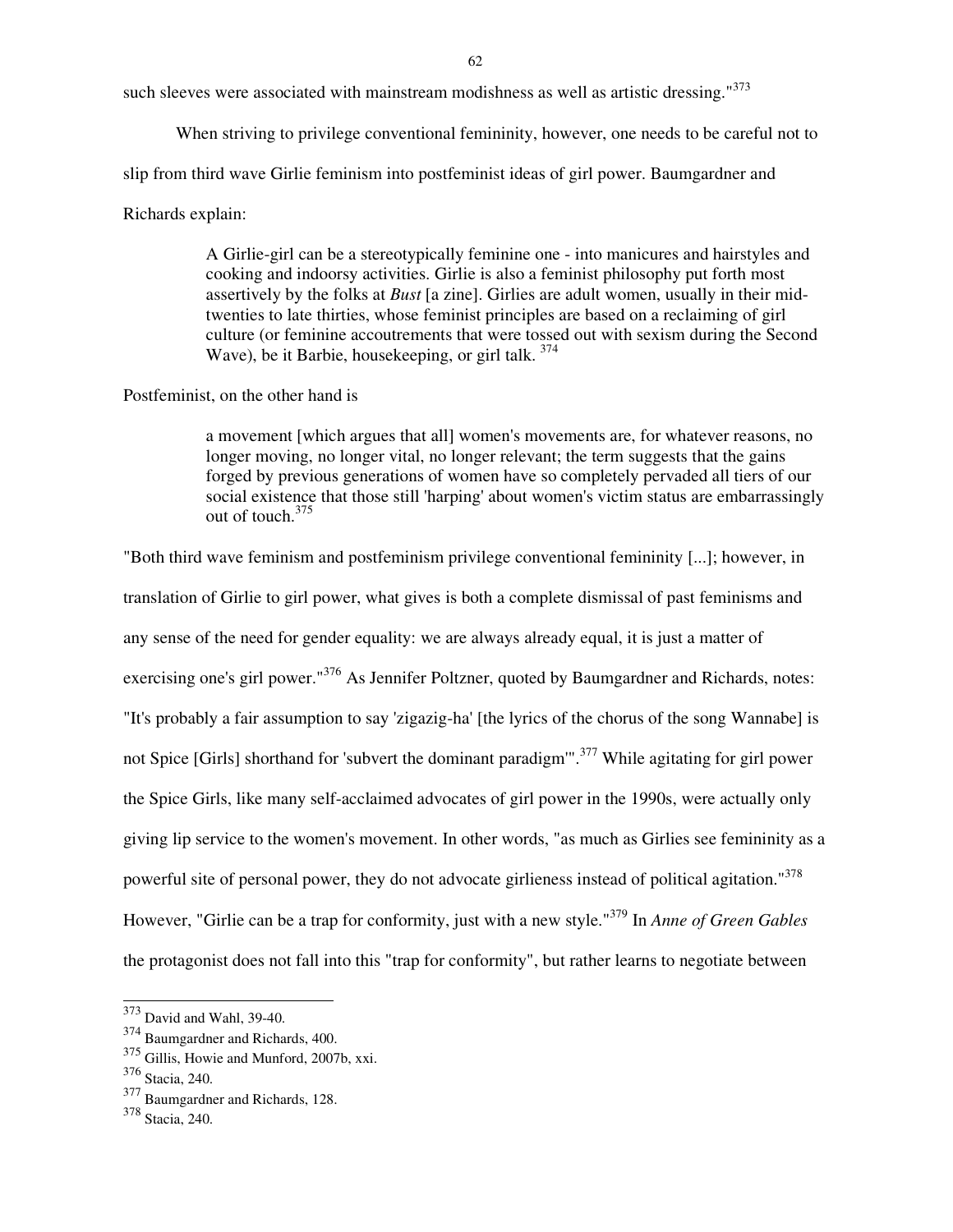the surrounding patriarchal society and her own empowerment, as discussed in the previous chapter. The "political agitation" going on in *Anne of Green Gables* is subtle, but it is there, for example in the form of empowered mothering, first wave feminist ideas of motherhood in the imperial English Canada and the criticism of the role of the dependent child, as discussed above. It is also important to let readers of the novel know that they can enjoy the femininity in *Anne of Green Gables* and claim similar feminine things in their own lives and still be feminists. Also, choosing a traditional domestic roles is not playing into the hands of patriarchy, problems arise only when the domestic role is not chosen but forced upon a woman. This is to say that feminist mothering is empowering to women, but the male-defined and controlled patriarchal institution of motherhood is oppressive. Therefore, Anne yearning for puffed sleeves can be translated into the desire of the modern reader to be fashionable, or "a desire to fit in with [...] peers",<sup>380</sup> Anne's longing to become beautiful can be empathized with, her struggles to come to terms with her hair as "red as carrots"<sup>381</sup> can easily be comprehended: "we all know what it is like to have a 'defective' body part."<sup>382</sup>

 "A lot of what Girlie radiates is the luxury of self-expression that most Second Wavers didn't feel they could or should indulge in."<sup>383</sup> Anne certainly "radiates self-expression" which empowers her and is frowned upon by Marilla. She has her imagination, which has helped her to cope with her dreary life prior to arriving in Avonlea, she expresses herself with her non-stop chattering, she has her own tools of making her depressing outfit more beautiful: on her way to church she "liberally garland[s] her hat" with "buttercups and [...] wild roses"<sup>384</sup>. Montgomery's writing is current even today. Anne is shown to find friends and acceptance even in her unfashionable clothes. Anne's individual agency gives a powerful role model to 21st century readers.

l

 $379$  Baumgardner and Richards, 161.

<sup>380</sup> David and Wahl, 41.

<sup>381</sup> Montgomery, 1998, 64.

<sup>382</sup> McMaster, Juliet. 2002. "Taking Control: Hari Red, Black, Gold, and Nut-Brown." *Making Avonlea: L. M. Montgomery and Popular Culture,* ed. Irene Gammel. (Toronto: University of Toronto Press Incorporated.), 58. <sup>383</sup> Baumgardner and Richards, 161.

<sup>384</sup> Montgomery, 1998, 80.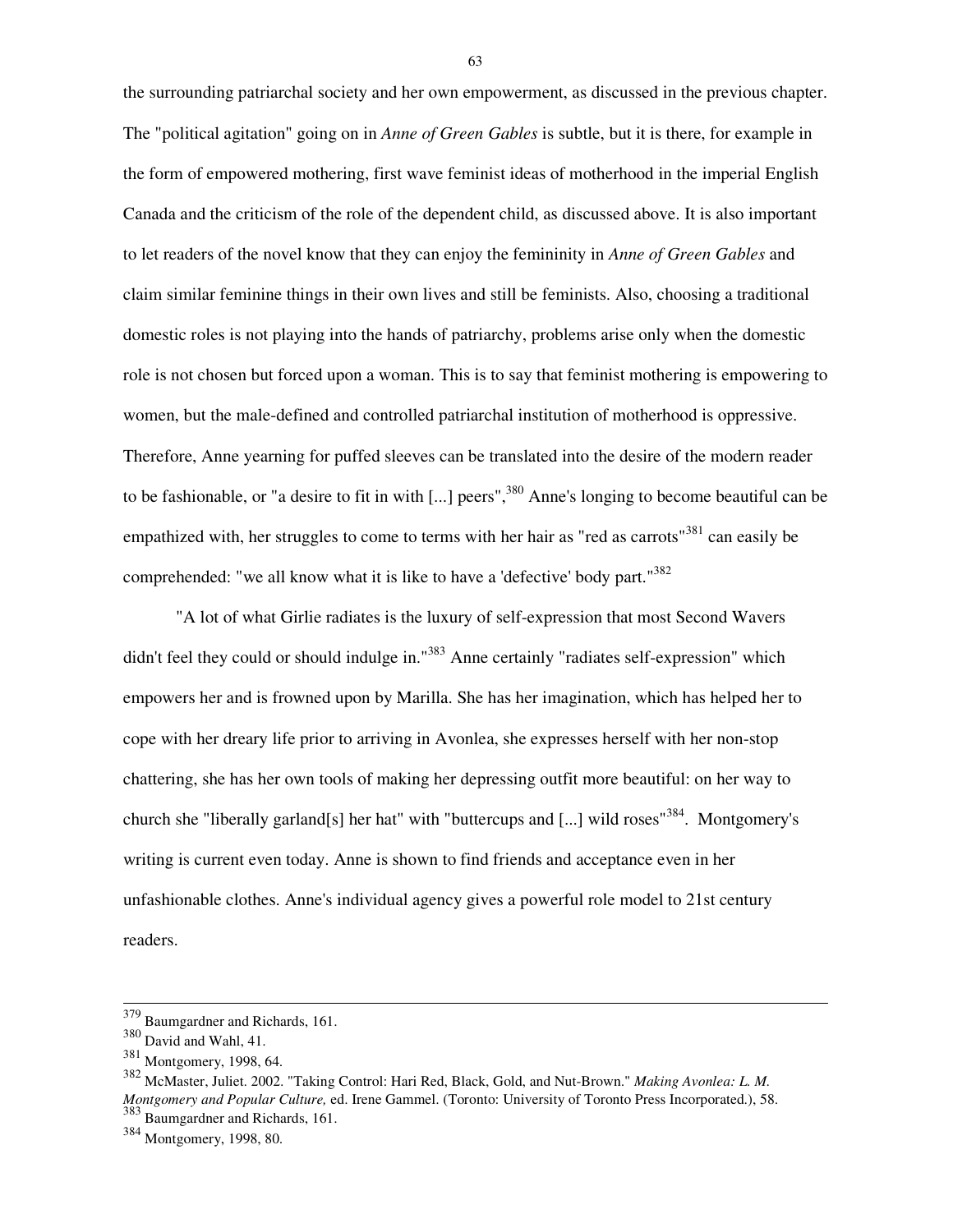#### **6. Conclusion**

Gabriella Åhmansson writes in the "Preface" of her work *A Life and Its Mirrors: A Feminist* 

*Reading of L. M. Montgomery's Fiction* that

no amount of support, however, financial or academic, would enable me to complete this book had I not had adequate help in looking after my children. Barbara White writes in her introduction to *Growing Up Female:* 'It is customary for authors to acknowledge the support of various institutions - foundations, universities, libraries, etc. - but the institution that allows women with small children to write books is day care.<sup>1385</sup>

I would like to add that day care and in the words of another author "a good feminist husband"<sup>386</sup> are also essential when doing one's thesis.

 The aim of this thesis has been to examine whether L. M. Montgomery's classic *Anne of Green Gables* could be looked at as portraying elements of third wave feminism. In particular, whether the novel could be said to have elements of empowered mothering, contradiction and the ideology of individualism similar to feminism's third wave. My thesis is part of the discussion of feminist literary criticism with a third wave feminist point of view. I believe that this work has shown that *Anne of Green Gables* does indeed embody characteristics of third wave feminism.

 In the first analysis chapter, I analysed the representation on feminist mothering in *Anne of Green Gables*. I discussed how Marilla's mothering of Anne characterised empowered mothering, depicting several themes of feminist mothering. I conclude that Marilla's mothering indeed reflects feminist mothering as represented in the edited work of Andrea O'Reilly. Marilla does not mother Anne according to the contemporary patriarchal institution of motherhood, but uses her agency to resist mainstream parenting practices. Through her mothering, Marilla initiates subtle social changes in the fictional village of Avonlea and through her writing the novel's creator L. M. Montgomery does the same in the real world. In subchapter 3.1. I examined how Matthew can also be seen as one of Anne's othermothers. Although, some critics disagree,  $387$  in my opinion Matthew

 $\overline{a}$ 

 $385$  Åhmansson, 10.

<sup>386</sup> Gilbert, Elizabeth. 2010. *Eat Pray Love: One Woman's Search for Everything*. (London: Bloomsbury.), 288.

<sup>387</sup> Hinder (2009) and Slater (2010).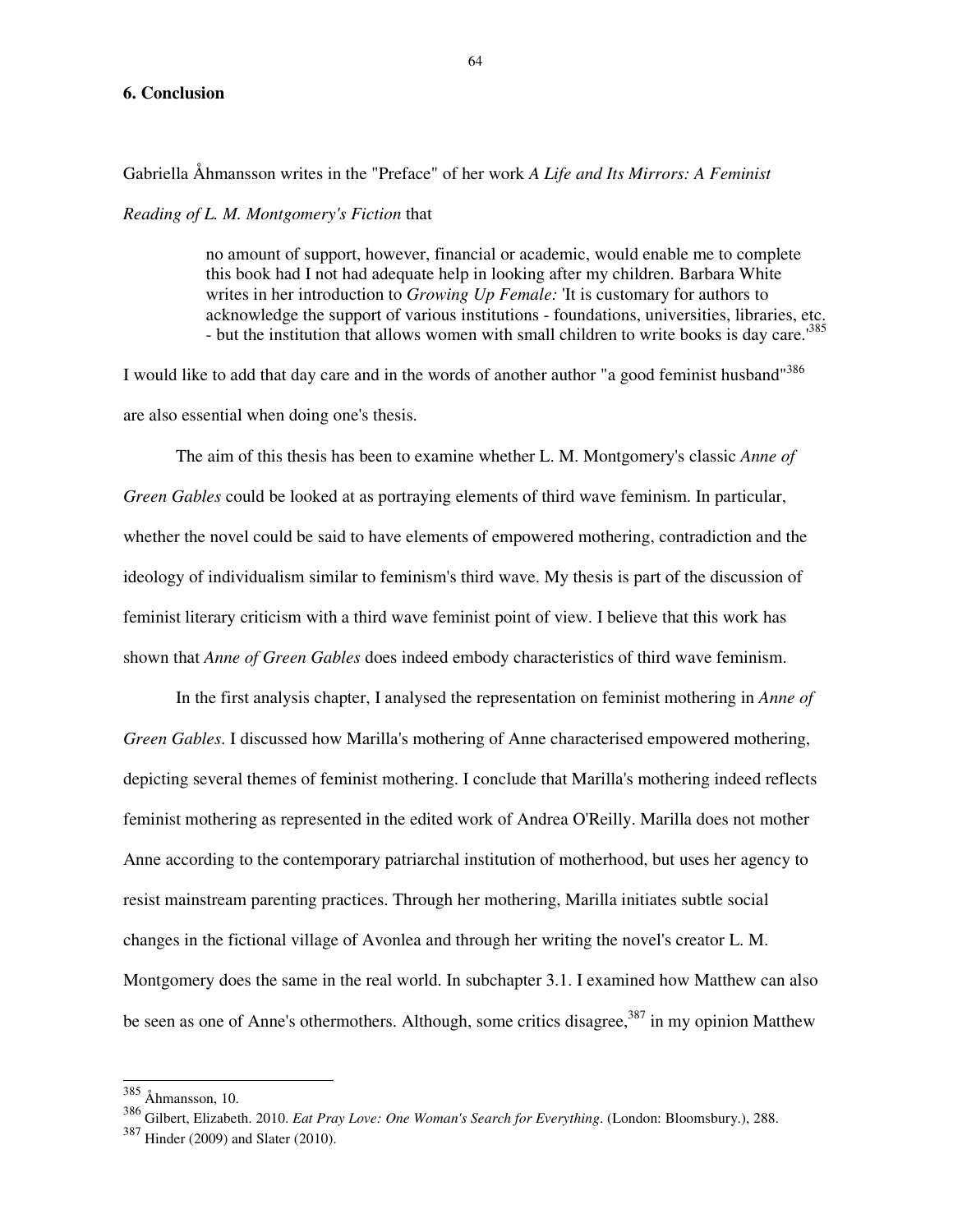can clearly be placed among Anne's othermothers, who mother her through feminist mothering. Matthew's role is confirmed by his nurturing character, his nonpatriarchal features, the way he is able to see Anne more clearly than all the other people in her life. It is significant that the shy Matthew attains agency to inherently realize how Anne should be mothered. In subchapter 3.2. I examined how the character of Mrs Rachel Lynde can be seen as representing the patriarchal institution of motherhood compared to feminist mothering practices as performed by Marilla. I conclude that though Mrs Lynde clearly upholds the contemporary patriarchal norms in the Avonlea society, she is merely enforcing the rules of dominant culture.

 In the second analysis chapter I concentrated on analysing contradiction in *Anne of Green Gables* and in feminism's third wave and how these two relate. I also looked at the individual feminisms of Anne and her creator L. M. Montgomery. I feel that Montgomery's "own feminism" has been overlooked by several literary critics and her lack of interest in first wave feminism's suffrage has been emphasised too much. This has left in its shadow the fact, that Montgomery clearly had strong feminist ideas, whether she herself recognised the fact or not. Montgomery's individual feminism consisted of her advocacy of women's higher education, women's economic independence and a right to speak for themselves. She viewed the institution of marriage with distaste, seeing how it limited women's lives. In my opinion, Montgomery clearly promotes the imperial English Canadian first wave feminist idea of a "woman as a mother" in *Anne of Green Gables*. In Montgomery's controversial attitude to the women's movement one can find the concept of individual feminism promoted in feminism's third wave. As literary critics and as readers we have to embrace the contemporary contradiction Montgomery had to live with. She needed "to give a little here, to get a little there", to conceal her criticism of society in order to get published and earn her living.

*Anne of Green Gables* can be seen embodying contradiction in several ways. Anne herself is a complex character, who personifies contradiction in that she can be seen as conforming to the Victorian idea of a woman's true sphere and as a feminist figure. The author, on the other hand,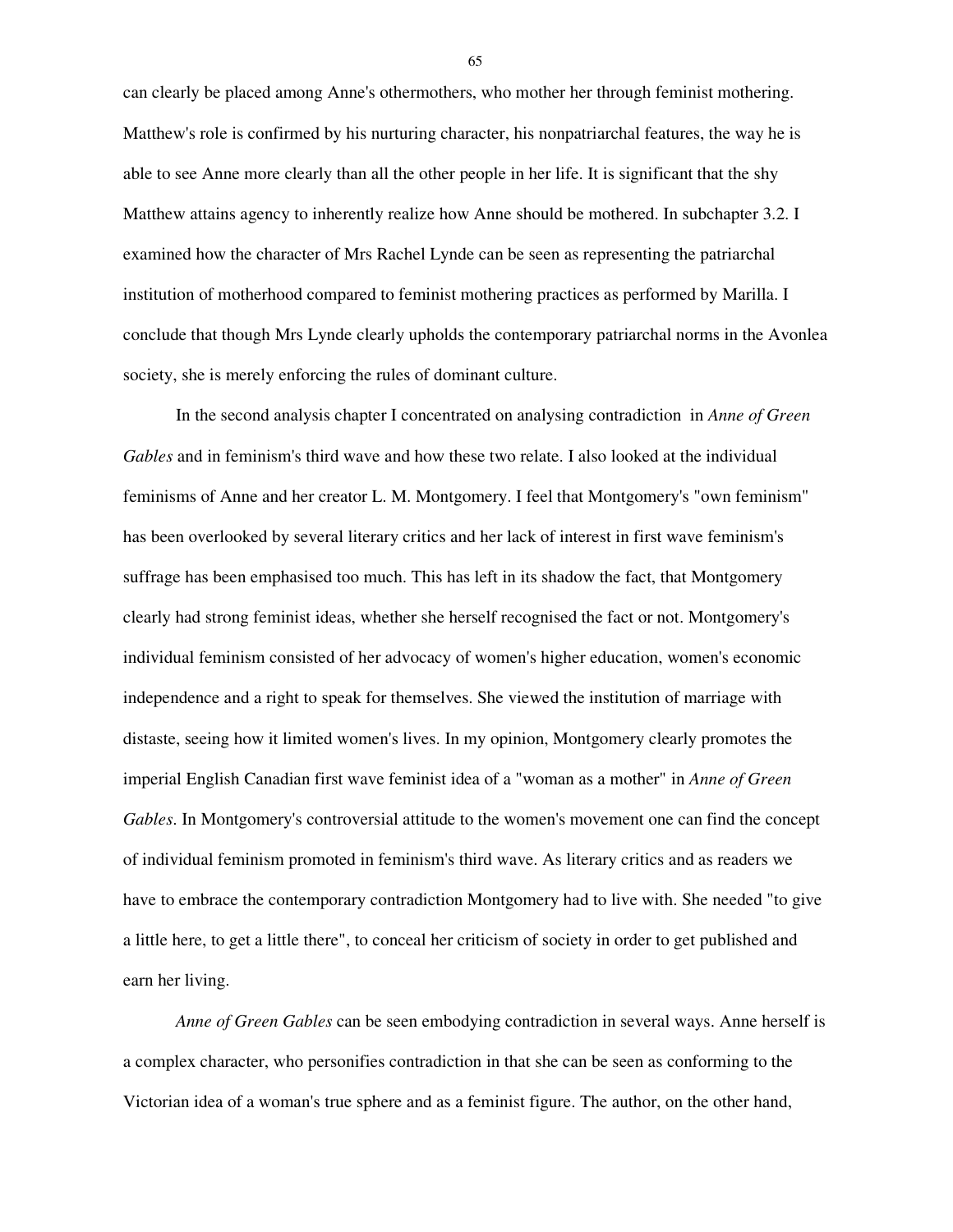depicts many contradictions in norms of Avonlea society and society at large. For example, Montgomery points out the hypocrisy of religious procedures. Robinson has argued that embracing contradictions empowers women.<sup>388</sup> Similarly, Rebecca Walker has pointed out that embracing contradiction is essential to feminism's third wave. <sup>389</sup> Anne truly finds a way to combine her individual agency and the expectations of the Avonlea community.

 In the final analysis chapter, chapter 5, I examined the importance of privileging conventional femininity and how it is manifested in *Anne of Green Gables* in the form of the puffed sleeves. Privileging conventional feminine culture is exceedingly important in empowering young girls. Be it the ultimately feminine puffed sleeves (or their modern counterpart) or sighing "all's right with the world<sup>"390</sup> or "think[ing] dear pretty thoughts", being feminine to the core is just as valuable as being a helplessly not-domestic, disobedient, outspoken tomboy. Revising Leigh Shoemaker's words quoted in subchapter 2.4., we need to teach the following generations of girls that they "c[an] do anything the boys c[an] do (thanks to second wave feminism)"<sup>391</sup> and be as girly as they want while doing it (thanks to third wave feminism).

 Examining the role of fashion in *Anne of Green Gables* opens up an interesting area of study yet to be thoroughly explored. There are a lot of undercurrents to the seemingly superfluous theme of dress in the novel. David and Wahl point out that "the female readers of the period would have had a more complex understanding of fashions socioeconomic and aesthetic implications grounded in their own experience." $392$  Furthermore, the theme of belonging through being similarly clothed as one's peers is current even to this day.

 In conclusion, I see *Anne of Green Gables* as an example of early female *Bildungsroman* which has distinct feminist undercurrents. The novel and its study is current to this day, because 21st century third wave feminist ideas can be easily found in it.

l

<sup>388</sup> Robinson, 36.

<sup>389</sup> Henry, 2004, 150.

<sup>390</sup> Montgomery, 1998, 308.

<sup>391</sup> Shoemaker, 105.

<sup>392</sup> David and Wahl, 42.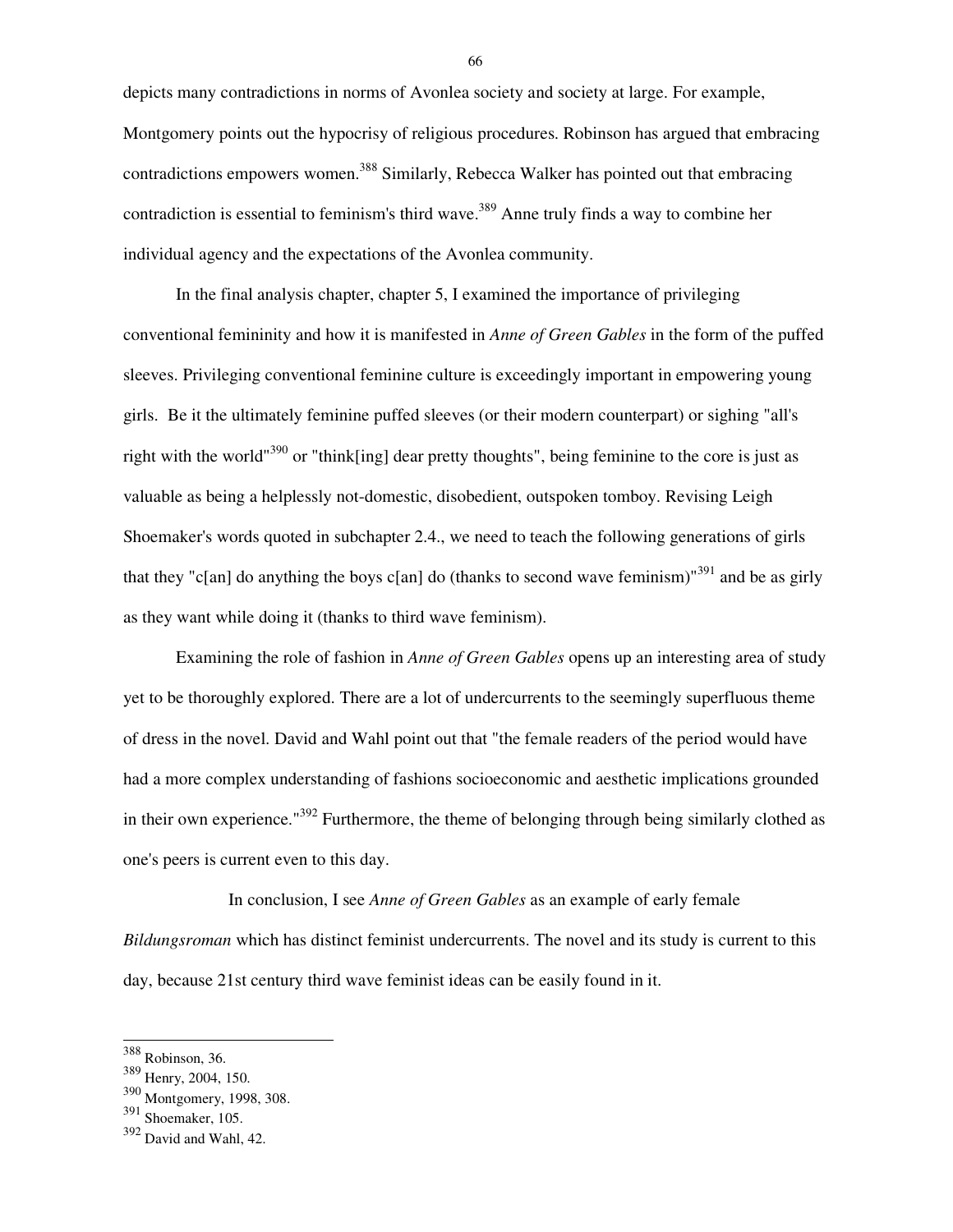# **Works Cited**

Åhmansson, Gabriella. 1991. *A Life and Its Mirrors: A Feminist Reading of L. M. Montgomery's Fiction. Volume I*. Uppsala: Textgruppen i Uppsala AB.

Baumgardner, Jennifer and Amy Richards. 2000 *Manifesta: Young Women, Feminism, and the Future.* New York: Farrar, Straus and Giroux.

Berger, Aimee E. 2008. "The Voice of the Maternal in Louise Eldrich's Fiction and Memoirs." In *Feminist Mothering*, ed. Andrea O'Reilly. Albany: State University of New York Press.

Blackford, Holly, ed. 2009a. *100 Years of Anne with an 'e': the Centennial Study of Anne of Green Gables.* Calgary: University of Calgary Press.

Blackford, Holly. 2009b. "Introduction, Anne with an 'e': The Enduring Value of Anne of Green Gables." In *100 Years of Anne with an 'e': the Centennial Study of Anne of Green Gables*, ed. Holly Blackford. Calgary: University of Calgary Press.

Carroll, Lewis. 1994. *Alice's Adventures in Wonderland*. London: Penguin Books.

Christie, Nancy and Michael Gauvreau, eds. 2004. *Mapping the Margins: The Family and Social Discipline in Canada, 1700-1975.* Montreal: McGill-Queen's University Press.

David, Alison Matthews and Kimberly Wahl. 2010. "'Matthew Insists on Puffed Sleeves': Ambivalence towards Fashion in *Anne of Green Gables*." In *Anne's World: A New Century of Anne of Green Gables*, eds. Irene Gammel and Benjamin Lefebvre. Toronto: University of Toronto Press Incorporated.

Delombard, Jeannine. 1995. "Femmenism." In *To Be Real: Telling the Truth and Changing the Face of Feminism*, ed. Rebecca Walker. New York: Anchor Books.

Devereux, Cecily. 2003. "'not one of those dreadful new women': Anne Shirley and the culture of imperial motherhood." In *Windows and Words: A Look at Canadian Children's Literature in English*, eds. Aïda Hudson and Susan-Ann Cooper. Ottawa, University of Ottawa Press.

Dicker, Rory and Alison Piepmeier, eds. 2003a. *Catching a Wave: Reclaiming Feminism for the 21st Century.* Boston: Northeastern University Press.

Dicker, Rory and Alison Piepmeier. 2003b. "Introduction." *Catching a Wave: Reclaiming Feminism for the 21st Century*, eds. Rory Dicker and Alison Piepmeir. Boston: Northeastern University Press.

Doody Jones, Mary E. 1997. "The Exceptional Orphan Anne: Child care, Orphan Asylums, Farming Out, Indenturing, and Adoption." *The Annotated Anne of Green Gables,* eds. Wendy E. Barry, Margaret Anne Doody, Mary E Doody Jones. Oxford: Oxford University Press, Inc.

Findlen, Barbara, ed. 1995a. *Listen Up: Voices from the Next Feminist Generation.* Seattle: Seal Press. 1995.

Findlen, Barbara. 1995b. "Introduction." *Listen Up: Voices from the Next Feminist Generation.* Ed. Barbara Findlen. Seattle: Seal Press.

Fixmer, Natalie and Julia T. Wood. 2005. "The Personal is *Still* Political: Embodied Politics in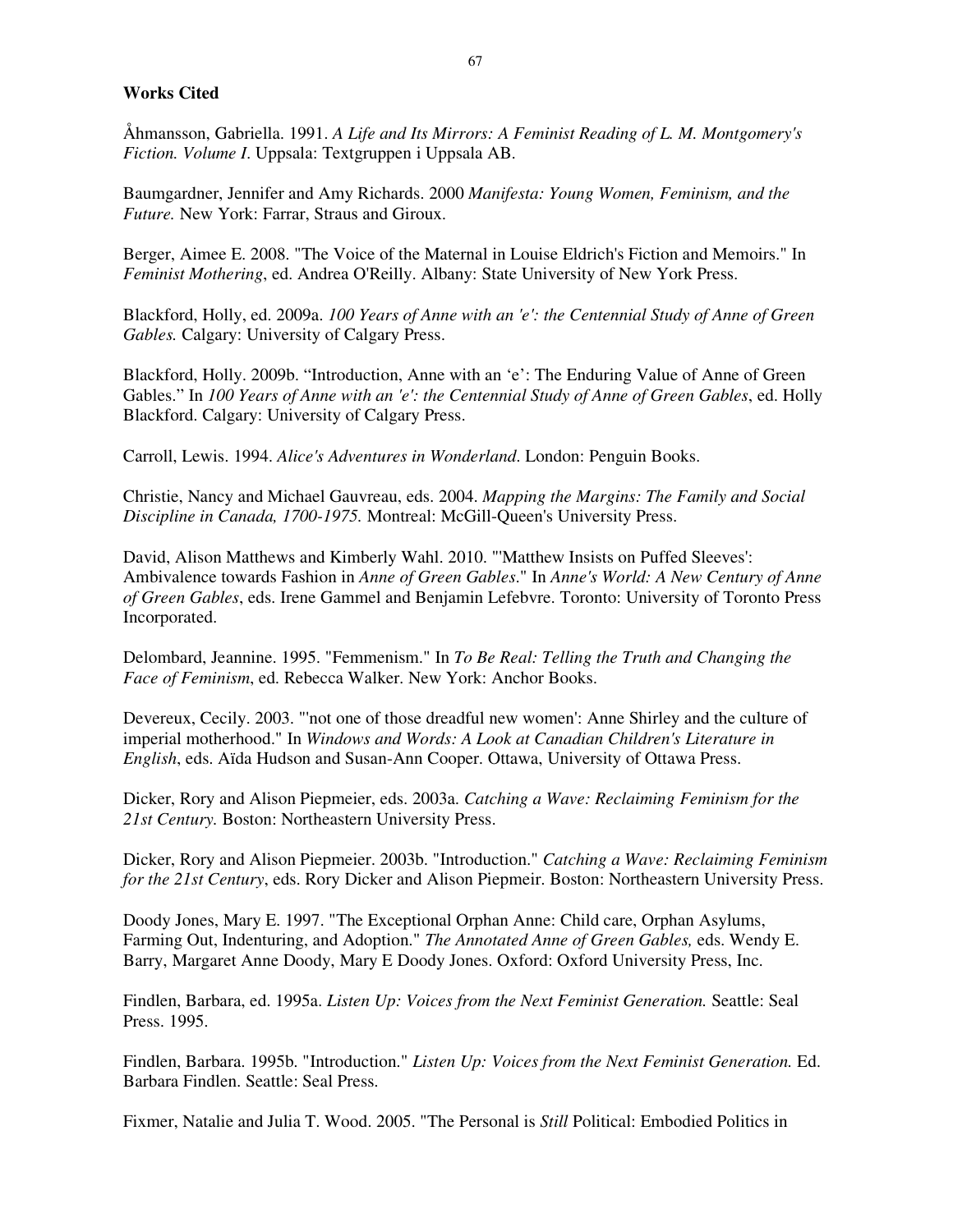Third Wave Feminism." *Women's Studies in Communication*. 28, 2: 235-57.

Gammel, Irene, ed. 2002. *Making Avonlea: L. M. Montgomery and Popular Culture.* Toronto: University of Toronto Press Incorporated.

Gammel, Irene, ed. 2005a. *The Intimate Life of L. M. Montgomery*, ed. Irene Gammel. Toronto: University of Toronto Press Incorporated.

Gammel, Irene. 2005b. "Introduction: Life Writing as Masquerade: The Many Faces of L. M. Montgomery." In *The Intimate Life of L. M. Montgomery*, ed. Irene Gammel. Toronto: University of Toronto Press Incorporated.

Gammel, Irene and Elizabeth Epperly, eds. 1999. *L. M. Montgomery and Canadian Culture*. Toronto: University of Toronto Press Incorporated.

Gammel, Irene and Benjamin Lefebvre, eds. 2010. *Anne's World: A New Century of Anne of Green Gables*. Toronto: University of Toronto Press Incorporated.

Gay, Carol. 2003. "'Kindred Spirits' All. Green Gables Revisited." In *Such a Simple Little Tale: Critical Responses to L. M. Montgomery's* Anne of Green Gables*,* ed. Mavis Reimer. Lanham: Scarecrow Press, Inc.

Gerson, Carole. 1995. "'Fitted to Earn Her Own Living': Figures of The New Woman in the Writing of L. M. Montgomery." In *Children's Voices in Atlantic Literature and Culture: Essays on Childhood*, ed. Hilary Thompson. Guelph: Canadian Children's Press.

Gilbert, Elizabeth. 2010. *Eat Pray Love: One Woman's Search for Everything.* London: Bloomsbury.

Gillen, Mollie. 1975. *The Wheel of Things: A Biography of L. M. Montgomery Author of Anne of Green Gables.* Don Mills: Fitzhenry & Whiteside Limited.

Gillis, Stacy, Gillian Howie and Rebecca Munford, eds. 2007a. *Third Wave Feminism: A Critical Exploration.* New York: Palgrave Macmillan.

Gillis, Stacy, Gillian Howie and Rebecca Munford, eds. 2007b. "Introduction." In *Third Wave Feminism: A Critical Exploration*, eds. Stacy Gillis, Gillian Howie and Rebecca Munford. New York: Palgrave Macmillan.

Henry, Astrid. 2004. *Not My Mother's Sister: Generational Conflict and Third-Wave Feminism.* Bloomington: Indiana University Press.

Henry, Astrid. 2005. "Solitary Sisterhood: Individualism Meets Collectivity in Feminism's Third Wave." In *Different Wavelengths: Studies in Contemporary Women's Movement*, ed. Jo Reger. New York: Routledge.

Heywood, Leslie and Jennifer Drake, eds. 1999a. *Third Wave Agenda: Being Feminist, Doing Feminism.* Minneapolis: University of Minnesota Press.

Heywood, Leslie and Jennifer Drake. 1999b. "Introduction." In *Third Wave Agenda: Being Feminist, Doing Feminism*, eds. Leslie Heywood and Jennifer Drake. Minneapolis: University of Minnesota Press.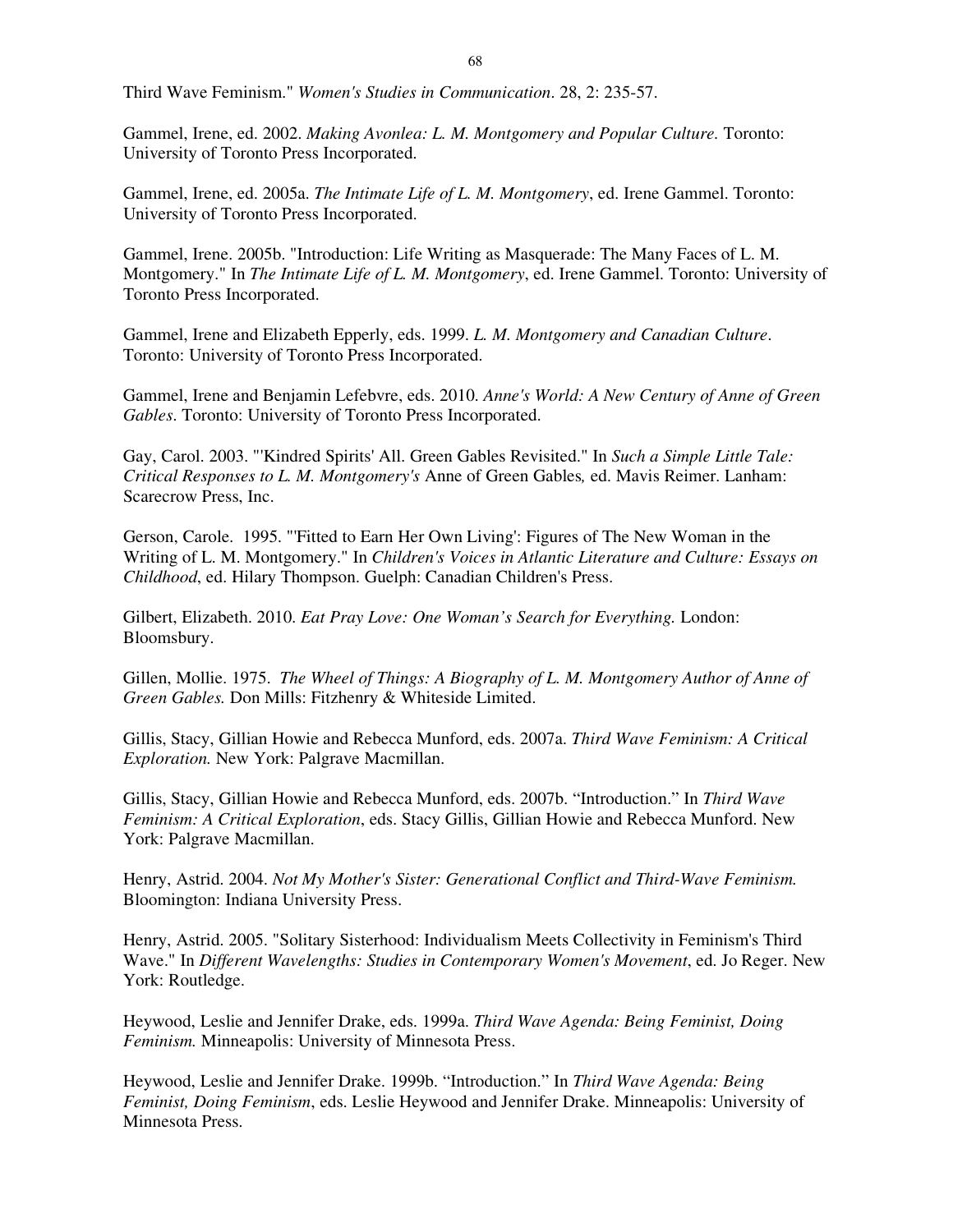Heywood Leslie and Jennifer Drake. 1999c. "Introduction to Part Four: Third Wave Activism and Youth Music Culture." In *Third Wave Agenda: Being Feminist, Doing Feminism*, eds. Leslie Heywood and Jennifer Drake. Minneapolis: University of Minnesota Press.

Heywood, Leslie and Jennifer Drake. 2007. "'It's All About the Benjamins': Economic Determinants of Third Wave Feminism in the United States." In *Third Wave Feminism: A Critical Exploration*, eds. Stacy Gillis, Gillian Howie and Rebecca Munford. New York: Palgrave Macmillan.

Hilder, Monika. 2009. "The Ethos of Nurture: Revisiting Domesticity in L. M. Montgomery's *Anne of Green Gables*. In *100 Years of Anne with an 'e': the Centennial Study of Anne of Green* Gables, ed. Holly Blackford. Calgary: University of Calgary Press.

Hudson, Aïda and Susan-Ann Cooper, eds. 2003. *Windows and Words: A Look at Canadian Children's Literature in English.* Ottawa: University of Ottawa Press.

Jackel, Susan. Women's Suffrage. [internet] The Canadian Encyclopedia. Available from http://www.thecanadianencyclopedia.com/index.cfm?PgNm=TCE&Params=A1ARTA0008687 [Accessed 14 July 2011]

Kornfeld, Eve and Susan Jackson. 2003. "The Female *Bildungsroman* in Nineteenth-Century America: Parameters of Vision." In *Such a Simple Little Tale: Critical Responses to L. M. Montgomery's* Anne of Green Gables, ed. Mavis Reimer. Lanham: Scarecrow Press, Inc.

Lefebvre, Benjamin. 2011. [Internet] Wordpress. Available from http://lmmresearch.org/bibliography/journal-articles/ [Accessed 18 July 2011]

Mack-Canty Colleen and Sue Marie Wright. 2008. "Feminist Family Values: Parenting in Third Wave Feminism and Empowering All Family Members." In *Feminist Mothering*, ed. Andrea O'Reilly. Albany: State University of New York Press.

McMaster, Juliet. 2002. "Taking Control: Hair Red, Black, Gold, and Nut-Brown." In *Making Avonlea: L. M. Montgomery and Popular Culture,* ed. Irene Gammel. Toronto: University of Toronto Press Incorporated.

McQuillan, Julia and Julie Pfeiffer. 2001. "Why Anne Makes Us Dizzy: Rereading Anne of Green Gables from a Gender Perspective." *Mosaic: A Journal for the Interdisciplinary Study of Literature*. 34,2: 17-32.

Mitchell, Jean, ed. 2008. *Strom and Dissonance: L. M. Montgomery and Conflict*. Newcastle: Cambridge Scholars Publishing.

Montgomery, L. M. 1997. *The Annotated Anne of Green Gables*, eds. Wendy E. Barry, Margaret Anne Doody and Mary E. Jones Doody. Oxford: Oxford University Press, Inc.

Montgomery, L. M. 1998. *Anne of Green Gables*. New York: Bantam Books.

Newborne, Ellen. 1995. "Imagine My Surprise." *Listen Up: Voices From the Next Feminist Generation*. Seattle: Seal Press.

O'Reilly, Andrea. 2004a. "Introduction." *From Motherhood to Mothering: The Legacy of Adrienne Rich's Of Woman Born*, ed. Andrea O'Reilly. Albany: State University of New York Press.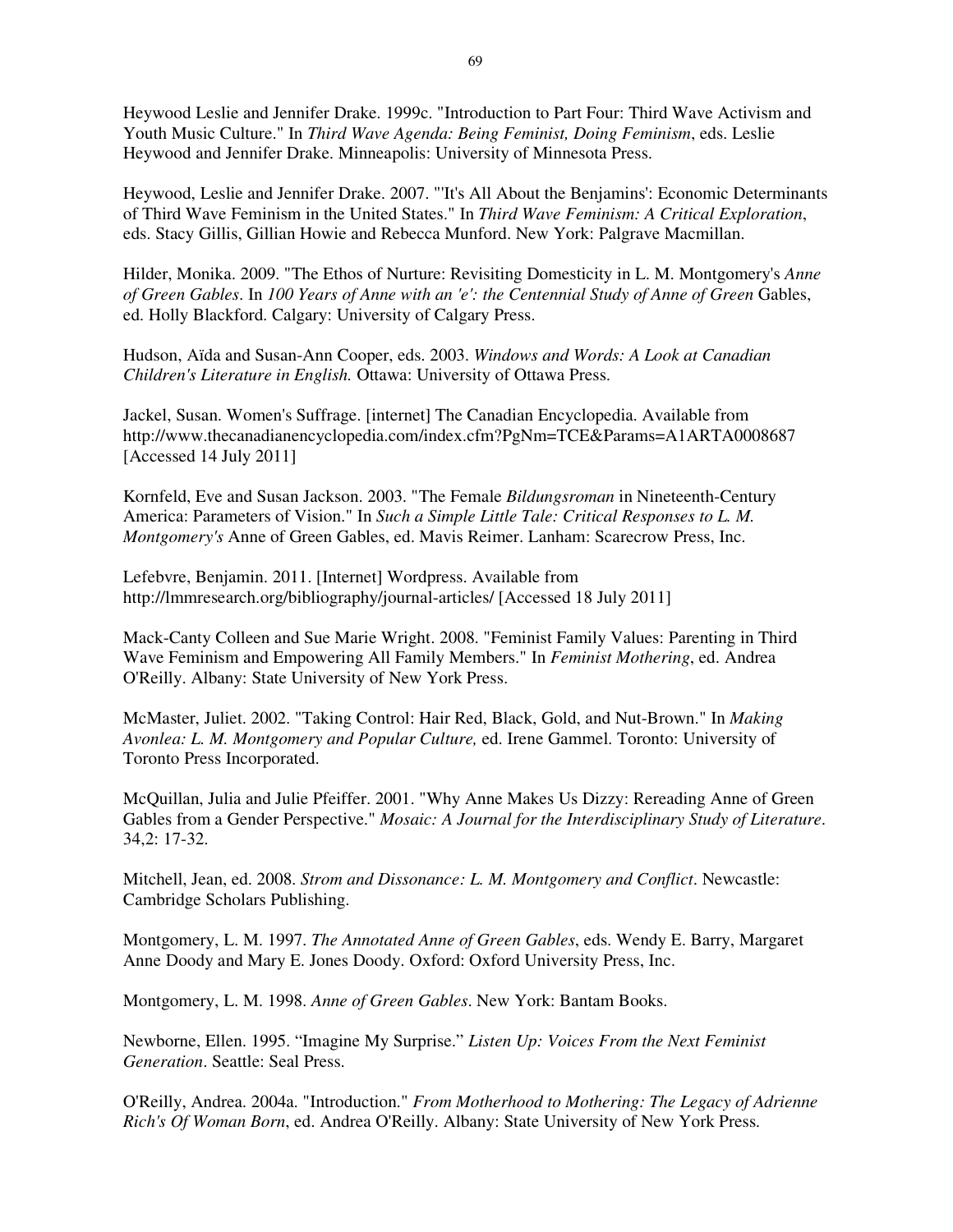O'Reilly, Andrea, ed. 2004b. *From Motherhood to Mothering: The Legacy of Adrienne Rich's Of Woman Born*. Albany: State Unversity of New York Press.

O'Reilly, Andrea, ed. 2008a. *Feminist Mothering.* Albany: State University of New York Press.

O'Reilly, Andrea. 2008b. "Introduction." In *Feminist Mothering*, ed. Andrea O'Reilly. Albany: State University of New York.

Orr, Catherine M. 1997. "Charting the Currents of the Third Wave." *Hypatia: A Journal of Feminist Philosophy* 12, 3 (Summer 1997): 29-45.

Pearce, Sharyn. 2009. "Constructing a 'New Girl': Gender and National Identity in *Anne of Green Gables* and *Seven Little Australians*." In *100 Years of Anne with an 'e': the Centennial Study of Anne Green Gables,* ed. Holly Blackford. Calgary: University of Calgary Press.

Pike, E. Holly. 2009. "L. M. Montgomery and Literary Professionalism." In *100 Years of Anne with an 'e': The Centennial Study of Anne of Green* Gables, ed. Holly Blackford. Calgary: University of Calgary Press.

Pozner, Jennifer L. 2003. "The 'Big Lie': False Feminist Death Syndrome, Profit, and the Media." In *Catching a Wave: Reclaiming Feminism for the 21st Century,* eds. Rory Dicker and Alison Piepmeier. Boston: Northeastern University Press.

Reed, Jennifer. 1997. "Roseanne: 'A Killer Bitch' For Generation X." In *Third Wave Agenda: Being Feminist, Doing Feminism*. Minneapolis: University of Minnesota Press.

Reger, Jo, ed. 2005. *Different Wavelengths: Studies of the Contemporary Women's Movement.* New York: Routledge.

Reimer, Mavis, ed. 2003. *Such a Simple Little Tale: Critical Responses to L. M. Montgomery's Anne of Green Gables.* Lanham: Scarecrow Press, Inc.

Robinson, Laura M. 1995. "'Pruned Down and Branched Out': Embracing Contradiction in *Anne of Green Gables.*" In *Children's Voices in Atlantic Literature and Culture: Essays on Childhood*, ed. Hilary Thompson. Guelph: Canadian Children's Press.

Rothwell, Erika. 1999. "Knitting Up the World: L. M. Montgomery and Maternal Feminism in Canada." In *L. M. Montgomery and Canadian Culture*, eds. Irene Gammel and Elizabeth Epperly. Toronto: University of Toronto Press Incorporated.

Rubio, Mary. 2003. "Anne of Green Gables: The Architect of Adolescence." In *Such a Simple Little Tale: Critical Responses to L. M. Montgomery's Anne of Green Gables*, ed. Mavis Reimer. Lanham: Scarecrow Press, Inc.

Rubio, Mary Henley, ed. 1994. *Harvesting Thistles: The Textual Garden of L. M. Montgomery: Essays on Her Novels and Journals*. Guelph: Canadian Children's Press.

Salah, Christina R. 2009. "A Ministry of Plum Puffs: Cooking as a Path to Spiritual Maturity in L. M. Montgomery's *Anne* Books." In *100 Years of Anne with an 'e': the Centennial Study of Anne Green Gables*, ed. Holly Blackford. Calgary: University of Calgary Press.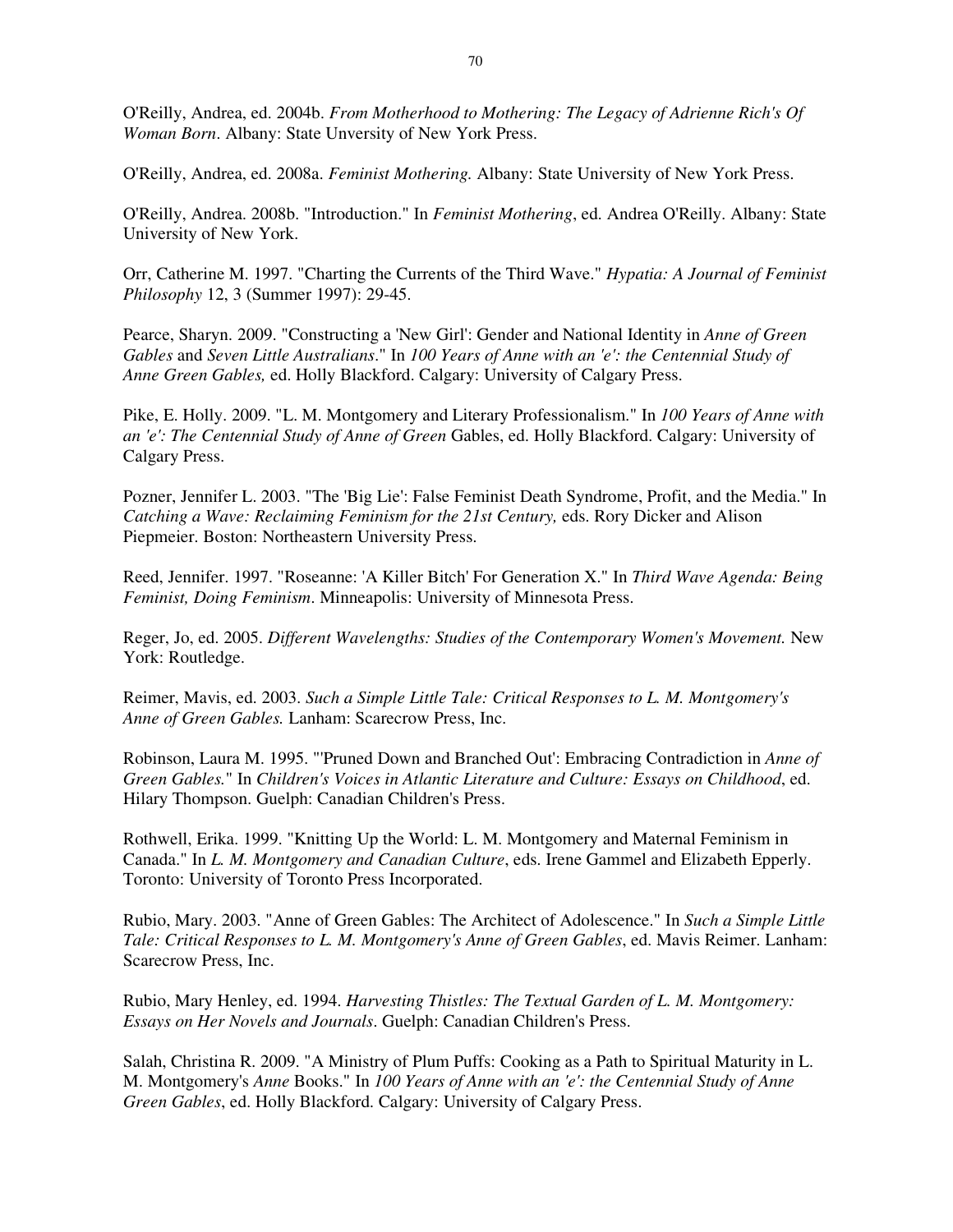Santelmann, Patricia Kelly. 1994. "Written as Woman Write: *Anne of Green Gables* within the Female Literary Tradition. In *Harvesting Thistles: The Textual Garden of L. M. Montgomery: Essays on Her Novels and Journals,* ed. Mary Henley Rubio. Guelph: Canadian Children's Press.

Shoemaker, Leigh. 1997. "Part Animal, Part Machine: Self-Definition, Rollins Style." In *Third Wave Agenda: Being Feminist, Doing Feminism*, eds. Leslie Heywood & Jennifer Drake. Minneapolis: University of Minnesota Press.

Slater, Katharine. 2010. "'The Other Was Whole': Anne of Green Gables, Trauma and Mirroring." *The Lion and the Unicorn* 34, 2 (April 2010): 167-187.

Snyder, R. Claire. 2008. "What is Third-Wave Feminism? A New Directions Essay." *Signs: Journal of Women in Culture & Society* 34, 1: 175-196.

Spencer, Jane. 2007. "Afterword: Feminist Waves." In *Third Wave Feminism: A Critical Exploration*, eds. Stacy Gillis, Gillian Howie and Rebecca Munford. New York: Palgrave Macmillan.

Stairs, Michele. 2004. "Matthews and Marillas. Bachelors and Spinsters in Prince Edwards Island in 1881." In *Mapping the Margins: The Family and Social Discipline in Canada, 1700-1975*, eds. Nancy Christie and Michael Gauvreau. Montreal: McGill-Queen's University Press.

Stacia, Christina Lucia. 2007. "'My Guns Are in the Fendi!' The Postfeminist Female Action Hero." In *Third Wave Feminism: A Critical Exploration*, eds. Stacy Gillis, Gillian Howie and Rebecca Munford. London: Palgrave Macmillan.

Steffler, Margaret. 2008. "Performing Motherhood: L. M. Montgomery's Displays of Maternal Dissonance." In *Storm and Dissonance: L. M. Montgomery and Conflict*, ed. Jean Mitchell. Newcastle: Cambridge Scholars Publishing.

Stolt, Marilyn. 2003. "The Uses of Setting in *Anne of Green Gables*." In *Such a Simple Little Tale: Critical Responses to L. M. Montgomery's Anne of Green Gables*, ed. Mavis Reimer. Lanham: Scarecrow Press, Inc.

Thompson, Hilary, ed. 1995. *Children's Voices in Atlantic Literature and Culture: Essays on Childhood*. Guelph: Canadian Children's Press.

Walker, Rebecca, ed. 1995a. *To Be Real: Telling the Truth and Changing the Face of Feminism.* New York: Anchor Books.

Walker, Rebecca, ed. 1995b. "Being Real: an Introduction." *To Be Real: Telling the Truth and Changing the Face of Feminism,* ed. Rebecca Walker. New York: Anchor Books.

Weiss-Townsend, Janet. 2003. "Sexism Down on the Farm? Anne of Green Gables." In *Such a Simple Little Tale: Critical Responses to L. M. Montgomery's Anne of Green Gables*, ed. Mavis Reimer. Lanham: Scarecrow Press.

Wikipedia. [internet] Available from http://en.wikipedia.org/wiki/Women%27s\_suffrage#New\_Zealand [Accessed 14 July 2011]

Wikipedia. [internet] Available from http://en.wikipedia.org/wiki/Women%27s\_suffrage#Finland [Accessed 14 July 2011]